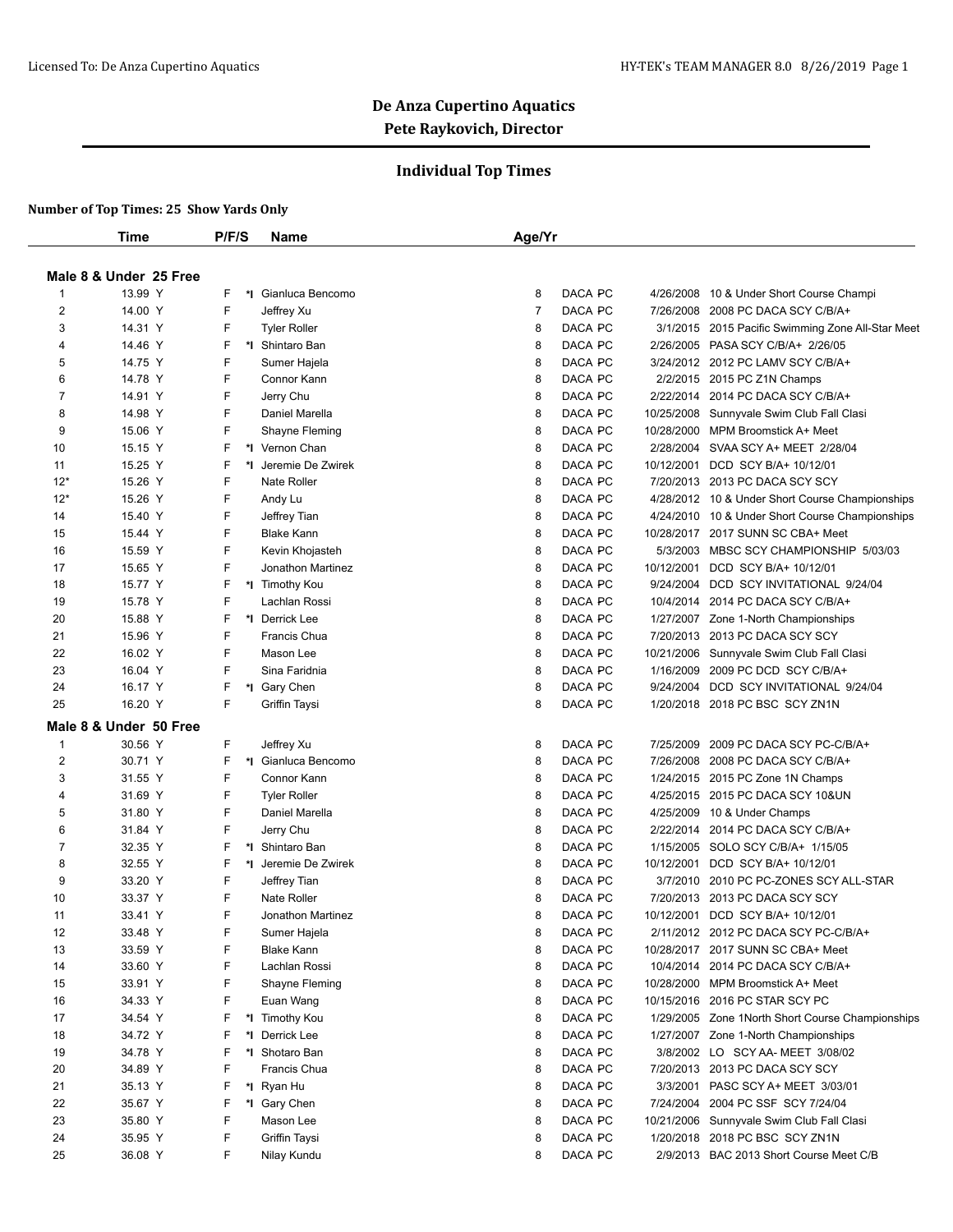## **Individual Top Times**

|                | Time                    |  | P/F/S |  | Name                           | Age/Yr |         |            |                                                            |
|----------------|-------------------------|--|-------|--|--------------------------------|--------|---------|------------|------------------------------------------------------------|
|                | Male 8 & Under 100 Free |  |       |  |                                |        |         |            |                                                            |
| $\mathbf{1}$   | 1:06.98 Y               |  | F     |  |                                | 8      | DACA PC |            |                                                            |
| $\overline{2}$ | 1:07.35 Y               |  | F     |  | Jeffrey Xu<br>Daniel Marella   | 8      | DACA PC |            | 4/25/2009 10 & Under Champs<br>4/25/2009 10 & Under Champs |
| 3              | 1:07.75 Y               |  | F     |  | <b>Tyler Roller</b>            | 8      | DACA PC |            | 4/25/2015 2015 PC DACA SCY 10&UN                           |
| 4              | 1:09.96 Y               |  | F     |  |                                | 8      | DACA PC |            | 1/11/2014 2014 PC SSF SCY SCY                              |
| 5              | 1:11.80 Y               |  | F     |  | Jerry Chu<br><b>Blake Kann</b> | 8      | DACA PC |            | 11/11/2017 2017 PC DACA SCY C/B/A+                         |
| 6              | 1:12.60 Y               |  | F     |  | *1 Shintaro Ban                | 8      | DACA PC |            | 2/26/2005 PASA SCY C/B/A+ 2/26/05                          |
| 7              | 1:12.65 Y               |  | F     |  | *I Gianluca Bencomo            | 8      | DACA PC | 4/26/2008  |                                                            |
| 8              | 1:13.85 Y               |  | F     |  | *1 Jeremie De Zwirek           | 8      | DACA PC | 10/12/2001 | 10 & Under Short Course Champi<br>DCD SCY B/A+ 10/12/01    |
| 9              | 1:14.66 Y               |  | F     |  | Jonathon Martinez              | 8      | DACA PC |            | 12/1/2001 AIA SCY C/B/A+ MEET 12/01/01                     |
|                |                         |  | F     |  |                                |        |         |            |                                                            |
| 10             | 1:14.93 Y               |  | F     |  | Connor Kann                    | 8      | DACA PC |            | 8/29/2014 2014 PC MAKO Age-Group Open                      |
| 11             | 1:16.57 Y               |  |       |  | Lachlan Rossi                  | 8      | DACA PC |            | 10/4/2014 2014 PC DACA SCY C/B/A+                          |
| 12             | 1:17.08 Y               |  | F     |  | *I Gary Chen                   | 8      | DACA PC |            | 9/24/2004 DCD SCY INVITATIONAL 9/24/04                     |
| 13             | 1:17.45 Y               |  | F     |  | Thomas Do                      | 8      | DACA PC |            | 7/18/2015 2015 PC DACA SCY C/B/A+                          |
| 14             | 1:18.46 Y               |  | F     |  | <b>Nate Roller</b>             | 8      | DACA PC |            | 4/28/2013 10 & Under Short Course Championships            |
| 15             | 1:18.75 Y               |  | F     |  | Michael Leung                  | 8      | DACA PC |            | 5/3/2003 MBSC SCY CHAMPIONSHIP 5/03/03                     |
| 16             | 1:18.85 Y               |  | F     |  | Jeffrey Tian                   | 8      | DACA PC |            | 3/13/2010 2010 PC SOLO SCY PC-C/B/A+                       |
| 17             | 1:19.55 Y               |  | F     |  | *I Shotaro Ban                 | 8      | DACA PC |            | 3/8/2002 LO SCY AA- MEET 3/08/02                           |
| 18             | 1:19.97 Y               |  | F     |  | Sumer Hajela                   | 8      | DACA PC |            | 1/14/2012 2012 PC SSF SCY PC-C/B/A+                        |
| 19             | 1:20.02 Y               |  | F     |  | Sohil Doshi                    | 8      | DACA PC |            | 3/22/2014 March Madness 2014 JO Minus                      |
| 20             | 1:20.37 Y               |  | F     |  | <b>Steve Yang</b>              | 8      | DACA PC |            | 3/28/2009 2009 PC SOLO SCY PC-C/B/A+                       |
| 21             | 1:20.44 Y               |  | F     |  | Michael Chuang                 | 8      | DACA PC |            | 11/12/2016 2016 PC DACA SCY C/B/A+                         |
| 22             | 1:21.09 Y               |  | F     |  | *I Julian Lazarovici           | 8      | DACA PC | 9/2/2000   | Monterey Bay Short Course                                  |
| 23             | 1:21.59 Y               |  | F     |  | *1 Vernon Chan                 | 8      | DACA PC | 2/28/2004  | 2004 PC SVAA SCY A+                                        |
| 24             | 1:22.22 Y               |  | F     |  | Mason Lee                      | 8      | DACA PC |            | 11/18/2006 PASA Invitational                               |
| 25             | 1:22.54 Y               |  | F.    |  | Casey Fleming                  | 8      | DACA PC |            | 3/8/2002 LO SCY AA- MEET 3/08/02                           |
|                | Male 8 & Under 25 Back  |  |       |  |                                |        |         |            |                                                            |
| $\mathbf{1}$   | 16.80 Y                 |  | F     |  | Connor Kann                    | 8      | DACA PC |            | 2/2/2015 2015 PC Z1N Champs                                |
| 2              | 17.26 Y                 |  | F     |  | *1 Jeremie De Zwirek           | 8      | DACA PC |            | 10/12/2001 DCD SCY B/A+ 10/12/01                           |
| 3              | 17.79 Y                 |  | F     |  | Nate Roller                    | 8      | DACA PC |            | 7/20/2013 2013 PC DACA SCY SCY                             |
| 4              | 18.29 Y                 |  | F     |  | Shayne Fleming                 | 8      | DACA PC | 10/28/2000 | MPM Broomstick A+ Meet                                     |
| $5*$           | 18.33 Y                 |  | F     |  | *1 Shintaro Ban                | 8      | DACA PC |            | 10/30/2004 SUNN Fall Clasic                                |
| $5^\star$      | 18.33 Y                 |  | F     |  | Daniel Marella                 | 8      | DACA PC |            | 10/25/2008 Sunnyvale Swim Club Fall Clasi                  |
| $\overline{7}$ | 18.35 Y                 |  | F     |  | Jeffrey Xu                     | 8      | DACA PC |            | 1/24/2009 2009 PC DACA SCY ZN1N                            |
| 8              | 18.48 Y                 |  | F     |  | <b>Tyler Roller</b>            | 8      | DACA PC |            | 2/2/2015 2015 PC Z1N Champs                                |
| 9              | 18.53 Y                 |  | F     |  | *I Shotaro Ban                 | 8      | DACA PC |            | 3/8/2002 LO SCY AA- MEET 3/08/02                           |
| 10             | 18.58 Y                 |  | F     |  | Jerry Chu                      | 8      | DACA PC |            | 2/22/2014 2014 PC DACA SCY C/B/A+                          |
| 11             | 18.60 Y                 |  | F     |  | <b>Blake Kann</b>              | 8      | DACA PC |            | 11/11/2017 2017 PC DACA SCY C/B/A+                         |
| 12             | 18.70 Y                 |  |       |  | *I Tobias COFFIN               | 8      | DACA PC |            | 3/3/2001 PASC SCY A+ MEET 3/03/01                          |
| 13             | 18.82 Y                 |  | F     |  | Griffin Taysi                  | 8      | DACA PC |            | 1/20/2018 2018 PC BSC SCY ZN1N                             |
| 14             | 18.88 Y                 |  | F     |  | *I Gary Chen                   | 8      | DACA PC |            | 7/24/2004 SSF SCY C/B/A+ 7/24/04                           |
| 15             | 18.96 Y                 |  | F     |  | Thomas Do                      | 8      | DACA PC |            | 7/18/2015 2015 PC DACA SCY C/B/A+                          |
| 16             | 18.98 Y                 |  | F     |  | Alvin Tian                     | 8      | DACA PC |            | 4/15/2012 2012 PC MAV C/B/A+                               |
| 17             | 19.07 Y                 |  | F     |  | *I Derrick Lee                 | 8      | DACA PC |            | 10/21/2006 Sunnyvale Swim Club Fall Clasi                  |
| 18             | 19.12 Y                 |  | F     |  | *I Eamon Mitchell              | 8      | DACA PC |            | 10/25/2008 Sunnyvale Swim Club Fall Clasi                  |
| $19*$          | 19.13 Y                 |  | F     |  | Sina Faridnia                  | 8      | DACA PC |            | 1/16/2009 2009 PC DCD SCY C/B/A+                           |
| $19*$          | 19.13 Y                 |  | F     |  | lan Yuh                        | 8      | DACA PC |            | 12/7/2002 December 2002 Meet                               |
| $19*$          | 19.13 Y                 |  | F     |  | *1 Alex Gao                    | 8      | DACA PC |            | 10/25/2008 Sunnyvale Swim Club Fall Clasi                  |
| 22             | 19.25 Y                 |  | F     |  | Jonathon Martinez              | 8      | DACA PC |            | 12/1/2001 AIA SCY C/B/A+ MEET 12/01/01                     |
| 23             | 19.30 Y                 |  |       |  | *I Gianluca Bencomo            | 8      | DACA PC |            | 3/29/2008 SOLO SCY C/B/BB+ 3/29/08                         |
| 24             | 19.46 Y                 |  | F     |  | Jeffrey Tian                   | 8      | DACA PC |            | 2/20/2010 2010 PC DACA SCY PC-C/B/A+                       |
| 25             | 19.47 Y                 |  | F     |  | Sumer Hajela                   | 8      | DACA PC |            | 3/24/2012 2012 PC LAMV SCY C/B/A+                          |
|                |                         |  |       |  |                                |        |         |            |                                                            |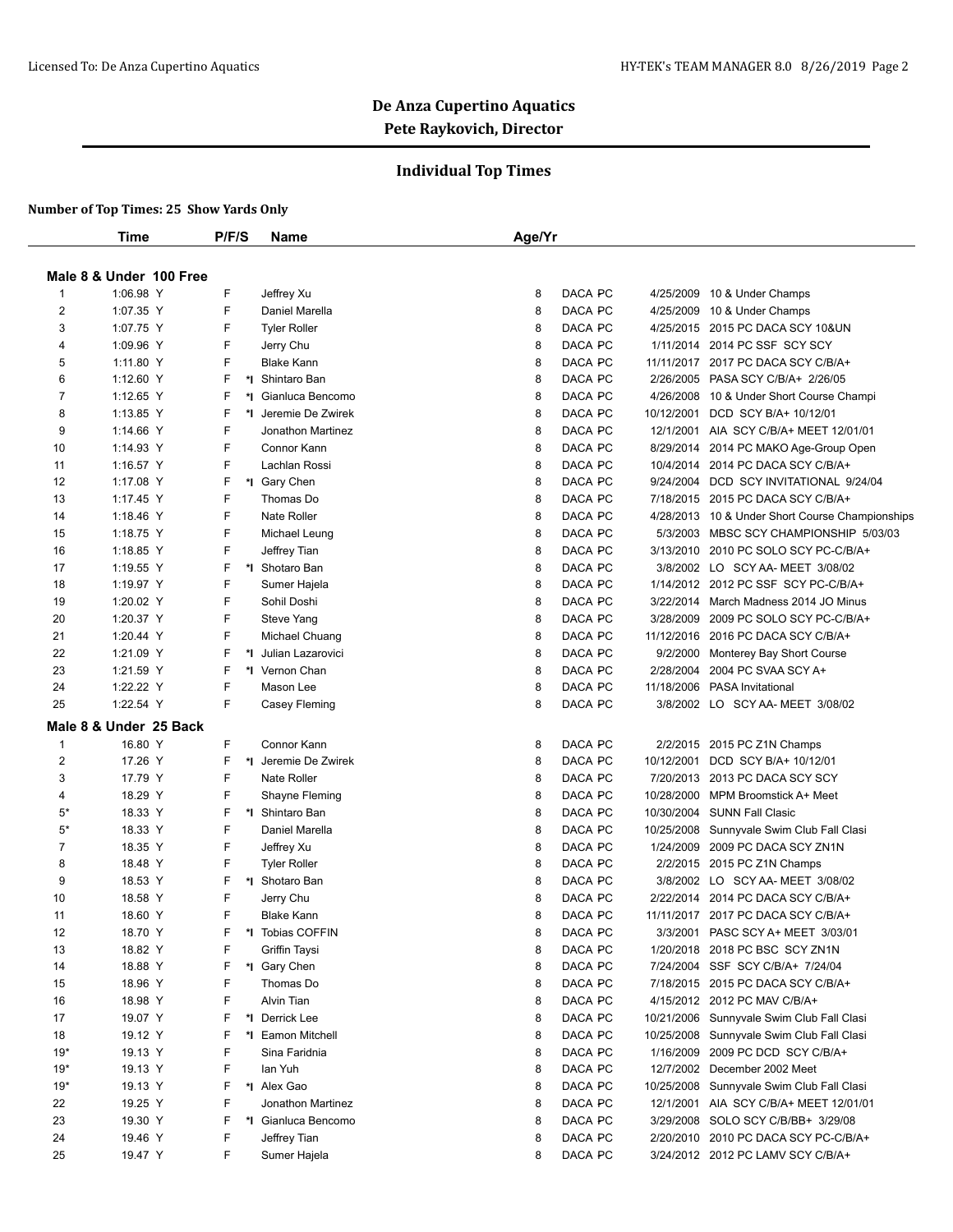## **Individual Top Times**

|              | Time                     | P/F/S | <b>Name</b>          | Age/Yr                                                              |  |
|--------------|--------------------------|-------|----------------------|---------------------------------------------------------------------|--|
|              |                          |       |                      |                                                                     |  |
|              | Male 8 & Under 50 Back   |       |                      |                                                                     |  |
| -1           | 36.58 Y                  | F     | Connor Kann          | DACA PC<br>1/17/2015 2015 Thunderbolt Round Robin Invitational<br>8 |  |
| 2            | 37.23 Y                  | F     | <b>Tyler Roller</b>  | 8<br>DACA PC<br>2/14/2015 2015 PC BAC SCY C/B/A+                    |  |
| 3            | 37.35 Y                  | F     | Jeffrey Xu           | 8<br>DACA PC<br>3/7/2009 2009 PC PSL SCY PC-C/B/A+                  |  |
| 4            | 37.55 Y                  | F     | Daniel Marella       | DACA PC<br>8<br>12/12/2008 2008 PC SSF SCY C/B/A+                   |  |
| 5            | 37.75 Y                  | F     | *I Shintaro Ban      | 8<br>DACA PC<br>2/26/2005 PASA SCY C/B/A+ 2/26/05                   |  |
| 6            | 38.18 Y                  | F     | Shayne Fleming       | DACA PC<br>8<br>10/28/2000 MPM Broomstick A+ Meet                   |  |
| 7            | 38.26 Y                  | F     | *I Jeremie De Zwirek | DACA PC<br>8<br>2/16/2002 PASC SCY A+ MEET 2/16/02                  |  |
| 8            | 39.30 Y                  | F     | <b>Blake Kann</b>    | DACA PC<br>8<br>11/11/2017 2017 PC DACA SCY C/B/A+                  |  |
| 9            | 39.65 Y                  | F     | *I Tobias COFFIN     | 8<br>DACA PC<br>3/3/2001 PASC SCY A+ MEET 3/03/01                   |  |
| 10           | 39.71 Y                  | F     | *I Gary Chen         | DACA PC<br>7/24/2004 SSF SCY C/B/A+ 7/24/04<br>8                    |  |
| 11           | 39.80 Y                  | F     | Jerry Chu            | 8<br>DACA PC<br>3/22/2014 March Madness 2014 JO Minus               |  |
| 12           | 40.05 Y                  | F     | Thomas Do            | 8<br>DACA PC<br>7/18/2015 2015 PC DACA SCY C/B/A+                   |  |
| 13           | 40.39 Y                  | F     | *I Timothy Kou       | DACA PC<br>8<br>11/20/2004 SOLO SCY C/B/A+ 11/20/04                 |  |
| 14           | 40.52 Y                  | F     | *I Gianluca Bencomo  | 8<br>DACA PC<br>7/26/2008 2008 PC DACA SCY C/B/A+                   |  |
| 15           | 40.94 Y                  | F     | Jonathon Martinez    | 8<br>DACA PC<br>12/1/2001 AIA SCY C/B/A+ MEET 12/01/01              |  |
| 16           | 40.95 Y                  | F     | *I Vernon Chan       | DACA PC<br>8<br>3/20/2004 AIA SCY C/B/A+ 3/20/04                    |  |
| 17           | 42.15 Y                  | F     | Michael Chuang       | 8<br>DACA PC<br>12/10/2016 2016 PC SOLO SCY C/B/A+                  |  |
| 18           | 42.18 Y                  | F     | *1 Shotaro Ban       | DACA PC<br>2/16/2002 PASC SCY A+ MEET 2/16/02<br>8                  |  |
| 19           | 42.22 Y                  | F     | *I Derrick Lee       | DACA PC<br>8<br>12/9/2006 SSF SCY C/B/A+ 12/09/06                   |  |
| 20           | 42.35 Y                  | F     | *I Kazuki Aihara     | 8<br>DACA PC<br>2/26/2005 De Anza Cupertino Aquatics Zone 1N C/B/   |  |
| 21           | 42.56 Y                  | F     | Griffin Taysi        | 8<br>DACA PC<br>2/24/2018 2018 PC DACA SCY C/B/A+                   |  |
| 22           | 42.65 Y                  | F     | *I Jesse Chou        | DACA PC<br>8<br>1/15/2005 Cal Invitational Swimming Meet            |  |
| 23           | 42.89 Y                  | F     | *I Eamon Mitchell    | 8<br>DACA PC<br>12/12/2008 2008 PC SSF SCY C/B/A+                   |  |
| 24           | 43.13 Y                  | F     | Mason Lee            | 8<br>DACA PC<br>11/18/2006 PASA Invitational                        |  |
| 25           | 43.16 Y                  | F     | Jeffrey Tian         | DACA PC<br>8<br>11/21/2009 2009 PC DACA SCY PC-C/B/A+               |  |
|              | Male 8 & Under 25 Breast |       |                      |                                                                     |  |
| $\mathbf{1}$ | 19.02 Y                  | F     | Jeffrey Xu           | DACA PC<br>8<br>10/25/2008 Sunnyvale Swim Club Fall Clasi           |  |
| 2            | 19.43 Y                  | F     | <b>Blake Kann</b>    | 8<br>DACA PC<br>10/28/2017 2017 SUNN SC CBA+ Meet                   |  |
| 3            | 19.81 Y                  | F     | *1 Shintaro Ban      | DACA PC<br>10/30/2004 SUNN Fall Clasic<br>8                         |  |
| 4            | 20.02 Y                  | F     | Connor Kann          | 8<br>DACA PC<br>2/2/2015 2015 PC Z1N Champs                         |  |
| 5            | 20.08 Y                  | F     | Jerry Chu            | 8<br>DACA PC<br>3/22/2014 March Madness 2014 JO Minus               |  |
| 6            | 20.14 Y                  | F     | *1 Vernon Chan       | DACA PC<br>8<br>1/31/2004 DACA SCY Z1N CHAMP 1/31/04                |  |
| 7            | 20.46 Y                  | F     | *I Timothy Kou       | DACA PC<br>8<br>9/24/2004<br>DCD SCY INVITATIONAL 9/24/04           |  |
| 8            | 20.50 Y                  | F     | *I Neel Rao          | DACA PC<br>5/2/1998 MBSC<br>8                                       |  |
| 9            | 20.52 Y                  | F     | <b>Tyler Roller</b>  | DACA PC<br>8<br>2/2/2015 2015 PC Z1N Champs                         |  |
| 10           | 20.59 Y                  | F     | Andy Lu              | DACA PC<br>8<br>4/28/2012 10 & Under Short Course Championships     |  |
| 11           | 20.87 Y                  | F     | Mason Lee            | 8<br>DACA PC<br>10/21/2006 Sunnyvale Swim Club Fall Clasi           |  |
| 12*          | 20.92 Y                  | F     | Euan Wang            | DACA PC<br>1/27/2017 2017 PC BSC SCY ZN1N<br>8                      |  |
| $12*$        | 20.92 Y                  | F     | Jonathon Martinez    | DACA PC<br>8<br>12/1/2001 AIA SCY C/B/A+ MEET 12/01/01              |  |
| 14           | 21.08 Y                  | F     | Sumer Hajela         | DACA PC<br>8<br>2/11/2012 2012 PC DACA SCY PC-C/B/A+                |  |
| 15           | 21.13 Y                  | F     | Daniel Marella       | DACA PC<br>8<br>10/25/2008 Sunnyvale Swim Club Fall Clasi           |  |
| 16           | 21.24 Y                  | F     | *I Ryan Hu           | DACA PC<br>8<br>3/3/2001 PASC SCY A+ MEET 3/03/01                   |  |
| $17*$        | 21.33 Y                  | F     | *I Gianluca Bencomo  | DACA PC<br>8<br>3/29/2008 SOLO SCY C/B/BB+ 3/29/08                  |  |
| $17*$        | 21.33 Y                  | F     | Jeffrey Tian         | DACA PC<br>8<br>4/24/2010 10 & Under Short Course Championships     |  |
| 19           | 21.36 Y                  | F     | Darrin Lin           | DACA PC<br>8<br>10/27/2018 SUNN C/B/A+ Fall Classic                 |  |
| 20           | 21.56 Y                  | F     | Nate Roller          | DACA PC<br>7/20/2013 2013 PC DACA SCY SCY<br>8                      |  |
| 21           | 21.60 Y                  | F     | *1 Alex Gao          | DACA PC<br>8<br>10/25/2008 Sunnyvale Swim Club Fall Clasi           |  |
| 22           | 21.76 Y                  | F     | *I William Bohrer    | DACA PC<br>8<br>3/22/2003 LO SCY C/B/A 3/22/03                      |  |
| 23           | 22.07 Y                  | F     | Oscar Khowong        | DACA PC<br>8<br>10/9/2010 2010 PC DACA SCY PC-C/B/A+                |  |
| 24           | 22.14 Y                  | F     | Felix Chiun          | DACA PC<br>8<br>10/25/2008 Sunnyvale Swim Club Fall Clasi           |  |
| 25           | 22.27 Y                  | F     | *I Tobias COFFIN     | DACA PC<br>8<br>3/3/2001 PASC SCY A+ MEET 3/03/01                   |  |
|              |                          |       |                      |                                                                     |  |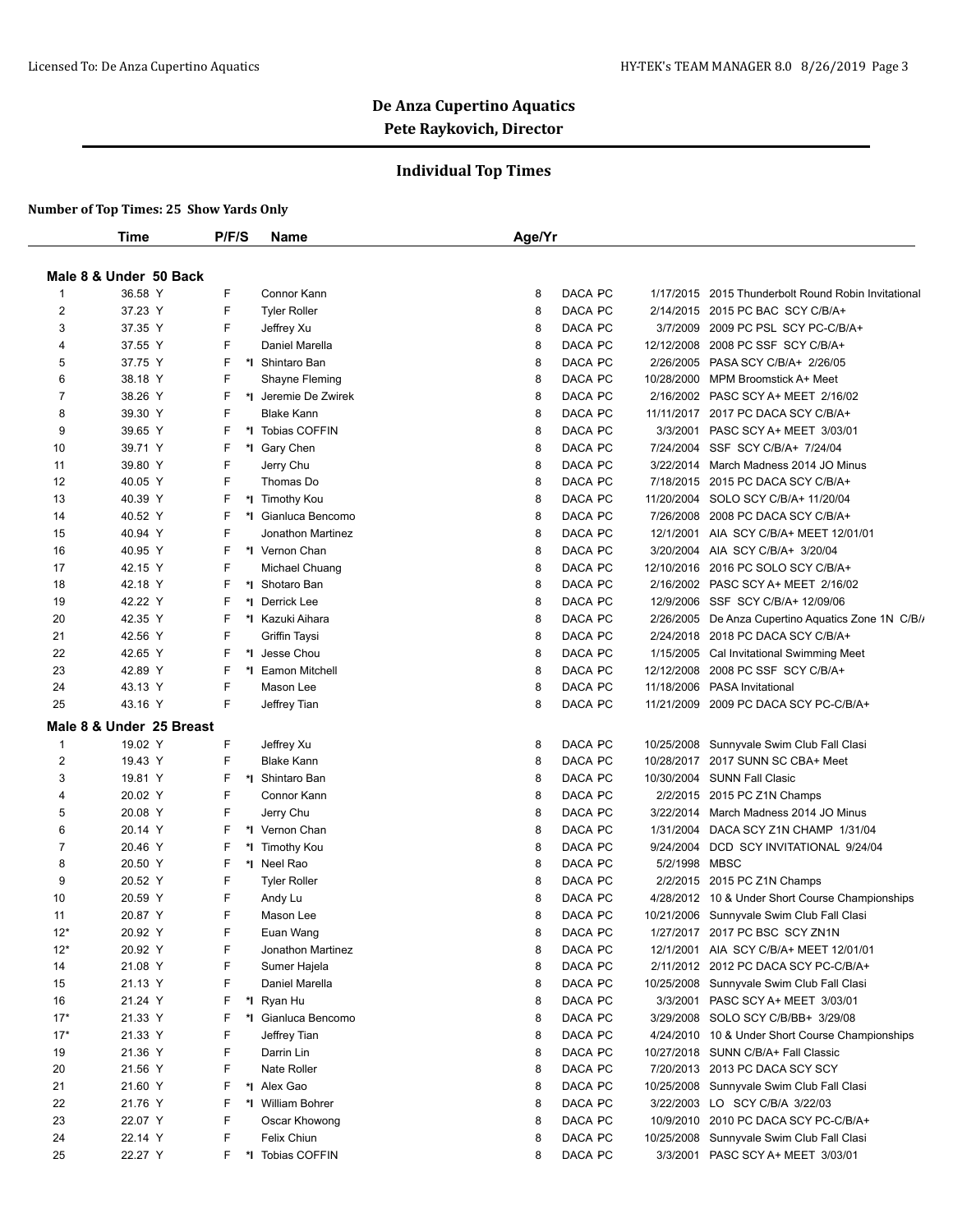## **Individual Top Times**

|                | Time                                                                                                                    | P/F/S | <b>Name</b>           | Age/Yr |         |            |                                                     |  |
|----------------|-------------------------------------------------------------------------------------------------------------------------|-------|-----------------------|--------|---------|------------|-----------------------------------------------------|--|
|                | Male 8 & Under 50 Breast<br>F<br>DACA PC<br>40.79 Y<br>2009 PC DACA SCY PC-C/B/A+<br>Jeffrey Xu<br>8<br>7/25/2009<br>-1 |       |                       |        |         |            |                                                     |  |
|                |                                                                                                                         |       |                       |        |         |            |                                                     |  |
|                |                                                                                                                         |       |                       |        |         |            |                                                     |  |
| $\overline{2}$ | 41.53 Y                                                                                                                 | P     | Jerry Chu             | 8      | DACA PC |            | 3/14/2014 2014 PC SRVL SCY SCY JO                   |  |
| 3              | 41.71 Y                                                                                                                 | P     | <b>Tyler Roller</b>   | 8      | DACA PC |            | 3/20/2015 2015 PC SRVL SCY SCY JO CHAMP             |  |
| 4              | 42.24 Y                                                                                                                 | F     | <b>Blake Kann</b>     | 8      | DACA PC |            | 11/11/2017 2017 PC DACA SCY C/B/A+                  |  |
| 5              | 42.34 Y                                                                                                                 | F     | *I Timothy Kou        | 8      | DACA PC | 1/15/2005  | SOLO SCY C/B/A+ 1/15/05                             |  |
| 6              | 43.92 Y                                                                                                                 | F     | Connor Kann           | 8      | DACA PC |            | 1/17/2015 2015 Thunderbolt Round Robin Invitational |  |
| 7              | 44.21 Y                                                                                                                 | F     | *I Vernon Chan        | 8      | DACA PC |            | 2/28/2004 PASA SCY C/B/A+ 2/28/04                   |  |
| 8              | 44.24 Y                                                                                                                 | F     | *1 Shintaro Ban       | 8      | DACA PC | 1/15/2005  | SOLO SCY C/B/A+ 1/15/05                             |  |
| 9              | 46.37 Y                                                                                                                 | F     | *I Ryan Hu            | 8      | DACA PC | 3/3/2001   | PASC SCY A+ MEET 3/03/01                            |  |
| 10             | 46.56 Y                                                                                                                 | F     | Euan Wang             | 8      | DACA PC | 10/15/2016 | 2016 PC STAR SCY PC                                 |  |
| 11             | 46.91 Y                                                                                                                 | F     | Jonathon Martinez     | 8      | DACA PC | 12/1/2001  | AIA SCY C/B/A+ MEET 12/01/01                        |  |
| 12             | 46.98 Y                                                                                                                 | F     | Victor Chen           | 8      | DACA PC |            | 4/28/2007 10 & Under Short Course Champi            |  |
| $13*$          | 47.04 Y                                                                                                                 | F     | *I Tobias COFFIN      | 8      | DACA PC | 3/3/2001   | PASC SCY A+ MEET 3/03/01                            |  |
| $13*$          | 47.04 Y                                                                                                                 | F     | Daniel Marella        | 8      | DACA PC |            | 11/22/2008 2008 PC SOLO SCY C/B/BB+                 |  |
| 15             | 47.51 Y                                                                                                                 | F     | <b>Gunner Hopkins</b> | 8      | DACA PC |            | 11/15/2014 2014 PC DACA SCY C/B/A+                  |  |
| 16             | 47.99 Y                                                                                                                 | F     | *I Jonathan Ma        | 8      | DACA PC |            | 7/28/2007 DACA Summer Meet                          |  |
| 17             | 48.02 Y                                                                                                                 | F     | *1 Jeremie De Zwirek  | 8      | DACA PC |            | 2/16/2002 PASC SCY A+ MEET 2/16/02                  |  |
| 18             | 48.15 Y                                                                                                                 | F     | Sumer Hajela          | 8      | DACA PC | 11/19/2011 | 2011 PC DACA SCY PC-C/B/A+                          |  |
| 19             | 48.31 Y                                                                                                                 | F     | Casey Fleming         | 8      | DACA PC |            | 2/16/2002 PASC SCY A+ MEET 2/16/02                  |  |
| 20             | 48.36 Y                                                                                                                 | F     | Jeffrey Tian          | 8      | DACA PC |            | 11/21/2009 2009 PC DACA SCY PC-C/B/A+               |  |
| 21             | 48.38 Y                                                                                                                 | F     | Sohil Doshi           | 8      | DACA PC |            | 2/22/2014 2014 PC DACA SCY C/B/A+                   |  |
| 22             | 48.42 Y                                                                                                                 | F     | Nate Roller           | 8      | DACA PC |            | 3/23/2013 LAMV Eagle JO Minus                       |  |
| 23             | 48.43 Y                                                                                                                 | F     | Oscar Khowong         | 8      | DACA PC |            | 11/20/2010 2010 PC DACA SCY PC-C/B/A+               |  |
| 24             | 48.46 Y                                                                                                                 | F     | Ajinkya Karnataki     | 8      | DACA PC |            | 4/23/2016 2016 PC DACA SCY 10&UN                    |  |
| 25             | 48.49 Y                                                                                                                 | F     | Michael Chuang        | 8      | DACA PC |            | 11/12/2016 2016 PC DACA SCY C/B/A+                  |  |
|                | Male 8 & Under 25 Fly                                                                                                   |       |                       |        |         |            |                                                     |  |
| $\mathbf{1}$   | 15.44 Y                                                                                                                 | F     | Jeffrey Xu            | 8      | DACA PC | 1/16/2009  | 2009 PC DCD SCY C/B/A+                              |  |
| 2              | 15.51 Y                                                                                                                 | F     | *I Jeremie De Zwirek  | 8      | DACA PC | 10/12/2001 | DCD SCY B/A+ 10/12/01                               |  |
| 3              | 16.26 Y                                                                                                                 | F     | Jerry Chu             | 8      | DACA PC |            | 4/26/2014 10&UN_Championships_2014                  |  |
| 4              | 16.39 Y                                                                                                                 | F     | Daniel Marella        | 8      | DACA PC | 11/22/2008 | 2008 PC SOLO SCY C/B/BB+                            |  |
| 5              | 16.68 Y                                                                                                                 | F     | <b>Blake Kann</b>     | 8      | DACA PC |            | 10/28/2017 2017 SUNN SC CBA+ Meet                   |  |
| 6              | 16.84 Y                                                                                                                 | F     | Connor Kann           | 8      | DACA PC |            | 2/2/2015 2015 PC Z1N Champs                         |  |
| $\overline{7}$ | 17.00 Y                                                                                                                 | F     | *I Shintaro Ban       | 8      | DACA PC |            | 2/26/2005 PASA SCY C/B/A+ 2/26/05                   |  |
| 8              | 17.08 Y                                                                                                                 | F     | Griffin Taysi         | 8      | UN PC   |            | 3/4/2018 2018 Pacific Swimming Zone All-Star Meet   |  |
| 9              | 17.11 Y                                                                                                                 | F     | Nilay Kundu           | 8      | DACA PC |            | 2/9/2013 BAC 2013 Short Course Meet C/B             |  |
| 10             | 17.18 Y                                                                                                                 | F     | *I Timothy Kou        | 8      | DACA PC |            | 1/29/2005 Zone 1North Short Course Championships    |  |
| 11             | 17.29 Y                                                                                                                 | F     | Jonathon Martinez     | 8      | DACA PC |            | 10/12/2001 DCD SCY B/A+ 10/12/01                    |  |
| 12             | 17.35 Y                                                                                                                 | F     | *I Gianluca Bencomo   | 8      | DACA PC |            | 3/29/2008 SOLO SCY C/B/BB+ 3/29/08                  |  |
| 13             | 17.46 Y                                                                                                                 | F     | <b>Tyler Roller</b>   | 8      | DACA PC |            | 10/4/2014 2014 PC DACA SCY C/B/A+                   |  |
| 14             | 17.62 Y                                                                                                                 | F     | *I Shotaro Ban        | 8      | DACA PC |            | 3/8/2002 LO SCY AA- MEET 3/08/02                    |  |
| 15             | 17.64 Y                                                                                                                 | F     | Jeffrey Tian          | 8      | DACA PC |            | 4/24/2010 10 & Under Short Course Championships     |  |
| $16*$          | 17.78 Y                                                                                                                 | F     | Sina Faridnia         | 8      | DACA PC |            | 1/16/2009 2009 PC DCD SCY C/B/A+                    |  |
| $16*$          | 17.78 Y                                                                                                                 | F     | *1 Vernon Chan        | 8      | DACA PC |            | 5/1/2004 MBSC SCY 10&UN CHAMP 5/01/04               |  |
| 18             | 17.79 Y                                                                                                                 | F     | *I Derrick Lee        | 8      | DACA PC |            | 12/9/2006 SSF SCY C/B/A+ 12/09/06                   |  |
| 19             | 17.83 Y                                                                                                                 | F     | Lachlan Rossi         | 8      | DACA PC |            | 7/19/2014 2014 PC DACA SCY C/B/A+                   |  |
| 20             | 17.87 Y                                                                                                                 | F     | Nate Roller           | 8      | DACA PC |            | 7/20/2013 2013 PC DACA SCY SCY                      |  |
| $21*$          | 18.35 Y                                                                                                                 | F     | Steve Yang            | 8      | DACA PC |            | 11/22/2008 2008 PC SOLO SCY C/B/BB+                 |  |
| $21*$          | 18.35 Y                                                                                                                 | F     | *I Ryan Hu            | 8      | DACA PC | 1/27/2001  | DACA SCY ZONE 1 CHAMP 1/27/01                       |  |
| 23             | 18.43 Y                                                                                                                 | F     | Euan Wang             | 8      | DACA PC |            | 1/27/2017 2017 PC BSC SCY ZN1N                      |  |
| 24             | 18.46 Y                                                                                                                 | F     | Michael Leung         | 8      | DACA PC |            | 1/11/2003 SOLO SCY C/B/A+ 1/11/03                   |  |
| 25             | 18.60 Y                                                                                                                 | F     | Andy Lu               | 8      | DACA PC |            | 4/28/2012 10 & Under Short Course Championships     |  |
|                |                                                                                                                         |       |                       |        |         |            |                                                     |  |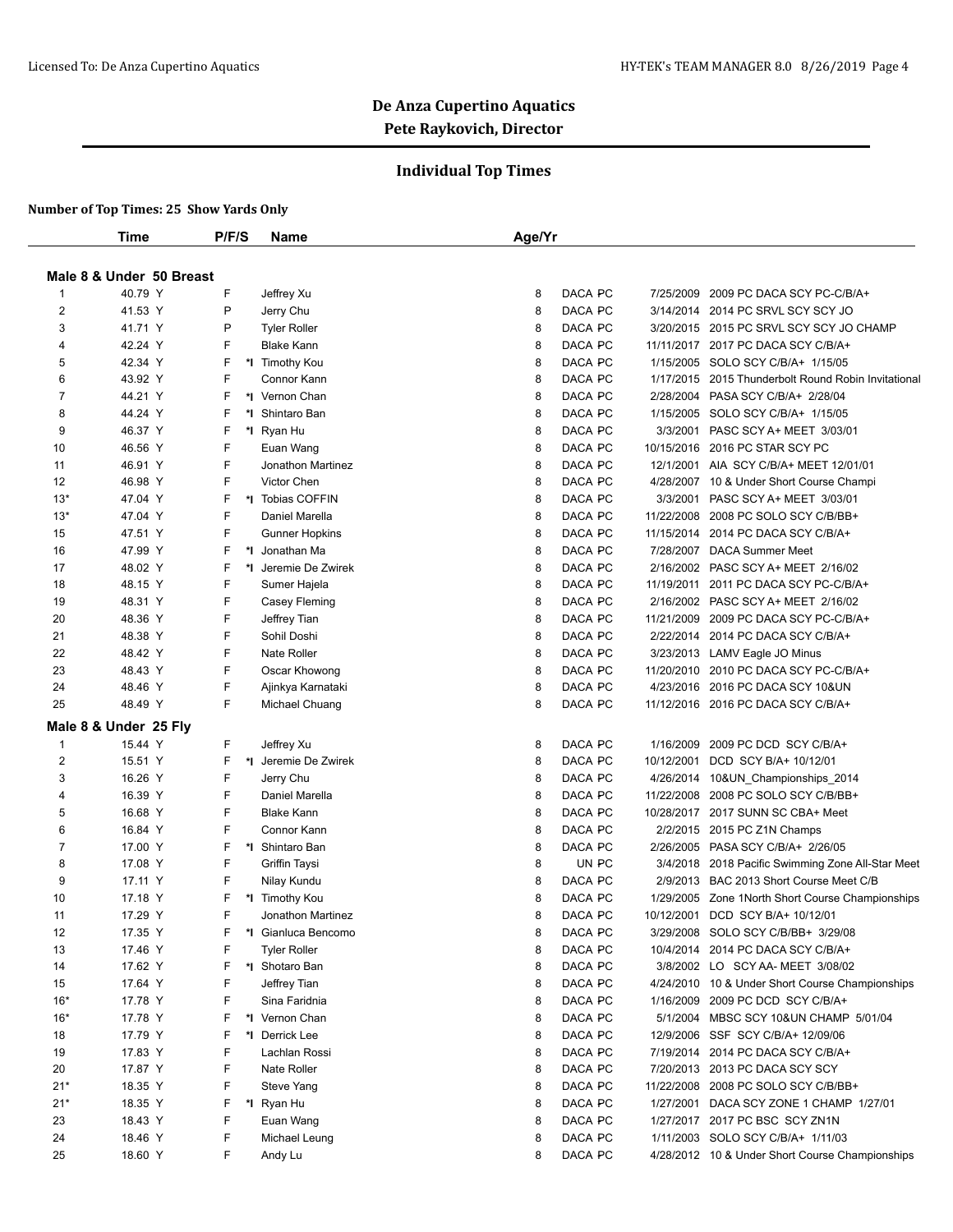## **Individual Top Times**

|                | Time                  | P/F/S | Name                                                                   |                                                                                                                                                                                                                                                                                                                                                                                                                                                                                                                                                                                                                                                                                                                                                                                                                                                                                                                                                                                                                                                                                                                                                                                                                                                                                                                                                                                                                                                                                                                                                                                                                                                                                                                                                                                                                                                                                                                                                                                                                                                                                                                                                                                                                                                                                                                                                         |         |  |                                       |
|----------------|-----------------------|-------|------------------------------------------------------------------------|---------------------------------------------------------------------------------------------------------------------------------------------------------------------------------------------------------------------------------------------------------------------------------------------------------------------------------------------------------------------------------------------------------------------------------------------------------------------------------------------------------------------------------------------------------------------------------------------------------------------------------------------------------------------------------------------------------------------------------------------------------------------------------------------------------------------------------------------------------------------------------------------------------------------------------------------------------------------------------------------------------------------------------------------------------------------------------------------------------------------------------------------------------------------------------------------------------------------------------------------------------------------------------------------------------------------------------------------------------------------------------------------------------------------------------------------------------------------------------------------------------------------------------------------------------------------------------------------------------------------------------------------------------------------------------------------------------------------------------------------------------------------------------------------------------------------------------------------------------------------------------------------------------------------------------------------------------------------------------------------------------------------------------------------------------------------------------------------------------------------------------------------------------------------------------------------------------------------------------------------------------------------------------------------------------------------------------------------------------|---------|--|---------------------------------------|
|                |                       |       | F<br>DACA PC<br>8<br>2/21/2009<br>2009 PC SSF SCY C/B/A+<br>Jeffrey Xu |                                                                                                                                                                                                                                                                                                                                                                                                                                                                                                                                                                                                                                                                                                                                                                                                                                                                                                                                                                                                                                                                                                                                                                                                                                                                                                                                                                                                                                                                                                                                                                                                                                                                                                                                                                                                                                                                                                                                                                                                                                                                                                                                                                                                                                                                                                                                                         |         |  |                                       |
|                | Male 8 & Under 50 Fly |       |                                                                        | Age/Yr<br>$\overline{7}$<br>DACA PC<br>3/23/2001 SRVL SCY AA+ T&F 3/23/01<br>DACA PC<br>8<br>3/20/2009 2009 PC SRVL SCY SCY JO T&F<br>DACA PC<br>8<br>11/11/2017 2017 PC DACA SCY C/B/A+<br>DACA PC<br>2/22/2014 2014 PC DACA SCY C/B/A+<br>8<br>8<br>DACA PC<br>10/30/2004 SUNN Fall Clasic<br>8<br>DACA PC<br>2/14/2015 2015 PC BAC SCY C/B/A+<br>8<br>DACA PC<br>12/1/2001 AIA SCY C/B/A+ MEET 12/01/01<br>8<br>DACA PC<br>10/4/2014<br>2014 PC DACA SCY C/B/A+<br>DACA PC<br>8<br>1/17/2015 2015 Thunderbolt Round Robin Invitational<br>DACA PC<br>8<br>3/8/2002 LO SCY AA- MEET 3/08/02<br>8<br>DACA PC<br>2/20/2010 2010 PC DACA SCY PC-C/B/A+<br>8<br>DACA PC<br>2/24/2018 2018 PC DACA SCY C/B/A+<br>8<br>DACA PC<br>7/18/2015 2015 PC DACA SCY C/B/A+<br>8<br>DACA PC<br>10/30/2004 SUNN Fall Clasic<br>DACA PC<br>8<br>2/28/2004<br>PASA SCY C/B/A+ 2/28/04<br>DACA PC<br>8<br>3/22/2014 March Madness 2014 JO Minus<br>8<br>DACA PC<br>3/24/2012 2012 PC LAMV SCY C/B/A+<br>8<br>DACA PC<br>2/8/2003 PASC SCY C/B/A+ MEET 2/08/03<br>DACA PC<br>8<br>2/21/2009<br>2009 PC SSF SCY C/B/A+<br>8<br>DACA PC<br>11/1/2003 SUNN SCY C/B/A+ 11/01/03<br>DACA PC<br>8<br>9/2/2000<br>Monterey Bay Short Course<br>DACA PC<br>8<br>10/21/2006 Sunnyvale Swim Club Fall Clasi<br>8<br>DACA PC<br>11/12/2016 2016 PC DACA SCY C/B/A+<br>DACA PC<br>8<br>4/28/2013 10 & Under Short Course Championships<br>DACA PC<br>8<br>1/24/2009<br>2009 PC PC-ZONE 1N SCY PC-A<br>DACA PC<br>8<br>3/20/2009<br>2009 PC SRVL SCY SCY JO T&F<br>8<br>DACA PC<br>2015 PC SRVL SCY SCY JO CHAMP<br>3/20/2015<br>DACA PC<br>8<br>1/15/2005 SOLO SCY C/B/A+ 1/15/05<br>8<br>DACA PC<br>3/14/2014 2014 PC SRVL SCY SCY JO<br>DACA PC<br>8<br>3/1/2015 2015 Pacific Swimming Zone All-Star Meet<br>8<br>DACA PC<br>10/28/2017 2017 SUNN SC CBA+ Meet<br>8<br>DACA PC<br>1/26/2002 DACA SCY Z1N CHAMP 1/26/02<br>8<br>DACA PC<br>10/28/2000 MPM Broomstick A+ Meet<br>8<br>DACA PC<br>2013 PC DACA SCY SCY<br>7/20/2013<br>8<br>DACA PC<br>1/27/2007 Zone 1-North Championships<br>8<br>DACA PC<br>10/12/2001<br>DCD SCY B/A+ 10/12/01<br>8<br>DACA PC<br>1/15/2005 SOLO SCY C/B/A+ 1/15/05<br>8<br>DACA PC<br>9/24/2004<br>DCD SCY INVITATIONAL 9/24/04<br>8<br>DACA PC<br>4/26/2008 10 & Under Short Course Champi<br>8<br>DACA PC<br>7/18/2015 2015 PC DACA SCY C/B/A+ |         |  |                                       |
| 1              | 33.56 Y               |       |                                                                        |                                                                                                                                                                                                                                                                                                                                                                                                                                                                                                                                                                                                                                                                                                                                                                                                                                                                                                                                                                                                                                                                                                                                                                                                                                                                                                                                                                                                                                                                                                                                                                                                                                                                                                                                                                                                                                                                                                                                                                                                                                                                                                                                                                                                                                                                                                                                                         |         |  |                                       |
| $\overline{2}$ | 34.14 Y               | P     | *I Jeremie De Zwirek                                                   |                                                                                                                                                                                                                                                                                                                                                                                                                                                                                                                                                                                                                                                                                                                                                                                                                                                                                                                                                                                                                                                                                                                                                                                                                                                                                                                                                                                                                                                                                                                                                                                                                                                                                                                                                                                                                                                                                                                                                                                                                                                                                                                                                                                                                                                                                                                                                         |         |  |                                       |
| 3              | 34.46 Y               | P     | Daniel Marella                                                         |                                                                                                                                                                                                                                                                                                                                                                                                                                                                                                                                                                                                                                                                                                                                                                                                                                                                                                                                                                                                                                                                                                                                                                                                                                                                                                                                                                                                                                                                                                                                                                                                                                                                                                                                                                                                                                                                                                                                                                                                                                                                                                                                                                                                                                                                                                                                                         |         |  |                                       |
| 4              | 37.27 Y               | F     | <b>Blake Kann</b>                                                      |                                                                                                                                                                                                                                                                                                                                                                                                                                                                                                                                                                                                                                                                                                                                                                                                                                                                                                                                                                                                                                                                                                                                                                                                                                                                                                                                                                                                                                                                                                                                                                                                                                                                                                                                                                                                                                                                                                                                                                                                                                                                                                                                                                                                                                                                                                                                                         |         |  |                                       |
| 5              | 37.44 Y               | F     | Jerry Chu                                                              |                                                                                                                                                                                                                                                                                                                                                                                                                                                                                                                                                                                                                                                                                                                                                                                                                                                                                                                                                                                                                                                                                                                                                                                                                                                                                                                                                                                                                                                                                                                                                                                                                                                                                                                                                                                                                                                                                                                                                                                                                                                                                                                                                                                                                                                                                                                                                         |         |  |                                       |
| 6              | 37.52 Y               | F     | *I Shintaro Ban                                                        |                                                                                                                                                                                                                                                                                                                                                                                                                                                                                                                                                                                                                                                                                                                                                                                                                                                                                                                                                                                                                                                                                                                                                                                                                                                                                                                                                                                                                                                                                                                                                                                                                                                                                                                                                                                                                                                                                                                                                                                                                                                                                                                                                                                                                                                                                                                                                         |         |  |                                       |
| $\overline{7}$ | 37.94 Y               | F     | <b>Tyler Roller</b>                                                    |                                                                                                                                                                                                                                                                                                                                                                                                                                                                                                                                                                                                                                                                                                                                                                                                                                                                                                                                                                                                                                                                                                                                                                                                                                                                                                                                                                                                                                                                                                                                                                                                                                                                                                                                                                                                                                                                                                                                                                                                                                                                                                                                                                                                                                                                                                                                                         |         |  |                                       |
| 8              | 38.46 Y               | F     | Jonathon Martinez                                                      |                                                                                                                                                                                                                                                                                                                                                                                                                                                                                                                                                                                                                                                                                                                                                                                                                                                                                                                                                                                                                                                                                                                                                                                                                                                                                                                                                                                                                                                                                                                                                                                                                                                                                                                                                                                                                                                                                                                                                                                                                                                                                                                                                                                                                                                                                                                                                         |         |  |                                       |
| 9              | 38.78 Y               | F     | Lachlan Rossi                                                          |                                                                                                                                                                                                                                                                                                                                                                                                                                                                                                                                                                                                                                                                                                                                                                                                                                                                                                                                                                                                                                                                                                                                                                                                                                                                                                                                                                                                                                                                                                                                                                                                                                                                                                                                                                                                                                                                                                                                                                                                                                                                                                                                                                                                                                                                                                                                                         |         |  |                                       |
| 10             | 40.33 Y               | F     | Connor Kann                                                            |                                                                                                                                                                                                                                                                                                                                                                                                                                                                                                                                                                                                                                                                                                                                                                                                                                                                                                                                                                                                                                                                                                                                                                                                                                                                                                                                                                                                                                                                                                                                                                                                                                                                                                                                                                                                                                                                                                                                                                                                                                                                                                                                                                                                                                                                                                                                                         |         |  |                                       |
| 11             | 40.42 Y               | F     | *I Shotaro Ban                                                         |                                                                                                                                                                                                                                                                                                                                                                                                                                                                                                                                                                                                                                                                                                                                                                                                                                                                                                                                                                                                                                                                                                                                                                                                                                                                                                                                                                                                                                                                                                                                                                                                                                                                                                                                                                                                                                                                                                                                                                                                                                                                                                                                                                                                                                                                                                                                                         |         |  |                                       |
| 12             | 40.74 Y               | F     | Jeffrey Tian                                                           |                                                                                                                                                                                                                                                                                                                                                                                                                                                                                                                                                                                                                                                                                                                                                                                                                                                                                                                                                                                                                                                                                                                                                                                                                                                                                                                                                                                                                                                                                                                                                                                                                                                                                                                                                                                                                                                                                                                                                                                                                                                                                                                                                                                                                                                                                                                                                         |         |  |                                       |
| 13             | 40.91 Y               | F     | Griffin Taysi                                                          |                                                                                                                                                                                                                                                                                                                                                                                                                                                                                                                                                                                                                                                                                                                                                                                                                                                                                                                                                                                                                                                                                                                                                                                                                                                                                                                                                                                                                                                                                                                                                                                                                                                                                                                                                                                                                                                                                                                                                                                                                                                                                                                                                                                                                                                                                                                                                         |         |  |                                       |
| 14             | 40.96 Y               | F     | Thomas Do                                                              |                                                                                                                                                                                                                                                                                                                                                                                                                                                                                                                                                                                                                                                                                                                                                                                                                                                                                                                                                                                                                                                                                                                                                                                                                                                                                                                                                                                                                                                                                                                                                                                                                                                                                                                                                                                                                                                                                                                                                                                                                                                                                                                                                                                                                                                                                                                                                         |         |  |                                       |
| 15             | 40.97 Y               | F     | *I Timothy Kou                                                         |                                                                                                                                                                                                                                                                                                                                                                                                                                                                                                                                                                                                                                                                                                                                                                                                                                                                                                                                                                                                                                                                                                                                                                                                                                                                                                                                                                                                                                                                                                                                                                                                                                                                                                                                                                                                                                                                                                                                                                                                                                                                                                                                                                                                                                                                                                                                                         |         |  |                                       |
| 16             | 41.33 Y               | F     | *I Vernon Chan                                                         |                                                                                                                                                                                                                                                                                                                                                                                                                                                                                                                                                                                                                                                                                                                                                                                                                                                                                                                                                                                                                                                                                                                                                                                                                                                                                                                                                                                                                                                                                                                                                                                                                                                                                                                                                                                                                                                                                                                                                                                                                                                                                                                                                                                                                                                                                                                                                         |         |  |                                       |
| 17             | 41.54 Y               | F     | Sohil Doshi                                                            |                                                                                                                                                                                                                                                                                                                                                                                                                                                                                                                                                                                                                                                                                                                                                                                                                                                                                                                                                                                                                                                                                                                                                                                                                                                                                                                                                                                                                                                                                                                                                                                                                                                                                                                                                                                                                                                                                                                                                                                                                                                                                                                                                                                                                                                                                                                                                         |         |  |                                       |
| 18             | 41.64 Y               | F     | Alvin Tian                                                             |                                                                                                                                                                                                                                                                                                                                                                                                                                                                                                                                                                                                                                                                                                                                                                                                                                                                                                                                                                                                                                                                                                                                                                                                                                                                                                                                                                                                                                                                                                                                                                                                                                                                                                                                                                                                                                                                                                                                                                                                                                                                                                                                                                                                                                                                                                                                                         |         |  |                                       |
| 19             | 41.99 Y               | F     | Michael Leung                                                          |                                                                                                                                                                                                                                                                                                                                                                                                                                                                                                                                                                                                                                                                                                                                                                                                                                                                                                                                                                                                                                                                                                                                                                                                                                                                                                                                                                                                                                                                                                                                                                                                                                                                                                                                                                                                                                                                                                                                                                                                                                                                                                                                                                                                                                                                                                                                                         |         |  |                                       |
| 20             | 42.13 Y               | F     | Steve Yang                                                             |                                                                                                                                                                                                                                                                                                                                                                                                                                                                                                                                                                                                                                                                                                                                                                                                                                                                                                                                                                                                                                                                                                                                                                                                                                                                                                                                                                                                                                                                                                                                                                                                                                                                                                                                                                                                                                                                                                                                                                                                                                                                                                                                                                                                                                                                                                                                                         |         |  |                                       |
| 21             | 42.48 Y               | F     | *I Sukara Abe                                                          |                                                                                                                                                                                                                                                                                                                                                                                                                                                                                                                                                                                                                                                                                                                                                                                                                                                                                                                                                                                                                                                                                                                                                                                                                                                                                                                                                                                                                                                                                                                                                                                                                                                                                                                                                                                                                                                                                                                                                                                                                                                                                                                                                                                                                                                                                                                                                         |         |  |                                       |
| 22             | 42.55 Y               | F     | *I Julian Lazarovici                                                   |                                                                                                                                                                                                                                                                                                                                                                                                                                                                                                                                                                                                                                                                                                                                                                                                                                                                                                                                                                                                                                                                                                                                                                                                                                                                                                                                                                                                                                                                                                                                                                                                                                                                                                                                                                                                                                                                                                                                                                                                                                                                                                                                                                                                                                                                                                                                                         |         |  |                                       |
| 23             | 42.56 Y               | F     | Mason Lee                                                              |                                                                                                                                                                                                                                                                                                                                                                                                                                                                                                                                                                                                                                                                                                                                                                                                                                                                                                                                                                                                                                                                                                                                                                                                                                                                                                                                                                                                                                                                                                                                                                                                                                                                                                                                                                                                                                                                                                                                                                                                                                                                                                                                                                                                                                                                                                                                                         |         |  |                                       |
| 24             | 42.57 Y               | F     | Michael Chuang                                                         |                                                                                                                                                                                                                                                                                                                                                                                                                                                                                                                                                                                                                                                                                                                                                                                                                                                                                                                                                                                                                                                                                                                                                                                                                                                                                                                                                                                                                                                                                                                                                                                                                                                                                                                                                                                                                                                                                                                                                                                                                                                                                                                                                                                                                                                                                                                                                         |         |  |                                       |
| 25             | 42.77 Y               | F     | <b>Nate Roller</b>                                                     |                                                                                                                                                                                                                                                                                                                                                                                                                                                                                                                                                                                                                                                                                                                                                                                                                                                                                                                                                                                                                                                                                                                                                                                                                                                                                                                                                                                                                                                                                                                                                                                                                                                                                                                                                                                                                                                                                                                                                                                                                                                                                                                                                                                                                                                                                                                                                         |         |  |                                       |
|                | Male 8 & Under 100 IM |       |                                                                        |                                                                                                                                                                                                                                                                                                                                                                                                                                                                                                                                                                                                                                                                                                                                                                                                                                                                                                                                                                                                                                                                                                                                                                                                                                                                                                                                                                                                                                                                                                                                                                                                                                                                                                                                                                                                                                                                                                                                                                                                                                                                                                                                                                                                                                                                                                                                                         |         |  |                                       |
| 1              | 1:16.47 Y             | F     | Jeffrey Xu                                                             |                                                                                                                                                                                                                                                                                                                                                                                                                                                                                                                                                                                                                                                                                                                                                                                                                                                                                                                                                                                                                                                                                                                                                                                                                                                                                                                                                                                                                                                                                                                                                                                                                                                                                                                                                                                                                                                                                                                                                                                                                                                                                                                                                                                                                                                                                                                                                         |         |  |                                       |
| $\overline{c}$ | 1:17.34 Y             | P     | Daniel Marella                                                         |                                                                                                                                                                                                                                                                                                                                                                                                                                                                                                                                                                                                                                                                                                                                                                                                                                                                                                                                                                                                                                                                                                                                                                                                                                                                                                                                                                                                                                                                                                                                                                                                                                                                                                                                                                                                                                                                                                                                                                                                                                                                                                                                                                                                                                                                                                                                                         |         |  |                                       |
| 3              | 1:18.31 Y             | P     | <b>Tyler Roller</b>                                                    |                                                                                                                                                                                                                                                                                                                                                                                                                                                                                                                                                                                                                                                                                                                                                                                                                                                                                                                                                                                                                                                                                                                                                                                                                                                                                                                                                                                                                                                                                                                                                                                                                                                                                                                                                                                                                                                                                                                                                                                                                                                                                                                                                                                                                                                                                                                                                         |         |  |                                       |
| 4              | 1:20.08 Y             | F     | *I Shintaro Ban                                                        |                                                                                                                                                                                                                                                                                                                                                                                                                                                                                                                                                                                                                                                                                                                                                                                                                                                                                                                                                                                                                                                                                                                                                                                                                                                                                                                                                                                                                                                                                                                                                                                                                                                                                                                                                                                                                                                                                                                                                                                                                                                                                                                                                                                                                                                                                                                                                         |         |  |                                       |
| 5              | 1:20.51 Y             | P     | Jerry Chu                                                              |                                                                                                                                                                                                                                                                                                                                                                                                                                                                                                                                                                                                                                                                                                                                                                                                                                                                                                                                                                                                                                                                                                                                                                                                                                                                                                                                                                                                                                                                                                                                                                                                                                                                                                                                                                                                                                                                                                                                                                                                                                                                                                                                                                                                                                                                                                                                                         |         |  |                                       |
| 6              | 1:22.20 Y             | F     | Connor Kann                                                            |                                                                                                                                                                                                                                                                                                                                                                                                                                                                                                                                                                                                                                                                                                                                                                                                                                                                                                                                                                                                                                                                                                                                                                                                                                                                                                                                                                                                                                                                                                                                                                                                                                                                                                                                                                                                                                                                                                                                                                                                                                                                                                                                                                                                                                                                                                                                                         |         |  |                                       |
| 7              | 1:22.71 Y             | F     | <b>Blake Kann</b>                                                      |                                                                                                                                                                                                                                                                                                                                                                                                                                                                                                                                                                                                                                                                                                                                                                                                                                                                                                                                                                                                                                                                                                                                                                                                                                                                                                                                                                                                                                                                                                                                                                                                                                                                                                                                                                                                                                                                                                                                                                                                                                                                                                                                                                                                                                                                                                                                                         |         |  |                                       |
| 8              | 1:23.31 Y             | F     | *1 Jeremie De Zwirek                                                   |                                                                                                                                                                                                                                                                                                                                                                                                                                                                                                                                                                                                                                                                                                                                                                                                                                                                                                                                                                                                                                                                                                                                                                                                                                                                                                                                                                                                                                                                                                                                                                                                                                                                                                                                                                                                                                                                                                                                                                                                                                                                                                                                                                                                                                                                                                                                                         |         |  |                                       |
| 9              | 1:25.37 Y             | F     | Shayne Fleming                                                         |                                                                                                                                                                                                                                                                                                                                                                                                                                                                                                                                                                                                                                                                                                                                                                                                                                                                                                                                                                                                                                                                                                                                                                                                                                                                                                                                                                                                                                                                                                                                                                                                                                                                                                                                                                                                                                                                                                                                                                                                                                                                                                                                                                                                                                                                                                                                                         |         |  |                                       |
| 10             | 1:26.18 Y             | F     | Nate Roller                                                            |                                                                                                                                                                                                                                                                                                                                                                                                                                                                                                                                                                                                                                                                                                                                                                                                                                                                                                                                                                                                                                                                                                                                                                                                                                                                                                                                                                                                                                                                                                                                                                                                                                                                                                                                                                                                                                                                                                                                                                                                                                                                                                                                                                                                                                                                                                                                                         |         |  |                                       |
| 11             | 1:26.21 Y             | F     | *I Derrick Lee                                                         |                                                                                                                                                                                                                                                                                                                                                                                                                                                                                                                                                                                                                                                                                                                                                                                                                                                                                                                                                                                                                                                                                                                                                                                                                                                                                                                                                                                                                                                                                                                                                                                                                                                                                                                                                                                                                                                                                                                                                                                                                                                                                                                                                                                                                                                                                                                                                         |         |  |                                       |
| 12             | 1:26.65 Y             | F     | Jonathon Martinez                                                      |                                                                                                                                                                                                                                                                                                                                                                                                                                                                                                                                                                                                                                                                                                                                                                                                                                                                                                                                                                                                                                                                                                                                                                                                                                                                                                                                                                                                                                                                                                                                                                                                                                                                                                                                                                                                                                                                                                                                                                                                                                                                                                                                                                                                                                                                                                                                                         |         |  |                                       |
| 13             | 1:27.07 Y             | F     | *I Timothy Kou                                                         |                                                                                                                                                                                                                                                                                                                                                                                                                                                                                                                                                                                                                                                                                                                                                                                                                                                                                                                                                                                                                                                                                                                                                                                                                                                                                                                                                                                                                                                                                                                                                                                                                                                                                                                                                                                                                                                                                                                                                                                                                                                                                                                                                                                                                                                                                                                                                         |         |  |                                       |
| 14             | 1:27.36 Y             | F     | *I Gary Chen                                                           |                                                                                                                                                                                                                                                                                                                                                                                                                                                                                                                                                                                                                                                                                                                                                                                                                                                                                                                                                                                                                                                                                                                                                                                                                                                                                                                                                                                                                                                                                                                                                                                                                                                                                                                                                                                                                                                                                                                                                                                                                                                                                                                                                                                                                                                                                                                                                         |         |  |                                       |
| 15             | 1:27.85 Y             | F     | *I Gianluca Bencomo                                                    |                                                                                                                                                                                                                                                                                                                                                                                                                                                                                                                                                                                                                                                                                                                                                                                                                                                                                                                                                                                                                                                                                                                                                                                                                                                                                                                                                                                                                                                                                                                                                                                                                                                                                                                                                                                                                                                                                                                                                                                                                                                                                                                                                                                                                                                                                                                                                         |         |  |                                       |
| 16             | 1:28.02 Y             | F     | Thomas Do                                                              |                                                                                                                                                                                                                                                                                                                                                                                                                                                                                                                                                                                                                                                                                                                                                                                                                                                                                                                                                                                                                                                                                                                                                                                                                                                                                                                                                                                                                                                                                                                                                                                                                                                                                                                                                                                                                                                                                                                                                                                                                                                                                                                                                                                                                                                                                                                                                         |         |  |                                       |
| 17             | 1:28.10 Y             | F     | Lachlan Rossi                                                          | 8                                                                                                                                                                                                                                                                                                                                                                                                                                                                                                                                                                                                                                                                                                                                                                                                                                                                                                                                                                                                                                                                                                                                                                                                                                                                                                                                                                                                                                                                                                                                                                                                                                                                                                                                                                                                                                                                                                                                                                                                                                                                                                                                                                                                                                                                                                                                                       | DACA PC |  | 10/4/2014 2014 PC DACA SCY C/B/A+     |
| 18             | 1:28.46 Y             | F     | Jeffrey Tian                                                           | 8                                                                                                                                                                                                                                                                                                                                                                                                                                                                                                                                                                                                                                                                                                                                                                                                                                                                                                                                                                                                                                                                                                                                                                                                                                                                                                                                                                                                                                                                                                                                                                                                                                                                                                                                                                                                                                                                                                                                                                                                                                                                                                                                                                                                                                                                                                                                                       | DACA PC |  | 2/20/2010 2010 PC DACA SCY PC-C/B/A+  |
| 19             | 1:28.54 Y             | F     | *I Vernon Chan                                                         | 8                                                                                                                                                                                                                                                                                                                                                                                                                                                                                                                                                                                                                                                                                                                                                                                                                                                                                                                                                                                                                                                                                                                                                                                                                                                                                                                                                                                                                                                                                                                                                                                                                                                                                                                                                                                                                                                                                                                                                                                                                                                                                                                                                                                                                                                                                                                                                       | DACA PC |  | 2/28/2004 PASA SCY C/B/A+ 2/28/04     |
| 20             | 1:28.82 Y             | F     | *I Shotaro Ban                                                         | 8                                                                                                                                                                                                                                                                                                                                                                                                                                                                                                                                                                                                                                                                                                                                                                                                                                                                                                                                                                                                                                                                                                                                                                                                                                                                                                                                                                                                                                                                                                                                                                                                                                                                                                                                                                                                                                                                                                                                                                                                                                                                                                                                                                                                                                                                                                                                                       | DACA PC |  | 3/8/2002 LO SCY AA- MEET 3/08/02      |
| 21             | 1:29.08 Y             | F     | Michael Leung                                                          | 8                                                                                                                                                                                                                                                                                                                                                                                                                                                                                                                                                                                                                                                                                                                                                                                                                                                                                                                                                                                                                                                                                                                                                                                                                                                                                                                                                                                                                                                                                                                                                                                                                                                                                                                                                                                                                                                                                                                                                                                                                                                                                                                                                                                                                                                                                                                                                       | DACA PC |  | 2/8/2003 PASC SCY C/B/A+ MEET 2/08/03 |
| 22             | 1:29.75 Y             | F     | Michael Chuang                                                         | 8                                                                                                                                                                                                                                                                                                                                                                                                                                                                                                                                                                                                                                                                                                                                                                                                                                                                                                                                                                                                                                                                                                                                                                                                                                                                                                                                                                                                                                                                                                                                                                                                                                                                                                                                                                                                                                                                                                                                                                                                                                                                                                                                                                                                                                                                                                                                                       | DACA PC |  | 11/12/2016 2016 PC DACA SCY C/B/A+    |
| 23             | 1:30.09 Y             | F     | Alvin Tian                                                             | 8                                                                                                                                                                                                                                                                                                                                                                                                                                                                                                                                                                                                                                                                                                                                                                                                                                                                                                                                                                                                                                                                                                                                                                                                                                                                                                                                                                                                                                                                                                                                                                                                                                                                                                                                                                                                                                                                                                                                                                                                                                                                                                                                                                                                                                                                                                                                                       | DACA PC |  | 4/15/2012 2012 PC MAV C/B/A+          |
| 24             | 1:30.88 Y             | F     | Griffin Taysi                                                          | 8                                                                                                                                                                                                                                                                                                                                                                                                                                                                                                                                                                                                                                                                                                                                                                                                                                                                                                                                                                                                                                                                                                                                                                                                                                                                                                                                                                                                                                                                                                                                                                                                                                                                                                                                                                                                                                                                                                                                                                                                                                                                                                                                                                                                                                                                                                                                                       | DACA PC |  | 2/3/2018 PacSwim 10&Un Champs 2018    |
| 25             | 1:31.49 Y             | F.    | Euan Wang                                                              | 8                                                                                                                                                                                                                                                                                                                                                                                                                                                                                                                                                                                                                                                                                                                                                                                                                                                                                                                                                                                                                                                                                                                                                                                                                                                                                                                                                                                                                                                                                                                                                                                                                                                                                                                                                                                                                                                                                                                                                                                                                                                                                                                                                                                                                                                                                                                                                       | DACA PC |  | 12/10/2016 2016 PC SOLO SCY C/B/A+    |
|                |                       |       |                                                                        |                                                                                                                                                                                                                                                                                                                                                                                                                                                                                                                                                                                                                                                                                                                                                                                                                                                                                                                                                                                                                                                                                                                                                                                                                                                                                                                                                                                                                                                                                                                                                                                                                                                                                                                                                                                                                                                                                                                                                                                                                                                                                                                                                                                                                                                                                                                                                         |         |  |                                       |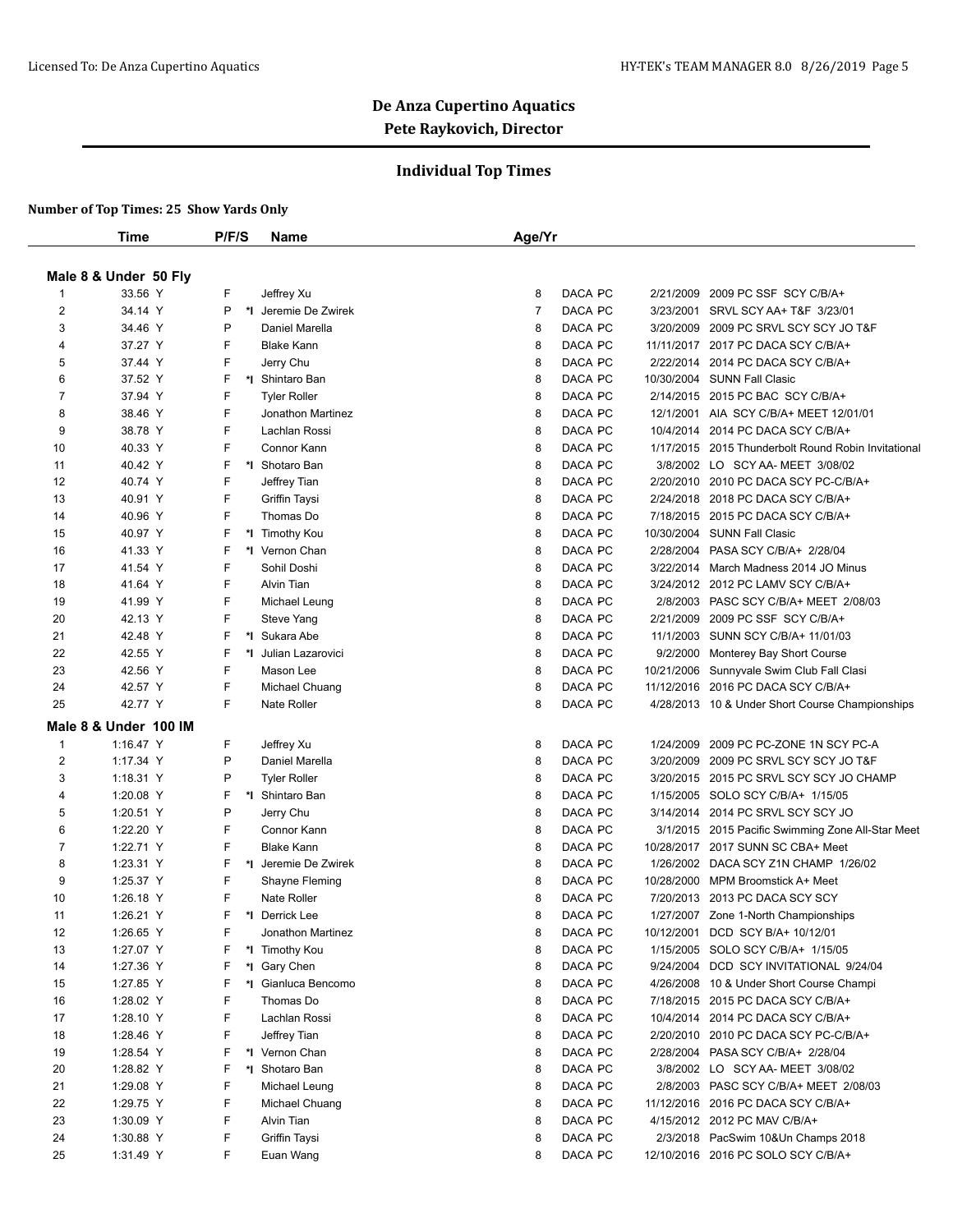## **Individual Top Times**

|                |                           | P/F/S | <b>Name</b>                 | Age/Yr |                    |           |                                                           |
|----------------|---------------------------|-------|-----------------------------|--------|--------------------|-----------|-----------------------------------------------------------|
|                | <b>Male 9-10 50 Free</b>  |       |                             |        |                    |           |                                                           |
| -1             | 26.62 Y                   | F     | *I Adam Hinshaw             | 10     | DACA PC            | 4/1/2004  | Far Westerns                                              |
| $\overline{2}$ | 26.99 Y                   | F     | *1 Shotaro Ban              | 10     | DACA PC            | 4/1/2004  | Far Westerns                                              |
| 3              | 27.28 Y                   | F     | *I Brandon Conroy           | 10     | DACA PC            |           | 3/31/2005 Far Westerns Short Course 2005                  |
| 4              | 27.50 Y                   | F     | Kevin Khojasteh             | 10     | DACA PC            |           | 4/30/2005 10 & Under Championships 2005                   |
|                | 27.52 Y                   | F     | <b>Erich Peske</b>          | 10     | DACA PC            | 2/28/2004 |                                                           |
| 5              | 27.56 Y                   | F     |                             | 10     | DACA PC            |           | 2004 PC SVAA SCY A+<br>11/2/2002 SUNN SCY C/B/A+ 11/02/02 |
| 6              |                           |       | Shayne Fleming              |        |                    |           |                                                           |
| $\overline{7}$ | 27.72 Y                   | P     | Connor Kann                 | 10     | DACA PC            |           | 3/10/2017 2017 PC TERA SCY SCY JO'S                       |
| 8              | 27.83 Y                   | P     | Nicholas Burry              | 10     | DACA PC            |           | 3/29/2012 2012 Far Western Championships                  |
| 9              | 27.85 Y                   | P     | Jeffrey Xu                  | 10     | DACA PC            |           | 3/31/2011 2011 PC ALMA LCM FARW SC CHMP                   |
| 10             | 27.86 Y                   | F     | <b>Tyler Roller</b>         | 10     | DACA PC            |           | 3/30/2017 2017 SPEEDO SHORT COURSE FAR WES                |
| 11             | 28.26 Y                   | F     | lan Yuh                     | 10     | DACA PC            | 12/3/2004 | 2004 Junior Olympics Champions                            |
| 12             | 28.32 Y                   | F     | *I Aj Zavala                | 10     | DACA PC            | 12/3/2004 | 2004 Junior Olympics Champions                            |
| 13             | 28.49 Y                   | F     | Felix Chiun                 | 10     | DACA PC            |           | 10/9/2010 2010 PC DACA SCY PC-C/B/A+                      |
| 14             | 28.50 Y                   | F     | Steve Yang                  | 10     | DACA PC            | 3/31/2011 | 2011 PC ALMA LCM FARW SC CHMP                             |
| 15             | 28.56 Y                   | F     | Bryan Chu                   | 10     | DACA PC            |           | 11/30/2012 2012 PC MAKO SCY WINTER JO'S                   |
| 16             | 28.62 Y                   | F     | Jerry Chu                   | 9      | DACA PC            |           | 4/25/2015 2015 PC DACA SCY 10&UN                          |
| 17             | 28.66 Y                   | F     | Sumer Hajela                | 10     | DACA PC            | 3/14/2014 | 2014 PC SRVL SCY SCY JO                                   |
| 18             | 28.73 Y                   | F     | Keven Shang                 | 10     | DACA PC            |           | 1/24/2009 2009 PC PC-ZONE 1N SCY PC-A                     |
| 19             | 28.76 Y                   | F     | Justin Read                 | 10     | DACA PC            |           | 3/29/2007 Far Westerns S.C. 2007                          |
| 20             | 28.89 Y                   | F     | Michael Leung               | 10     | DACA PC            | 1/29/2005 | Zone 1 North Short Course Championships                   |
| 21             | 28.94 Y                   | F     | *I Timothy Kou              | 10     | DACA PC            |           | 12/1/2006 Pacific Swimming Junior Olympi                  |
| 22             | 28.97 Y                   | F     | Daniel Marella              | 10     | DACA PC            |           | 4/30/2011 2011 PC MAKO SCY 10&UN                          |
| 23             | 28.99 Y                   | F     | *1 Jeremie De Zwirek        | 10     | DACA PC            | 1/31/2004 | DACA SCY Z1N CHAMP 1/31/04                                |
| 24             | 29.12 Y                   | F     | <b>Blake Kann</b>           | 10     | DACA PC            |           | 3/15/2019 2019 PC WCAB SCY SCY JO CHAMP                   |
| 25             | 29.16 Y                   | P     | <b>Bradley Newton</b>       | 10     | DACA PC            |           | 4/2/2009 2009 PC ALMA SCY FARW SC CHMP                    |
|                | <b>Male 9-10 100 Free</b> |       |                             |        |                    |           |                                                           |
|                |                           |       |                             |        |                    |           |                                                           |
| $\mathbf 1$    | 57.56 Y                   | F     | *I Adam Hinshaw             | 10     | DACA PC            |           | 4/1/2004 Far Westerns                                     |
| $\overline{2}$ | 58.29 Y                   | F     | *I Shotaro Ban              | 10     | DACA PC            |           | 4/1/2004 Far Westerns                                     |
| 3              | 59.49 Y                   | F     | Jeffrey Xu                  | 10     | DACA PC            | 3/31/2011 | 2011 PC ALMA LCM FARW SC CHMP                             |
| 4              | 1:00.02 Y                 | F     | *I Brandon Conroy           | 10     | DACA PC            |           | 3/11/2005 SRVL SCY JO T&F 3/11/05                         |
| 5              | 1:00.54 Y                 | F     | Shayne Fleming              | 10     | DACA PC            |           | 11/2/2002 SUNN SCY C/B/A+ 11/02/02                        |
| 6              | 1:01.11 Y                 | F     | Michael Leung               | 10     | DACA PC            |           | 3/6/2005 Zone All-Star Meet                               |
| 7              | 1:01.67 Y                 | F     | *I Aj Zavala                | 10     | DACA PC            | 12/3/2004 | 2004 Junior Olympics Champions                            |
| 8              | 1:01.71 Y                 | F     | Felix Chiun                 | 10     | DACA PC            |           | 10/9/2010 2010 PC DACA SCY PC-C/B/A+                      |
| 9              | 1:01.73 Y                 | F     | <b>Erich Peske</b>          | 10     | DACA PC            |           | 2/28/2004 SVAA SCY A+ MEET 2/28/04                        |
| 10             | 1:01.85 Y                 | P     | <b>Tyler Roller</b>         | 10     | DACA PC            |           | 3/30/2017 2017 SPEEDO SHORT COURSE FAR WES                |
| 11             | 1:01.94 Y                 | F     | Nicholas Burry              | 10     | DACA PC            |           | 4/28/2012 10 & Under Short Course Championships           |
| 12             | 1:02.01 Y                 | P     | Daniel Marella              | 10     | DACA PC            |           | 3/31/2011 2011 PC ALMA LCM FARW SC CHMP                   |
| 13             | 1:02.59 Y                 | F     | Connor Kann                 | 10     | DACA PC            |           | 2/25/2017 2017 PC BAC SCY C/B/A+                          |
| 14             | 1:02.95 Y                 | F     | Bryan Chu                   | 10     | DACA PC            |           | 11/30/2012 2012 PC MAKO SCY WINTER JO'S                   |
| $15*$          | 1:03.01 Y                 | F     | Kevin Khojasteh             | 10     | DACA PC            |           | 1/29/2005 Zone 1 North Short Course Championships         |
| $15*$          | 1:03.01 Y                 | F     | <b>Bradley Newton</b>       | 10     | DACA PC            |           | 4/25/2009 10 & Under Champs                               |
| 17             | 1:03.51 Y                 | F     | lan Yuh                     | 10     | DACA PC            |           | 11/20/2004 2004 PC SOLO SCY 11/20/04                      |
| 18             | 1:03.63 Y                 | F     | *I Timothy Kou              | 10     | DACA PC            |           | 1/27/2007 Zone 1-North Championships                      |
| 19             | 1:03.66 Y                 | P     | <b>Blake Kann</b>           | 10     | UN PC              |           | 4/4/2019 2019 Far Western Short Course Champions          |
| 20             | 1:04.17 Y                 | F     | Keven Shang                 | 10     | DACA PC            |           | 1/24/2009 2009 PC DACA SCY ZN1N                           |
| 21             | 1:04.36 Y                 | F     | Frank Nguyen                | 10     | DACA PC            |           | 3/24/2018 LAMV Zone1N C/B/A+ Short Course                 |
|                | 1:04.55 Y                 | F     | Sumer Hajela                | 10     | DACA PC            |           | 3/14/2014 2014 PC SRVL SCY SCY JO                         |
|                |                           |       |                             |        |                    |           |                                                           |
| 22             |                           | F     |                             | 9      |                    |           | 3/28/2015 March Madness 2015 C/B/A+                       |
| 23<br>24       | 1:04.82 Y<br>1:04.89 Y    | P     | Jerry Chu<br>*1 Darren Zhao | 10     | DACA PC<br>DACA PC |           | 3/30/2006 Far Westerns SC                                 |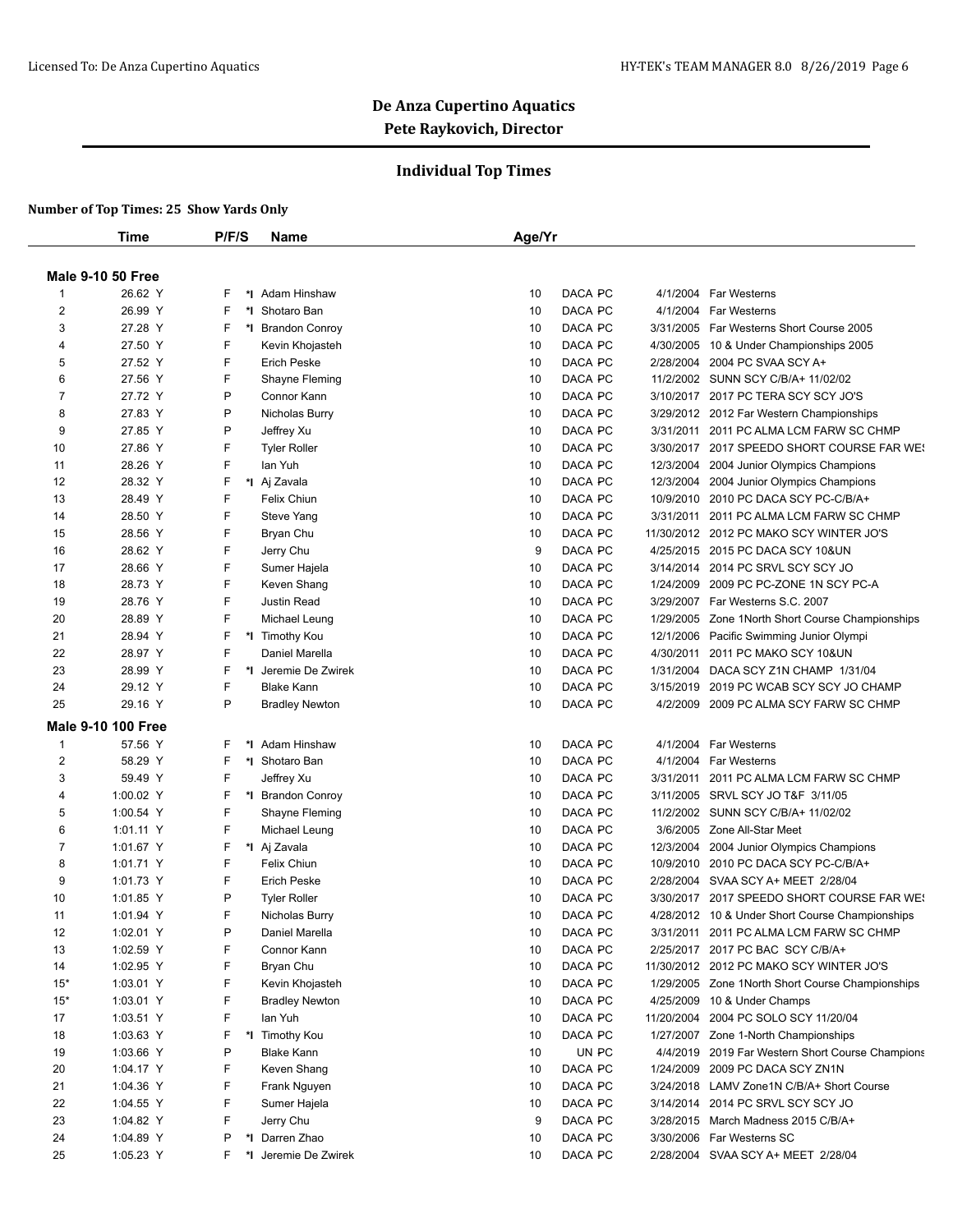## **Individual Top Times**

|                | Time                      | P/F/S   | Name                  | Age/Yr                                                               |
|----------------|---------------------------|---------|-----------------------|----------------------------------------------------------------------|
|                | <b>Male 9-10 200 Free</b> |         |                       |                                                                      |
| $\mathbf{1}$   | 2:03.17 Y                 | F<br>*∣ | Adam Hinshaw          | DACA PC<br>4/1/2004 Far Westerns<br>10                               |
| $\overline{2}$ | 2:07.94 Y                 | F<br>*I | <b>Brandon Conroy</b> | DACA PC<br>3/11/2005 SRVL SCY JO T&F 3/11/05<br>10                   |
| 3              | 2:09.54 Y                 | F       | *1 Jaison Carter      | DACA PC<br>9<br>1/1/1989<br>1989 CCS                                 |
| 4              | 2:09.56 Y                 | F       | Jeffrey Xu            | DACA PC<br>3/31/2011 2011 PC ALMA LCM FARW SC CHMP<br>10             |
| 5              | 2:10.32 Y                 | F       | *I Shotaro Ban        | DACA PC<br>10<br>3/12/2004 SRVL SCY JR OLYMPIC 3/12/04               |
| 6              | 2:11.76 Y                 | P       | Daniel Marella        | DACA PC<br>10<br>3/31/2011<br>2011 PC ALMA LCM FARW SC CHMP          |
| 7              | 2:13.69 Y                 | F       | Michael Leung         | DACA PC<br>10<br>3/11/2005 SRVL SCY JO T&F 3/11/05                   |
| 8              | 2:15.68 Y                 | F       | Shayne Fleming        | DACA PC<br>10<br>11/2/2002 SUNN SCY C/B/A+ 11/02/02                  |
| 9              | 2:15.98 Y                 | F       | Kevin Khojasteh       | DACA PC<br>10<br>3/11/2005<br>SRVL SCY JO T&F 3/11/05                |
| 10             | 2:16.45 Y                 | F       | *I Aj Zavala          | DACA PC<br>11/20/2004 SOLO SCY C/B/A+ 11/20/04<br>10                 |
| 11             | 2:17.13 Y                 | F       | <b>Tyler Roller</b>   | DACA PC<br>10<br>1/14/2017 2017 Thunderbolt Round Robin Invitational |
| 12             | 2:18.74 Y                 | P       | Frank Nguyen          | DACA PC<br>10<br>4/5/2018 2018 Far Western Short Course Champions    |
| 13             | 2:19.08 Y                 | F       | Oscar Khowong         | DACA PC<br>10<br>11/17/2012 2012 PC DACA SCY PC-C/B/A+               |
| 14             |                           | F       | *I Jeremie De Zwirek  | DACA PC<br>3/12/2004 SRVL SCY JR OLYMPIC 3/12/04<br>10               |
|                | 2:19.35 Y                 | F       |                       | DACA PC                                                              |
| 15             | 2:19.36 Y                 | F       | <b>Bradley Newton</b> | 3/20/2009 2009 PC SRVL SCY SCY JO T&F<br>10                          |
| 16             | 2:20.31 Y                 |         | Bryan Chu             | DACA PC<br>11/17/2012 2012 PC DACA SCY PC-C/B/A+<br>10               |
| 17             | 2:20.62 Y                 | P       | *1 Darren Zhao        | DACA PC<br>10<br>3/30/2006 Far Westerns SC                           |
| 18             | 2:21.23 Y                 | P       | *1 Shintaro Ban       | DACA PC<br>10<br>3/30/2006 Far Westerns SC                           |
| 19             | 2:21.55 Y                 | F       | Connor Kann           | DACA PC<br>10<br>11/12/2016 2016 PC DACA SCY C/B/A+                  |
| 20             | 2:22.34 Y                 | F       | <b>Erich Peske</b>    | DACA PC<br>10<br>1/17/2004 SOLO SCY C/B/A+ 1/17/04                   |
| 21             | 2:22.41 Y                 | F       | *I Timothy Kou        | DACA PC<br>12/9/2006 SSF SCY C/B/A+ 12/09/06<br>10                   |
| 22             | 2:22.95 Y                 | F       | *I Alex Luh           | DACA PC<br>2/18/2006 DACA & SMST Dual Meet<br>10                     |
| 23             | 2:23.08 Y                 | F       | Sumer Hajela          | DACA PC<br>3/14/2014 2014 PC SRVL SCY SCY JO<br>10                   |
| 24             | 2:23.40 Y                 | F       | Tan Kang              | DACA PC<br>7/19/2014 2014 PC DACA SCY C/B/A+<br>10                   |
| 25             | 2:23.45 Y                 | F       | Felix Chiun           | DACA PC<br>10/9/2010 2010 PC DACA SCY PC-C/B/A+<br>10                |
|                | <b>Male 9-10 500 Free</b> |         |                       |                                                                      |
| 1              | 5:15.14 Y                 | F       | *I Adam Hinshaw       | DACA PC<br>WCAB SCY C/B/A+ 5/08/04<br>10<br>5/8/2004                 |
| 2              | 5:44.41 Y                 | F       | Jeffrey Xu            | DACA PC<br>10<br>3/18/2011 2011 PC SRVL LCM JO T&F                   |
| 3              | 5:51.34 Y                 | F       | *I Shotaro Ban        | DACA PC<br>10<br>3/12/2004 SRVL SCY JR OLYMPIC 3/12/04               |
| 4              | 5:51.75 Y                 | F       | *I Brandon Conroy     | DACA PC<br>3/11/2005 SRVL SCY JO T&F 3/11/05<br>10                   |
| 5              | 5:57.19 Y                 | F       | Michael Leung         | DACA PC<br>10<br>3/11/2005 SRVL SCY JO T&F 3/11/05                   |
| 6              | 6:07.91 Y                 | F       | Daniel Marella        | DACA PC<br>10<br>10/9/2010 2010 PC DACA SCY PC-C/B/A+                |
| 7              | 6:10.98 Y                 | F       | *I Jeremie De Zwirek  | DACA PC<br>10<br>2/28/2004<br>SVAA SCY A+ MEET 2/28/04               |
| 8              | 6:12.62 Y                 | F       | Felix Chiun           | DACA PC<br>10/9/2010 2010 PC DACA SCY PC-C/B/A+<br>10                |
| 9              | 6:12.88 Y                 | F       | *I Aj Zavala          | DACA PC<br>10<br>10/30/2004 SUNN Fall Clasic                         |
| 10             | 6:16.43 Y                 | F       | <b>Tyler Roller</b>   | DACA PC<br>10<br>10/29/2016<br>SUNN C/B/A+ Fall Classic              |
| 11             | 6:20.17 Y                 | F       | *I Shintaro Ban       | 9<br>DACA PC<br>2/18/2006 DACA & SMST Dual Meet                      |
| 12             | 6:20.63 Y                 | F       | *I Darren Zhao        | 10<br>DACA PC<br>3/10/2006 SRVL SCY SC JO T&F 3/10/06                |
| 13             | 6:21.75 Y                 | F       | *I Gary Chen          | DACA PC<br>10<br>4/29/2006 10 & Under Short Course Champi            |
| 14             | 6:23.64 Y                 | Ρ       | Robert Griswold       | DACA PC<br>12/5/2014 2014 PC MAKO SCY WINTER CHMPS<br>10             |
| 15             | 6:27.78 Y                 | F       | Jonathon Martinez     | DACA PC<br>10<br>12/4/2003 Holiday Fest 2003                         |
| 16             | 6:31.55 Y                 | F       | *I Alex Luh           | DACA PC<br>2/18/2006 DACA & SMST Dual Meet<br>10                     |
|                |                           | F       | Oscar Khowong         | DACA PC<br>10                                                        |
| 17             | 6:33.06 Y                 | F       |                       | 10/27/2012 Sunnyvale Swim Club Fall Class<br>DACA PC<br>10           |
| 18             | 6:35.21 Y                 |         | <b>Gunner Hopkins</b> | 10/29/2016 SUNN C/B/A+ Fall Classic                                  |
| 19             | 6:35.27 Y                 | F       | Ryan Kirton           | DACA PC<br>11/16/2013 2013 PC DACA SCY C/B/A+<br>10                  |
| 20             | 6:36.55 Y                 | F       | *I Timothy Kou        | DACA PC<br>10<br>10/21/2006 Sunnyvale Swim Club Fall Clasi           |
| 21             | 6:38.63 Y                 | F       | lan Yuh               | DACA PC<br>10/30/2004 SUNN Fall Clasic<br>10                         |
| 22             | 6:39.59 Y                 | F       | Kevin Khojasteh       | DACA PC<br>10/30/2004 SUNN Fall Clasic<br>10                         |
| 23             | 6:41.07 Y                 | F       | <b>Erich Peske</b>    | DACA PC<br>10/10/2003 DCD SCY C/B/A+ 10/10/03<br>10                  |
| 24             | 6:41.42 Y                 | F       | *I Koshu Takatsuji    | DACA PC<br>10/21/2006 Sunnyvale Swim Club Fall Clasi<br>10           |
| 25             | 6:42.43 Y                 | F       | Evan Zhang            | DACA PC<br>10/25/2008 Sunnyvale Swim Club Fall Clasi<br>10           |
|                |                           |         |                       |                                                                      |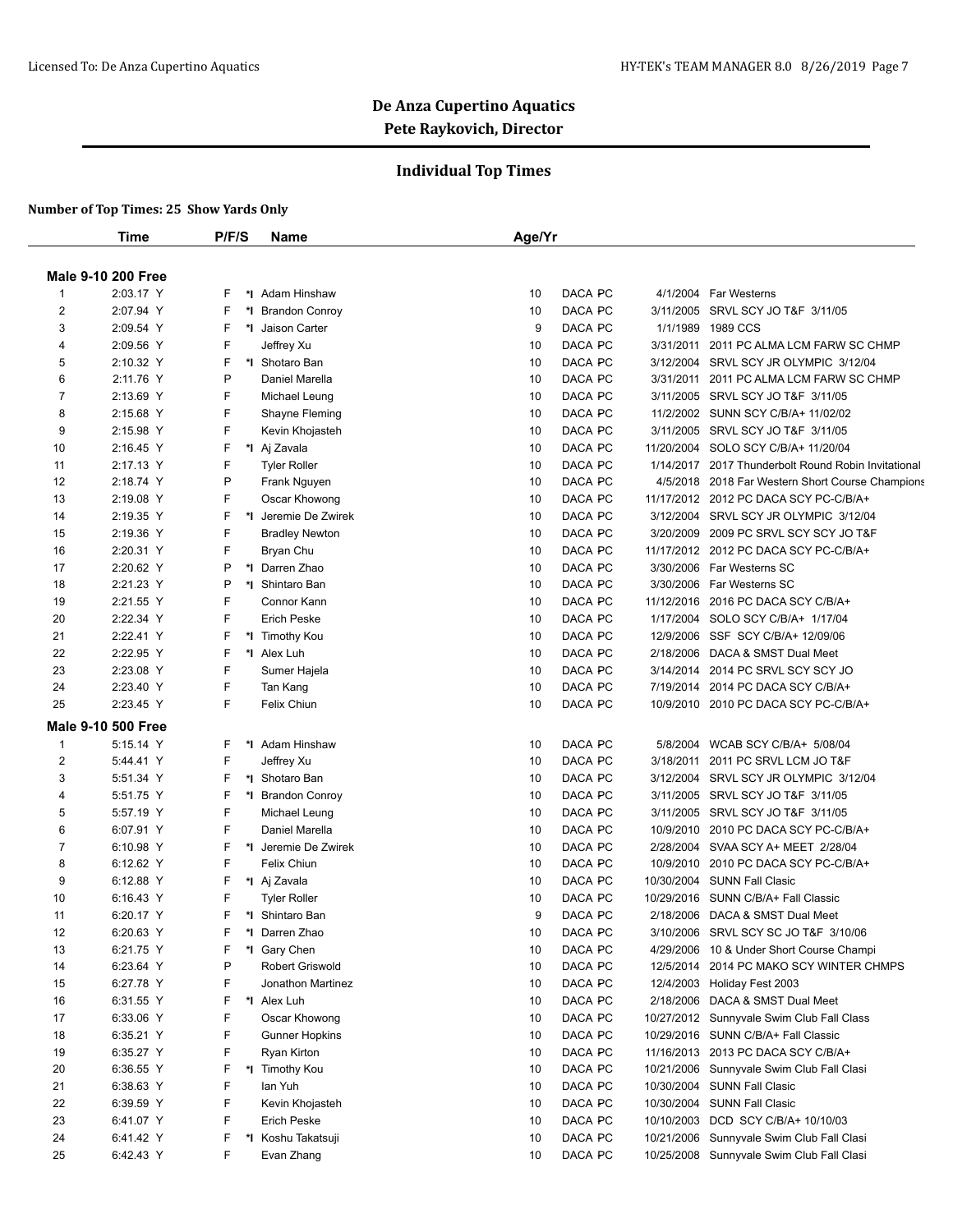## **Individual Top Times**

|                | <b>Time</b>               | P/F/S | <b>Name</b>            | Age/Yr        |                                                     |
|----------------|---------------------------|-------|------------------------|---------------|-----------------------------------------------------|
|                | <b>Male 9-10 50 Back</b>  |       |                        |               |                                                     |
| -1             | 31.01 Y                   | F     | *I Shotaro Ban         | DACA PC<br>10 | 4/1/2004 Far Westerns                               |
| $\overline{2}$ | 31.36 Y                   | F     | Kevin Khojasteh        | DACA PC<br>10 | 3/31/2005 Far Westerns Short Course 2005            |
| 3              | 31.61 Y                   | F     | Shayne Fleming         | DACA PC<br>10 | 11/2/2002 SUNN SCY C/B/A+ 11/02/02                  |
| $\overline{4}$ | 31.80 Y                   | F     | Connor Kann            | DACA PC<br>10 | 3/10/2017 2017 PC TERA SCY SCY JO'S                 |
| 5              | 31.89 Y                   | F     | *I Brandon Conroy      | DACA PC<br>10 | 1/29/2005 Zone 1 North Short Course Championships   |
| 6              | 31.90 Y                   | F     | lan Yuh                | DACA PC<br>10 | 12/3/2004<br>2004 Junior Olympics Champions         |
| $\overline{7}$ | 32.21 Y                   | F     | *I Adam Hinshaw        | DACA PC<br>10 | 1/17/2004<br>SOLO SCY C/B/A+ 1/17/04                |
| 8              | 32.31 Y                   | F     | <b>Justin Read</b>     | DACA PC<br>10 | 4/28/2007<br>10 & Under Short Course Champi         |
| 9*             | 32.35 Y                   | P     | <b>Tyler Roller</b>    | DACA PC<br>10 | 12/2/2016 2016 PC MAKO SCY JO T&F                   |
| 9*             | 32.35 Y                   | F     | <b>Erich Peske</b>     | DACA PC<br>10 | 1/31/2004 DACA SCY Z1N CHAMP 1/31/04                |
| 11             | 33.10 Y                   | F     | Nicholas Burry         | 10<br>DACA PC | 3/29/2012 2012 Far Western Championships            |
| 12             | 33.18 Y                   | F     | Jeffrey Xu             | DACA PC<br>10 | 12/3/2010 Pacific Swimming Junior Olympi            |
| 13             | 33.20 Y L                 | F     | *I Jeremie De Zwirek   | DACA PC<br>10 | 4/1/2004 Far Westerns                               |
| 14             | 33.31 Y                   | F     | *1 Geoff Cronin        | DACA PC<br>10 | 1/1/1982 UNKNOWN MEET 1982                          |
| 15             | 33.42 Y                   | P     | *I Alex Luh            | DACA PC<br>10 | 3/10/2006 SRVL SCY SC JO T&F 3/10/06                |
| 16             | 33.65 Y                   | F     | Keven Shang            | DACA PC<br>10 | 11/22/2008 2008 PC SOLO SCY C/B/BB+                 |
| 17             | 33.66 Y                   | F     | Michael Leung          | 10<br>DACA PC | 1/29/2005 Zone 1 North Short Course Championships   |
| 18             | 33.82 Y                   | F     | Jeffrey Tian           | DACA PC<br>10 | 4/15/2012 2012 PC MAV C/B/A+                        |
| 19             | 33.92 Y L                 | F     | Frank Nguyen           | DACA PC<br>10 | 4/5/2018 2018 Far Western Short Course Champions    |
| 20             | 33.98 Y                   | F     | Nilay Kundu            | DACA PC<br>10 | 1/17/2015 2015 Thunderbolt Round Robin Invitational |
| 21             | 34.00 Y                   | P     | *1 Shintaro Ban        | DACA PC<br>10 | 3/30/2006 Far Westerns SC                           |
| 22             | 34.07 Y                   | F     | <b>Robert Griswold</b> | DACA PC<br>10 | 3/28/2015 March Madness 2015 C/B/A+                 |
| 23             | 34.31 Y                   | F     | *I Aj Zavala           | DACA PC<br>10 | 1/15/2005 SOLO SCY C/B/A+ 1/15/05                   |
| 24             | 34.42 Y                   | F     | *I Jesse Chou          | DACA PC<br>10 | 3/4/2007 Zone Dev All Star                          |
| 25             | 34.45 Y                   | F     | Sumer Hajela           | DACA PC<br>10 | 3/14/2014 2014 PC SRVL SCY SCY JO                   |
|                |                           |       |                        |               |                                                     |
|                | <b>Male 9-10 100 Back</b> |       |                        |               |                                                     |
| $\mathbf 1$    | 1:05.93 Y                 | F     | *I Shotaro Ban         | DACA PC<br>10 | SRVL SCY JR OLYMPIC 3/12/04<br>3/12/2004            |
| $\overline{c}$ | 1:06.26 Y                 | P     | *I Brandon Conroy      | DACA PC<br>10 | 3/31/2005 Far Westerns Short Course 2005            |
| 3              | 1:06.46 Y                 | F     | <b>Tyler Roller</b>    | 10<br>DACA PC | 3/30/2017 2017 SPEEDO SHORT COURSE FAR WES          |
| 4              | 1:07.74 Y                 | F     | *I Adam Hinshaw        | DACA PC<br>10 | 3/12/2004<br>SRVL SCY JR OLYMPIC 3/12/04            |
| 5              | 1:08.14 Y                 | F     | Kevin Khojasteh        | DACA PC<br>10 | 3/11/2005 SRVL SCY JO T&F 3/11/05                   |
| 6              | 1:08.69 Y                 | F     | Shayne Fleming         | 10<br>DACA PC | 11/2/2002 SUNN SCY C/B/A+ 11/02/02                  |
| 7              | 1:09.00 Y                 | F     | lan Yuh                | DACA PC<br>10 | 12/3/2004<br>2004 Junior Olympics Champions         |
| 8              | 1:09.04 Y                 | P     | Michael Leung          | DACA PC<br>10 | 3/31/2005 Far Westerns Short Course 2005            |
| 9              | 1:09.29 Y                 | F     | Connor Kann            | 10<br>DACA PC | 2/4/2017 Pacific Swimming 10 & Under Championshi    |
| 10             | 1:10.07 Y                 | F     | Justin Read            | DACA PC<br>10 | 3/29/2007 Far Westerns S.C. 2007                    |
| 11             | 1:10.72 Y                 | P     | *I Alex Luh            | 10<br>DACA PC | 3/10/2006 SRVL SCY SC JO T&F 3/10/06                |
| 12             | 1:10.78 Y                 | F     | *1 Jeremie De Zwirek   | 10<br>DACA PC | 2/28/2004 SVAA SCY A+ MEET 2/28/04                  |
| 13             | 1:11.54 Y                 | F     | Jeffrey Xu             | DACA PC<br>10 | 2/12/2011 2011 PC DACA SCY C/B/A+                   |
| 14             | 1:11.87 Y                 | P     | *I Shintaro Ban        | DACA PC<br>10 | 3/30/2006 Far Westerns SC                           |
| 15             | 1:11.93 Y                 | P     | *I Aj Zavala           | DACA PC<br>10 | 12/3/2004 2004 Junior Olympics Champions            |
| 16             | 1:12.01 Y                 | F     | <b>Erich Peske</b>     | DACA PC<br>10 | 12/5/2003 PSL SCY AGE GRP CHMP 12/05/03             |
| 17             | $1:12.15$ Y               | P     | Evan Zhang             | DACA PC<br>10 | 3/20/2009 2009 PC SRVL SCY SCY JO T&F               |
| 18             | 1:12.65 Y                 | P     | Keven Shang            | DACA PC<br>10 | 12/5/2008 2008 PC PSL SCY JO CHAMPS                 |
| 19             | 1:13.24 Y                 | F     | <b>Robert Griswold</b> | DACA PC<br>10 | 3/28/2015 March Madness 2015 C/B/A+                 |
| 20             | 1:13.37 Y                 | F     | Vinay Reddy            | 10<br>DACA PC | 12/14/2013 2013 PC DCD SCY SCY                      |
| 21             | 1:13.49 Y                 | F     | *I Timothy Kou         | DACA PC<br>10 | 11/18/2006 PASA Short Course Invitation Meet        |
| 22             | 1:13.50 Y                 | F     | Casey Fleming          | DACA PC<br>10 | 4/1/2004 Far Westerns                               |
| 23             | 1:13.96 Y                 | F     | *I Tobias COFFIN       | DACA PC<br>10 | 4/3/2003 Far Westerns                               |
| 24             | 1:14.31 Y                 | F     | *1 Darren Zhao         | 10<br>DACA PC | 3/30/2006 Far Westerns SC                           |
| 25             | 1:14.37 Y                 | P     | *I Mark Liu            | DACA PC<br>10 | 4/3/2003 Far Westerns                               |
|                |                           |       |                        |               |                                                     |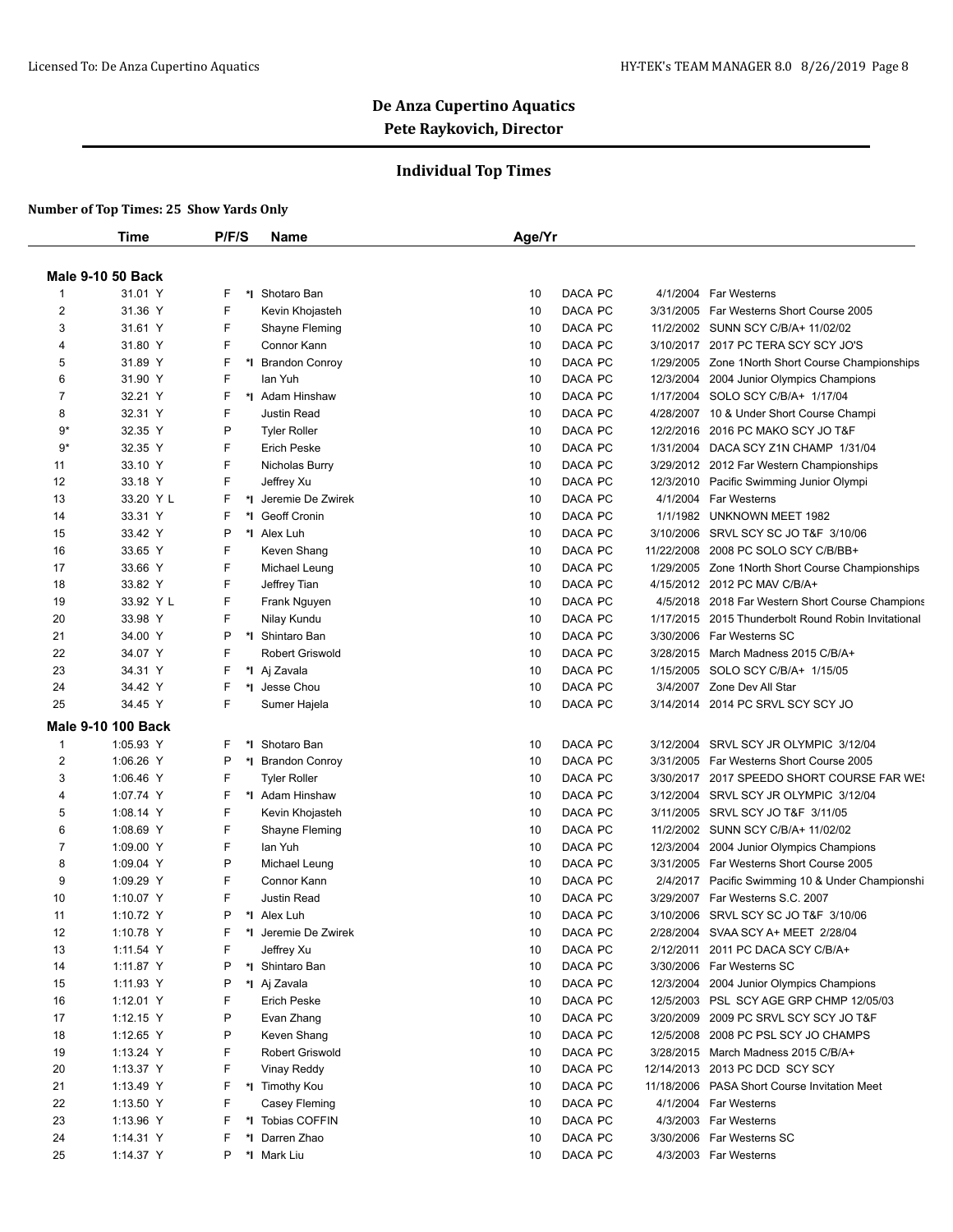## **Individual Top Times**

|                | Time                        | P/F/S  | Name                          | Age/Yr        |           |                                                   |
|----------------|-----------------------------|--------|-------------------------------|---------------|-----------|---------------------------------------------------|
|                | Male 9-10 50 Breast         |        |                               |               |           |                                                   |
| $\mathbf{1}$   | 33.93 Y                     | P      | *I Brandon Conroy             | DACA PC<br>10 |           | 3/31/2005 Far Westerns Short Course 2005          |
| 2              | 35.02 Y                     | F      | *1 Tony Barnes                | DACA PC<br>10 |           | 1/1/1982 UNKNOWN MEET 1982                        |
| $3^*$          | 35.52 Y                     | F      | <b>Tyler Roller</b>           | DACA PC<br>10 |           | 3/30/2017 2017 SPEEDO SHORT COURSE FAR WES        |
| $3^*$          | 35.52 Y                     | F      | *I Mark Liu                   | DACA PC<br>10 |           | 1/11/2003 SOLO SCY C/B/A+ 1/11/03                 |
| 5              | 35.55 Y                     | F      | Connor Kann                   | DACA PC<br>10 |           | 3/10/2017 2017 PC TERA SCY SCY JO'S               |
| 6              | 35.76 Y                     | P      | Keven Shang                   | DACA PC<br>10 |           | 12/5/2008 2008 PC PSL SCY JO CHAMPS               |
| $\overline{7}$ | 35.84 Y                     | F      | *I Alex Luh                   | DACA PC<br>10 |           | 2/25/2006 PASA SCY C/B/A+ 2/25/06                 |
| $8*$           | 36.06 Y                     | F      | Euan Wang                     | DACA PC<br>10 |           | 7/20/2019 2019 PC DACA SCY C/B/A+                 |
| $8*$           | 36.06 Y                     | P      | <b>Blake Kann</b>             | UN PC<br>10   |           | 4/4/2019 2019 Far Western Short Course Champions  |
| 10             | 36.10 Y                     | F      | *I Mitchell Song              | DACA PC<br>10 |           | 4/1/2004 Far Westerns                             |
| 11             | 36.46 Y                     | F      |                               | DACA PC<br>10 |           | 1/27/2007 Zone 1-North Championships              |
| 12             | 36.54 Y                     | P      | *1 Timothy Kou<br>Felix Chiun | DACA PC<br>10 | 3/26/2010 | 2010 PC SRVL LCM SCY JO'S                         |
|                |                             |        |                               |               |           |                                                   |
| 13             | 36.55 Y                     | F<br>F | lan Yuh                       | DACA PC<br>10 |           | 12/3/2004 2004 Junior Olympics Champions          |
| 14             | 36.64 Y                     | F      | Oscar Khowong                 | DACA PC<br>10 |           | 11/30/2012 2012 PC MAKO SCY WINTER JO'S           |
| 15             | 36.91 Y                     |        | Nicholas Burry                | DACA PC<br>10 |           | 3/29/2012 2012 Far Western Championships          |
| 16             | 37.05 Y                     | P      | *I Shotaro Ban                | 10<br>DACA PC |           | 3/12/2004 SRVL SCY JR OLYMPIC 3/12/04             |
| 17             | 37.20 Y                     | P      | Nilay Kundu                   | DACA PC<br>10 |           | 3/20/2015 2015 PC SRVL SCY SCY JO CHAMP           |
| 18             | 37.21 Y                     | F      | *I Adam Hinshaw               | DACA PC<br>10 |           | 12/4/2003 Holiday Fest 2003                       |
| 19             | 37.37 Y                     | F      | Jeffrey Xu                    | DACA PC<br>10 | 1/15/2011 | 2011 PC SSF SCY PC-C/B/A+                         |
| 20             | 37.53 Y                     | F      | *1 Jesse Chou                 | DACA PC<br>10 |           | 3/4/2007 Zone Dev All Star                        |
| 21             | 37.70 Y                     | F      | Shayne Fleming                | DACA PC<br>10 |           | 11/2/2002 SUNN SCY C/B/A+ 11/02/02                |
| 22             | 37.92 Y                     | P      | Steve Yang                    | DACA PC<br>10 |           | 3/31/2011 2011 PC ALMA LCM FARW SC CHMP           |
| 23             | 37.93 Y                     | F      | *I Andrew Nguyen              | DACA PC<br>10 |           | 12/4/2003 Holiday Fest 2003                       |
| 24             | 38.08 Y                     | F      | Kevin Su                      | DACA PC<br>10 |           | 3/30/2006 Far Westerns SC                         |
| 25             | 38.13 Y                     | F      | *I Aj Zavala                  | DACA PC<br>10 |           | 1/29/2005 Zone 1 North Short Course Championships |
|                | <b>Male 9-10 100 Breast</b> |        |                               |               |           |                                                   |
| $\overline{1}$ | 1:13.83 Y                   | F      | *I Brandon Conroy             | DACA PC<br>10 |           | 3/31/2005 Far Westerns Short Course 2005          |
| $\overline{2}$ | 1:16.99 Y                   | P      | *I Alex Luh                   | DACA PC<br>10 |           | 3/10/2006 SRVL SCY SC JO T&F 3/10/06              |
| 3              | 1:17.23 Y                   | P      | <b>Tyler Roller</b>           | DACA PC<br>10 |           | 3/30/2017 2017 SPEEDO SHORT COURSE FAR WE!        |
| 4              | 1:17.76 Y                   | F      | Felix Chiun                   | DACA PC<br>10 |           | 10/9/2010 2010 PC DACA SCY PC-C/B/A+              |
| 5              | 1:18.08 Y                   | F      | *I Daisuke Bannai             | DACA PC<br>10 | 1/1/1984  | 1984 SHORT COURSE NO NAME                         |
| 6              | 1:18.44 Y                   | F      | *I Mitchell Song              | 10<br>DACA PC |           | 4/1/2004 Far Westerns                             |
| $\overline{7}$ | 1:19.39 Y                   | F      | Euan Wang                     | DACA PC<br>10 |           | 7/20/2019 2019 PC DACA SCY C/B/A+                 |
| 8              | 1:19.40 Y                   | F      | <b>Richard Chen</b>           | 10<br>DACA PC |           | 1/26/2002 DACA SCY Z1N CHAMP 1/26/02              |
| 9              | 1:19.54 Y                   | F      | *1 Timothy Kou                | DACA PC<br>10 |           | 11/18/2006 PASA Short Course Invitation Meet      |
| 10             | 1:19.76 Y                   | P      | *I Mark Liu                   | DACA PC<br>10 |           | 4/3/2003 Far Westerns                             |
| 11             | 1:19.97 Y                   | F      | lan Yuh                       | 10<br>DACA PC |           | 12/3/2004 2004 Junior Olympics Champions          |
| 12             | 1:20.00 Y                   | F      | Oscar Khowong                 | 10<br>DACA PC |           | 11/30/2012 2012 PC MAKO SCY WINTER JO'S           |
| 13             | 1:20.19 Y                   | F      | Steve Yang                    | DACA PC<br>10 |           | 3/31/2011 2011 PC ALMA LCM FARW SC CHMP           |
| 14             | 1:20.77 Y                   | F      | Connor Kann                   | DACA PC<br>10 |           | 3/10/2017 2017 PC TERA SCY SCY JO'S               |
| 15             | 1:20.89 Y                   | F      | Nicholas Burry                | DACA PC<br>10 |           | 3/29/2012 2012 Far Western Championships          |
| 16             | 1:21.13 Y                   | F      | Daniel Marella                | DACA PC<br>10 |           | 3/18/2011 2011 PC SRVL LCM JO T&F                 |
| 17             | 1:21.37 Y                   | F      | Nilay Kundu                   | 10<br>DACA PC |           | 3/20/2015 2015 PC SRVL SCY SCY JO CHAMP           |
| 18             | 1:21.61 Y                   | F      | Jeffrey Xu                    | DACA PC<br>10 |           | 2/12/2011 2011 PC DACA SCY C/B/A+                 |
| 19             | 1:21.78 Y                   | F      | Jerry Chu                     | 10<br>DACA PC |           | 7/18/2015 2015 PC DACA SCY C/B/A+                 |
| 20             | 1:22.03 Y                   | F      | <b>Blake Kann</b>             | 10<br>DACA PC |           | 3/15/2019 2019 PC WCAB SCY SCY JO CHAMP           |
| 21             | 1:22.12 Y                   | F      | Keven Shang                   | DACA PC<br>10 |           | 11/22/2008 2008 PC SOLO SCY C/B/BB+               |
| 22             | 1:22.51 Y                   | F      | *I Jesse Chou                 | DACA PC<br>10 |           | 12/1/2006 Pacific Swimming Junior Olympi          |
| 23             | 1:22.54 Y                   | F      | <b>Gunner Hopkins</b>         | 10<br>DACA PC |           | 11/12/2016 2016 PC DACA SCY C/B/A+                |
| 24             | 1:22.61 Y                   | F      | *I Aj Zavala                  | DACA PC<br>10 | 12/3/2004 | 2004 Junior Olympics Champions                    |
| 25             | 1:22.70 Y                   | F      | *I Adam Hinshaw               | DACA PC<br>10 |           | 1/17/2004 SOLO SCY C/B/A+ 1/17/04                 |
|                |                             |        |                               |               |           |                                                   |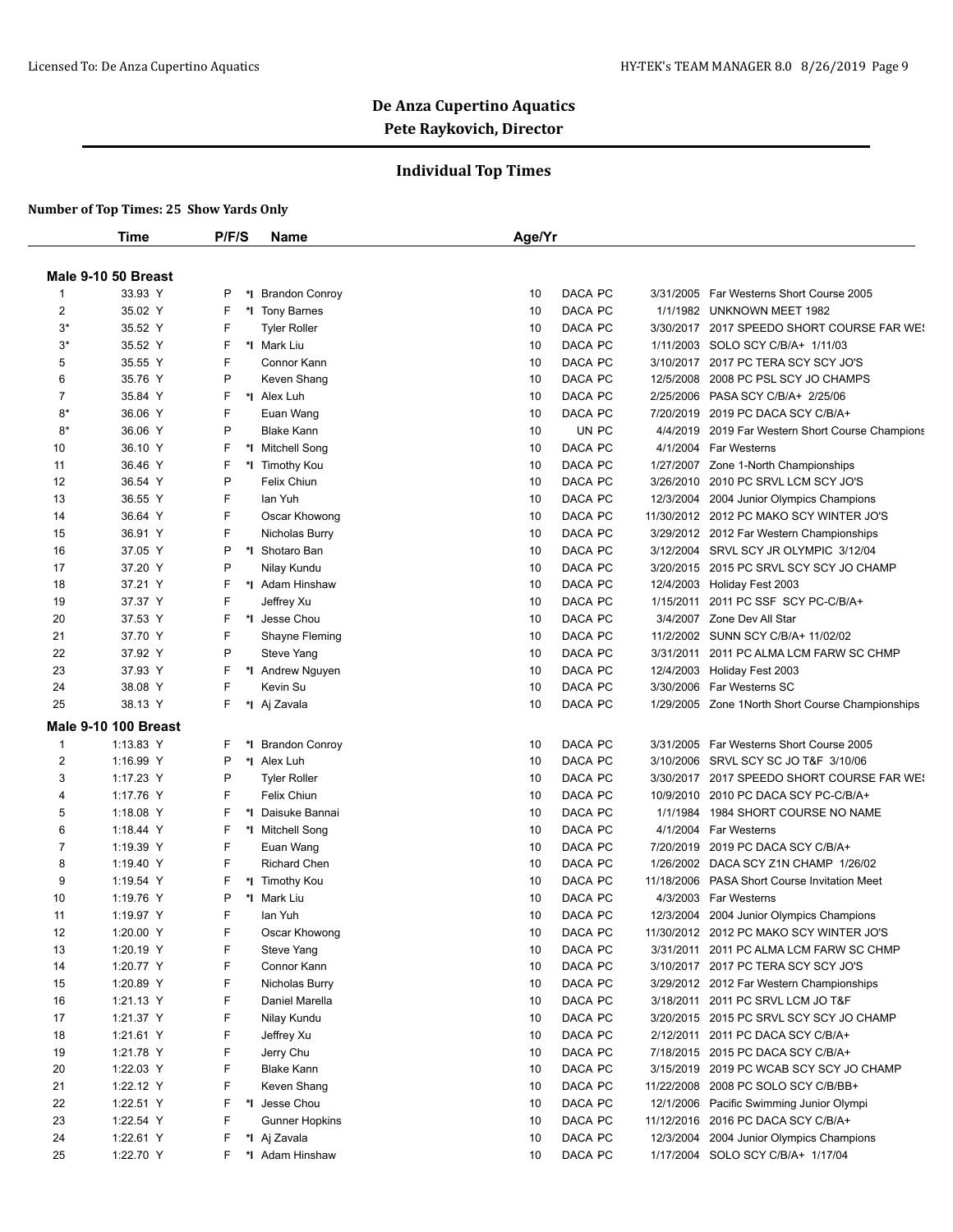## **Individual Top Times**

|                | <b>Time</b>       | P/F/S   | <b>Name</b>              | Age/Yr |         |                                                  |
|----------------|-------------------|---------|--------------------------|--------|---------|--------------------------------------------------|
|                | Male 9-10 50 Fly  |         |                          |        |         |                                                  |
| -1             | 28.91 Y           | F       | *I Shotaro Ban           | 10     | DACA PC | 5/1/2004 MBSC SCY 10&UN CHAMP 5/01/04            |
| $\overline{2}$ | 28.94 Y           | P<br>*∣ | <b>Brandon Conroy</b>    | 10     | DACA PC | 3/31/2005 Far Westerns Short Course 2005         |
| 3              | 29.07 Y           | F<br>*∣ | <b>Geoff Cronin</b>      | 10     | DACA PC | 1/1/1982 UNKNOWN MEET 1982                       |
| $\overline{4}$ | 29.98 Y           | F       |                          | 10     | DACA PC | 3/31/2011 2011 PC ALMA LCM FARW SC CHMP          |
|                | 29.99 Y           | F       | Jeffrey Xu               |        | DACA PC |                                                  |
| 5              |                   | F       | Kevin Khojasteh          | 10     |         | 4/30/2005 10 & Under Championships 2005          |
| 6              | 30.03 Y           |         | Daniel Marella           | 10     | DACA PC | 3/6/2011 2011 Zones' All-Star Developmental Meet |
| 7              | 30.12 Y           | F       | <b>Erich Peske</b>       | 10     | DACA PC | 1/17/2004 SOLO SCY C/B/A+ 1/17/04                |
| 8              | 30.29 Y           | F       | Nicholas Burry           | 10     | DACA PC | 3/29/2012 2012 Far Western Championships         |
| 9              | 30.37 Y           | F       | *I Adam Hinshaw          | 10     | DACA PC | 3/12/2004 SRVL SCY JR OLYMPIC 3/12/04            |
| 10             | 30.39 Y           | F       | lan Yuh                  | 10     | DACA PC | 12/3/2004 2004 Junior Olympics Champions         |
| 11             | 30.70 Y           | F       | *I Aj Zavala             | 10     | DACA PC | 1/29/2005 Zone 1North Short Course Championships |
| 12             | 30.73 Y           | F       | Connor Kann              | 10     | DACA PC | 3/10/2017 2017 PC TERA SCY SCY JO'S              |
| 13             | 31.12 Y           | P       | Michael Leung            | 10     | DACA PC | 3/31/2005 Far Westerns Short Course 2005         |
| 14             | 31.17 Y           | F<br>*∣ | Jeremie De Zwirek        | 10     | DACA PC | 4/1/2004 Far Westerns                            |
| 15             | 31.25 Y           | F       | *I Hunter Pomeroy        | 10     | DACA PC | 10/10/2003 DCD SCY C/B/A+ 10/10/03               |
| 16             | 31.88 Y           | P       | <b>Blake Kann</b>        | 10     | UN PC   | 4/4/2019 2019 Far Western Short Course Champions |
| 17             | 31.90 Y           | F       | Keven Shang              | 10     | DACA PC | 10/25/2008 Sunnyvale Swim Club Fall Clasi        |
| 18             | 31.98 Y           | F       | Frank Nguyen             | 10     | DACA PC | 3/16/2018 SPEEDO SHORT COURSE JUNIOR OLYN        |
| 19             | 32.11 Y           | F       | Jerry Chu                | 10     | DACA PC | 7/18/2015 2015 PC DACA SCY C/B/A+                |
| 20             | 32.32 Y           | F       | *I Koshu Takatsuji       | 10     | DACA PC | 1/27/2007 Zone 1-North Championships             |
| 21             | 32.38 Y           | F       | Nilay Kundu              | 10     | DACA PC | 2/2/2015 2015 PC Z1N Champs                      |
| 22             | 32.65 Y           | F       | *I Christopher Yarranton | 10     | DACA PC | 1/27/2001 DACA SCY ZONE 1 CHAMP 1/27/01          |
| 23             | 32.66 Y           | F       | <b>Tyler Roller</b>      | 10     | DACA PC | 10/29/2016 SUNN C/B/A+ Fall Classic              |
| 24             | 32.77 Y           | F       | *1 Timothy Kou           | 10     | DACA PC | 1/27/2007 Zone 1-North Championships             |
| 25             | 32.86 Y           | F       | Felix Chiun              | 10     | DACA PC | 10/9/2010 2010 PC DACA SCY PC-C/B/A+             |
|                |                   |         |                          |        |         |                                                  |
|                | Male 9-10 100 Fly |         |                          |        |         |                                                  |
| $\mathbf{1}$   | 1:04.15 Y         | F       | *I Brandon Conroy        | 10     | DACA PC | 3/31/2005 Far Westerns Short Course 2005         |
| 2              | 1:04.87 Y         | F       | *I Shotaro Ban           | 10     | DACA PC | 4/1/2004 Far Westerns                            |
| 3              | 1:06.27 Y         | F       | Daniel Marella           | 10     | DACA PC | 4/30/2011 2011 PC MAKO SCY 10&UN                 |
| 4              | 1:06.62 Y         | F       | *I Adam Hinshaw          | 10     | DACA PC | 3/12/2004 SRVL SCY JR OLYMPIC 3/12/04            |
| 5              | 1:07.42 Y         | F       | Jeffrey Xu               | 10     | DACA PC | 2/12/2011 2011 PC DACA SCY C/B/A+                |
| 6              | 1:07.47 Y         | F       | Michael Leung            | 10     | DACA PC | 4/30/2005 2005 PC MBSC SCY 4/30/05               |
| 7              | 1:07.77 Y         | F       | *I Jeremie De Zwirek     | 10     | DACA PC | 5/1/2004 MBSC SCY 10&UN CHAMP 5/01/04            |
| 8              | 1:07.78 Y         | F       | *1 Geoff Cronin          | 10     | DACA PC | 1/1/1982 UNKNOWN MEET 1982                       |
| 9              | 1:09.78 Y         | F       | *I Aj Zavala             | 10     | DACA PC | 4/1/2004 Far Westerns                            |
| 10             | 1:09.80 Y         | F       | <b>Erich Peske</b>       | 10     | DACA PC | 12/5/2003 PSL SCY AGE GRP CHMP 12/05/03          |
| 11             | 1:10.05 Y         | F       | lan Yuh                  | 10     | DACA PC | 12/3/2004 2004 Junior Olympics Champions         |
| 12             | 1:10.37 Y         | F       | Kevin Khojasteh          | 10     | DACA PC | 3/31/2005 Far Westerns Short Course 2005         |
| 13             | 1:10.83 Y         | F       | Connor Kann              | 10     | DACA PC | 3/10/2017 2017 PC TERA SCY SCY JO'S              |
| 14             | 1:11.50 Y         | F       | Frank Nguyen             | 10     | DACA PC | 3/24/2018 LAMV Zone1N C/B/A+ Short Course        |
| 15             | 1:12.64 Y         | F       | *I Koshu Takatsuji       | 10     | DACA PC | 12/1/2006 Pacific Swimming Junior Olympi         |
| 16             | 1:13.74 Y         | F       | Nicholas Burry           | 10     | DACA PC | 4/28/2012 10 & Under Short Course Championships  |
| 17             | 1:14.25 Y         | F       | *I Christopher Yarranton | 10     | DACA PC | 3/3/2001 PASC SCY A+ MEET 3/03/01                |
| 18             | 1:14.57 Y         | F       | Felix Chiun              | 10     | DACA PC | 10/9/2010 2010 PC DACA SCY PC-C/B/A+             |
| 19             | 1:14.89 Y         | P       | *I Timothy Kou           | 10     | DACA PC | 12/1/2006 Pacific Swimming Junior Olympi         |
| 20             | 1:14.90 Y         | F       | Keven Shang              | 10     | DACA PC | 11/22/2008 2008 PC SOLO SCY C/B/BB+              |
| 21             | 1:14.92 Y         | P       | Christopher Lee-Weinand  | 10     | DACA PC | 3/16/2018 SPEEDO SHORT COURSE JUNIOR OLYN        |
| 22             | 1:15.15 Y         | P       | *I Michael Nunan         | 9      | DACA PC | 12/5/2003 PSL SCY AGE GRP CHMP 12/05/03          |
| 23             | 1:15.35 Y         | F       | Justin Read              | 10     | DACA PC | 4/28/2007 10 & Under Short Course Champi         |
| 24             | 1:15.81 Y         | F       | *I Alex Luh              | 10     | DACA PC | 2/25/2006 PASA SCY C/B/A+ 2/25/06                |
| 25             | 1:15.94 Y         | F       | <b>Gunner Hopkins</b>    | 10     | DACA PC | 11/12/2016 2016 PC DACA SCY C/B/A+               |
|                |                   |         |                          |        |         |                                                  |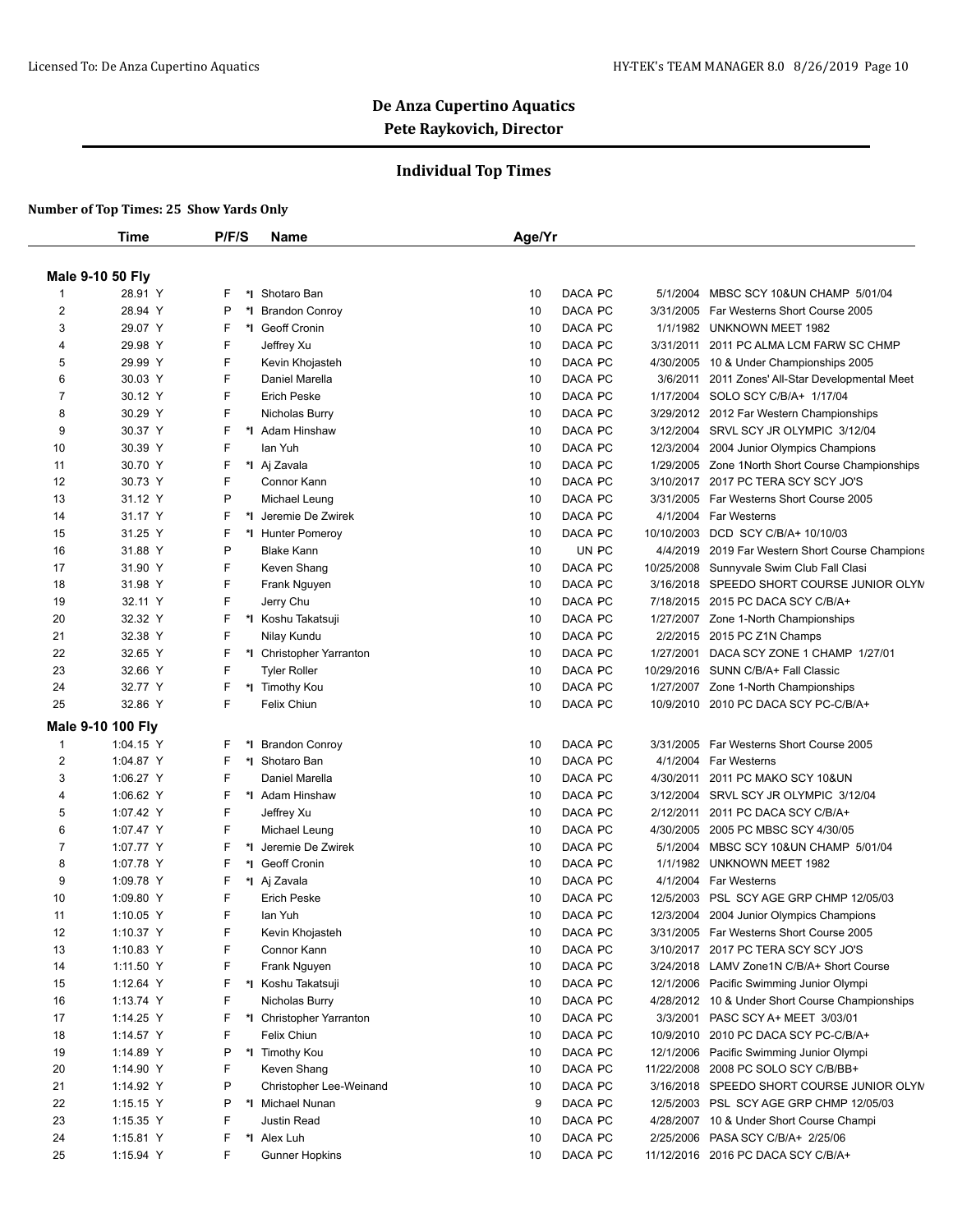## **Individual Top Times**

|                | <b>Time</b>      | P/F/S  | <b>Name</b>          | Age/Yr                   |                                                                                        |
|----------------|------------------|--------|----------------------|--------------------------|----------------------------------------------------------------------------------------|
|                | Male 9-10 100 IM |        |                      |                          |                                                                                        |
| $\overline{1}$ | 1:05.66 Y        | P      | *I Brandon Conroy    | DACA PC<br>10            | Far Westerns Short Course 2005<br>3/31/2005                                            |
| $\overline{2}$ | 1:06.82 Y        | F      | *I Adam Hinshaw      | DACA PC<br>10            | 4/1/2004 Far Westerns                                                                  |
| 3              | 1:07.52 Y        | F      | *1 Shotaro Ban       | DACA PC<br>10            | 4/1/2004 Far Westerns                                                                  |
| $\overline{4}$ | 1:08.10 Y        | F      | <b>Tyler Roller</b>  | DACA PC<br>10            | 3/30/2017 2017 SPEEDO SHORT COURSE FAR WES                                             |
| 5              | 1:08.20 Y        | F      | Michael Leung        | DACA PC<br>10            | 4/30/2005<br>2005 PC MBSC SCY 4/30/05                                                  |
| 6              | 1:08.53 Y        | P      | Jeffrey Xu           | DACA PC<br>10            | 3/31/2011<br>2011 PC ALMA LCM FARW SC CHMP                                             |
| $\overline{7}$ | 1:08.56 Y        | F      | *I Geoff Cronin      | DACA PC<br>10            | 1/1/1982 UNKNOWN MEET 1982                                                             |
| 8              | 1:09.20 Y        | F      | lan Yuh              | DACA PC<br>10            | 12/3/2004<br>2004 Junior Olympics Champions                                            |
| 9              | 1:09.23 Y        | F      | Kevin Khojasteh      | DACA PC<br>10            | 4/30/2005 10 & Under Championships 2005                                                |
| 10             | 1:09.97 Y        | P      | Nicholas Burry       | DACA PC<br>10            | 3/29/2012 2012 Far Western Championships                                               |
| 11             | 1:10.59 Y        | F      | Connor Kann          | DACA PC<br>10            |                                                                                        |
| 12             | 1:10.67 Y        | F      | Keven Shang          | DACA PC<br>10            | 2/4/2017 Pacific Swimming 10 & Under Championshi<br>1/24/2009<br>2009 PC DACA SCY ZN1N |
|                |                  |        |                      |                          |                                                                                        |
| 13             | 1:10.71 Y        | P<br>F | *I Aj Zavala         | 10<br>DACA PC            | 12/3/2004<br>2004 Junior Olympics Champions                                            |
| 14             | 1:11.00 Y        |        | Daniel Marella       | DACA PC<br>10<br>DACA PC | 3/31/2011<br>2011 PC ALMA LCM FARW SC CHMP                                             |
| 15             | 1:11.31 Y        | F      | <b>Erich Peske</b>   | 10                       | 12/5/2003 PSL SCY AGE GRP CHMP 12/05/03                                                |
| 16             | 1:11.59 Y        | F      | *I Shintaro Ban      | DACA PC<br>10            | 4/29/2006 10 & Under Short Course Champi                                               |
| 17             | 1:11.71 Y        | F      | *1 Timothy Kou       | DACA PC<br>10            | 1/27/2007 Zone 1-North Championships                                                   |
| 18             | 1:11.75 Y        | F      | Shayne Fleming       | DACA PC<br>10            | 11/2/2002 SUNN SCY C/B/A+ 11/02/02                                                     |
| 19             | 1:11.84 Y        | F      | <b>Blake Kann</b>    | UN PC<br>10              | 4/4/2019 2019 Far Western Short Course Champions                                       |
| 20             | 1:12.08 Y        | P      | *I Mark Liu          | DACA PC<br>10            | 3/14/2003 SRVL SCY AA+ T&F 3/14/03                                                     |
| 21             | 1:12.30 Y        | F      | *I Jeremie De Zwirek | DACA PC<br>10            | DACA SCY Z1N CHAMP 1/31/04<br>1/31/2004                                                |
| 22             | 1:12.36 Y        | F      | Jerry Chu            | DACA PC<br>10            | 7/18/2015 2015 PC DACA SCY C/B/A+                                                      |
| 23             | 1:12.52 Y        | P      | Frank Nguyen         | DACA PC<br>10            | 4/5/2018 2018 Far Western Short Course Champions                                       |
| 24             | 1:12.81 Y        | P      | Oscar Khowong        | DACA PC<br>10            | 11/30/2012 2012 PC MAKO SCY WINTER JO'S                                                |
| $25*$          | 1:13.04 Y        | P      | Nate Roller          | 10<br>DACA PC            | 4/9/2015 2015 Speedo SC Far Western Championsh                                         |
| $25*$          | 1:13.04 Y        | F      | Nilay Kundu          | DACA PC<br>10            | 2/2/2015 2015 PC Z1N Champs                                                            |
|                | Male 9-10 200 IM |        |                      |                          |                                                                                        |
| $\mathbf{1}$   | 2:20.59 Y        | F      | *I Brandon Conroy    | DACA PC<br>10            | 3/31/2005 Far Westerns Short Course 2005                                               |
| $\overline{2}$ | 2:23.60 Y        | F      | Jeffrey Xu           | DACA PC<br>10            | 2011 PC ALMA LCM FARW SC CHMP<br>3/31/2011                                             |
| 3              | 2:25.17 Y        | F      | *I Adam Hinshaw      | DACA PC<br>10            | 3/12/2004<br>SRVL SCY JR OLYMPIC 3/12/04                                               |
| 4              | 2:25.96 Y        | F      | *1 Geoff Cronin      | DACA PC<br>10            | 1/1/1982 UNKNOWN MEET 1982                                                             |
| 5              | 2:26.34 Y        | F      | Daniel Marella       | 10<br>DACA PC            | 3/31/2011 2011 PC ALMA LCM FARW SC CHMP                                                |
| 6              | 2:27.45 Y        | F      | *I Shotaro Ban       | DACA PC<br>10            | 2/28/2004<br>SVAA SCY A+ MEET 2/28/04                                                  |
| $\overline{7}$ | 2:28.18 Y        | P      | <b>Tyler Roller</b>  | DACA PC<br>10            | 3/30/2017 2017 SPEEDO SHORT COURSE FAR WES                                             |
| 8              | 2:30.77 Y        | F      | Michael Leung        | 10<br>DACA PC            | 4/30/2005 2005 PC MBSC SCY 4/30/05                                                     |
| 9              | 2:31.22 Y        | F      | Connor Kann          | DACA PC<br>10            | 3/10/2017 2017 PC TERA SCY SCY JO'S                                                    |
| 10             | 2:31.74 Y        | F      | *1 Jeremie De Zwirek | 10<br>DACA PC            | 4/1/2004 Far Westerns                                                                  |
| 11             | 2:32.69 Y        | F      | lan Yuh              | 10<br>DACA PC            | 12/3/2004 2004 Junior Olympics Champions                                               |
| 12             | 2:33.29 Y        | P      | *I Shintaro Ban      | DACA PC<br>10            | 3/30/2006 Far Westerns SC                                                              |
| 13             | 2:33.32 Y        | F      | Kevin Khojasteh      | DACA PC<br>10            | 3/31/2005 Far Westerns Short Course 2005                                               |
| 14             | 2:33.98 Y        | F      | *I Alex Luh          | DACA PC<br>10            | 2/25/2006 PASA SCY C/B/A+ 2/25/06                                                      |
| 15             | 2:34.06 Y        | F      | *I Timothy Kou       | DACA PC<br>10            | 12/1/2006 Pacific Swimming Junior Olympi                                               |
| 16             | 2:34.09 Y        | P      | Nicholas Burry       | DACA PC<br>10            | 3/29/2012 2012 Far Western Championships                                               |
| 17             | 2:34.71 Y        | F      | *I Aj Zavala         | DACA PC<br>10            | 11/20/2004 SOLO SCY C/B/A+ 11/20/04                                                    |
| 18             | 2:35.78 Y        | F      | *I Mark Liu          | DACA PC<br>10            | 5/3/2003 MBSC SCY CHAMPIONSHIP 5/03/03                                                 |
| 19             | 2:36.38 Y        | F      | <b>Erich Peske</b>   | 10<br>DACA PC            | 12/5/2003 PSL SCY AGE GRP CHMP 12/05/03                                                |
| 20             | 2:37.06 Y        | F      | *I Koshu Takatsuji   | DACA PC<br>10            | 12/1/2006 Pacific Swimming Junior Olympi                                               |
| 21             | 2:37.87 Y        | F      | Keven Shang          | DACA PC<br>10            | 12/5/2008 2008 PC PSL SCY JO CHAMPS                                                    |
| 22             | 2:38.29 Y        | F      | Justin Read          | DACA PC<br>10            | 4/28/2007 10 & Under Short Course Champi                                               |
| 23             | 2:38.89 Y        | F      | Frank Nguyen         | 10<br>DACA PC            | 3/24/2018 LAMV Zone1N C/B/A+ Short Course                                              |
| 24             | 2:39.02 Y        | F      | *I Mitchell Song     | DACA PC<br>10            | 2/28/2004 SVAA SCY A+ MEET 2/28/04                                                     |
|                |                  |        |                      |                          |                                                                                        |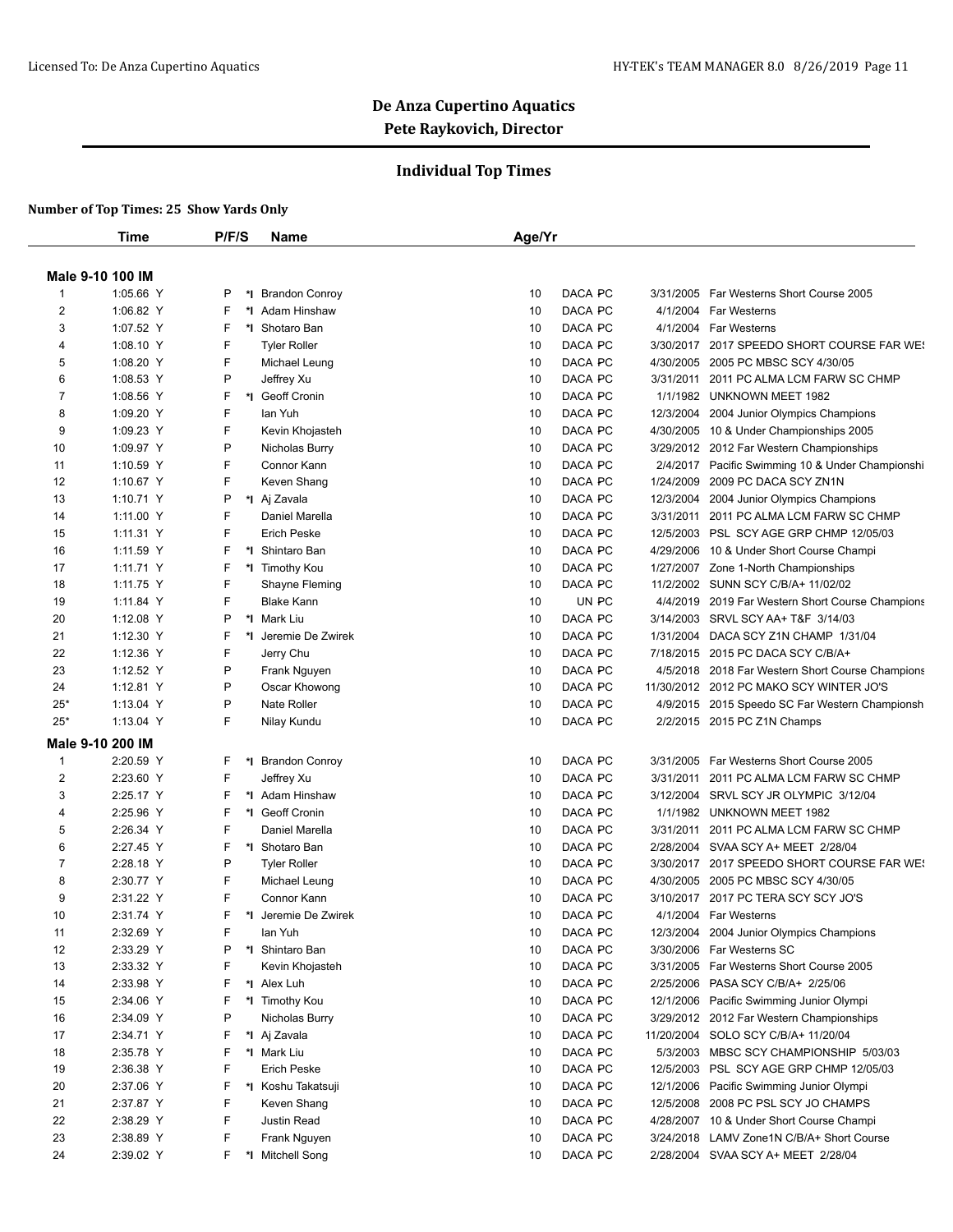## **Individual Top Times**

|                | Time                       | P/F/S    | Name                    | Age/Yr |         |           |                                                    |
|----------------|----------------------------|----------|-------------------------|--------|---------|-----------|----------------------------------------------------|
| 25             | 2:40.15 Y                  | P        | Steve Yang              | 10     | DACA PC |           | 3/31/2011 2011 PC ALMA LCM FARW SC CHMP            |
|                | <b>Male 11-12 50 Free</b>  |          |                         |        |         |           |                                                    |
| 1              | 22.70 Y                    | F        | Shayne Fleming          | 12     | DACA PC |           | 10/16/2004 Pacific Swimming Junior + Mee           |
| $\overline{c}$ | 23.36 Y                    | F        | Nicholas Burry          | 12     | DACA PC |           | 2/22/2014 2014 PC DACA SCY C/B/A+                  |
| 3              | 23.79 Y                    | P        | Santeri Holtta          | 12     | DACA PC |           | 3/15/2013 Pacific Swimming SC Junior Olympics Meet |
| 4              | 24.08 Y                    | F        | Justin Read             | 12     | DACA PC | 1/24/2009 | 2009 PC DACA SCY ZN1N                              |
| 5              | 24.19 Y                    | F        | Kevin Khojasteh         | 12     | DACA PC | 12/1/2006 | Pacific Swimming Junior Olympi                     |
| 6              | 24.29 Y                    | F        | *I Anthony Oh           | 12     | DACA PC | 12/6/1996 | Unknown Meet                                       |
| $7^*$          | 24.64 Y                    | P        | Steve Yang              | 12     | DACA PC |           | 4/4/2013 2013 Speedo Far Western SC Championsh     |
| $7^*$          | 24.64 Y                    | F        | Connor Kann             | 12     | DACA PC |           | 3/15/2019 2019 PC WCAB SCY SCY JO CHAMP            |
| 9              | 24.65 Y                    | F        | Michael Chen            | 12     | DACA PC | 2/21/2009 | 2009 PC SSF SCY C/B/A+                             |
| 10             | 24.69 Y                    | F.       | <b>Erich Peske</b>      | 12     | DACA PC | 3/10/2006 | SRVL SCY SC JO T&F 3/10/06                         |
| 11             | 24.71 Y                    | F<br>*l  | Rolland Lee             | 12     | DACA PC | 1/27/2008 | DACA SCY ZN 1N CHAMP 1/27/08                       |
| 12             | 24.72 Y                    | F        | Arjun Rao               | 12     | DACA PC |           | 12/4/2015 2015 PC MAKO SCY WINTER CHAMP            |
| 13             | 24.73 Y                    | F        | *I Aj Zavala            | 12     | DACA PC |           | 1/27/2007 Zone 1-North Championships               |
| 14             | 24.74 Y                    | P        | Kenta Asai              | 12     | DACA PC |           | 3/18/2011 2011 PC SRVL LCM JO T&F                  |
| 15             | 24.91 Y                    | S        | Sumer Hajela            | 12     | DACA PC |           | 3/31/2016 2016 SPEEDO SHORT COURSE FAR WE!         |
| 16             | 24.97 Y                    | F        | Bryan Chu               | 12     | DACA PC |           | 2/28/2015 2015 PC DACA SCY C/B/A+                  |
| 17             | 25.07 Y                    | F<br>*∣  | <b>Connor Still</b>     | 12     | DACA PC |           | 3/31/2005 Far Westerns Short Course 2005           |
| 18             | 25.12 Y                    | F        | <b>Bradley Chen</b>     | 12     | DACA PC |           | 3/29/2012 2012 Far Western Championships           |
| 19             | 25.13 Y                    | F.       | *1 Kevin Parizi         | 12     | DACA PC | 1/11/2003 | <b>Tiger Aquatics Invite</b>                       |
| 20             | 25.15 Y                    | P        | Kyle Shang              | 12     | DACA PC |           | 3/11/2016 2016 PC SRVA SCY SCY JO                  |
| 21             | 25.17 Y                    | P        | <b>Bradley Newton</b>   | 12     | DACA PC |           | 3/31/2011 2011 PC ALMA LCM FARW SC CHMP            |
| 22             | 25.22 Y                    | P        | Andy Guo                | 12     | DACA PC | 4/3/2008  | PLS SCY FAR WESTERN 4/03/08                        |
| $23*$          | 25.27 Y                    | F.<br>*l | Shotaro Ban             | 12     | DACA PC |           | 12/2/2005 2005 Junior Olympics Champions           |
| $23*$          | 25.27 Y                    | P        | Kevin Su                | 12     | DACA PC | 3/14/2008 | SRVL SCY JR OLYM T&F 3/14/08                       |
| 25             | 25.28 Y                    | F.<br>*l | Bobby O'Conner          | 12     | DACA PC |           | 1/1/1997 1997 NO NAME/NO DATE SHORT COU            |
|                |                            |          |                         |        |         |           |                                                    |
|                | <b>Male 11-12 100 Free</b> |          |                         |        |         |           |                                                    |
| 1              | 50.16 Y                    | F        | Shayne Fleming          | 12     | DACA PC |           | 10/23/2004 SVAA SCY A+ 10/23/04                    |
| 2              | 50.66 Y                    | F        | Nicholas Burry          | 12     | DACA PC |           | 3/14/2014 2014 PC SRVL SCY SCY JO                  |
| 3              | 52.30 Y                    | F        | Santeri Holtta          | 12     | DACA PC |           | 3/15/2013 Pacific Swimming SC Junior Olympics Meet |
| 4              | 52.92 Y                    | F        | *I Aj Zavala            | 12     | DACA PC |           | 2/3/2007 WCAM SCY SCY JR+ 2/03/07                  |
| 5              | 53.04 Y                    | P        | Arjun Rao               | 12     | DACA PC |           | 12/4/2015 2015 PC MAKO SCY WINTER CHAMP            |
| 6              | 53.06 Y                    | F        | Felix Chiun             | 12     | DACA PC |           | 10/27/2012 Sunnyvale Swim Club Fall Class          |
| 7              | 53.36 Y                    | F        | Justin Read             | 12     | DACA PC | 1/24/2009 | 2009 PC DACA SCY ZN1N                              |
| 8              | 53.56 Y                    | F        | *I Geoff Cronin         | 12     | DACA PC | 1/1/1984  | 1984 SHORT COURSE NO NAME                          |
| 9              | 53.74 Y                    | F        | Kevin Khojasteh         | 12     | DACA PC | 12/1/2006 | Pacific Swimming Junior Olympi                     |
| 10             | 53.77 Y                    | F        | Tommaso Morini Bianzino | 12     | DACA PC |           | 3/19/2016 March Madness 2016 C/B/A+                |
| 11             | 53.93 Y                    | F        | Steve Yang              | 12     | DACA PC |           | 4/4/2013 2013 Speedo Far Western SC Championsh     |
| 12             | 53.98 Y                    | F        | *I Shotaro Ban          | 12     | DACA PC |           | 3/10/2006 SRVL SCY SC JO T&F 3/10/06               |
| 13             | 54.00 Y                    | F        | Kenta Asai              | 12     | DACA PC |           | 3/31/2011 2011 PC ALMA LCM FARW SC CHMP            |
| 14             | 54.02 Y                    | F        | <b>Bradley Chen</b>     | 12     | DACA PC |           | 3/29/2012 2012 Far Western Championships           |
| 15             | 54.08 Y                    | F        | Andy Guo                | 12     | DACA PC |           | 10/25/2008 Sunnyvale Swim Club Fall Clasi          |
| 16             | 54.28 Y L                  | F        | Michael Leung           | 12     | DACA PC |           | 3/29/2007 Far Westerns S.C. 2007                   |
| 17             | 54.44 Y                    | F        | <b>Tyler Roller</b>     | 12     | UN PC   |           | 4/4/2019 2019 Far Western Short Course Champions   |
| 18             | 54.45 Y                    | F        | Bryan Chu               | 12     | DACA PC |           | 2/28/2015 2015 PC DACA SCY C/B/A+                  |
| 19             | 54.53 Y                    | F        | Michael Chen            | 12     | DACA PC |           | 2/21/2009 2009 PC SSF SCY C/B/A+                   |
| $20*$          | 54.56 Y                    | F        | <b>Bradley Newton</b>   | 12     | DACA PC |           | 3/6/2011 2011 Zones' All-Star Developmental Meet   |
| $20*$          | 54.56 Y                    | F.       | *I Rolland Lee          | 12     | DACA PC |           | 10/27/2007 Sunnyvale Swim Club Fall Clasi          |
| 22             | 54.66 Y                    | P        | Sumer Hajela            | 12     | DACA PC |           | 3/31/2016 2016 SPEEDO SHORT COURSE FAR WE!         |
| 23             | 54.77 Y                    | P        | *I Connor Still         | 12     | DACA PC |           | 3/31/2005 Far Westerns Short Course 2005           |
| 24             | 54.79 Y                    | P        | Kyle Shang              | 12     | DACA PC |           | 3/31/2016 2016 SPEEDO SHORT COURSE FAR WE!         |
|                |                            |          |                         |        |         |           |                                                    |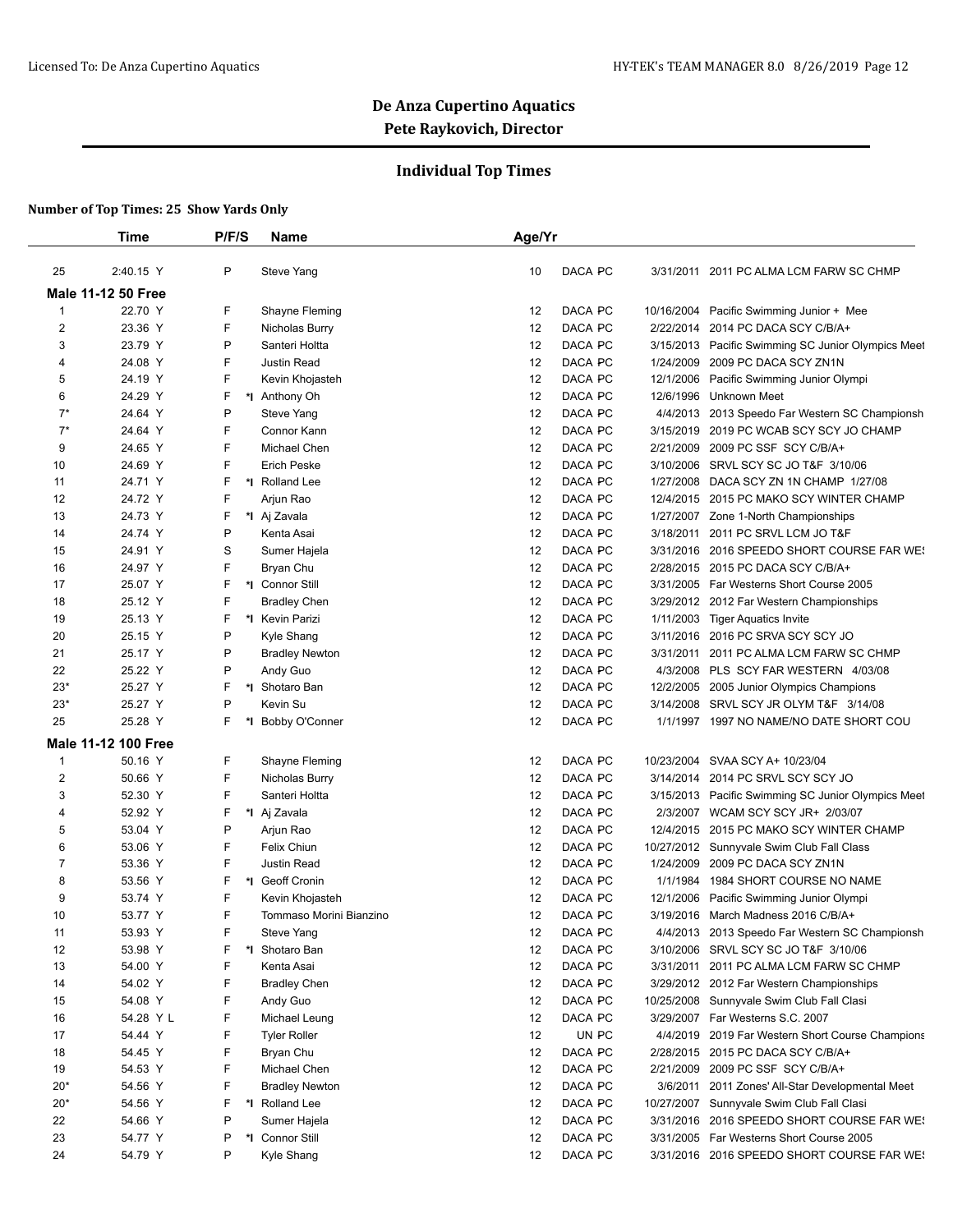## **Individual Top Times**

|                | Time                       | P/F/S   | <b>Name</b>             | Age/Yr |         |            |                                                    |
|----------------|----------------------------|---------|-------------------------|--------|---------|------------|----------------------------------------------------|
| 25             | 55.05 Y                    | F       | <b>Erich Peske</b>      | 12     | DACA PC |            | 3/10/2006 SRVL SCY SC JO T&F 3/10/06               |
|                | <b>Male 11-12 200 Free</b> |         |                         |        |         |            |                                                    |
| $\overline{1}$ | 1:51.21 Y                  | F       | Shayne Fleming          | 12     | DACA PC |            | 10/30/2004 SUNN Fall Clasic                        |
| $\overline{2}$ | 1:53.08 Y                  | F       | Felix Chiun             | 12     | DACA PC |            | 10/27/2012 Sunnyvale Swim Club Fall Class          |
| 3              | 1:53.94 Y                  | F       | Daniel Marella          | 12     | DACA PC |            | 4/4/2013 2013 Speedo Far Western SC Championsh     |
| 4              | 1:54.00 Y                  | F       | Nicholas Burry          | 12     | DACA PC |            | 3/14/2014 2014 PC SRVL SCY SCY JO                  |
| 5              | 1:54.22 Y                  | F       | Santeri Holtta          | 12     | DACA PC |            | 3/15/2013 Pacific Swimming SC Junior Olympics Meet |
| 6              | 1:55.26 Y                  | F       | Arjun Rao               | 12     | DACA PC | 12/4/2015  | 2015 PC MAKO SCY WINTER CHAMP                      |
| 7              | 1:55.63 Y                  | F       | <b>Tyler Roller</b>     | 12     | UN PC   |            | 4/4/2019 2019 Far Western Short Course Champions   |
| 8              | 1:55.91 Y                  | F       | *I Adam Hinshaw         | 11     | DACA PC |            | 3/31/2005 Far Westerns Short Course 2005           |
| 9              | 1:55.99 Y                  | F       | Tommaso Morini Bianzino | 12     | DACA PC |            | 3/11/2016 2016 PC SRVA SCY SCY JO                  |
| 10             | 1:56.29 Y                  | F       | <b>Bradley Newton</b>   | 12     | DACA PC | 3/31/2011  | 2011 PC ALMA LCM FARW SC CHMP                      |
| 11             | 1:56.81 Y                  | F       | Kevin Khojasteh         | 12     | DACA PC |            | 1/27/2007 Zone 1-North Championships               |
| 12             | 1:56.96 Y                  | F       | Michael Leung           | 12     | DACA PC |            | 1/27/2007 Zone 1-North Championships               |
| 13             | 1:56.97 Y                  | P       | <b>Bradley Chen</b>     | 12     | DACA PC |            | 3/29/2012 2012 Far Western Championships           |
| 14             | 1:57.19 Y                  | F       | *I Aj Zavala            | 12     | DACA PC |            | 1/27/2007 Zone 1-North Championships               |
| 15             | 1:57.24 Y                  | F       | Louis Edwards-Pratt     | 12     | DACA PC |            | 7/18/2015 2015 PC DACA SCY C/B/A+                  |
| $16*$          | 1:57.84 Y                  | F<br>*1 | Shotaro Ban             | 12     | DACA PC | 3/10/2006  | SRVL SCY SC JO T&F 3/10/06                         |
| $16*$          | 1:57.84 Y                  | F<br>*I | <b>Rolland Lee</b>      | 12     | DACA PC | 1/27/2008  | DACA SCY ZN 1N CHAMP 1/27/08                       |
| 18             | 1:58.01 Y                  | F       | Liam Roedling           | 12     | DACA PC | 4/4/2019   | 2019 Far Western Short Course Champions            |
| 19             | 1:58.06 Y                  | F       | <b>Erich Peske</b>      | 12     | DACA PC |            | 11/19/2005 DACA Invite                             |
| 20             | 1:58.61 Y                  | F       | Justin Read             | 12     | DACA PC | 2/21/2009  | 2009 PC SSF SCY C/B/A+                             |
| 21             | 1:58.72 Y                  | F       | Kiyan Abel              | 12     | DACA PC |            | 12/1/2017 2017 PC OAPB SCY SCY JO CHAMP            |
| 22             | 1:59.09 Y                  | P<br>*l | Ben Hinshaw             | 12     | DACA PC | 4/1/2004   | Far Westerns                                       |
| 23             | 1:59.22 Y                  | F<br>*l | Geoff Cronin            | 12     | DACA PC | 1/1/1984   | 1984 SHORT COURSE NO NAME                          |
| 24             | 1:59.40 Y                  | F       | Bryan Chu               | 12     | DACA PC | 2/7/2015   | 2015 PC BAC C/B/A+                                 |
| 25             | 1:59.43 Y                  | P<br>*1 | <b>Matthew Murray</b>   | 12     | DACA PC |            | 4/1/2004 Far Westerns                              |
|                | Male 11-12 500 Free        |         |                         |        |         |            |                                                    |
| $\mathbf{1}$   | 5:03.32 Y                  | F       | Daniel Marella          | 12     | DACA PC |            | 4/4/2013 2013 Speedo Far Western SC Championsh     |
| $\overline{2}$ | 5:04.81 Y                  | F       | Felix Chiun             | 12     | DACA PC |            | 10/6/2012 2012 PC DACA SCY C/B/A+                  |
| 3              | 5:04.83 Y                  | F       | *I Adam Hinshaw         | 11     | DACA PC | 3/11/2005  | SRVL SCY JO T&F 3/11/05                            |
| 4              | 5:07.03 Y                  | F       | <b>Justin Read</b>      | 12     | DACA PC | 3/20/2009  | 2009 PC SRVL SCY SCY JO T&F                        |
| 5              | 5:08.93 Y                  | F       | *I Geoff Cronin         | 12     | DACA PC | 1/1/1984   | 1984 SHORT COURSE NO NAME                          |
| 6              | 5:11.80 Y                  | F       | <b>Bradley Chen</b>     | 12     | DACA PC |            | 3/29/2012 2012 Far Western Championships           |
| $\overline{7}$ | 5:15.52 Y                  | F<br>*l | <b>Ben Hinshaw</b>      | 12     | DACA PC |            | 3/12/2004 SRVL SCY JR OLYMPIC 3/12/04              |
| 8              | 5:16.08 Y                  | F       | Oscar Khowong           | 12     | DACA PC | 12/5/2014  | 2014 PC MAKO SCY WINTER CHMPS                      |
| 9              | 5:16.61 Y                  | F       | Nicholas Burry          | 12     | DACA PC | 10/26/2013 | SUNN C/B/A+ Fall Classic                           |
| 10             | 5:18.25 Y                  | P       | <b>Bradley Newton</b>   | 12     | DACA PC |            | 3/31/2011 2011 PC ALMA LCM FARW SC CHMP            |
| 11             | 5:19.55 Y                  | F       | Erich Peske             | 12     | DACA PC |            | 3/10/2006 SRVL SCY SC JO T&F 3/10/06               |
| 12             | 5:19.79 Y                  | F       | Shayne Fleming          | 12     | DACA PC |            | 3/12/2004 SRVL SCY JR OLYMPIC 3/12/04              |
| 13             | 5:21.38 Y                  | F       | Jeffrey Xu              | 12     | DACA PC |            | 3/2/2013 2013 PC SOLO SCY PC-C/B/A+                |
| 14             | 5:21.85 Y                  | F       | *I Shotaro Ban          | 12     | DACA PC |            | 3/10/2006 SRVL SCY SC JO T&F 3/10/06               |
| 15             | 5:21.90 Y                  | F       | Ryan Kirton             | 12     | DACA PC |            | 11/14/2015 2015 PC DACA SCY C/B/A+                 |
| 16             | 5:23.82 Y                  | F       | Casey Fleming           | 12     | DACA PC |            | 3/30/2006 Far Westerns SC                          |
| 17             | 5:24.01 Y                  | F       | Harrison Hyde           | 12     | DACA PC |            | 3/29/2007 Far Westerns S.C. 2007                   |
| 18             | 5:24.57 Y                  | F       | *I Connor Still         | 12     | DACA PC |            | 3/11/2005 SRVL SCY JO T&F 3/11/05                  |
| 19             | 5:25.28 Y                  | F       | Kevin Khojasteh         | 11     | DACA PC |            | 3/10/2006 SRVL SCY SC JO T&F 3/10/06               |
| 20             | 5:25.44 Y                  | F       | Bryan Chu               | 12     | DACA PC |            | 2/28/2015 2015 PC DACA SCY C/B/A+                  |
|                |                            |         |                         |        |         |            |                                                    |
| 21             | 5:26.21 Y                  | F       | Santeri Holtta          | 12     | DACA PC |            | 11/17/2012 2012 PC DACA SCY PC-C/B/A+              |
| 22             | 5:26.77 Y                  | F       | Michael Leung           | 12     | DACA PC |            | 10/7/2006 PASA SCY C/B/A+ 10/07/06                 |
| 23             | 5:26.87 Y                  | F       | *I Jeff Peters          | 12     | DACA PC |            | 12/2/2005 2005 Junior Olympics Champions           |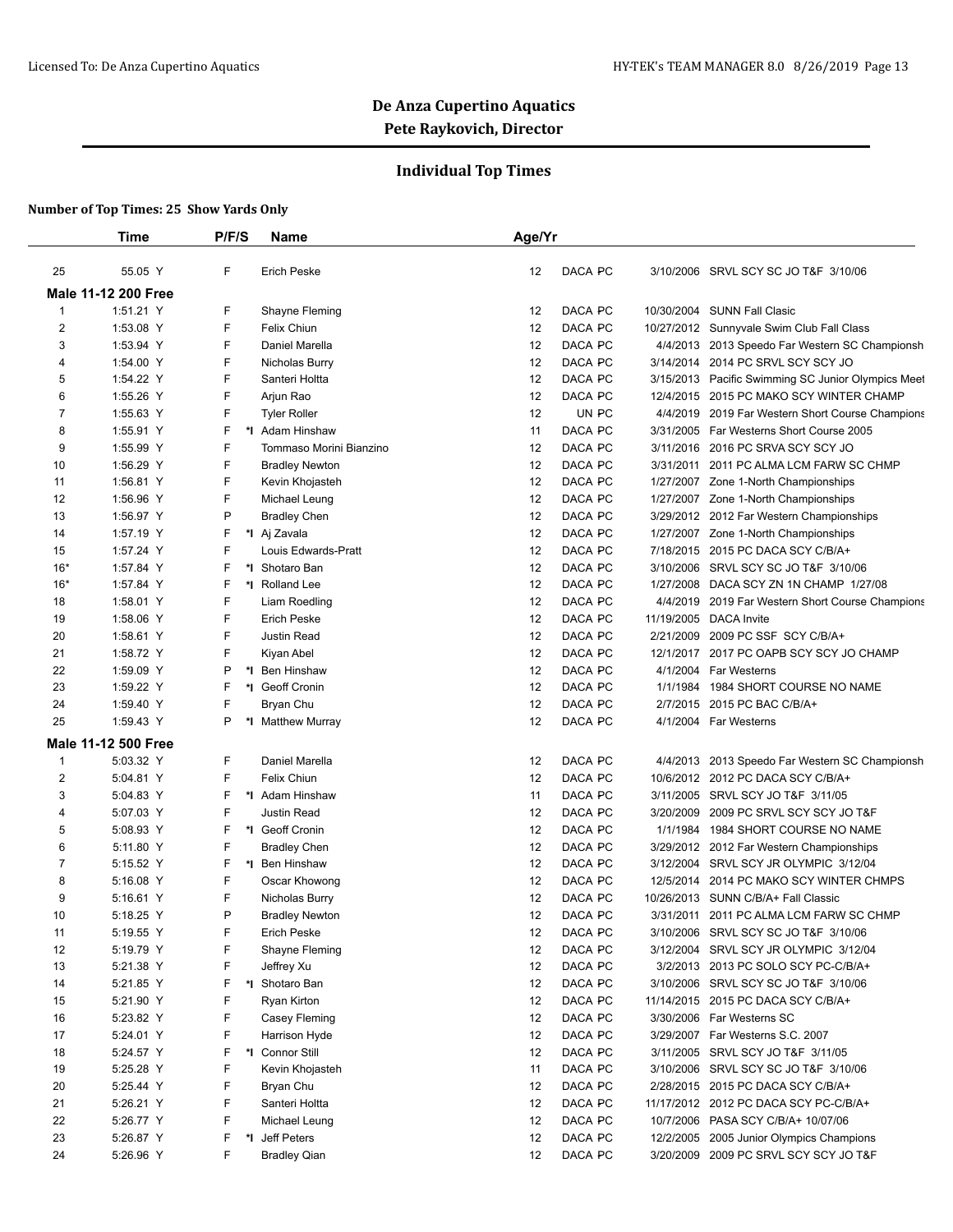## **Individual Top Times**

|                | <b>Time</b>          |        | P/F/S | <b>Name</b>                         | Age/Yr |         |               |                                                                       |
|----------------|----------------------|--------|-------|-------------------------------------|--------|---------|---------------|-----------------------------------------------------------------------|
| 25             | 5:27.10 Y            | F.     |       | *I Matthew Murray                   | 12     | DACA PC |               | 3/12/2004 SRVL SCY JR OLYMPIC 3/12/04                                 |
|                | Male 11-12 1000 Free |        |       |                                     |        |         |               |                                                                       |
| $\mathbf{1}$   | 10:28.89 Y           | F      |       | *I Adam Hinshaw                     | 11     | DACA PC |               | 3/11/2005 SRVL SCY JO T&F 3/11/05                                     |
| $\overline{2}$ | 10:32.39 Y           | F      |       | Justin Read                         | 12     | DACA PC |               | 3/20/2009 2009 PC SRVL SCY SCY JO T&F                                 |
| 3              | 10:42.46 Y           | F      |       | *I Ben Hinshaw                      | 12     | DACA PC |               | 3/12/2004 SRVL SCY JR OLYMPIC 3/12/04                                 |
| 4              | 10:53.43 Y           | F      |       | <b>Bradley Newton</b>               | 12     | DACA PC | 3/31/2011     | 2011 PC ALMA LCM FARW SC CHMP                                         |
| 5              | 11:06.02 Y           | F      |       | Casey Fleming                       | 12     | DACA PC |               | 3/30/2006 Far Westerns SC                                             |
| 6              | 11:08.05 Y           | F      |       | *I Connor Still                     | 12     | DACA PC |               | 3/31/2005 Far Westerns Short Course 2005                              |
| $\overline{7}$ | 11:13.48 Y           | F      |       |                                     | 12     | DACA PC |               |                                                                       |
| 8              | 11:15.76 Y           | F      |       | *I Matthew Murray<br>*1 Darren Zhao | 12     | DACA PC |               | 12/4/2003 Holiday Fest 2003<br>3/14/2008 SRVL SCY JR OLYM T&F 3/14/08 |
|                |                      | F      |       | *I Jeff Peters                      |        | DACA PC |               | 12/2/2005 2005 Junior Olympics Champions                              |
| 9              | 11:17.33 Y           |        |       |                                     | 12     | DACA PC |               |                                                                       |
| 10             | 11:17.83 Y           | F<br>F |       | <b>Trevor Stanbury</b>              | 12     | DACA PC |               | 3/31/2005 Far Westerns Short Course 2005                              |
| 11             | 11:24.11 Y           |        |       | William Kim                         | 12     |         |               | 1/13/2018 2018 Thunderbolt Round Robin Invitational                   |
| 12             | 11:27.56 Y           | F      |       | *I Patrick Benight                  | 12     | DACA PC |               | 3/14/2008 SRVL SCY JR OLYM T&F 3/14/08                                |
| 13             | 11:45.51 Y           | F      |       | <b>Ryan Kirton</b>                  | 12     | DACA PC |               | 1/17/2015 2015 Thunderbolt Round Robin Invitational                   |
| 14             | 11:53.50 Y           | F      |       | Jeffrey Xu                          | 11     | DACA PC |               | 2/25/2012 BAC Distance Meet                                           |
| 15             | 11:58.36 Y           | F      |       | Viraj Shitole                       | 12     | DACA PC |               | 11/22/2013 2013 PC GGST C/B/A+                                        |
| 16             | 12:10.93 Y           | F      |       | *1 Jesse Chou                       | 11     | DACA PC |               | 11/17/2007 MHSC SCY C/B/A+ 11/17/07                                   |
| 17             | 12:26.32 Y           | F      |       | Ryan ng                             | 12     | DACA PC |               | 11/21/2014 2014 PC CRUZ C/B/A+                                        |
| 18             | 12:45.96 Y S         | F      |       | Jason Allen                         | 12     | DACA PC |               | 2/24/2007 Dual Meet with Sierra Marlins                               |
| 19             | 13:02.84 Y           | F      |       | Ryan Moore                          | 11     | DACA PC |               | 1/18/2016 2016 Thunderbolt Round Robin Champions                      |
| 20             | 19:49.11 Y           | F.     |       | *I Christopher Eulau                | 12     | DACA PC | 4/1/1998 PCPD |                                                                       |
|                | Male 11-12 1650 Free |        |       |                                     |        |         |               |                                                                       |
| $\mathbf{1}$   | 17:28.71 Y           | F.     |       | *I Adam Hinshaw                     | 11     | DACA PC |               | 3/31/2005 Far Westerns Short Course 2005                              |
| $\overline{2}$ | 17:33.79 Y           | F      |       | Justin Read                         | 12     | DACA PC | 3/20/2009     | 2009 PC SRVL SCY SCY JO T&F                                           |
| 3              | 17:47.55 Y           | F      |       | *I Ben Hinshaw                      | 12     | DACA PC |               | 4/1/2004 Far Westerns                                                 |
| 4              | 18:14.28 Y           | F      |       | <b>Bradley Newton</b>               | 12     | DACA PC |               | 3/31/2011 2011 PC ALMA LCM FARW SC CHMP                               |
| 5              | 18:20.73 Y           | F      |       | Casey Fleming                       | 12     | DACA PC |               | 3/30/2006 Far Westerns SC                                             |
| 6              | 18:27.37 Y           | F      |       | *I Jeff Peters                      | 12     | DACA PC | 2/4/2006      | Junior+                                                               |
| $\overline{7}$ | 18:47.75 Y           | F      |       | Kevin Khojasteh                     | 11     | DACA PC |               | 3/10/2006 SRVL SCY SC JO T&F 3/10/06                                  |
| 8              | 18:57.85 Y           | F      |       | <b>Erich Peske</b>                  | 12     | DACA PC | 2/18/2006     | DACA & SMST Dual Meet                                                 |
| 9              | 19:01.98 Y           | F      |       | Jeffrey Xu                          | 12     | DACA PC |               | 1/19/2013 2013 MHA MLK Invitational                                   |
| 10             | 19:04.36 Y           | F      |       | Zachary Hsieh                       | 12     | DACA PC | 12/2/2011     | 2011 PC MAKO SCY 14-UN JO'S                                           |
| 11             | 19:07.03 Y           | F      |       | <b>Bradley Qian</b>                 | 12     | DACA PC | 3/20/2009     | 2009 PC SRVL SCY SCY JO T&F                                           |
| 12             | 19:37.92 Y           | F      |       | Christopher Woodburn                | 12     | DACA PC |               | 1/22/2011 Short Course Distance Meet                                  |
| 13             | 19:59.28 Y           | F      |       | Viraj Shitole                       | 12     | DACA PC |               | 12/6/2013 2013 PC MAKO SCY 14-UN JO                                   |
| 14             | 20:00.42 Y           | F      |       | Jason Allen                         | 12     | DACA PC |               | 3/16/2007 SRVL SCY SCY JO'S 3/16/07                                   |
| 15             | 20:01.45 Y           | F      |       | *I Brad Murray                      | 12     | DACA PC |               | 10/18/2003 Pacific Swimming Short Course                              |
| 16             | 20:07.56 Y           | F      |       | *I Jeremie De Zwirek                | 12     | DACA PC |               | 2/18/2006 DACA & SMST Dual Meet                                       |
| 17             | 20:43.17 Y           | F      |       | Jason Yuan                          | 12     | DACA PC |               | 2/25/2012 BAC Distance Meet                                           |
| 18             | 20:45.02 Y           | F      |       | *I Jacob Moe-Lange                  | 12     | DACA PC |               | 11/22/2003 SVAA Short Course C/B and A+ M                             |
| 19             | 20:45.36 Y           | F      |       | Steve Yang                          | 11     | DACA PC |               | 2/25/2012 BAC Distance Meet                                           |
| 20             | 22:27.70 Y           | F      |       | Sina Faridnia                       | 11     | DACA PC |               | 2/25/2012 BAC Distance Meet                                           |
|                |                      | F      |       |                                     |        |         |               |                                                                       |
| 21             | 23:03.38 Y           |        |       | Dean Stratakos                      | 12     | DACA PC |               | 2/25/2012 BAC Distance Meet                                           |
|                | Male 11-12 50 Back   |        |       |                                     |        |         |               |                                                                       |
| $\mathbf{1}$   | 26.25 Y              | Ρ      |       | Nicholas Burry                      | 12     | DACA PC |               | 4/3/2014 2014 PC MAKO SCY FAR WESTERN                                 |
| $\overline{c}$ | 26.85 Y              | F      |       | Shayne Fleming                      | 12     | DACA PC |               | 10/30/2004 SUNN Fall Clasic                                           |
| 3              | 27.44 Y              | Ρ      |       | Kevin Khojasteh                     | 12     | DACA PC |               | 3/29/2007 Far Westerns S.C. 2007                                      |
| 4              | 27.95 Y              | F      |       | Michael Leung                       | 12     | DACA PC |               | 2/24/2007 Dual Meet with Sierra Marlins                               |
| 5              | 28.11 Y              | Ρ      |       | Kyle Shang                          | 12     | DACA PC |               | 3/31/2016 2016 SPEEDO SHORT COURSE FAR WE!                            |
| 6              | 28.14 Y L            | F      |       | Daniel Marella                      | 12     | DACA PC |               | 4/4/2013 2013 Speedo Far Western SC Championsh                        |
| $\overline{7}$ | 28.24 Y              | F.     |       | *1 Connor Still                     | 12     | DACA PC |               | 3/31/2005 Far Westerns Short Course 2005                              |
|                |                      |        |       |                                     |        |         |               |                                                                       |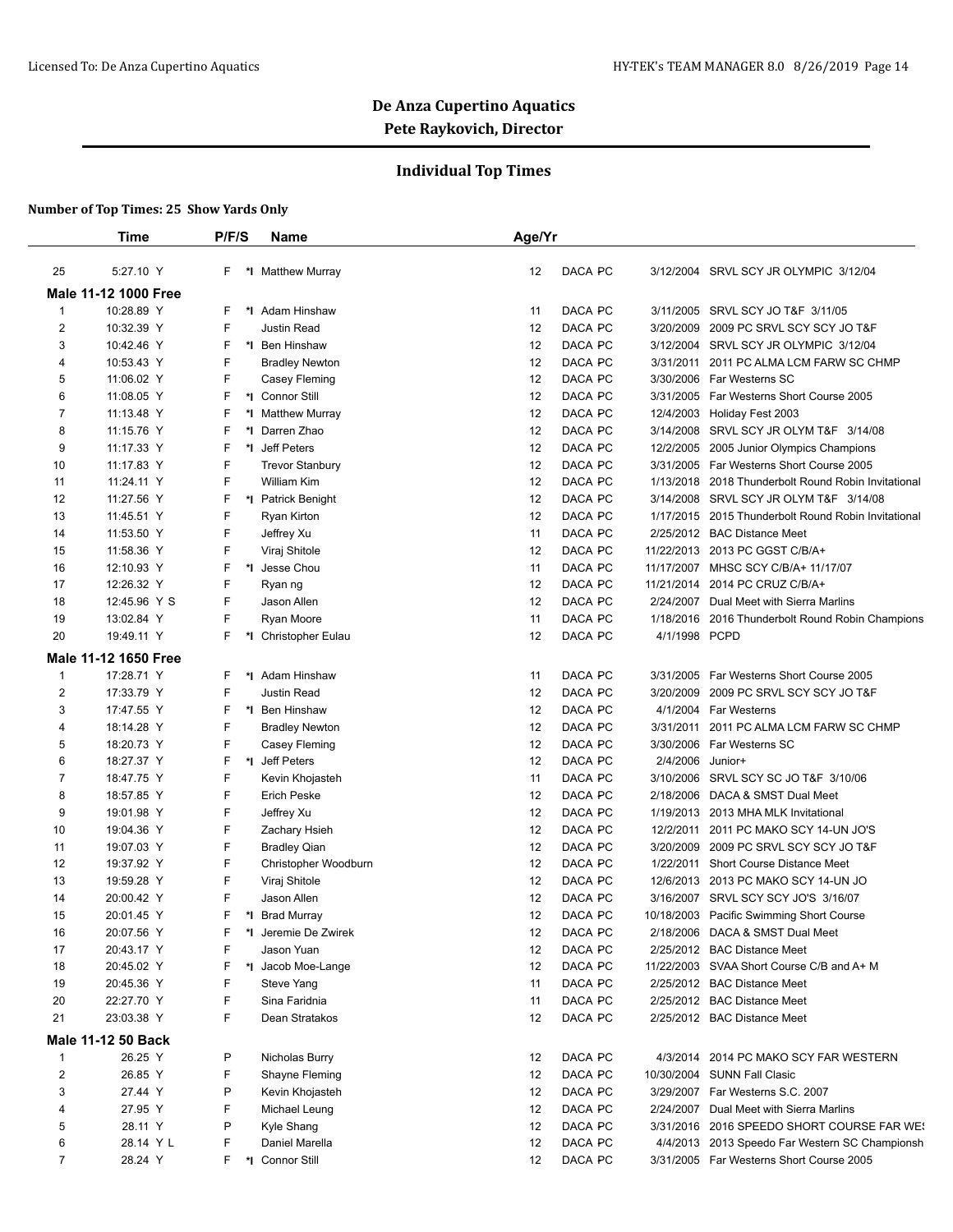## **Individual Top Times**

|                | <b>Time</b>         | P/F/S   | Name                       | Age/Yr |         |                                                                                 |
|----------------|---------------------|---------|----------------------------|--------|---------|---------------------------------------------------------------------------------|
|                |                     |         |                            |        |         |                                                                                 |
| 8              | 28.63 Y             | F       | *1 Geoff Cronin            | 12     | DACA PC | 1/1/1984 1984 SHORT COURSE NO NAME                                              |
| 9              | 28.95 Y L           | F       | Connor Kann                | 12     | DACA PC | 1/21/2019 2019 Thunderbolt Round Robin Champ Fina                               |
| 10             | 28.96 Y             | F       | Santeri Holtta             | 12     | DACA PC | 1/19/2013 2013 MHA MLK Invitational                                             |
| 11             | 29.06 Y             | F       | Andy Guo                   | 12     | DACA PC | 10/25/2008 Sunnyvale Swim Club Fall Clasi                                       |
| 12             | 29.07 Y             | P       | Liam Roedling              | 12     | DACA PC | 4/4/2019 2019 Far Western Short Course Champions                                |
| 13             | 29.11 Y             | Ρ       | *I Kevin Parizi            | 12     | DACA PC | 12/5/2002 Holiday Fest 2002                                                     |
| 14             | 29.13 Y             | F       | Keven Shang                | 12     | DACA PC | 1/29/2011 Zone 1 North Short Course Championships                               |
| 15             | 29.26 Y             | F       | Bryan Chu                  | 12     | DACA PC | 2/14/2015 2015 PC BAC SCY C/B/A+                                                |
| 16             | 29.30 Y             | F       | Justin Read                | 12     | DACA PC | 10/25/2008 Sunnyvale Swim Club Fall Clasi                                       |
| 17             | 29.36 Y             | F       | Ryan Kirton                | 12     | DACA PC | 10/31/2015 SUNN C/B/A+ Fall Classic                                             |
| $18*$          | 29.41 Y             | F       | Arjun Rao                  | 12     | DACA PC | 12/4/2015 2015 PC MAKO SCY WINTER CHAMP                                         |
| $18*$          | 29.41 Y             | F       | <b>Robert Griswold</b>     | 12     | DACA PC | 3/30/2017 2017 SPEEDO SHORT COURSE FAR WE!                                      |
| 20             | 29.55 Y             | F       | *I Rolland Lee             | 12     | DACA PC | 1/27/2008 DACA SCY ZN 1N CHAMP 1/27/08                                          |
| 21             | 29.67 Y             | F       | lan Yuh                    | 12     | DACA PC | 10/21/2006 Sunnyvale Swim Club Fall Clasi                                       |
| 22*            | 29.68 Y             | F       | <b>Tyler Roller</b>        | 12     | DACA PC | 12/8/2018 2018 SOLO Aquatics SC CBA Meet                                        |
| $22*$          | 29.68 Y             | F       | <b>Erich Peske</b>         | 12     | DACA PC | 12/2/2005 2005 Junior Olympics Champions                                        |
| 24             | 29.72 Y             | P       | Nate Roller                | 12     | DACA PC | 3/30/2017 2017 SPEEDO SHORT COURSE FAR WE!                                      |
| 25             | 29.80 Y             | F<br>*l | Shotaro Ban                | 12     | DACA PC | 1/28/2006 Zone 1-North Championships                                            |
|                | Male 11-12 100 Back |         |                            |        |         |                                                                                 |
| $\mathbf{1}$   | 56.16 Y             | F       | Shayne Fleming             | 12     | DACA PC | 10/16/2004 Pacific Swimming Junior + Mee                                        |
| $\overline{c}$ | 57.40 Y             | F       | Nicholas Burry             | 12     | DACA PC | 3/14/2014 2014 PC SRVL SCY SCY JO                                               |
| 3              | 58.57 Y             | F       | Kevin Khojasteh            | 12     | DACA PC | 3/29/2007 Far Westerns S.C. 2007                                                |
| 4              | 1:00.01 Y           | F       | Justin Read                | 12     | DACA PC | 3/20/2009 2009 PC SRVL SCY SCY JO T&F                                           |
| 5              | 1:00.20 Y           | F       | Michael Leung              | 12     | DACA PC | 3/29/2007 Far Westerns S.C. 2007                                                |
| 6              | 1:00.32 Y           | F       | Liam Roedling              | 12     | DACA PC | 4/4/2019 2019 Far Western Short Course Champions                                |
| $\overline{7}$ | 1:00.53 Y           | F       | Kyle Shang                 | 12     | DACA PC | 3/11/2016 2016 PC SRVA SCY SCY JO                                               |
| 8              | 1:00.82 Y           | F       | Ryan Kirton                | 12     | DACA PC | 11/14/2015 2015 PC DACA SCY C/B/A+                                              |
| 9              | 1:00.93 Y           | F       | Daniel Marella             | 12     | DACA PC | 4/4/2013 2013 Speedo Far Western SC Championsh                                  |
| 10             | 1:01.02 Y           | F       | Andy Guo                   | 12     | DACA PC | 10/25/2008 Sunnyvale Swim Club Fall Clasi                                       |
| 11             | 1:01.11 Y           | F       | *1 Connor Still            | 12     | DACA PC | 3/31/2005 Far Westerns Short Course 2005                                        |
| 12             | 1:01.64 Y           | F       | *1 Shotaro Ban             | 12     | DACA PC | 12/2/2005 2005 Junior Olympics Champions                                        |
| $13*$          | 1:01.66 Y           | F       | Santeri Holtta             | 12     | DACA PC | 3/2/2013 2013 PC SOLO SCY PC-C/B/A+                                             |
| $13*$          | 1:01.66 Y           | F       | *1 Kevin Parizi            | 12     | DACA PC | 12/5/2002 Holiday Fest 2002                                                     |
|                | 1:01.66 Y           | F       |                            |        | DACA PC |                                                                                 |
| $13*$          | 1:01.70 Y           | F       | Keven Shang<br>Connor Kann | 12     | DACA PC | 12/10/2010 2010 PC DCD SCY PC-C/B/A+<br>3/15/2019 2019 PC WCAB SCY SCY JO CHAMP |
| 16             |                     |         |                            | 12     |         |                                                                                 |
| 17             | 1:01.97 Y           | F       | *I Geoff Cronin            | 12     | DACA PC | 1/1/1984 1984 SHORT COURSE NO NAME                                              |
| 18             | 1:02.13 Y           | F       | *I Aj Zavala               | 12     | DACA PC | 2/3/2007 WCAM SCY SCY JR+ 2/03/07                                               |
| 19             | 1:02.36 Y           | F<br>F. | <b>Tyler Roller</b>        | 12     | DACA PC | 11/30/2018 Short Course Junior Olympic Championship                             |
| 20             | 1:02.43 Y           |         | Bryan Chu                  | 12     | DACA PC | 2/28/2015 2015 PC DACA SCY C/B/A+                                               |
| 21             | 1:02.58 Y           | Ρ       | Robert Griswold            | 12     | DACA PC | 3/30/2017 2017 SPEEDO SHORT COURSE FAR WE!                                      |
| 22             | 1:02.65 Y           | F       | <b>Bradley Newton</b>      | 12     | DACA PC | 3/6/2011 2011 Zones' All-Star Developmental Meet                                |
| 23             | 1:02.91 Y           | F       | *I Rolland Lee             | 12     | DACA PC | 10/27/2007 Sunnyvale Swim Club Fall Clasi                                       |
| 24             | 1:03.24 Y           | F       | Arjun Rao                  | 12     | DACA PC | 11/14/2015 2015 PC DACA SCY C/B/A+                                              |
| 25             | 1:03.27 Y           | F       | Kiyan Abel                 | 12     | DACA PC | 11/11/2017 2017 PC DACA SCY C/B/A+                                              |
|                | Male 11-12 200 Back |         |                            |        |         |                                                                                 |
| $\mathbf{1}$   | 1:58.22 Y           | F       | Shayne Fleming             | 12     | DACA PC | 10/16/2004 Pacific Swimming Junior + Mee                                        |
| 2              | 2:02.67 Y           | F       | Nicholas Burry             | 12     | DACA PC | 4/3/2014 2014 PC MAKO SCY FAR WESTERN                                           |
| 3              | 2:07.66 Y           | F       | Liam Roedling              | 12     | DACA PC | 4/4/2019 2019 Far Western Short Course Champions                                |
| 4              | 2:08.38 Y           | F       | Michael Leung              | 12     | DACA PC | 3/29/2007 Far Westerns S.C. 2007                                                |
| 5              | 2:08.72 Y           | F       | Kyle Shang                 | 12     | DACA PC | 3/31/2016 2016 SPEEDO SHORT COURSE FAR WES                                      |
| 6              | 2:09.75 Y           | F       | Justin Read                | 12     | DACA PC | 4/2/2009 2009 PC ALMA SCY FARW SC CHMP                                          |
| $\overline{7}$ | 2:10.07 Y           | F.      | Kevin Khojasteh            | 12     | DACA PC | 10/14/2006 Pacific Swimming Senior Meet                                         |
|                |                     |         |                            |        |         |                                                                                 |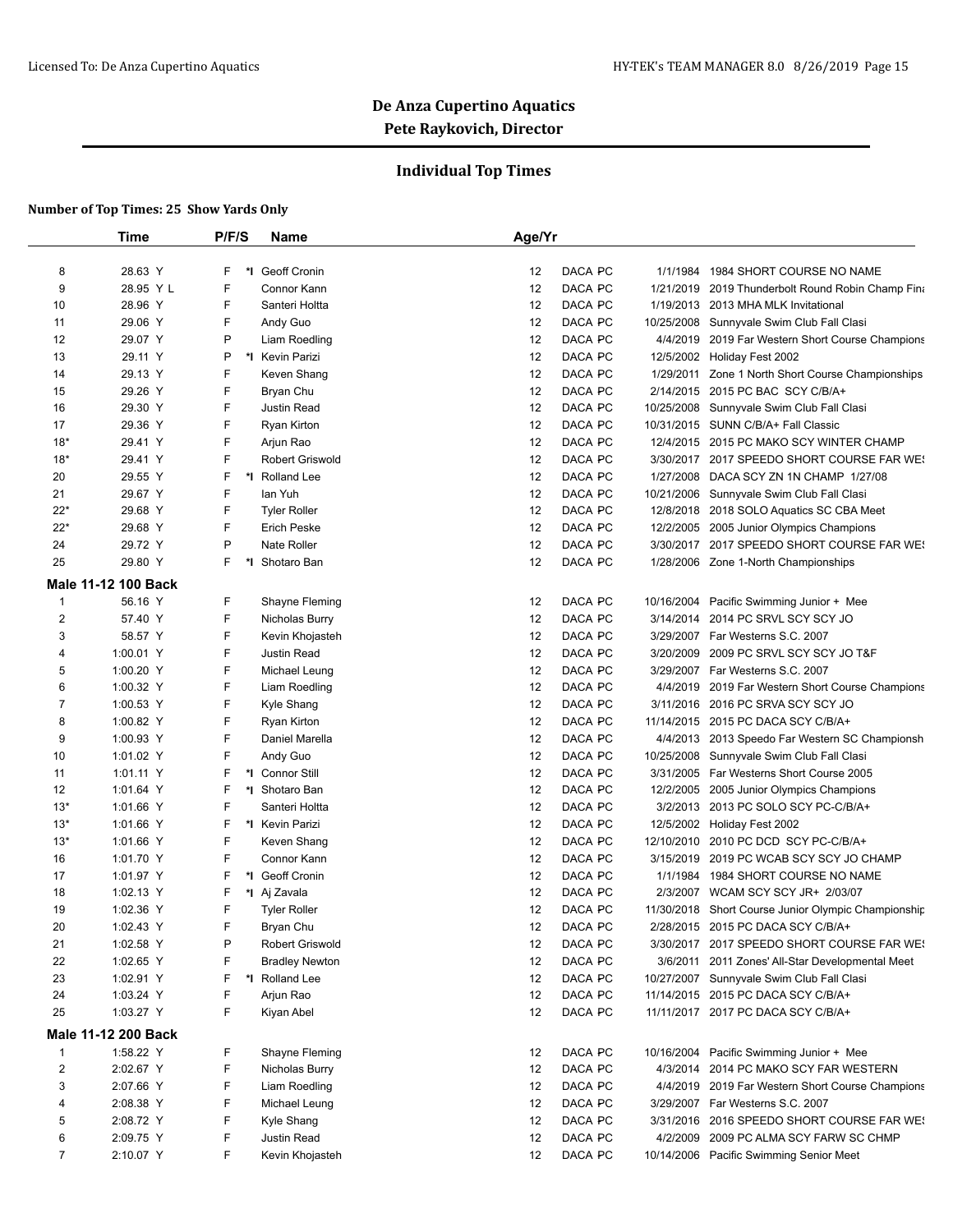## **Individual Top Times**

|                | Time                         | P/F/S  | <b>Name</b>               | Age/Yr   |                |               |                                                                              |
|----------------|------------------------------|--------|---------------------------|----------|----------------|---------------|------------------------------------------------------------------------------|
|                |                              |        |                           |          |                |               |                                                                              |
| 8              | 2:10.18 Y                    | F      | Ryan Kirton               | 12       | DACA PC        |               | 10/31/2015 SUNN C/B/A+ Fall Classic                                          |
| 9              | 2:10.89 Y                    | F      | Daniel Marella            | 12       | DACA PC        |               | 4/4/2013 2013 Speedo Far Western SC Championsh                               |
| 10             | 2:11.18 Y                    | F      | Santeri Holtta            | 12       | DACA PC        |               | 3/15/2013 Pacific Swimming SC Junior Olympics Meet                           |
| 11             | 2:11.72 Y                    | F      | Connor Kann               | 12       | DACA PC        |               | 3/15/2019 2019 PC WCAB SCY SCY JO CHAMP                                      |
| 12             | 2:12.21 Y                    | F      | *1 Connor Still           | 12       | DACA PC        |               | 3/31/2005 Far Westerns Short Course 2005                                     |
| 13             | 2:12.40 Y                    | F      | <b>Tyler Roller</b>       | 12       | DACA PC        | 1/19/2019     | 2019 Thunderbolt Round Robin Invitational                                    |
| 14             | 2:12.93 Y                    | F      | <b>Bradley Newton</b>     | 12       | DACA PC        |               | 3/31/2011 2011 PC ALMA LCM FARW SC CHMP                                      |
| 15             | 2:13.59 Y                    | F      | *I Shotaro Ban            | 12       | DACA PC        |               | 11/19/2005 Short Course Closed Invitation                                    |
| 16             | 2:14.40 Y                    | P      | Casey Fleming             | 12       | DACA PC        |               | 3/30/2006 Far Westerns SC                                                    |
| 17             | 2:14.60 Y                    | F      | *I Aj Zavala              | 12       | DACA PC        |               | 2/3/2007 WCAM SCY SCY JR+ 2/03/07                                            |
| 18             | 2:14.75 Y                    | F      | *1 Rolland Lee            | 12       | DACA PC        |               | 11/17/2007 MHSC SCY C/B/A+ 11/17/07                                          |
| 19             | 2:14.97 Y                    | F      | *I Mark Liu               | 12       | DACA PC        |               | 3/31/2005 Far Westerns Short Course 2005                                     |
| $20*$          | 2:15.87 Y                    | F      | Bryan Chu                 | 12       | DACA PC        |               | 10/25/2014 SUNN C/B/A+ Fall Classic                                          |
| $20*$          | 2:15.87 Y                    | F      | <b>Erich Peske</b>        | 12       | DACA PC        | 2/18/2006     | DACA & SMST Dual Meet                                                        |
| 22             | 2:16.15 Y                    | F      | *I Kevin Parizi           | 12       | DACA PC        |               | 12/5/2002 Holiday Fest 2002                                                  |
| 23             | 2:16.37 Y                    | F      | *I Tobias COFFIN          | 12       | DACA PC        |               | 3/31/2005 Far Westerns Short Course 2005                                     |
| 24             | 2:16.58 Y                    | F      | Kiyan Abel                | 12       | DACA PC        |               | 10/28/2017 2017 SUNN SC CBA+ Meet                                            |
| 25             | 2:16.65 Y                    | P      | *I Adam Hinshaw           | 11       | DACA PC        |               | 3/31/2005 Far Westerns Short Course 2005                                     |
|                | <b>Male 11-12 50 Breast</b>  |        |                           |          |                |               |                                                                              |
| $\mathbf{1}$   | 29.58 Y                      | F      | Keven Shang               | 12       | DACA PC        |               | 1/29/2011 Zone 1 North Short Course Championships                            |
| $\overline{2}$ | 29.96 Y                      | F      | <b>Justin Read</b>        | 12       | DACA PC        | 12/5/2008     | 2008 PC PSL SCY JO CHAMPS                                                    |
| 3              | 30.56 Y                      | F      | Kevin Khojasteh           | 12       | DACA PC        |               | 3/29/2007 Far Westerns S.C. 2007                                             |
| $\overline{4}$ | 30.66 Y                      | F      | Nathan Toh                | 12       | DACA PC        | 12/5/2008     | 2008 PC PSL SCY JO CHAMPS                                                    |
| 5              | 30.78 Y                      | F      | *I Anthony Oh             | 12       | DACA PC        | 3/28/1996 SJA |                                                                              |
| 6              | 30.81 Y                      | F      | *I Aj Zavala              | 12       | DACA PC        |               | 1/27/2007 Zone 1-North Championships                                         |
| 7              | 30.82 Y                      | F      | Andy Guo                  | 12       | DACA PC        | 4/3/2008      | PLS SCY FAR WESTERN 4/03/08                                                  |
| $8*$           | 30.91 Y                      | F      | Nicholas Burry            | 12       | DACA PC        |               | 1/25/2014 Zone 1 North Short Course Championships                            |
| $8*$           | 30.91 Y                      | F      | *I Rolland Lee            | 12       | DACA PC        | 1/27/2008     | DACA SCY ZN 1N CHAMP 1/27/08                                                 |
|                | 31.05 Y                      | F      | *I Andrew Chin            | 12       | DACA PC        |               |                                                                              |
| 10<br>11       | 31.16 Y                      | F      | Steve Yang                | 12       | DACA PC        | 4/4/2013      | 1/31/2004 DACA SCY Z1N CHAMP 1/31/04                                         |
| 12             | 31.18 Y                      | F      | *I Mark Liu               | 12       | DACA PC        |               | 2013 Speedo Far Western SC Championsh<br>3/11/2005 SRVL SCY JO T&F 3/11/05   |
|                |                              | F      |                           |          | DACA PC        |               |                                                                              |
| 13<br>14       | 31.22 Y<br>31.30 Y           | F      | Felix Chiun<br>Kiyan Abel | 12<br>12 | DACA PC        |               | 10/6/2012 2012 PC DACA SCY C/B/A+<br>12/1/2017 2017 PC OAPB SCY SCY JO CHAMP |
| 15             |                              | F      | Santeri Holtta            | 12       | <b>DACA PC</b> |               | 2/9/2013 BAC 2013 Short Course Meet C/B                                      |
|                | 31.44 Y                      | F      |                           |          | DACA PC        |               | 12/3/2004 2004 Junior Olympics Champions                                     |
| 16             | 31.53 Y                      | F      | <b>Richard Chen</b>       | 12       |                |               |                                                                              |
| 17             | 31.54 Y                      | F      | Sumer Hajela              | 12       | DACA PC        |               | 1/23/2016 2016 PC BSC SCY ZN1N                                               |
| 18             | 31.58 Y                      |        | Connor Kann               | 12       | DACA PC        |               | 1/26/2019 2019 PC BSC SCY ZN1N                                               |
| 19             | 31.74 Y                      | F<br>P | Bryan Chu                 | 12       | DACA PC        |               | 1/24/2015 2015 PC Zone 1N Champs                                             |
| 20             | 31.94 Y                      |        | Martin Kushnerov          | 12       | DACA PC        |               | 4/8/2010 2010 PC ALMA LCM FAR WESTERN                                        |
| 21             | 31.99 Y                      | P      | Oscar Khowong             | 12       | DACA PC        |               | 12/5/2014 2014 PC MAKO SCY WINTER CHMPS                                      |
| 22             | 32.08 Y                      | F      | *I Brandon Conroy         | 11       | DACA PC        |               | 3/30/2006 Far Westerns SC                                                    |
| 23             | 32.12 Y                      | F      | *I Andrew Nguyen          | 12       | DACA PC        |               | 12/2/2005 2005 Junior Olympics Champions                                     |
| 24             | 32.20 Y                      | F      | *I Vincent Chen           | 12       | DACA PC        |               | 3/16/2007 SRVL SCY SCY JO'S 3/16/07                                          |
| $25*$          | 32.24 Y                      | P      | Lucas Tao                 | 12       | DACA PC        |               | 3/31/2011 2011 PC ALMA LCM FARW SC CHMP                                      |
| $25*$          | 32.24 Y                      | F      | Michael Chen              | 12       | DACA PC        |               | 12/3/2004 2004 Junior Olympics Champions                                     |
|                | <b>Male 11-12 100 Breast</b> |        |                           |          |                |               |                                                                              |
| $\mathbf{1}$   | 1:05.09 Y                    | F      | Keven Shang               | 12       | DACA PC        |               | 1/8/2011 2011 OR Pacific Coast All Star                                      |
| $\overline{2}$ | 1:06.02 Y                    | F      | Justin Read               | 12       | DACA PC        |               | 3/20/2009 2009 PC SRVL SCY SCY JO T&F                                        |
| 3              | 1:07.02 Y                    | F      | Felix Chiun               | 12       | DACA PC        |               | 10/6/2012 2012 PC DACA SCY C/B/A+                                            |
| 4              | 1:07.34 Y                    | F      | Nathan Toh                | 12       | DACA PC        |               | 12/5/2008 2008 PC PSL SCY JO CHAMPS                                          |
| 5              | 1:07.71 Y                    | P      | <b>Tyler Roller</b>       | 12       | UN PC          |               | 4/4/2019 2019 Far Western Short Course Champions                             |
| 6              | 1:07.77 Y                    | F      | Andy Guo                  | 12       | DACA PC        |               | 10/25/2008 Sunnyvale Swim Club Fall Clasi                                    |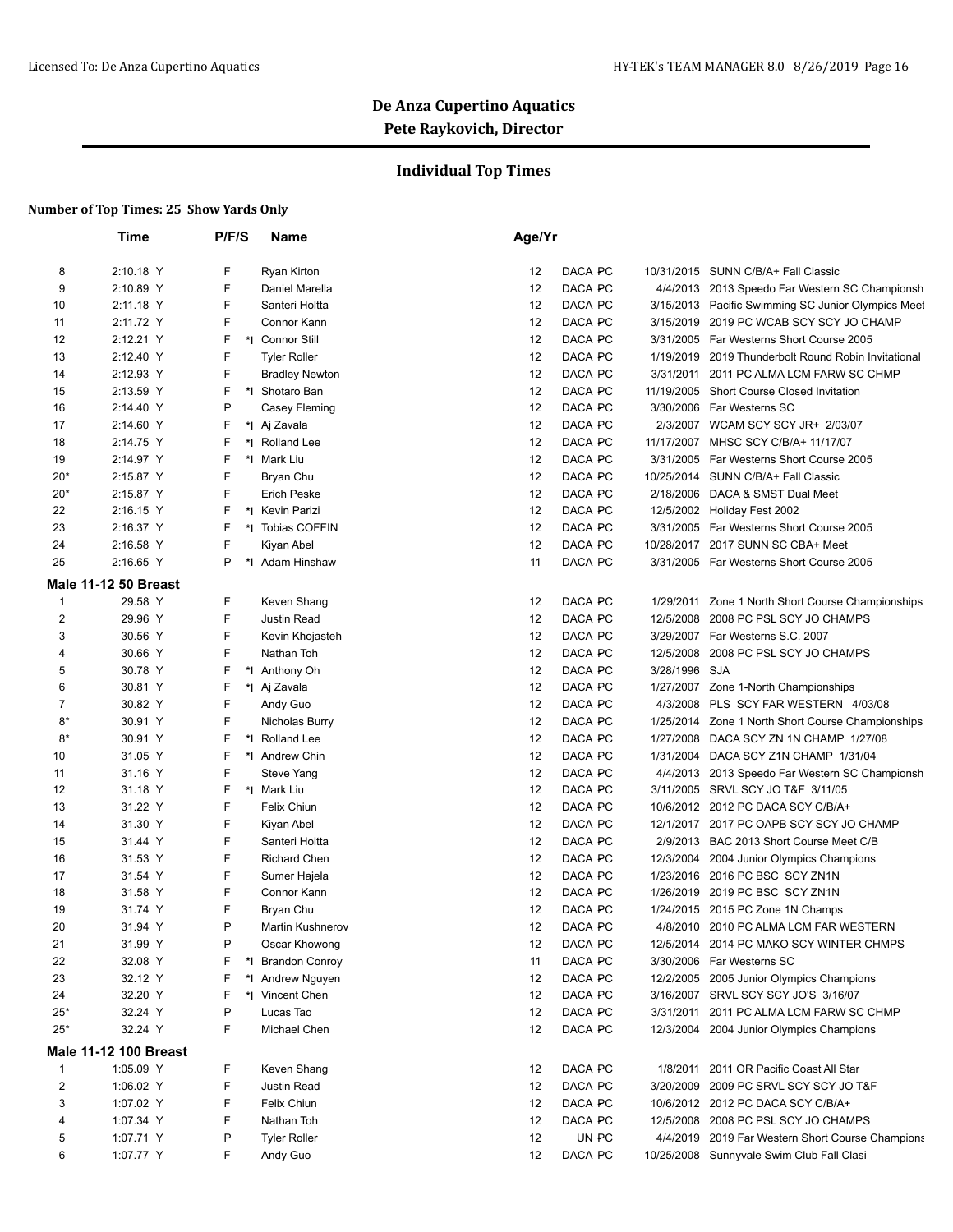## **Individual Top Times**

|                | <b>Time</b>                  | P/F/S   | Name                   | Age/Yr        |                                                     |
|----------------|------------------------------|---------|------------------------|---------------|-----------------------------------------------------|
| $\overline{7}$ | 1:07.79 Y                    | F.      | *I Aj Zavala           | DACA PC<br>12 | 12/1/2006 Pacific Swimming Junior Olympi            |
| 8              | 1:07.88 Y                    | F       | *I Anthony Oh          | 12<br>DACA PC | 12/6/1996 Unknown Meet                              |
| 9              | 1:08.04 Y                    | F       | Steve Yang             | DACA PC<br>12 | 4/4/2013 2013 Speedo Far Western SC Championsh      |
| 10             | 1:08.07 Y                    | F.      | *I Mark Liu            | 12<br>DACA PC | 3/31/2005 Far Westerns Short Course 2005            |
| 11             | 1:08.39 Y                    | F       | Sumer Hajela           | 12<br>DACA PC | 3/31/2016 2016 SPEEDO SHORT COURSE FAR WE!          |
|                |                              | F       |                        | 12<br>DACA PC |                                                     |
| 12             | 1:08.52 Y                    |         | Kiyan Abel             |               | 12/1/2017 2017 PC OAPB SCY SCY JO CHAMP             |
| 13             | 1:08.63 Y                    | F       | Nicholas Burry         | 12<br>DACA PC | 1/18/2014 2014 Thunderbolt Round Robin Invitational |
| 14             | 1:08.67 Y                    | F       | Bryan Chu              | DACA PC<br>12 | 12/5/2014 2014 PC MAKO SCY WINTER CHMPS             |
| 15             | 1:08.74 Y                    | F       | Jeffrey Xu             | 12<br>DACA PC | 3/15/2013 Pacific Swimming SC Junior Olympics Meet  |
| 16             | 1:08.78 Y                    | F       | Kenny Chi              | DACA PC<br>12 | 3/14/2014 2014 PC SRVL SCY SCY JO                   |
| 17             | 1:08.80 Y                    | F.      | *I Nicholas Buonfiglio | 12<br>DACA PC | 11/17/2000 SSF SCY A+ 11/17/00                      |
| 18             | 1:08.98 Y                    | F       | Connor Kann            | 12<br>DACA PC | 3/15/2019 2019 PC WCAB SCY SCY JO CHAMP             |
| 19             | 1:09.05 Y                    | F.      | *I Rolland Lee         | 12<br>DACA PC | 11/30/2007 PSL SCY JO CHAMP 11/30/07                |
| 20             | 1:09.15 Y                    | P       | *I Brandon Conroy      | DACA PC<br>11 | 3/30/2006 Far Westerns SC                           |
| 21             | 1:09.16 Y                    | P       | <b>Richard Chen</b>    | DACA PC<br>12 | 12/3/2004 2004 Junior Olympics Champions            |
| 22             | 1:09.18 Y                    | F.      | *1 Andrew Chin         | 12<br>DACA PC | 12/4/2003 Holiday Fest 2003                         |
| 23             | 1:09.22 Y                    | F       | Louis Edwards-Pratt    | 12<br>DACA PC | 7/18/2015 2015 PC DACA SCY C/B/A+                   |
| 24             | 1:09.41 Y                    | F       | *I Andrew Nguyen       | 12<br>DACA PC | 12/2/2005 2005 Junior Olympics Champions            |
| 25             | 1:09.68 Y                    | F       | Santeri Holtta         | 12<br>DACA PC | 11/30/2012 2012 PC MAKO SCY WINTER JO'S             |
|                | <b>Male 11-12 200 Breast</b> |         |                        |               |                                                     |
| $\mathbf{1}$   | 2:19.45 Y                    | F       | Keven Shang            | DACA PC<br>12 | 12/3/2010 Pacific Swimming Junior Olympi            |
| $\overline{2}$ | 2:22.78 Y                    | F       | Nicholas Burry         | 12<br>DACA PC | 2/22/2014 2014 PC DACA SCY C/B/A+                   |
| 3              | 2:23.91 Y                    | F       | Justin Read            | DACA PC<br>12 | 4/2/2009 2009 PC ALMA SCY FARW SC CHMP              |
| 4              | 2:25.58 Y                    | F       | *I Rolland Lee         | 12<br>DACA PC | 11/17/2007 MHSC SCY C/B/A+ 11/17/07                 |
| 5              | 2:26.31 Y                    | F       | Kenny Chi              | 12<br>DACA PC | 2/22/2014 2014 PC DACA SCY C/B/A+                   |
| 6              | 2:26.42 Y                    | F.      | *I Mark Liu            | 12<br>DACA PC | 3/31/2005 Far Westerns Short Course 2005            |
| 7              | 2:26.47 Y                    | F<br>*I | <b>Brandon Conroy</b>  | 11<br>DACA PC | 3/30/2006 Far Westerns SC                           |
| 8              | 2:27.41 Y                    | F       | Nathan Toh             | 12<br>DACA PC | 12/5/2008 2008 PC PSL SCY JO CHAMPS                 |
| 9              | 2:27.68 Y                    | F       | <b>Richard Chen</b>    | 12<br>DACA PC | 12/3/2004 2004 Junior Olympics Champions            |
| 10             | 2:28.02 Y                    | F       | Jeffrey Xu             | 12<br>DACA PC | 4/4/2013 2013 Speedo Far Western SC Championsh      |
| 11             | 2:29.30 Y                    | F       | Steve Yang             | 12<br>DACA PC | 3/15/2013 Pacific Swimming SC Junior Olympics Meet  |
| 12             | 2:29.46 Y                    | F       | Bryan Chu              | 12<br>DACA PC | 12/5/2014 2014 PC MAKO SCY WINTER CHMPS             |
| 13             | 2:29.51 Y                    | F.      | *I Aj Zavala           | 12<br>DACA PC | 12/1/2006 Pacific Swimming Junior Olympi            |
| 14             | 2:29.79 Y                    | F       | Oscar Khowong          | 12<br>DACA PC | 12/5/2014 2014 PC MAKO SCY WINTER CHMPS             |
| 15             | 2:29.96 Y                    | F       | Lucas Tao              | 12<br>DACA PC | 3/18/2011 2011 PC SRVL LCM JO T&F                   |
| 16             | 2:30.67 Y                    | F       | Louis Edwards-Pratt    | 12<br>DACA PC | 7/18/2015 2015 PC DACA SCY C/B/A+                   |
|                |                              | P       |                        | 12            |                                                     |
| 17             | 2:31.79 Y                    |         | Leona Matsumoto        | DACA PC       | 11/30/2018 Short Course Junior Olympic Championship |
| 18             | 2:32.03 Y                    | F       | Shayne Fleming         | DACA PC<br>12 | 2/28/2004 SVAA SCY A+ MEET 2/28/04                  |
| 19             | 2:32.51 Y                    |         | F *I Andrew Chin       | 12<br>DACA PC | 12/4/2003 Holiday Fest 2003                         |
| 20             | 2:32.57 Y                    | F       | <b>Gunner Hopkins</b>  | DACA PC<br>12 | 11/30/2018 Short Course Junior Olympic Championship |
| 21             | 2:33.00 Y                    | F.      | *I Anthony Oh          | DACA PC<br>12 | 12/6/1996 Unknown Meet                              |
| 22             | 2:33.43 Y                    | P       | Andrew Liu             | DACA PC<br>12 | 4/3/2014 2014 PC MAKO SCY FAR WESTERN               |
| 23             | 2:33.57 Y                    | F       | Nicholas Cheng         | DACA PC<br>11 | 5/18/2014 2014 PC WCAB SR Walk-On                   |
| 24             | 2:33.93 Y                    | F       | Kaiwen Tang            | 12<br>DACA PC | 10/3/2015 2015 PC DACA SCY C/B/A+                   |
| 25             | 2:33.96 Y                    | F       | Santeri Holtta         | 12<br>DACA PC | 11/17/2012 2012 PC DACA SCY PC-C/B/A+               |
|                | Male 11-12 50 Fly            |         |                        |               |                                                     |
| $\mathbf{1}$   | 24.78 Y                      | F.      | Nicholas Burry         | DACA PC<br>12 | 4/3/2014 2014 PC MAKO SCY FAR WESTERN               |
| 2              | 25.86 Y                      | F       | Kevin Khojasteh        | DACA PC<br>12 | 3/29/2007 Far Westerns S.C. 2007                    |
| 3              | 26.28 Y                      | F       | Santeri Holtta         | DACA PC<br>12 | 3/15/2013 Pacific Swimming SC Junior Olympics Meet  |
| 4              | 26.39 Y                      | F       | Felix Chiun            | 12<br>DACA PC | 10/27/2012 Sunnyvale Swim Club Fall Class           |
| 5              | 26.45 Y                      | F       | Justin Read            | DACA PC<br>12 | 1/24/2009 2009 PC DACA SCY ZN1N                     |
| 6              | 26.69 Y                      | F.      | *I Geoff Cronin        | DACA PC<br>12 | 1/1/1984 1984 SHORT COURSE NO NAME                  |
|                |                              |         |                        |               |                                                     |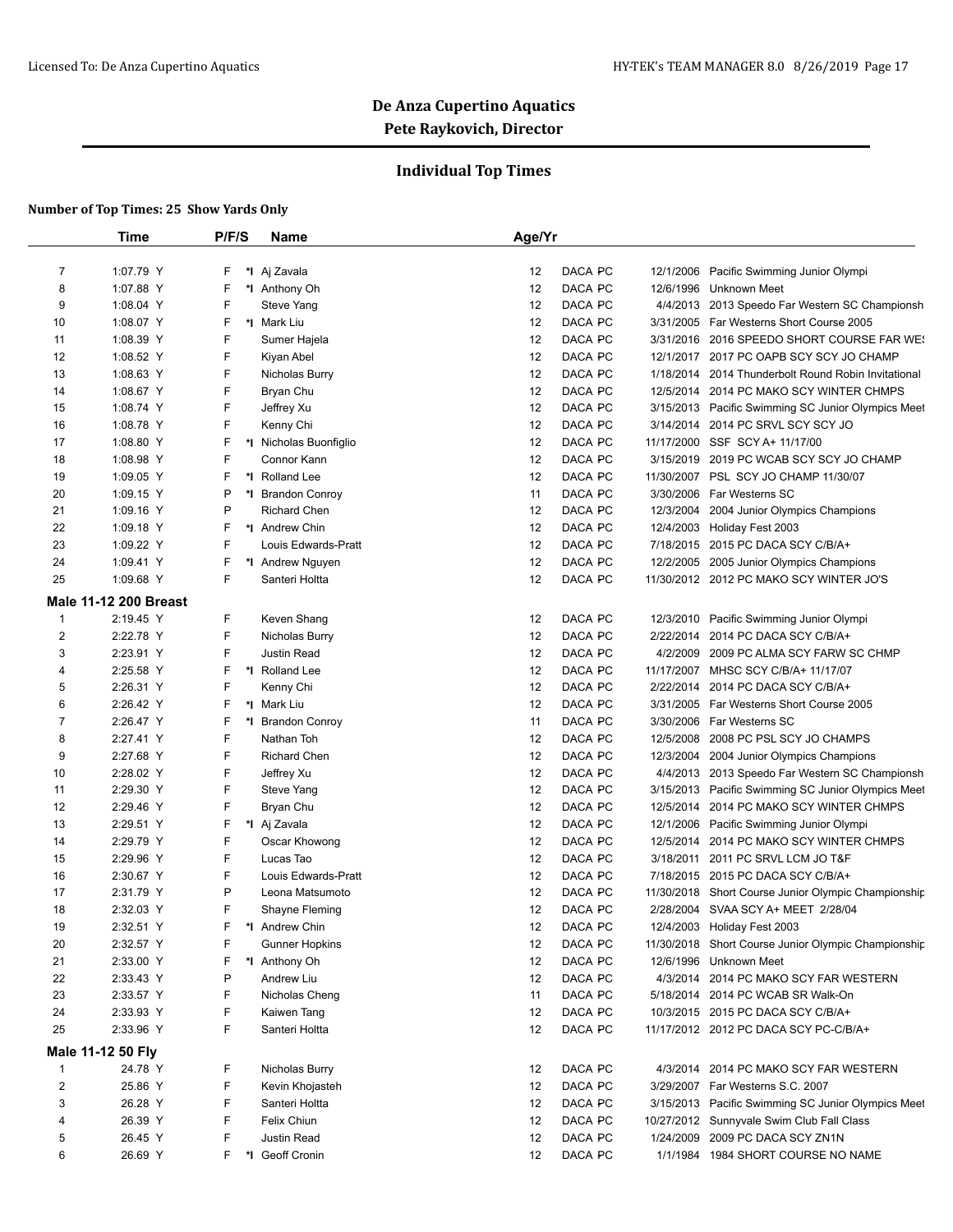## **Individual Top Times**

|                         | Time               | P/F/S | <b>Name</b>             | Age/Yr |                    |           |                                                     |
|-------------------------|--------------------|-------|-------------------------|--------|--------------------|-----------|-----------------------------------------------------|
| $\overline{7}$          |                    | F     | Arjun Rao               |        |                    |           |                                                     |
| 8                       | 26.78 Y            | F     |                         | 12     | DACA PC<br>DACA PC |           | 12/4/2015 2015 PC MAKO SCY WINTER CHAMP             |
|                         | 26.89 Y            |       | *1 Andrew Chin          | 12     |                    |           | 12/4/2003 Holiday Fest 2003                         |
| 9                       | 26.97 Y            | F     | *I Rolland Lee          | 12     | DACA PC            |           | 11/30/2007 PSL SCY JO CHAMP 11/30/07                |
| 10                      | 27.03 Y            | F     | *I Aj Zavala            | 12     | DACA PC            | 12/1/2006 | Pacific Swimming Junior Olympi                      |
| 11                      | 27.06 Y            | F     | <b>Erich Peske</b>      | 12     | DACA PC            | 1/21/2006 | 2006 Pacific Coast All Star Me                      |
| 12                      | 27.36 Y            | P     | Steve Yang              | 12     | DACA PC            |           | 4/4/2013 2013 Speedo Far Western SC Championsh      |
| 13                      | 27.41 Y            | F     | <b>Tyler Roller</b>     | 12     | UN PC              |           | 4/4/2019 2019 Far Western Short Course Champions    |
| 14                      | 27.43 Y            | F     | Kenta Asai              | 12     | DACA PC            |           | 3/31/2011 2011 PC ALMA LCM FARW SC CHMP             |
| 15                      | 27.52 Y            | P     | *I Shotaro Ban          | 12     | DACA PC            |           | 3/30/2006 Far Westerns SC                           |
| 16                      | 27.55 Y            | F     | Keven Shang             | 12     | DACA PC            |           | 12/3/2010 Pacific Swimming Junior Olympi            |
| 17                      | 27.69 Y            | F     | Daniel Marella          | 12     | DACA PC            |           | 1/19/2013 2013 MHA MLK Invitational                 |
| 18                      | 27.73 Y            | P     | *I Brandon Conroy       | 11     | DACA PC            |           | 3/30/2006 Far Westerns SC                           |
| 19                      | 27.76 Y            | P     | *1 Kevin Parizi         | 12     | DACA PC            |           | 12/5/2002 Holiday Fest 2002                         |
| 20                      | 27.82 Y            | F     | Andy Guo                | 12     | DACA PC            |           | 10/25/2008 Sunnyvale Swim Club Fall Clasi           |
| 21                      | 27.93 Y            | P     | Sumer Hajela            | 12     | DACA PC            |           | 12/4/2015 2015 PC MAKO SCY WINTER CHAMP             |
| 22                      | 27.96 Y            | P     | *I Matthew Murray       | 12     | DACA PC            |           | 4/1/2004 Far Westerns                               |
| 23                      | 28.05 Y            | F     | Tommaso Morini Bianzino | 12     | DACA PC            |           | 3/11/2016 2016 PC SRVA SCY SCY JO                   |
| 24                      | 28.18 Y            | F     | Michael Leung           | 12     | DACA PC            |           | 1/27/2007 Zone 1-North Championships                |
| 25                      | 28.19 Y            | P     | Leona Matsumoto         | 12     | DACA PC            |           | 11/30/2018 Short Course Junior Olympic Championship |
|                         | Male 11-12 100 Fly |       |                         |        |                    |           |                                                     |
| 1                       | 55.16 Y            | F     | Nicholas Burry          | 12     | DACA PC            |           | 4/3/2014 2014 PC MAKO SCY FAR WESTERN               |
| $\overline{2}$          | 56.21 Y            | F     | Kevin Khojasteh         | 12     | DACA PC            |           | 3/29/2007 Far Westerns S.C. 2007                    |
| $3^*$                   | 56.80 Y            | F     | Justin Read             | 12     | DACA PC            | 4/2/2009  | 2009 PC ALMA SCY FARW SC CHMP                       |
| $3^*$                   | 56.80 Y            | F     | Daniel Marella          | 12     | DACA PC            | 4/4/2013  | 2013 Speedo Far Western SC Championsh               |
| 5                       | 58.80 Y            | F     | *1 Rolland Lee          | 12     | DACA PC            |           | 11/30/2007 PSL SCY JO CHAMP 11/30/07                |
| 6                       | 59.09 Y            | F     | *I Andrew Chin          | 12     | DACA PC            |           | 12/4/2003 Holiday Fest 2003                         |
| 7                       | 59.34 Y            | F     | *I Geoff Cronin         | 12     | DACA PC            |           | 1/1/1984 1984 SHORT COURSE NO NAME                  |
| 8                       | 59.43 Y            | F     | *I Aj Zavala            | 12     | DACA PC            | 12/1/2006 | Pacific Swimming Junior Olympi                      |
| 9                       | 59.67 Y            | F     | Michael Leung           | 12     | DACA PC            |           | 3/29/2007 Far Westerns S.C. 2007                    |
| 10                      | 59.95 Y            | F     | *I Shotaro Ban          | 12     | DACA PC            | 3/10/2006 | SRVL SCY SC JO T&F 3/10/06                          |
|                         |                    | F     |                         | 12     | DACA PC            | 12/6/1996 | Unknown Meet                                        |
| 11                      | 59.98 Y            |       | *I Anthony Oh           |        |                    |           |                                                     |
| 12                      | 1:00.63 Y          | F     | Felix Chiun             | 12     | DACA PC            |           | 10/6/2012 2012 PC DACA SCY C/B/A+                   |
| 13                      | 1:00.77 Y          | F     | <b>Erich Peske</b>      | 12     | DACA PC            |           | 3/10/2006 SRVL SCY SC JO T&F 3/10/06                |
| 14                      | 1:01.09 Y          | F     | *I Matthew Murray       | 12     | DACA PC            |           | 4/1/2004 Far Westerns                               |
| 15                      | 1:01.69 Y          | F     | <b>Tyler Roller</b>     | 12     | DACA PC            |           | 1/19/2019 2019 Thunderbolt Round Robin Invitational |
| 16                      | 1:02.18 Y          | F     | *1 Kevin Parizi         | 12     | DACA PC            |           | 12/5/2002 Holiday Fest 2002                         |
| 17                      | 1:02.22 Y          | F     | Arjun Rao               | 12     | DACA PC            |           | 11/14/2015 2015 PC DACA SCY C/B/A+                  |
| $18*$                   | 1:02.34 Y          | F     | Shayne Fleming          | 12     | DACA PC            |           | 9/24/2004 DCD SCY INVITATIONAL 9/24/04              |
| $18*$                   | 1:02.34 Y          | P     | Keven Shang             | 12     | DACA PC            |           | 12/3/2010 Pacific Swimming Junior Olympi            |
| 20                      | 1:02.42 Y          | F     | Francis Chua            | 12     | DACA PC            |           | 7/15/2017 2017 PC DACA SCY C/B/A+                   |
| 21                      | 1:02.53 Y          | F     | *I Nicholas Buonfiglio  | 12     | DACA PC            |           | 10/28/2000 MPM Broomstick A+ Meet                   |
| 22                      | 1:02.69 Y          | F     | Ryan Kirton             | 12     | DACA PC            |           | 11/14/2015 2015 PC DACA SCY C/B/A+                  |
| 23                      | 1:02.73 Y          | F     | Santeri Holtta          | 12     | DACA PC            |           | 11/17/2012 2012 PC DACA SCY PC-C/B/A+               |
| 24                      | 1:02.82 Y          | F     | Leona Matsumoto         | 12     | DACA PC            |           | 1/19/2019 2019 Thunderbolt Round Robin Invitational |
| 25                      | 1:02.87 Y          | F     | Jarod Olay              | 12     | DACA PC            |           | 7/25/2010 2010 PC DACA SCY PC-C/B/A+                |
|                         | Male 11-12 200 Fly |       |                         |        |                    |           |                                                     |
| $\mathbf{1}$            | 2:00.81 Y          | F     | Nicholas Burry          | 12     | DACA PC            |           | 3/14/2014 2014 PC SRVL SCY SCY JO                   |
| $\overline{\mathbf{c}}$ | 2:04.65 Y          | F     | Daniel Marella          | 12     | DACA PC            |           | 4/4/2013 2013 Speedo Far Western SC Championsh      |
| 3                       | 2:07.14 Y          | F     | Kevin Khojasteh         | 12     | DACA PC            |           | 4/14/2007 Zone 1S Short Course C/B/A+ Me            |
| 4                       | 2:11.37 Y          | P     | Michael Leung           | 12     | DACA PC            |           | 3/29/2007 Far Westerns S.C. 2007                    |
| 5                       | 2:12.77 Y          | F     | *I Aj Zavala            | 12     | DACA PC            |           | 2/3/2007 WCAM SCY SCY JR+ 2/03/07                   |
| 6                       | 2:13.74 Y          | F     | <b>Erich Peske</b>      | 12     | DACA PC            |           | 2/18/2006 DACA & SMST Dual Meet                     |
|                         |                    |       |                         |        |                    |           |                                                     |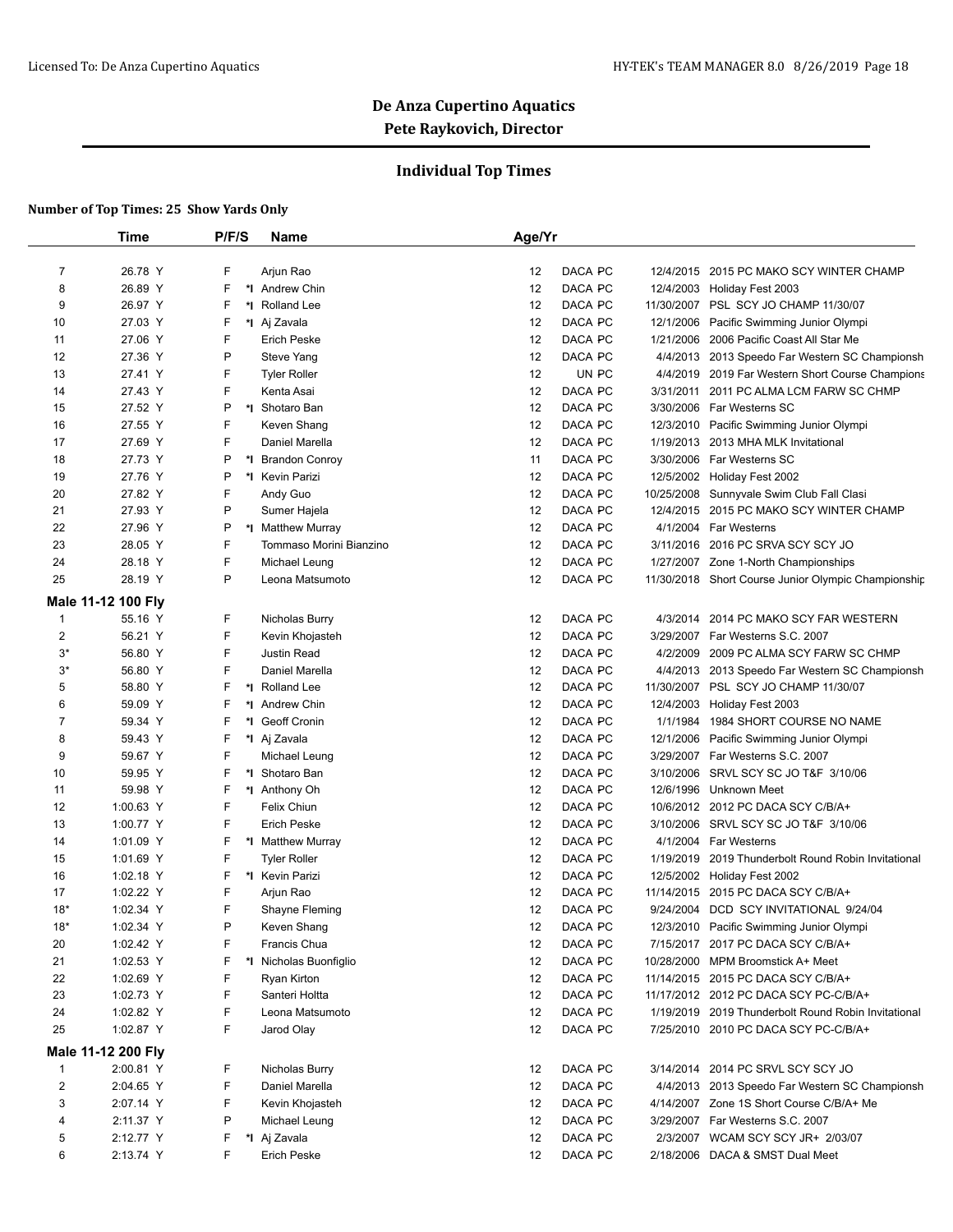## **Individual Top Times**

|                | <b>Time</b>       | P/F/S | <b>Name</b>                    | Age/Yr        |       |                                                                         |
|----------------|-------------------|-------|--------------------------------|---------------|-------|-------------------------------------------------------------------------|
| 7              | 2:14.80 Y         | F.    | *1 Shotaro Ban                 | 12<br>DACA PC |       | 12/2/2005 2005 Junior Olympics Champions                                |
| 8              | 2:15.02 Y         | F     | *1 Andrew Chin                 | DACA PC<br>12 |       | 12/4/2003 Holiday Fest 2003                                             |
| 9              | 2:15.83 Y         | F     | *I Matthew Murray              | 12<br>DACA PC |       | 4/1/2004 Far Westerns                                                   |
| 10             | 2:16.34 Y         | F     | <b>Justin Read</b>             | 12<br>DACA PC |       | 2/21/2009 2009 PC SSF SCY C/B/A+                                        |
|                |                   | Ρ     |                                | 12<br>DACA PC |       |                                                                         |
| 11             | 2:16.48 Y         |       | *I Rolland Lee                 |               |       | 3/29/2007 Far Westerns S.C. 2007                                        |
| 12             | 2:18.18 Y         | F     | Jeffrey Xu                     | 12<br>DACA PC |       | 11/30/2012 2012 PC MAKO SCY WINTER JO'S                                 |
| 13             | 2:20.46 Y         | F     | <b>Tyler Roller</b>            | 12<br>DACA PC |       | 11/30/2018 Short Course Junior Olympic Championship                     |
| 14             | 2:20.51 Y         | F     | *I Nicholas Buonfiglio         | 12<br>DACA PC |       | 11/17/2000 SSF SCY A+ 11/17/00                                          |
| 15             | 2:20.76 Y         | F     | Arjun Rao                      | 12<br>DACA PC |       | 7/18/2015 2015 PC DACA SCY C/B/A+                                       |
| 16             | 2:21.57 Y         | F     | Frank Nguyen                   | DACA PC<br>11 |       | 3/15/2019 2019 PC WCAB SCY SCY JO CHAMP                                 |
| 17             | 2:22.94 Y         | F     | *I Adam Hinshaw                | DACA PC<br>11 |       | 12/3/2004 2004 Junior Olympics Champions                                |
| 18             | 2:23.35 Y         | P     | *I Jeremie De Zwirek           | DACA PC<br>12 |       | 3/30/2006 Far Westerns SC                                               |
| 19             | 2:23.48 Y         | F     | Felix Chiun                    | 12<br>DACA PC |       | 2/11/2012 2012 PC DACA SCY PC-C/B/A+                                    |
| 20             | 2:25.18 Y         | F     | <b>Bradley Chen</b>            | 12<br>DACA PC |       | 2/11/2012 2012 PC DACA SCY PC-C/B/A+                                    |
| 21             | 2:25.61 Y         | F     | Jarod Olay                     | 12<br>DACA PC |       | 2/20/2010 2010 PC DACA SCY PC-C/B/A+                                    |
| 22             | 2:25.84 Y         | Ρ     | Steven Camacho                 | 12<br>DACA PC |       | 4/3/2014 2014 PC MAKO SCY FAR WESTERN                                   |
| 23             | 2:27.17 Y         | F     | Sumer Hajela                   | 12<br>DACA PC |       | 2/6/2016 2016 PC PSL SCY C/B/A+                                         |
| 24             | 2:27.42 Y         | F     | Christopher Lee-Weinand        | 12<br>DACA PC |       | 7/20/2019 2019 PC DACA SCY C/B/A+                                       |
| 25             | 2:27.83 Y         | F     | Oscar Khowong                  | 12<br>DACA PC |       | 10/25/2014 SUNN C/B/A+ Fall Classic                                     |
|                | Male 11-12 100 IM |       |                                |               |       |                                                                         |
| $\mathbf{1}$   | 57.45 Y           | F     | Nicholas Burry                 | DACA PC<br>12 |       | 4/3/2014 2014 PC MAKO SCY FAR WESTERN                                   |
| $\overline{c}$ | 58.37 Y           | F     | Shayne Fleming                 | DACA PC<br>12 |       | 10/30/2004 SUNN Fall Clasic                                             |
| 3              | 58.77 Y           | F     | Justin Read                    | 12<br>DACA PC |       | 4/2/2009 2009 PC ALMA SCY FARW SC CHMP                                  |
| 4              | 59.04 Y           | F     | Kevin Khojasteh                | 12<br>DACA PC |       | 3/16/2007 SRVL SCY SCY JO'S 3/16/07                                     |
| 5              | 59.92 Y           | F     | *I Aj Zavala                   | 12<br>DACA PC |       | 1/27/2007 Zone 1-North Championships                                    |
| 6              | 59.97 Y           | F     | *I Rolland Lee                 | DACA PC<br>12 |       | 1/27/2008 DACA SCY ZN 1N CHAMP 1/27/08                                  |
| $\overline{7}$ | 1:00.38 Y         | F     | <b>Tyler Roller</b>            | 12            | UN PC | 4/4/2019 2019 Far Western Short Course Champions                        |
| 8              | 1:00.40 Y         | F     | Santeri Holtta                 | DACA PC<br>12 |       | 1/19/2013 2013 MHA MLK Invitational                                     |
| 9              | 1:00.73 Y         | F     | *I Geoff Cronin                | DACA PC<br>12 |       | 1/1/1984 1984 SHORT COURSE NO NAME                                      |
| 10             | 1:00.74 Y         | F     | *I Andrew Chin                 | 12<br>DACA PC |       | 1/31/2004 DACA SCY Z1N CHAMP 1/31/04                                    |
| 11             | 1:00.82 Y         | P     | Keven Shang                    | 12<br>DACA PC |       | 12/3/2010 Pacific Swimming Junior Olympi                                |
| 12             | 1:00.83 Y         | F     | Andy Guo                       | 12<br>DACA PC |       | 10/25/2008 Sunnyvale Swim Club Fall Clasi                               |
| 13             | 1:01.16 Y         | P     | Steve Yang                     | 12<br>DACA PC |       | 3/15/2013 Pacific Swimming SC Junior Olympics Meet                      |
| 14             | 1:01.71 Y         | F     | Felix Chiun                    | 12<br>DACA PC |       | 10/27/2012 Sunnyvale Swim Club Fall Class                               |
| 15             | 1:01.82 Y         | F     | Liam Roedling                  | 12<br>DACA PC |       | 4/4/2019 2019 Far Western Short Course Champions                        |
| 16             | 1:01.84 Y         | F     | Bryan Chu                      | 12<br>DACA PC |       | 2/28/2015 2015 PC DACA SCY C/B/A+                                       |
| 17             | 1:02.09 Y         | F     | Connor Kann                    | 12<br>DACA PC |       | 3/15/2019 2019 PC WCAB SCY SCY JO CHAMP                                 |
|                | 1:02.11 Y         | F     |                                | 12<br>DACA PC |       |                                                                         |
| 18<br>19       | 1:02.25 Y         | D     | *I Shotaro Ban<br>Sumer Hajela | 12<br>DACA PC |       | 3/30/2006 Far Westerns SC<br>3/31/2016 2016 SPEEDO SHORT COURSE FAR WE! |
|                |                   |       |                                |               |       | 4/4/2013 2013 Speedo Far Western SC Championsh                          |
| 20             | 1:02.28 Y         | Ρ     | Jeffrey Xu                     | DACA PC<br>12 |       |                                                                         |
| 21             | 1:02.34 Y         | F     | *I Brandon Conroy              | DACA PC<br>11 |       | 3/30/2006 Far Westerns SC                                               |
| 22             | 1:02.41 Y         | F     | Michael Leung                  | DACA PC<br>12 |       | 3/29/2007 Far Westerns S.C. 2007                                        |
| 23             | 1:02.60 Y         | F     | Michael Chen                   | 12<br>DACA PC |       | 2/21/2009 2009 PC SSF SCY C/B/A+                                        |
| 24             | 1:02.73 Y         | Ρ     | Kiyan Abel                     | 12<br>DACA PC |       | 12/1/2017 2017 PC OAPB SCY SCY JO CHAMP                                 |
| 25             | 1:02.74 Y         | P     | *I Mark Liu                    | DACA PC<br>12 |       | 3/31/2005 Far Westerns Short Course 2005                                |
|                | Male 11-12 200 IM |       |                                |               |       |                                                                         |
| $\mathbf{1}$   | 2:05.25 Y         | F     | Shayne Fleming                 | 12<br>DACA PC |       | 10/16/2004 Pacific Swimming Junior + Mee                                |
| 2              | 2:06.31 Y         | F     | Justin Read                    | DACA PC<br>12 |       | 4/2/2009 2009 PC ALMA SCY FARW SC CHMP                                  |
| 3              | 2:06.62 Y         | F     | Kevin Khojasteh                | 12<br>DACA PC |       | 3/16/2007 SRVL SCY SCY JO'S 3/16/07                                     |
| 4              | 2:06.65 Y         | F     | Daniel Marella                 | 12<br>DACA PC |       | 4/4/2013 2013 Speedo Far Western SC Championsh                          |
| 5              | 2:06.97 Y         | F     | Santeri Holtta                 | DACA PC<br>12 |       | 3/15/2013 Pacific Swimming SC Junior Olympics Meet                      |
| 6              | 2:07.38 Y         | F     | Nicholas Burry                 | 12<br>DACA PC |       | 1/18/2014 2014 Thunderbolt Round Robin Invitational                     |
|                |                   |       |                                |               |       |                                                                         |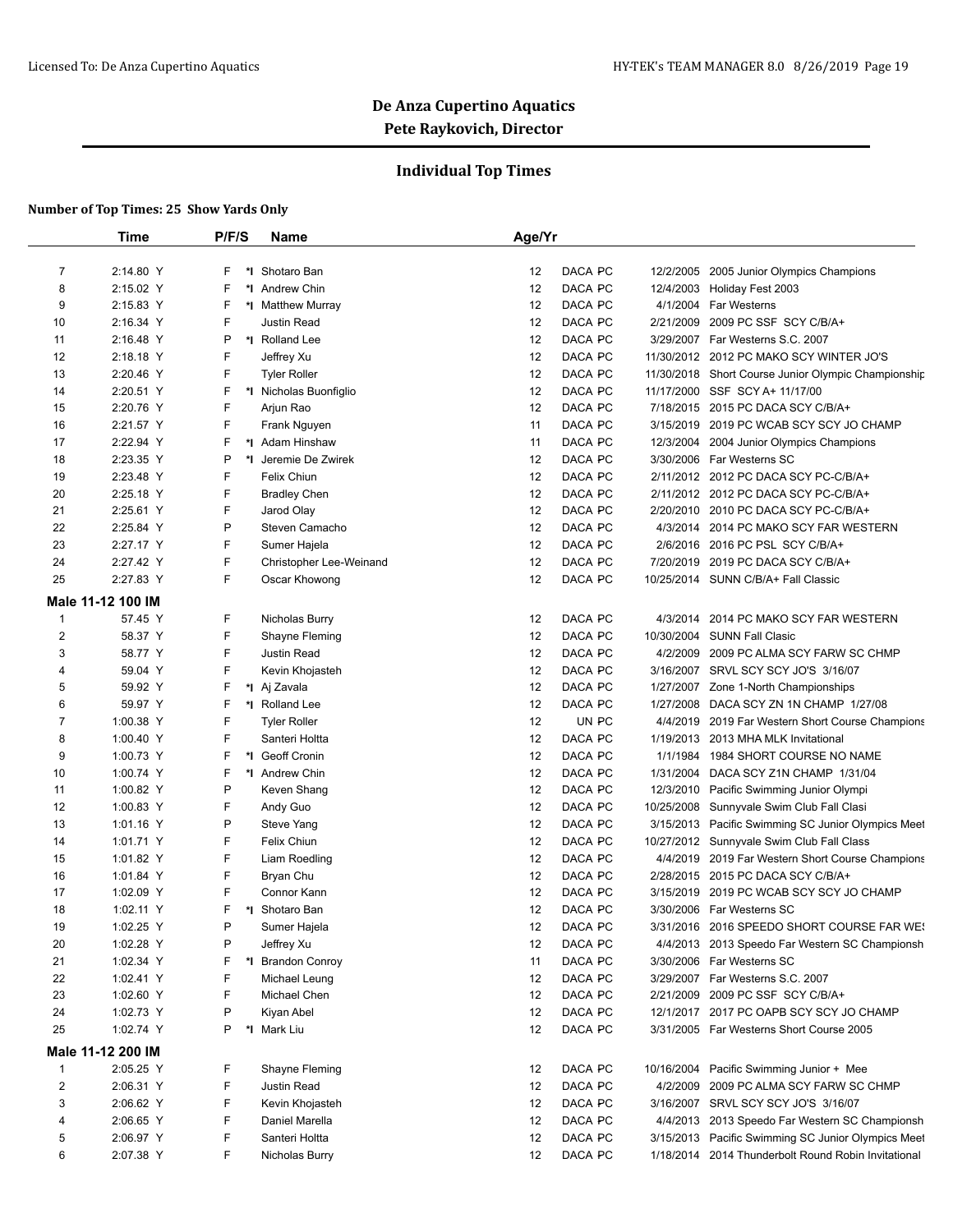## **Individual Top Times**

|                | <b>Time</b>               | P/F/S | <b>Name</b>             | Age/Yr |         |          |                                                    |
|----------------|---------------------------|-------|-------------------------|--------|---------|----------|----------------------------------------------------|
|                |                           |       |                         |        |         |          |                                                    |
| 7              | 2:09.91 Y                 | F     | <b>Tyler Roller</b>     | 12     | DACA PC |          | 3/15/2019 2019 PC WCAB SCY SCY JO CHAMP            |
| 8              | 2:10.29 Y                 | F     | Steve Yang              | 12     | DACA PC |          | 4/4/2013 2013 Speedo Far Western SC Championsh     |
| 9              | 2:10.53 Y                 | F     | *I Rolland Lee          | 12     | DACA PC |          | 11/30/2007 PSL SCY JO CHAMP 11/30/07               |
| 10             | 2:11.36 Y                 | P     | *I Brandon Conroy       | 11     | DACA PC |          | 3/30/2006 Far Westerns SC                          |
| 11             | 2:11.41 Y                 | F     | Bryan Chu               | 12     | DACA PC |          | 2/28/2015 2015 PC DACA SCY C/B/A+                  |
| 12             | 2:11.91 Y                 | F     | <b>Felix Chiun</b>      | 12     | DACA PC |          | 10/6/2012 2012 PC DACA SCY C/B/A+                  |
| 13             | 2:12.05 Y                 | P     | Keven Shang             | 12     | DACA PC |          | 12/3/2010 Pacific Swimming Junior Olympi           |
| 14             | 2:12.17 Y                 | F.    | *I Geoff Cronin         | 12     | DACA PC |          | 1/1/1984 1984 SHORT COURSE NO NAME                 |
| 15             | 2:12.81 Y                 | F     | Liam Roedling           | 12     | DACA PC |          | 4/4/2019 2019 Far Western Short Course Champions   |
| 16             | 2:12.96 Y                 | F     | Michael Leung           | 12     | DACA PC |          | 3/16/2007 SRVL SCY SCY JO'S 3/16/07                |
| 17             | 2:13.22 Y                 | F     | Andy Guo                | 12     | DACA PC |          | 10/25/2008 Sunnyvale Swim Club Fall Clasi          |
| 18             | 2:13.27 Y                 | F     | Jeffrey Xu              | 12     | DACA PC |          | 4/4/2013 2013 Speedo Far Western SC Championsh     |
| 19             | 2:13.32 Y                 | F     | *1 Shotaro Ban          | 12     | DACA PC |          | 3/10/2006 SRVL SCY SC JO T&F 3/10/06               |
| 20             | 2:14.08 Y                 | F.    | *I Nicholas Buonfiglio  | 12     | DACA PC |          | 11/17/2000 SSF SCY A+ 11/17/00                     |
| 21             | 2:14.16 Y                 | F     | Ryan Kirton             | 12     | DACA PC |          | 11/14/2015 2015 PC DACA SCY C/B/A+                 |
| 22             | 2:14.75 Y                 | F.    | *1 Andrew Chin          | 12     | DACA PC |          | 12/4/2003 Holiday Fest 2003                        |
| 23             | 2:14.78 Y                 | F     | Louis Edwards-Pratt     | 12     | DACA PC |          | 7/18/2015 2015 PC DACA SCY C/B/A+                  |
| 24             | 2:14.81 Y                 | P     | Arjun Rao               | 12     | DACA PC |          | 12/4/2015 2015 PC MAKO SCY WINTER CHAMP            |
| 25             | 2:15.21 Y                 | P     | Oscar Khowong           | 12     | DACA PC |          | 12/5/2014 2014 PC MAKO SCY WINTER CHMPS            |
|                | Male 11-12 400 IM         |       |                         |        |         |          |                                                    |
| $\mathbf{1}$   | 4:19.98 Y                 | F     | Nicholas Burry          | 12     | DACA PC |          | 3/14/2014 2014 PC SRVL SCY SCY JO                  |
| $\overline{2}$ | 4:25.54 Y                 | F     | Daniel Marella          | 12     | DACA PC |          | 4/4/2013 2013 Speedo Far Western SC Championsh     |
| 3              | 4:27.56 Y                 | F     | Kevin Khojasteh         | 12     | DACA PC |          | 3/16/2007 SRVL SCY SCY JO'S 3/16/07                |
| 4              | 4:29.35 Y                 | F     | Justin Read             | 12     | DACA PC | 4/2/2009 | 2009 PC ALMA SCY FARW SC CHMP                      |
| 5              | 4:30.08 Y                 | F     | Shayne Fleming          | 12     | DACA PC |          | 10/16/2004 Pacific Swimming Junior + Mee           |
| 6              | 4:35.14 Y                 | F     | <b>Tyler Roller</b>     | 12     | UN PC   |          | 4/4/2019 2019 Far Western Short Course Champions   |
| $\overline{7}$ | 4:35.50 Y                 | F     | *I Rolland Lee          | 12     | DACA PC |          | 11/30/2007 PSL SCY JO CHAMP 11/30/07               |
| 8              | 4:39.60 Y                 | F     | *1 Shotaro Ban          | 12     | DACA PC |          | 3/30/2006 Far Westerns SC                          |
| 9              | 4:39.68 Y                 | F     | Santeri Holtta          | 12     | DACA PC |          | 2/9/2013 BAC 2013 Short Course Meet C/B            |
| $10*$          | 4:40.17 Y                 | F     | Steve Yang              | 12     | DACA PC |          | 3/15/2013 Pacific Swimming SC Junior Olympics Meet |
| $10*$          | 4:40.17 Y                 | P     | *I Brandon Conroy       | 11     | DACA PC |          | 3/30/2006 Far Westerns SC                          |
| 12             | 4:40.83 Y                 | P     | Keven Shang             | 12     | DACA PC |          | 12/3/2010 Pacific Swimming Junior Olympi           |
| 13             | 4:41.10 Y                 | F     | Louis Edwards-Pratt     | 12     | DACA PC |          | 7/18/2015 2015 PC DACA SCY C/B/A+                  |
| 14             | 4:41.61 Y                 | F     | Jeffrey Xu              | 12     | DACA PC |          | 4/4/2013 2013 Speedo Far Western SC Championsh     |
| 15             | 4:42.86 Y                 | F     | Oscar Khowong           | 12     | DACA PC |          | 12/5/2014 2014 PC MAKO SCY WINTER CHMPS            |
| 16             | 4:45.17 Y                 | F     | Ryan Kirton             | 12     | DACA PC |          | 10/31/2015 SUNN C/B/A+ Fall Classic                |
| 17             | 4:45.41 Y                 | F.    | *I Jeff Peters          | 12     | DACA PC |          | 2/11/2006 ALMA SCY C/B/A+ MEET 2/11/06             |
| 18             | 4:45.95 Y                 | F     | Michael Leung           | 12     | DACA PC |          | 10/7/2006 PASA SCY C/B/A+ 10/07/06                 |
| 19             | 4:46.63 Y                 | F.    | Arjun Rao               | 12     | DACA PC |          | 12/4/2015 2015 PC MAKO SCY WINTER CHAMP            |
| 20             | 4:48.23 Y                 | F.    | Robert Griswold         | 12     | DACA PC |          | 3/30/2017 2017 SPEEDO SHORT COURSE FAR WE!         |
| 21             | 4:48.24 Y                 | F.    | *I Mark Liu             | 12     | DACA PC |          | 3/31/2005 Far Westerns Short Course 2005           |
| 22             | 4:48.60 Y                 | F     | *I Adam Hinshaw         | 11     | DACA PC |          | 3/31/2005 Far Westerns Short Course 2005           |
| 23             | 4:49.11 Y                 | F.    | *I Aj Zavala            | 12     | DACA PC |          | 10/21/2006 Sunnyvale Swim Club Fall Clasi          |
| 24             | 4:49.21 Y                 | F     | Nathan Toh              | 12     | DACA PC |          | 12/5/2008 2008 PC PSL SCY JO CHAMPS                |
| 25             | 4:49.58 Y                 | F.    | Kiyan Abel              | 12     | DACA PC |          | 10/28/2017 2017 SUNN SC CBA+ Meet                  |
|                |                           |       |                         |        |         |          |                                                    |
|                | <b>Male 13-14 50 Free</b> |       |                         |        |         |          |                                                    |
| $\mathbf{1}$   | 21.53 Y                   | F.    | Shayne Fleming          | 14     | DACA PC |          | 3/30/2006 Far Westerns SC                          |
| 2              | 22.42 Y                   | F     | Kyle Shang              | 14     | UN PC   |          | 5/13/2018 2018 Santa Clara SCY Walk On Meet        |
| 3              | 22.45 Y                   | P     | Tommaso Morini Bianzino | 14     | DACA PC |          | 2/16/2018 2018 SI Presidents' Day Senior Classic   |
| 4              | 22.48 Y                   | F.    | *I Kevin Parizi         | 14     | DACA PC |          | 12/17/2004 SOVA SCY SR. T&F 12/17/04               |
| 5              | 22.58 Y                   | F     | Jae Ho Lee              | 14     | DACA PC |          | 1/27/2001 DACA SCY ZONE 1 CHAMP 1/27/01            |
| 6              | 22.62 Y                   | F.    | Erich Peske             | 14     | DACA PC |          | 12/7/2007 WCAB SCY SENR T&F 12/07/07               |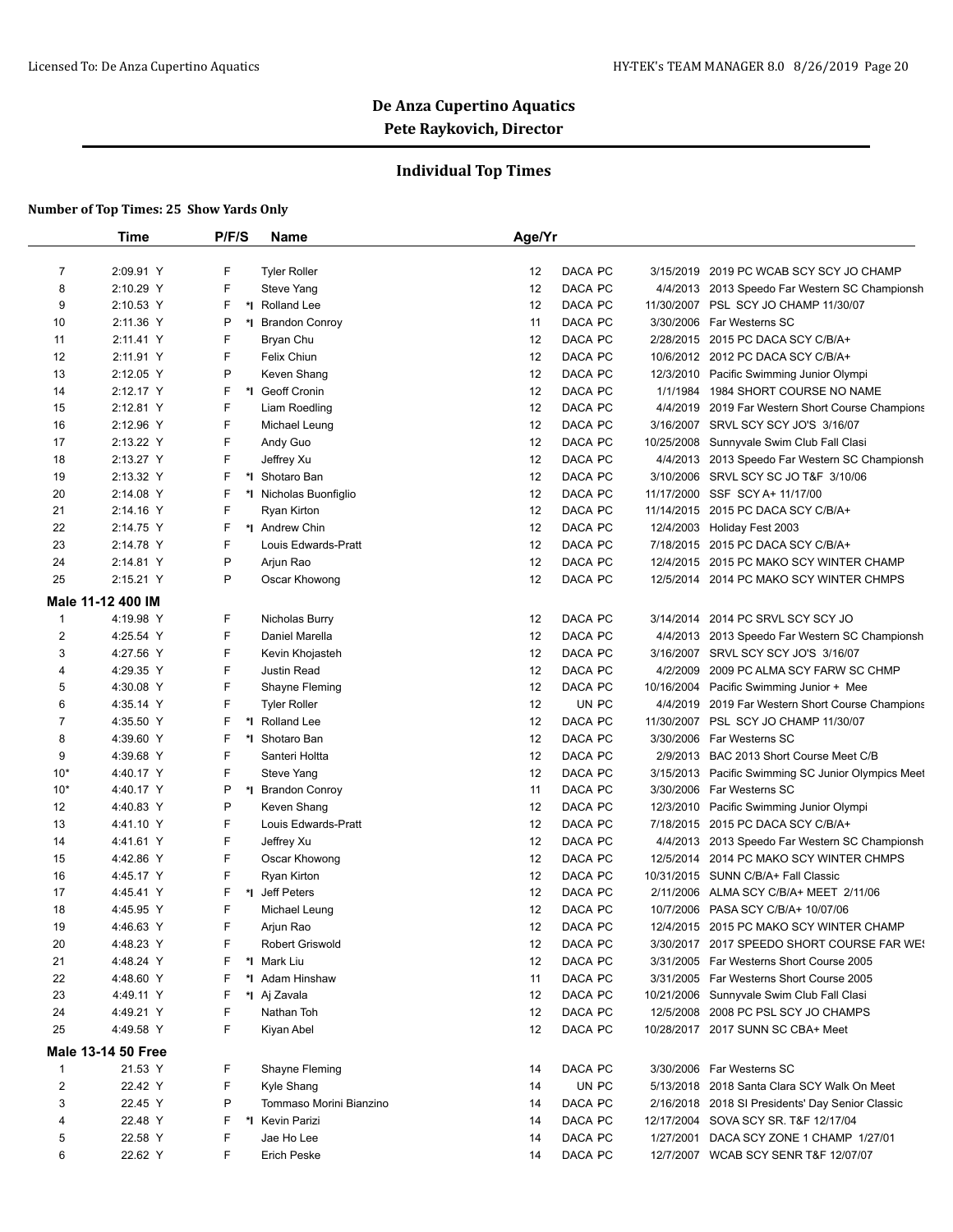## **Individual Top Times**

|                | <b>Time</b>                | P/F/S   | <b>Name</b>             | Age/Yr        |                                                  |
|----------------|----------------------------|---------|-------------------------|---------------|--------------------------------------------------|
| $\overline{7}$ | 22.69 Y                    | F       | Stephen Rehrmann        | DACA PC<br>14 | 2/20/1997 California State Championships         |
| 8              | 22.74 Y                    | F       | Felix Chiun             | DACA PC<br>13 | 7/20/2013 2013 PC DACA SCY SCY                   |
| 9              | 22.76 Y                    | F       | Ryan Kirton             | DACA PC<br>14 | 3/10/2017 2017 PC TERA SCY SCY JO'S              |
| 10             | 22.86 Y                    | P       | Kevin Khojasteh         | 14<br>DACA PC | 2/25/2009 2009 Speedo CA-NV Spring Sectionals    |
| 11             | 22.88 Y                    | F       | Justin Read             | DACA PC<br>14 | 2011 PC DACA SCY PC-C/B/A+<br>7/23/2011          |
| 12             | 22.89 Y                    | P<br>*l | Dustin Chien            | DACA PC<br>14 | 5/13/2005 2005 CCS Swimming & Diving Championsh  |
| 13             | 22.97 Y                    | F       | Nicholas Burry          | DACA PC<br>13 | 7/19/2014 2014 PC DACA SCY C/B/A+                |
| 14             | 23.01 Y                    | P       | <b>Matthew Driscoll</b> | DACA PC<br>14 | 3/30/2017 2017 SPEEDO SHORT COURSE FAR WE!       |
| $15*$          | 23.04 Y                    | F       | *I Brian Atkins         | DACA PC<br>14 | 3/8/1996 Unknown Meet                            |
| $15*$          | 23.04 Y                    | F       | <b>Michael Chen</b>     | 14<br>DACA PC | 12/10/2010 2010 PC WCAB SCY PC-SRII              |
| 17             | 23.09 Y                    | P       | Kevin Su                | DACA PC<br>14 | 12/11/2009 2009 PC WCAB SCY PC-SR                |
| 18             | 23.18 Y                    | P       | Steve Yang              | UN PC<br>14   | 5/15/2015 2015 PC CCS Champs - obs               |
| $19*$          | 23.20 Y                    | F       | *I Nicholas Papiri      | DACA PC<br>14 | 1/1/1998 UNKNOWN 1998 MEET                       |
| $19*$          | 23.20 Y                    | F       | *I Michael Dellamano    | DACA PC<br>14 | 1/1/1998 UNKNOWN 1998 MEET                       |
| 21             | 23.23 Y                    | P       | lan Yuh                 | DACA PC<br>14 | 12/12/2008 2008 PC SSF SCY C/B/A+                |
| $22*$          | 23.30 Y                    | P       | Arjun Rao               | DACA PC<br>14 | 11/30/2017 2017 FAST Winter Lights               |
| $22*$          | 23.30 Y                    | F.      | *I Nicholas Buonfiglio  | DACA PC<br>14 | 1/26/2002 DACA SCY Z1N CHAMP 1/26/02             |
| 24             | 23.32 Y                    | F       | Daniel Marella          | DACA PC<br>14 | 1/10/2015 2015 CA Pacific Coast All-Star         |
| 25             | 23.33 Y                    | F       | Andrew Kim              | 14<br>DACA PC |                                                  |
|                |                            |         |                         |               | 11/18/2017 2017 PC TERA SCY SR                   |
|                | Male 13-14 100 Free        |         |                         |               |                                                  |
| 1              | 46.68 Y                    | F       | Shayne Fleming          | DACA PC<br>14 | 3/30/2006 Far Westerns SC                        |
| $\overline{c}$ | 48.18 Y                    | F       | *I Stephen Rehrmann     | DACA PC<br>14 | 5/17/1997 1997 CCS                               |
| 3              | 48.29 Y                    | F       | <b>Erich Peske</b>      | DACA PC<br>14 | 1/12/2008 2008 Pacific All-Star Meet             |
| 4              | 48.53 Y                    | P       | Tommaso Morini Bianzino | DACA PC<br>14 | 2/16/2018 2018 SI Presidents' Day Senior Classic |
| 5              | 48.80 Y                    | P       | *1 Kevin Parizi         | DACA PC<br>14 | 1/15/2005 Cal Inviational 2005                   |
| 6              | 49.03 Y                    | F       | *I Brian Atkins         | DACA PC<br>14 | 3/28/1996 SJA                                    |
| $\overline{7}$ | 49.05 Y                    | F       | <b>Bradley Newton</b>   | DACA PC<br>14 | 5/12/2013 2013 Pacfifc Swimming SCY & LCM WalkO  |
| 8              | 49.13 Y                    | P       | Kyle Shang              | 14<br>UN PC   | 5/11/2018 2018 PC CCS Championships - ob         |
| 9              | 49.18 Y                    | F       | <b>Ryan Kirton</b>      | DACA PC<br>14 | 7/15/2017 2017 PC DACA SCY C/B/A+                |
| 10             | 49.46 Y                    | P       | Kevin Khojasteh         | DACA PC<br>14 | 2/25/2009 2009 Speedo CA-NV Spring Sectionals    |
| 11             | 49.49 Y                    | F       | Kevin Su                | DACA PC<br>14 | 2/20/2010 2010 PC DACA SCY PC-C/B/A+             |
| 12             | 49.72 Y                    | P       | Felix Chiun             | DACA PC<br>14 | 2/27/2014 Juanita Allington Memorial Senior Meet |
| 13             | 49.80 Y                    | F       | Justin Read             | DACA PC<br>14 | 7/23/2011<br>2011 PC DACA SCY PC-C/B/A+          |
| $14*$          | 49.88 Y                    | F       | Daniel Marella          | DACA PC<br>14 | 2/13/2015 Lost Dutchman 2015                     |
| $14*$          | 49.88 Y                    | P       | Andrew Kim              | DACA PC<br>14 | 3/30/2017 2017 SPEEDO SHORT COURSE FAR WE!       |
| 16             | 49.96 Y L                  | F       | <b>Matthew Driscoll</b> | DACA PC<br>14 | 3/30/2017 2017 SPEEDO SHORT COURSE FAR WE!       |
| 17             | 50.02 Y                    | P       | *I Aj Zavala            | DACA PC<br>14 | 12/12/2008 2008 PC SSF SCY C/B/A+                |
| 18             | 50.10 Y                    | F.      | *I Nicholas Buonfiglio  | 14<br>DACA PC | 1/31/2002 26th Annual Washington Open            |
| 19             | 50.21 Y                    | P       | Nicholas Burry          | DACA PC<br>13 | 12/5/2014 2014 PC MAKO SCY WINTER CHMPS          |
| 20             | 50.24 Y                    | F       | Dominic Chua            | DACA PC<br>14 | 10/16/2015 2015 PC WCAB SCY SR II                |
| 21             | 50.31 Y                    | P       | *I Dustin Chien         | DACA PC<br>14 | 5/13/2005 2005 CCS Swimming & Diving Championsh  |
| 22             | 50.34 Y                    | P       | Michael Leung           | DACA PC<br>14 | 12/12/2008 2008 PC WCAB SCY SENR T&F             |
| 23             | 50.48 Y                    | F       | Steve Yang              | DACA PC<br>14 | 5/17/2015 2015 Santa Clara SCY/LCM Walk On Meet  |
| 24             | 50.56 Y                    | P       | Michael Chen            | DACA PC<br>14 | 12/10/2010 2010 PC DCD SCY PC-C/B/A+             |
| 25             | 50.58 Y                    | P       | Arjun Rao               | DACA PC<br>14 | 11/30/2017 2017 FAST Winter Lights               |
|                | <b>Male 13-14 200 Free</b> |         |                         |               |                                                  |
| 1              | 1:45.06 Y                  | F.      | *I Stephen Rehrmann     | 14<br>DACA PC | 5/16/1997 1997 US Ccs Champ                      |
| $\overline{c}$ | 1:45.34 Y                  | P       | Michael Leung           | DACA PC<br>14 | 5/15/2009 2009 CCS Swimming & Diving Championsh  |
| 3              | 1:45.65 Y                  | F       | *I Brian Atkins         | DACA PC<br>14 | 3/28/1996 SJA                                    |
| 4              | 1:45.80 Y L                | F       | <b>Matthew Driscoll</b> | DACA PC<br>14 | 3/30/2017 2017 SPEEDO SHORT COURSE FAR WE!       |
| 5              | 1:45.81 Y                  | P       | Tommaso Morini Bianzino | DACA PC<br>14 | 2/16/2018 2018 SI Presidents' Day Senior Classic |
| 6              | 1:46.08 Y                  | F       | Erich Peske             | DACA PC<br>14 | 1/27/2008 DACA SCY ZN 1N CHAMP 1/27/08           |
|                |                            |         |                         |               |                                                  |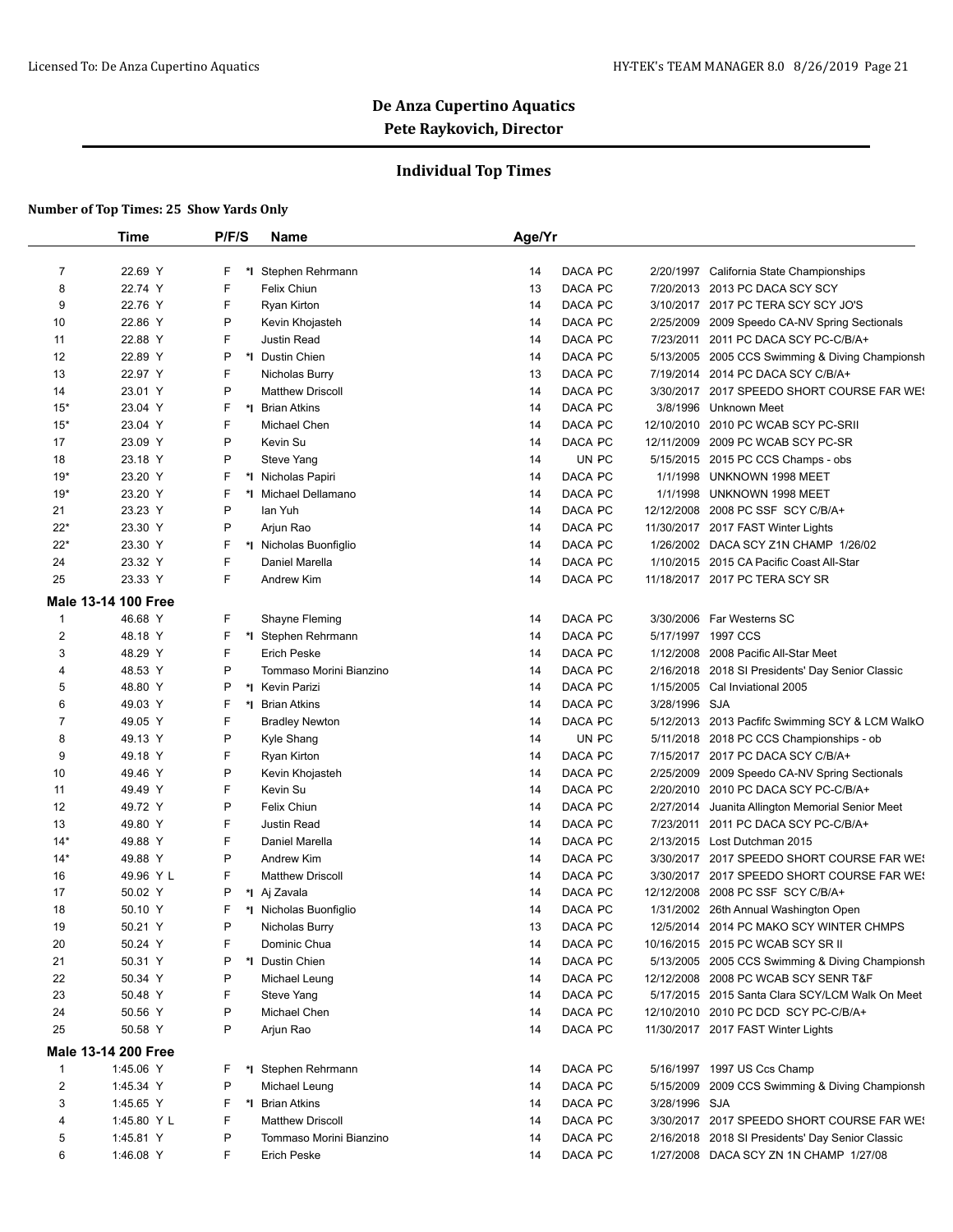## **Individual Top Times**

|                         | <b>Time</b>                | P/F/S    | Name                      | Age/Yr         |                                                                            |
|-------------------------|----------------------------|----------|---------------------------|----------------|----------------------------------------------------------------------------|
| 7                       | 1:47.05 Y                  | F        | Daniel Marella            | 13<br>DACA PC  | 4/3/2014 2014 PC MAKO SCY FAR WESTERN                                      |
| 8                       | 1:47.19 Y                  | F        | Ryan Kirton               | DACA PC<br>14  | 3/10/2017 2017 PC TERA SCY SCY JO'S                                        |
| 9                       | 1:47.98 Y                  | Ρ        | <b>Christopher Roling</b> | DACA PC<br>14  | 12/3/2016 2016 PC WCAB SCY SR II T&F                                       |
| 10                      | 1:48.00 Y                  | Ρ        | Steve Yang                | UN PC<br>14    | 5/15/2015 2015 PC CCS Champs - obs                                         |
| 11                      | 1:48.28 Y                  | P        | Felix Chiun               | DACA PC<br>14  | 2/27/2014 Juanita Allington Memorial Senior Meet                           |
| 12                      | 1:48.45 Y                  | F        | *I Kevin Parizi           | 14<br>DACA PC  | 12/17/2004 SOVA SCY SR. T&F 12/17/04                                       |
| 13                      | 1:48.79 Y                  | F        | Shayne Fleming            | DACA PC<br>14  |                                                                            |
|                         | 1:48.85 Y                  | F        | Andrew Kim                | DACA PC<br>14  | 12/2/2005 2005 Junior Olympics Champions<br>11/18/2017 2017 PC TERA SCY SR |
| 14                      |                            |          |                           | DACA PC        |                                                                            |
| 15                      | 1:48.86 Y                  | F        | *I Jeff Peters            | 14             | 1/27/2008 DACA SCY ZN 1N CHAMP 1/27/08                                     |
| 16                      | 1:49.26 Y                  | F        | <b>Bradley Chen</b>       | DACA PC<br>14  | 2/15/2014 2014 PC CAB SCY SRII T&F                                         |
| 17                      | 1:49.38 Y                  | F        | Dominic Chua              | DACA PC<br>14  | 10/16/2015 2015 PC WCAB SCY SR II                                          |
| 18                      | 1:49.56 Y                  | P        | <b>Michael Auld</b>       | DACA PC<br>14  | 2/27/2014 Juanita Allington Memorial Senior Meet                           |
| 19                      | 1:49.71 Y                  | F        | Nicholas Burry            | 13<br>DACA PC  | 11/15/2014 2014 PC DACA SCY C/B/A+                                         |
| 20                      | 1:49.83 Y L                | F        | Kyle Shang                | DACA PC<br>14  | 2/16/2018 2018 SI Presidents' Day Senior Classic                           |
| $21*$                   | 1:49.88 Y                  | F        | Kevin Su                  | 14<br>DACA PC  | 2/20/2010 2010 PC DACA SCY PC-C/B/A+                                       |
| $21*$                   | 1:49.88 Y                  | Ρ        | <b>Bradley Newton</b>     | DACA PC<br>14  | 11/30/2012 2012 PN AP Husky SCY Invitational                               |
| 23                      | 1:50.44 Y L                | F        | Oscar Khowong             | DACA PC<br>14  | 3/31/2016 2016 SPEEDO SHORT COURSE FAR WE!                                 |
| 24                      | 1:50.46 Y                  | P        | Arjun Rao                 | 14<br>DACA PC  | 3/10/2017 2017 PC TERA SCY SCY JO'S                                        |
| 25                      | 1:50.93 Y                  | F.       | *I Francis Tam            | DACA PC<br>14  | 3/24/1994 TERA                                                             |
|                         | <b>Male 13-14 500 Free</b> |          |                           |                |                                                                            |
| $\mathbf{1}$            | 4:40.33 Y                  | F.<br>*I | <b>Brian Atkins</b>       | DACA PC<br>14  | 2/1/1996 NO NAME MEET (1995 OR 1996)                                       |
| $\overline{c}$          | 4:46.19 Y                  | F        | Daniel Marella            | DACA PC<br>13  | 4/3/2014 2014 PC MAKO SCY FAR WESTERN                                      |
| 3                       | 4:46.22 Y                  | F        | Ryan Kirton               | 14<br>DACA PC  | 7/15/2017 2017 PC DACA SCY C/B/A+                                          |
| 4                       | 4:48.13 Y                  | P        | Tommaso Morini Bianzino   | DACA PC<br>14  | 2/16/2018 2018 SI Presidents' Day Senior Classic                           |
| 5                       | 4:50.37 Y                  | Ρ        | *I Jeff Peters            | DACA PC<br>14  | 12/7/2007 WCAB SCY SENR T&F 12/07/07                                       |
| 6                       | 4:50.89 Y                  | Ρ        | <b>Christopher Roling</b> | DACA PC<br>14  | 12/3/2016 2016 PC WCAB SCY SR II T&F                                       |
| $\overline{7}$          | 4:51.18 Y                  | P        | Taesu Yim                 | UN PC<br>14    | 5/11/2018 2018 PC CCS Championships - ob                                   |
| 8                       | 4:52.22 Y                  | F        | <b>Matthew Driscoll</b>   | DACA PC<br>14  | 3/10/2017 2017 PC TERA SCY SCY JO'S                                        |
| 9                       | 4:53.51 Y                  | P        | Michael Leung             | DACA PC<br>14  | 5/15/2009 2009 CCS Swimming & Diving Championsh                            |
| 10                      | 4:54.19 Y                  | P        | Justin Read               | DACA PC<br>13  | 4/8/2010 2010 PC ALMA LCM FAR WESTERN                                      |
|                         |                            | F        | Felix Chiun               | 13<br>DACA PC  |                                                                            |
| 11                      | 4:54.60 Y                  |          |                           |                | 3/15/2013 Pacific Swimming SC Junior Olympics Meet                         |
| 12                      | 4:54.73 Y                  | F        | <b>Bradley Chen</b>       | 14<br>DACA PC  | 1/24/2014 Pacific Swimming SC Senior 1 Meet                                |
| 13                      | 4:54.90 Y                  | P        | <b>Bradley Newton</b>     | DACA PC<br>14  | 11/30/2012 2012 Husky SCY Invitational                                     |
| 14                      | 4:55.00 Y                  | P        | <b>Michael Auld</b>       | DACA PC<br>14  | 2/27/2014 Juanita Allington Memorial Senior Meet                           |
| 15                      | 4:55.74 Y                  | F        | <b>Boris Strots</b>       | 14<br>UN-PC PC | 5/5/2019 2019 Santa Clara SCY Walk On Meet                                 |
| 16                      | 4:55.92 Y                  | F        | Steve Yang                | DACA PC<br>14  | 11/8/2014 Junior+SCYNov14                                                  |
| 17                      | 4:55.97 Y                  | F        | Andrew Kim                | DACA PC<br>14  | 11/18/2017 2017 PC TERA SCY SR                                             |
| 18                      | 4:56.94 Y                  | Ρ        | Alex Kurotori             | DACA PC<br>14  | 3/31/2016 2016 SPEEDO SHORT COURSE FAR WES                                 |
| 19                      | 4:57.69 Y                  | P        | Oscar Khowong             | DACA PC<br>14  | 3/31/2016 2016 SPEEDO SHORT COURSE FAR WE!                                 |
| 20                      | 4:58.73 Y                  | F        | *1 Connor Still           | 14<br>DACA PC  | 3/9/2007 2007 Juanita Allington Senior Championship                        |
| 21                      | 4:58.79 Y                  | F        | Nicholas Burry            | DACA PC<br>13  | 12/5/2014 2014 PC MAKO SCY WINTER CHMPS                                    |
| 22                      | 4:59.19 Y                  | Ρ        | Sean Hyun Kim             | DACA PC<br>14  | 12/3/2016 2016 PC WCAB SCY SR II T&F                                       |
| 23                      | 4:59.48 Y                  | F        | *I Stephen Rehrmann       | DACA PC<br>14  | 2/27/1997 Unknown Meet                                                     |
| 24                      | 5:01.07 Y                  | F        | Sean Hoerger              | DACA PC<br>14  | 3/15/2013 Pacific Swimming SC Junior Olympics Meet                         |
| 25                      | 5:01.50 Y                  | F        | Arjun Rao                 | DACA PC<br>13  | 7/16/2016 2016 PC DACA SCY C/B/A+                                          |
|                         | Male 13-14 1000 Free       |          |                           |                |                                                                            |
| $\mathbf{1}$            | 9:45.74 Y                  | F.       | *1 Brian Atkins           | 14<br>DACA PC  | 2/1/1996 NO NAME MEET (1995 OR 1996)                                       |
| $\overline{\mathbf{c}}$ | 9:47.25 Y                  | F        | *I Jeff Peters            | DACA PC<br>14  | 12/7/2007 WCAB SCY SENR T&F 12/07/07                                       |
| 3                       | 10:05.45 Y                 | F        | Justin Read               | DACA PC<br>13  | 3/26/2010 2010 PC SRVL LCM SCY JO'S                                        |
| $4^*$                   | 10:10.42 Y                 | F        | <b>Ryan Kirton</b>        | DACA PC<br>14  | 12/2/2016 2016 PC MAKO SCY JO T&F                                          |
| 4*                      | 10:10.42 Y                 | F        | Andrew Kim                | DACA PC<br>14  | 3/30/2017 2017 SPEEDO SHORT COURSE FAR WES                                 |
| 6                       | 10:12.61 Y                 | F        | <b>Matthew Driscoll</b>   | DACA PC<br>14  | 12/2/2016 2016 PC MAKO SCY JO T&F                                          |
|                         |                            |          |                           |                |                                                                            |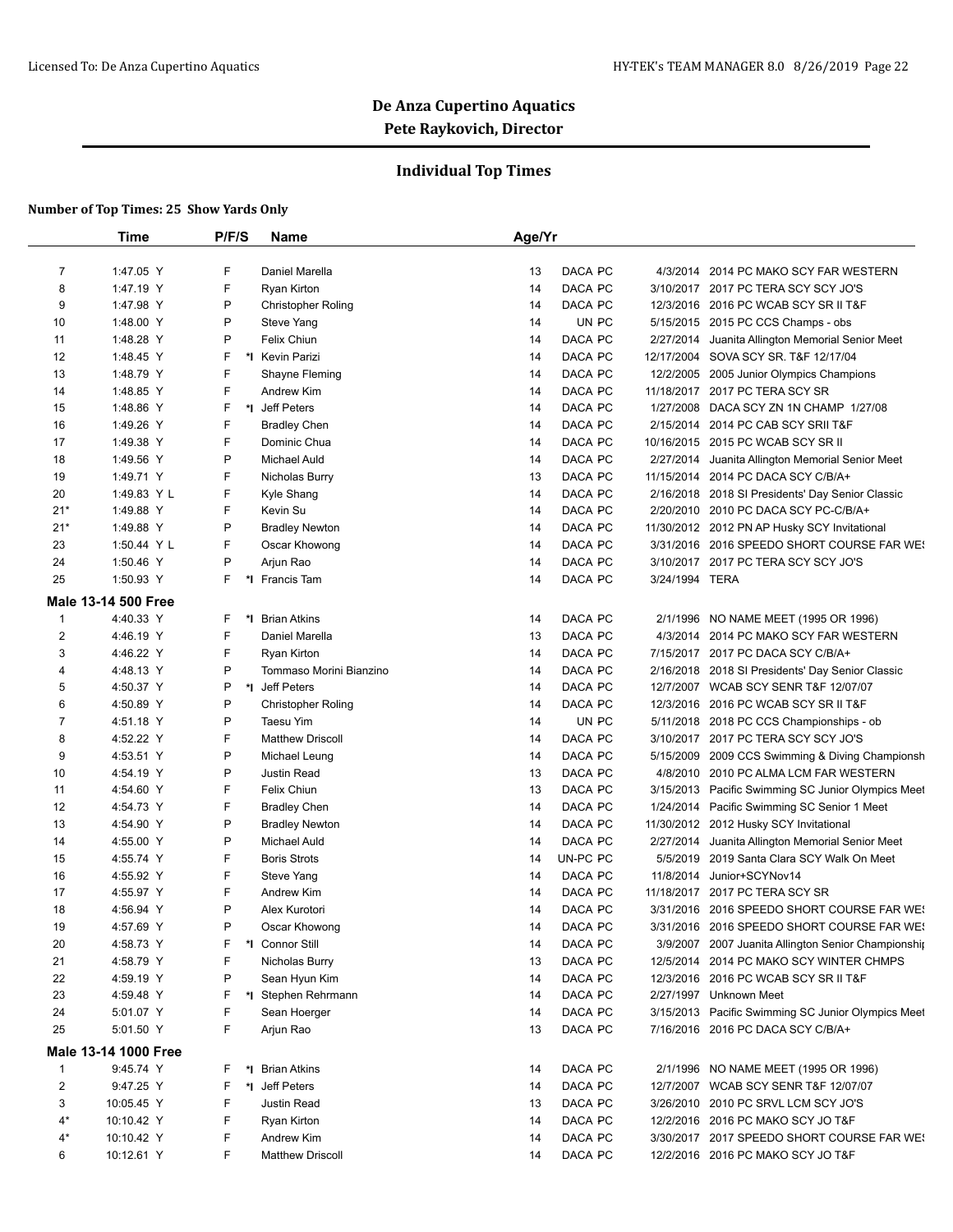## **Individual Top Times**

|                  | <b>Time</b>          | P/F/S   | <b>Name</b>             | Age/Yr        |                                                                      |
|------------------|----------------------|---------|-------------------------|---------------|----------------------------------------------------------------------|
| $\overline{7}$   | 10:16.63 Y           | F.      | *1 Ben Hinshaw          | DACA PC<br>13 | 3/31/2005 Far Westerns Short Course 2005                             |
| 8                | 10:18.60 Y           | F       | Oscar Khowong           | DACA PC<br>14 | 3/11/2016 2016 PC SRVA SCY SCY JO                                    |
| 9                | 10:23.78 Y           | F       | <b>Bradley Newton</b>   | DACA PC<br>14 | 2/16/2013 2013 PC CAB SCY SENIOR II                                  |
| 10               | 10:27.87 Y           | F       | Harrison Hyde           | DACA PC<br>14 | 3/5/2009<br>Juanita Allington Senior Qualifier 2008                  |
| 11               | 10:36.59 Y           | F       | Arjun Rao               | DACA PC<br>13 | 11/4/2016 SHORT COURSE SENIOR CIRCUIT T/F                            |
| 12               | 10:39.36 Y           | F       | Daryl Neubieser         | DACA PC<br>14 | 3/5/2009<br>Juanita Allington Senior Qualifier 2008                  |
| 13               | 10:39.53 Y           | F       | Viraj Shitole           | 14<br>DACA PC | 10/16/2015 2015 PC WCAB SCY SR II                                    |
| 14               | 10:42.61 Y           | F       | *1 Jaison Carter        | DACA PC<br>13 | 1/6/1992 NO NAME MEET 1992                                           |
| 15               | 10:43.93 Y           | F       | *I Brad Murray          | DACA PC<br>14 | 3/31/2005 Far Westerns Short Course 2005                             |
| 16               | 10:43.96 Y           | F       | Shayne Fleming          | DACA PC<br>13 | 10/15/2005 Pacific Swimming Junior + Mee                             |
| 17               | 10:52.41 Y           | F       | Robert Griswold         | DACA PC<br>13 | 1/13/2018 2018 Thunderbolt Round Robin Invitational                  |
| 18               | 10:55.72 Y           | F       | Casey Fleming           | 13<br>DACA PC | 3/16/2007 SRVL SCY SCY JO'S 3/16/07                                  |
| 19               | 10:57.80 Y           | F.      | *I Ryan Hinshaw         | 14<br>DACA PC | 3/12/2004 SRVL SCY JR OLYMPIC 3/12/04                                |
| 20               | 10:58.67 Y           | F       | <b>Martin Kushnerov</b> | DACA PC<br>13 | 3/18/2011 2011 PC SRVL LCM JO T&F                                    |
|                  |                      |         |                         |               |                                                                      |
| 21               | 10:59.40 Y           | F.      | *I Kevin Parizi         | DACA PC<br>13 | 12/4/2003 Holiday Fest 2003                                          |
| 22<br>23         | 10:59.57 Y           | F<br>F. | <b>Michael Auld</b>     | 14<br>DACA PC | 10/18/2013 2013 PC WCAB SCY SCY SR II                                |
|                  | 11:01.13 Y           |         | Austin Lai              | DACA PC<br>14 | 1/28/2012 2012 PC SCSC Senior 1<br>3/11/2005 SRVL SCY JO T&F 3/11/05 |
| 24               | 11:02.61 Y           | F       | *I Martin Chuang        | 14<br>DACA PC |                                                                      |
| 25               | 11:04.79 Y           | F.      | *1 Connor Still         | 13<br>DACA PC | 12/2/2005 2005 Junior Olympics Champions                             |
|                  | Male 13-14 1650 Free |         |                         |               |                                                                      |
| $\mathbf{1}$     | 16:16.31 Y           | F.      | *I Jeff Peters          | DACA PC<br>14 | 12/7/2007 WCAB SCY SENR T&F 12/07/07                                 |
| $\boldsymbol{2}$ | 16:17.43 Y           | F.      | *I Brian Atkins         | DACA PC<br>14 | 3/28/1996 SJA                                                        |
| 3                | 16:54.78 Y           | F       | Ryan Kirton             | DACA PC<br>14 | 3/10/2017 2017 PC TERA SCY SCY JO'S                                  |
| 4                | 16:56.11 Y           | F       | <b>Matthew Driscoll</b> | DACA PC<br>14 | 3/10/2017 2017 PC TERA SCY SCY JO'S                                  |
| 5                | 17:08.51 Y           | F.      | *I Ben Hinshaw          | 13<br>DACA PC | 3/31/2005 Far Westerns Short Course 2005                             |
| 6                | 17:12.11 Y           | F       | Oscar Khowong           | DACA PC<br>14 | 3/31/2016 2016 SPEEDO SHORT COURSE FAR WE!                           |
| 7                | 17:12.95 Y           | F       | Justin Read             | 13<br>DACA PC | 3/26/2010 2010 PC SRVL LCM SCY JO'S                                  |
| 8                | 17:19.84 Y           | F       | Andrew Kim              | 14<br>DACA PC | 11/30/2017 2017 FAST Winter Lights                                   |
| 9                | 17:20.53 Y           | F       | <b>Bradley Newton</b>   | DACA PC<br>14 | 11/30/2012 2012 PN AP Husky SCY Invitational                         |
| 10               | 17:27.03 Y           | F.      | <b>Martin Kushnerov</b> | DACA PC<br>14 | 11/11/2011 2011 PC TERA SCY SR III & IV                              |
| 11               | 17:41.52 Y           | F.      | *I Matthew Murray       | 13<br>DACA PC | 3/31/2005 Far Westerns Short Course 2005                             |
| 12               | 17:43.88 Y           | F       | *I Rolland Lee          | DACA PC<br>13 | 2/7/2009 Burlingame Distance Meet 2009                               |
| 13               | 17:56.75 Y           | F       | Ryan ng                 | 14<br>DACA PC | 12/2/2016 2016 PC MAKO SCY JO T&F                                    |
| 14               | 17:58.95 Y           | F       | Jeffrey Lee             | DACA PC<br>14 | 12/11/2009 2009 PC WCAB SCY PC-SR                                    |
| 15               | 18:02.30 Y           | F.      | Harrison Hyde           | DACA PC<br>14 | 12/12/2008 2008 PC WCAB SCY SENR T&F                                 |
| 16               | 18:02.40 Y           | F       | Shayne Fleming          | DACA PC<br>14 | 2/18/2006 DACA & SMST Dual Meet                                      |
| 17               | 18:04.15 Y           | F.      | *I Brad Murray          | DACA PC<br>14 | 3/31/2005 Far Westerns Short Course 2005                             |
| 18               | 18:05.82 Y           | F       | Dominic Chua            | DACA PC<br>14 | 11/21/2014 2014 PC CRUZ C/B/A+                                       |
| 19               | 18:10.65 Y           | F.      | Craig Neubieser         | DACA PC<br>14 | 11/11/2011 2011 PC TERA SCY SR III & IV                              |
| 20               | 18:10.78 Y           | F.      | *I Ryan Hinshaw         | DACA PC<br>14 | 4/1/2004 Far Westerns                                                |
| 21               | 18:11.33 Y           | F       | Zachary Hsieh           | DACA PC<br>14 | 3/15/2013 Pacific Swimming SC Junior Olympics Meet                   |
| 22               | 18:15.18 Y           | F       | Christopher Woodburn    | DACA PC<br>14 | 3/29/2012 2012 Far Western Championships                             |
| 23               | 18:20.56 Y           | F.      | William Kim             | DACA PC<br>13 | 11/30/2018 Short Course Junior Olympic Championship                  |
| 24               | 18:26.73 Y           | F.      | *I Martin Chuang        | DACA PC<br>14 | 3/31/2005 Far Westerns Short Course 2005                             |
| 25               | 18:29.12 Y           | F       | Houfu Yan               | DACA PC<br>14 | 2/25/2012 BAC Distance Meet                                          |
|                  | Male 13-14 100 Back  |         |                         |               |                                                                      |
| $\mathbf{1}$     | 52.75 Y              | F.      | Shayne Fleming          | DACA PC<br>14 | 3/30/2006 Far Westerns SC                                            |
| 2                | 54.51 Y              | F       | Ryan ng                 | DACA PC<br>14 | 7/15/2017 2017 PC DACA SCY C/B/A+                                    |
| $3^*$            | 54.62 Y              | F.      | *I Kevin Parizi         | DACA PC<br>14 | 1/15/2005 Cal Inviational 2005                                       |
| $3^*$            | 54.62 Y              | F       | Erich Peske             | DACA PC<br>14 | 12/7/2007 WCAB SCY SENR T&F 12/07/07                                 |
| 5                | 54.80 Y              | F       | Kyle Shang              | UN PC<br>14   | 5/13/2018 2018 Santa Clara SCY Walk On Meet                          |
| 6                | 54.90 Y              | F       | Ryan Kirton             | DACA PC<br>14 | 3/10/2017 2017 PC TERA SCY SCY JO'S                                  |
|                  |                      |         |                         |               |                                                                      |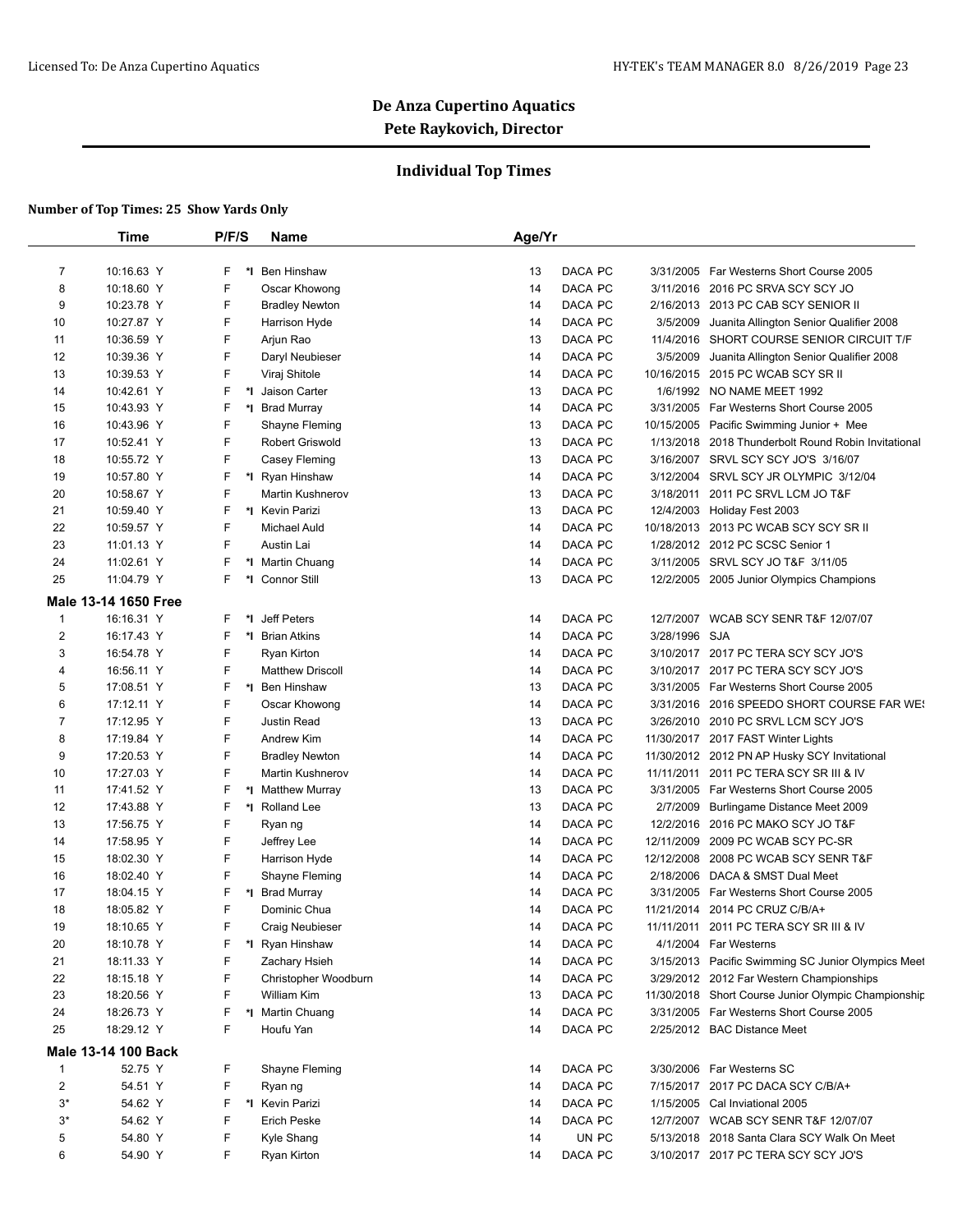## **Individual Top Times**

|                         | <b>Time</b>                  | P/F/S | Name                    | Age/Yr        |                                                     |
|-------------------------|------------------------------|-------|-------------------------|---------------|-----------------------------------------------------|
|                         |                              |       |                         |               |                                                     |
| $\overline{7}$          | 55.27 Y                      | Ρ     | Nicholas Burry          | DACA PC<br>14 | 3/31/2016 2016 SPEEDO SHORT COURSE FAR WE!          |
| 8                       | 55.38 Y                      | F     | *1 Brian Atkins         | DACA PC<br>14 | 3/28/1996 SJA                                       |
| 9                       | 55.53 Y                      | P     | Kevin Khojasteh         | DACA PC<br>14 | 12/12/2008 2008 PC SSF SCY C/B/A+                   |
| 10                      | 55.98 Y                      | Ρ     | Tommaso Morini Bianzino | DACA PC<br>14 | 2/16/2018 2018 SI Presidents' Day Senior Classic    |
| 11                      | 56.07 Y                      | F     | Houfu Yan               | DACA PC<br>14 | 10/6/2012 2012 PC DACA SCY C/B/A+                   |
| 12                      | 56.11 Y                      | F     | *I Francis Tam          | DACA PC<br>14 | 5/20/1994 Unknown Meet                              |
| 13                      | 56.12 Y                      | Ρ     | *I Patrick Benight      | 13<br>DACA PC | 4/2/2009 2009 PC ALMA SCY FARW SC CHMP              |
| 14                      | 56.29 Y                      | S     | Felix Chiun             | DACA PC<br>14 | 2/15/2014 2014 PC CAB SCY SRII T&F                  |
| 15                      | 56.70 Y                      | F     | Casey Fleming           | DACA PC<br>14 | 1/27/2008 DACA SCY ZN 1N CHAMP 1/27/08              |
| 16                      | 56.95 Y                      | F     | Michael Leung           | DACA PC<br>14 | 2/25/2009 2009 Speedo CA-NV Spring Sectionals       |
| 17                      | 57.02 Y                      | F     | <b>Matthew Driscoll</b> | DACA PC<br>14 | 1/14/2017 2017 Thunderbolt Round Robin Invitational |
| $18*$                   | 57.06 Y                      | P     | <b>Robert Griswold</b>  | 14<br>DACA PC | 2/15/2019 2019 SI Presidents' Day Senior Classic    |
| $18*$                   | 57.06 Y                      | F     | *1 Daisuke Bannai       | 14<br>DACA PC | 1/1/1988 No Name 1988                               |
| 20                      | 57.29 Y                      | F     | Jarod Olay              | DACA PC<br>14 | 5/13/2012 2012 Pacfifc Swimming SCY & LCM WalkO     |
| 21                      | 57.35 Y                      | F     | Nikhil Kundu            | DACA PC<br>14 | 5/18/2014 2014 PC SCSC SR Walk-On                   |
| 22                      | 57.43 Y                      | Ρ     | Arjun Rao               | DACA PC<br>14 | 3/10/2017 2017 PC TERA SCY SCY JO'S                 |
| 23                      | 57.48 Y                      | Ρ     | Connor Bengston         | DACA PC<br>14 | 5/15/2009 2009 CCS Swimming & Diving Championsh     |
| 24                      | 57.57 Y                      | F     | *I Connor Still         | 14<br>DACA PC | 3/9/2007 2007 Juanita Allington Senior Championship |
| 25                      | 57.62 Y                      | F.    | *I Aj Zavala            | 14<br>DACA PC | 12/5/2008 2008 PC PSL SCY JO CHAMPS                 |
|                         | Male 13-14 200 Back          |       |                         |               |                                                     |
| $\mathbf{1}$            | 1:54.49 Y                    | F     | Shayne Fleming          | DACA PC<br>14 | 3/30/2006 Far Westerns SC                           |
| $\overline{c}$          | 1:57.12 Y                    | F     | *1 Kevin Parizi         | DACA PC<br>14 | 1/15/2005 Cal Inviational 2005                      |
| 3                       | 1:57.48 Y                    | F     | *I Brian Atkins         | DACA PC<br>14 | 3/28/1996 SJA                                       |
| 4                       | 1:59.20 Y                    | F     | <b>Ryan Kirton</b>      | DACA PC<br>14 | 3/30/2017 2017 SPEEDO SHORT COURSE FAR WE!          |
| 5                       | 1:59.24 Y                    | F     | <b>Erich Peske</b>      | DACA PC<br>14 | 1/12/2008 2008 Pacific All-Star Meet                |
| 6                       | 1:59.57 Y                    | Ρ     | Kyle Shang              | DACA PC<br>14 | 2/16/2018 2018 SI Presidents' Day Senior Classic    |
| 7                       | 1:59.70 Y                    | Ρ     | Daniel Marella          | 14<br>DACA PC | 4/9/2015 2015 Speedo SC Far Western Championsh      |
| 8                       | 2:00.49 Y                    | F     | Casey Fleming           | 13<br>DACA PC | 3/29/2007 Far Westerns S.C. 2007                    |
| 9                       | 2:00.58 Y                    | F     | *I Francis Tam          | 14<br>DACA PC | 3/24/1994 TERA                                      |
| 10                      | 2:01.40 Y                    | F     | Michael Leung           | 14<br>DACA PC | 12/12/2008 2008 PC SSF SCY C/B/A+                   |
| 11                      | 2:01.41 Y                    | F     | Taesu Yim               | DACA PC<br>14 | 4/5/2018 2018 Far Western Short Course Champions    |
| $12*$                   | 2:02.12 Y                    | F     | <b>Robert Griswold</b>  | DACA PC<br>14 | 7/14/2018 2018 PC DACA SCY C/B/A+                   |
| $12*$                   | 2:02.12 Y                    | F     | Nicholas Burry          | 13<br>DACA PC | 12/5/2014 2014 PC MAKO SCY WINTER CHMPS             |
| 14                      | 2:02.58 Y                    | F     | *1 Connor Still         | DACA PC<br>14 | 3/9/2007 2007 Juanita Allington Senior Championship |
| 15                      | 2:02.68 Y                    | F     | Houfu Yan               | DACA PC<br>14 | 10/6/2012 2012 PC DACA SCY C/B/A+                   |
| 16                      | 2:02.99 Y                    | F     | Jason Yuan              | DACA PC<br>14 | 11/8/2014 Junior+SCYNov14                           |
| 17                      | 2:03.11 Y                    | F     | <b>Matthew Driscoll</b> | DACA PC<br>14 | 3/10/2017 2017 PC TERA SCY SCY JO'S                 |
| 18                      | 2:03.53 Y                    | F     | <b>Felix Chiun</b>      | DACA PC<br>14 | 2/15/2014 2014 PC CAB SCY SRII T&F                  |
| 19                      | 2:03.86 Y                    |       | P *I Patrick Benight    | 13<br>DACA PC | 4/2/2009 2009 PC ALMA SCY FARW SC CHMP              |
| 20                      | 2:03.95 Y                    | F     | Evan Li                 | DACA PC<br>14 | 10/2/2010 2010 PC SJA SCY PC-JR                     |
| 21                      | 2:03.97 Y                    | F     | Ryan ng                 | DACA PC<br>14 | 7/15/2017 2017 PC DACA SCY C/B/A+                   |
| 22                      | 2:04.94 Y                    | F     | Bryan Chu               | DACA PC<br>14 | 7/16/2016 2016 PC DACA SCY C/B/A+                   |
| 23                      | 2:05.26 Y                    | Ρ     | *I Alan Reed            | DACA PC<br>14 | 3/30/2006 Far Westerns SC                           |
| 24                      | 2:05.64 Y                    | Ρ     | Alex Kurotori           | DACA PC<br>14 | 3/11/2016 2016 PC SRVA SCY SCY JO                   |
| 25                      | 2:05.94 Y                    | F     | Nikhil Kundu            | DACA PC<br>14 | 10/4/2014 2014 PC DACA SCY C/B/A+                   |
|                         | <b>Male 13-14 100 Breast</b> |       |                         |               |                                                     |
| $\mathbf{1}$            | 57.77 Y                      | F     | Kevin Khojasteh         | DACA PC<br>14 | 5/15/2009 2009 CCS Swimming & Diving Championsh     |
| $\overline{\mathbf{c}}$ | 59.42 Y                      | Ρ     | Keven Shang             | DACA PC<br>14 | 11/30/2012 2012 PN AP Husky SCY Invitational        |
| 3                       | 1:00.05 Y                    | F     | Daniel Marella          | DACA PC<br>14 | 2/13/2015 Lost Dutchman 2015                        |
| 4                       | 1:00.90 Y                    | F     | <b>Michael Ding</b>     | DACA PC<br>14 | 1/26/2019 Santa Clara Senior Open                   |
| 5                       | 1:01.82 Y                    | F     | *I Mathew Schmidt       | DACA PC<br>14 | 2/1/2001 25th Annual Washington Open                |
|                         | 1:01.92 Y                    | F.    | *I Aj Zavala            | DACA PC<br>14 | 12/5/2008 2008 PC PSL SCY JO CHAMPS                 |
| 6                       |                              |       |                         |               |                                                     |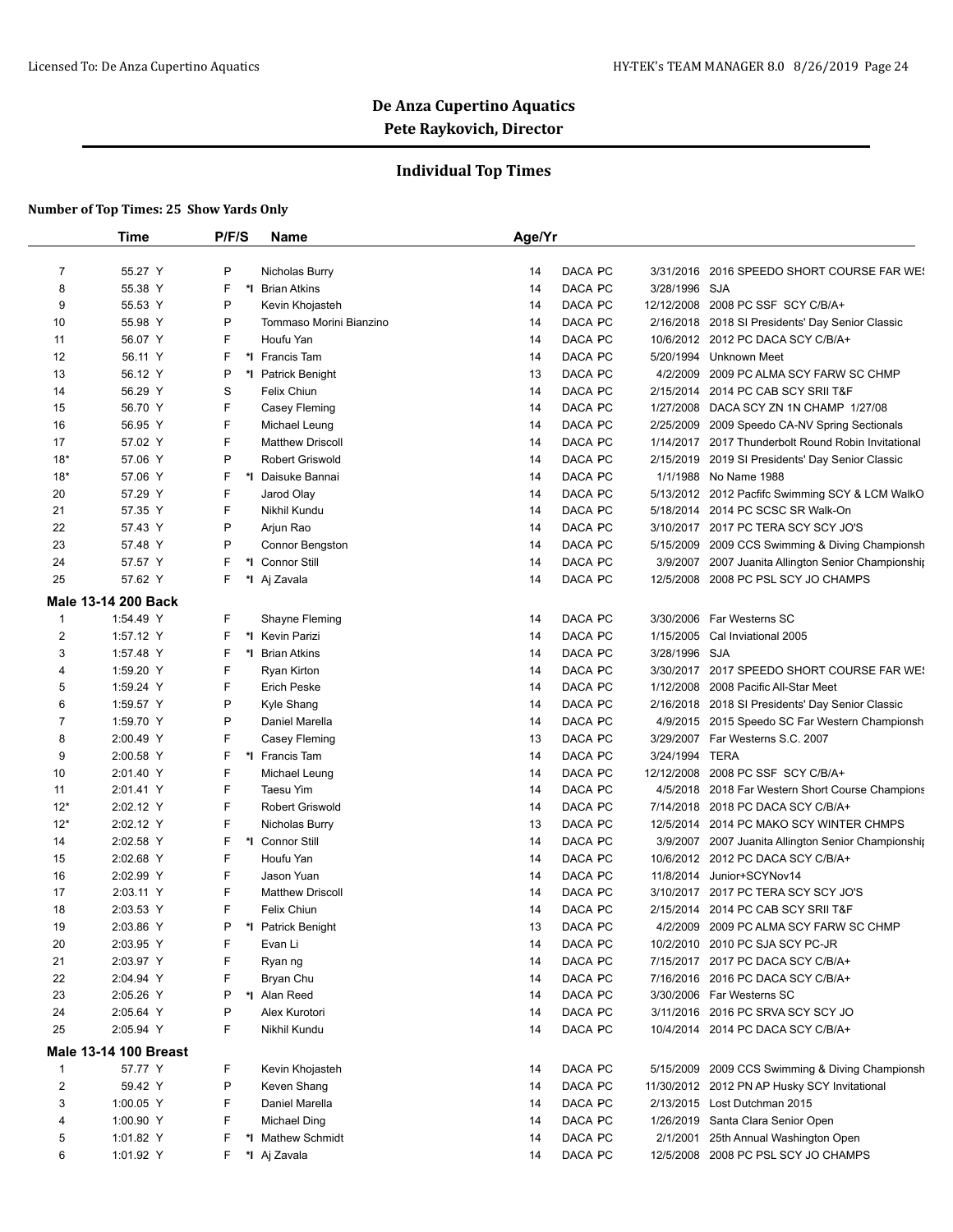## **Individual Top Times**

|    | <b>Time</b>                 | P/F/S | <b>Name</b>               | Age/Yr |         |                                                   |
|----|-----------------------------|-------|---------------------------|--------|---------|---------------------------------------------------|
|    | $\overline{7}$<br>1:02.41 Y | P     | Kenny Chi                 | 14     | DACA PC | 12/18/2015 2015 CA December CA NV Section         |
|    | 8<br>1:02.44 Y              | F     | <b>Martin Kushnerov</b>   | 14     | DACA PC | 2/18/2012 2012 PC CAB SRII T&F                    |
|    | 9<br>1:02.86 Y              | F     | Kevin Su                  | 14     | DACA PC | 12/11/2009 2009 PC WCAB SCY PC-SR                 |
|    | 10<br>1:02.89 Y             | Ρ     | <b>Brandon Fung</b>       | 14     | DACA PC | 2/16/2018 2018 SI Presidents' Day Senior Classic  |
|    | 11<br>1:03.09 Y             | F     | <b>Justin Read</b>        | 14     | DACA PC | 7/23/2011 2011 PC DACA SCY PC-C/B/A+              |
|    | $12*$<br>1:03.16 Y          | P     | Oscar Khowong             | 14     | DACA PC | 3/31/2016 2016 SPEEDO SHORT COURSE FAR WE!        |
|    | $12*$                       | F     |                           | 14     | DACA PC |                                                   |
|    | $1:03.16$ Y                 | F     | *I Andrew Chin            |        |         | 1/21/2006 2006 Pacific Coast All Star Me          |
|    | 14<br>1:03.24 Y             |       | Sumer Hajela              | 14     | UN PC   | 3/16/2018 SPEEDO SHORT COURSE JUNIOR OLYN         |
|    | 15<br>1:03.48 Y             | F     | *I Mark Liu               | 13     | DACA PC | 3/30/2006 Far Westerns SC                         |
|    | 16<br>1:04.05 Y             | F     | <b>Richard Chen</b>       | 14     | DACA PC | 12/16/2006 2006 PC SVAA SR T&F                    |
| 17 | 1:04.07 Y                   | F     | *1 Dean Barkley           | 14     | DACA PC | 1/1/1989 No Name 1989                             |
|    | 18<br>1:04.11 Y             | F     | Michael Chen              | 14     | DACA PC | 12/10/2010 2010 PC WCAB SCY PC-SRII               |
|    | 19<br>1:04.17 Y             | F     | Nathan Toh                | 14     | DACA PC | 4/8/2010 2010 PC ALMA LCM FAR WESTERN             |
|    | 20<br>1:04.20 Y             | F     | Andrew Liu                | 14     | DACA PC | 7/18/2015 2015 PC DACA SCY C/B/A+                 |
| 21 | 1:04.37 Y                   | P     | Elijah Sayson             | 14     | UN PC   | 4/4/2019 2019 Far Western Short Course Champions  |
|    | 22<br>1:04.56 Y             | F     | Shayne Fleming            | 14     | DACA PC | 2/25/2006 PASA SCY C/B/A+ 2/25/06                 |
|    | 23<br>1:04.61 Y             | F     | Felix Chiun               | 14     | DACA PC | 10/4/2014 2014 PC DACA SCY C/B/A+                 |
|    | 24<br>1:04.78 Y             | F     | Steve Yang                | 14     | DACA PC | 1/23/2015 2015 Pacific Swimming SC Senior II Meet |
| 25 | 1:04.82 Y                   | P     | *I Nicholas Buonfiglio    | 13     | DACA PC | 4/5/2001 WCAB SCY FAR WST CHMP 4/05/01            |
|    | Male 13-14 200 Breast       |       |                           |        |         |                                                   |
|    | $\mathbf{1}$<br>2:08.51 Y   | F     | Keven Shang               | 14     | DACA PC | 11/30/2012 2012 Husky SCY Invitational            |
|    | 2<br>2:09.02 Y              | F     | Daniel Marella            | 14     | DACA PC | 2/13/2015 Lost Dutchman 2015                      |
|    | 3<br>2:09.21 Y              | F     | Michael Ding              | 14     | DACA PC | 2/15/2019 2019 SI Presidents' Day Senior Classic  |
|    | 2:12.03 Y<br>4              | F     | Shayne Fleming            | 14     | DACA PC | 3/30/2006 Far Westerns SC                         |
|    | 5<br>2:12.58 Y              | P     | Kenny Chi                 | 14     | DACA PC | 12/18/2015 2015 CA December CA NV Section         |
|    | 6<br>2:13.00 Y              | F     | *I Mathew Schmidt         | 14     | DACA PC | 3/15/2001 Midwest Sectional Championship          |
|    | 7<br>2:15.46 Y              | F     | *1 Andrew Chin            | 14     | DACA PC | 1/21/2006 2006 Pacific Coast All Star Me          |
|    | 8<br>2:16.34 Y              | F     | Kevin Su                  | 14     | DACA PC | 2/20/2010 2010 PC DACA SCY PC-C/B/A+              |
|    | 9<br>2:16.42 Y              | P     | <b>Martin Kushnerov</b>   | 14     | DACA PC | 12/2/2011 2011 PC MAKO SCY 14-UN JO'S             |
|    | 10<br>2:16.96 Y             | P     | <b>Brandon Fung</b>       | 14     | DACA PC | 2/16/2018 2018 SI Presidents' Day Senior Classic  |
|    | 11<br>2:17.11 Y             | F     | *I Aj Zavala              | 14     | DACA PC | 12/5/2008 2008 PC PSL SCY JO CHAMPS               |
|    | 12<br>2:17.81 Y             | F     | <b>Richard Chen</b>       | 14     | DACA PC | 12/1/2006 Pacific Swimming Junior Olympi          |
|    | 13<br>2:18.10 Y             | F     | *I Rolland Lee            | 14     | DACA PC | 3/20/2009 2009 PC SRVL SCY SCY JO T&F             |
|    | 14<br>2:18.20 Y             | F     | Oscar Khowong             | 14     | DACA PC | 12/3/2016 2016 PC WCAB SCY SR II T&F              |
|    | 15<br>2:18.56 Y             | F     | Kevin Khojasteh           | 14     | DACA PC | 1/10/2009 2009 PN Pacific All-Star                |
|    | 16<br>2:18.97 Y             | P     | Michael Chen              | 14     | DACA PC | 12/10/2010 2010 PC WCAB SCY PC-SRII               |
|    | 17<br>2:19.00 Y             | Ρ     | Nathan Toh                | 14     | DACA PC | 4/8/2010 2010 PC ALMA LCM FAR WESTERN             |
|    | 18<br>2:19.14 Y             | P     | <b>Christopher Roling</b> | 14     | DACA PC | 12/3/2016 2016 PC WCAB SCY SR II T&F              |
|    | 19<br>2:19.19 Y             |       | F *I Mark Liu             | 13     | DACA PC | 3/30/2006 Far Westerns SC                         |
|    | 20<br>2:19.23 Y             | P     | Andrew Liu                | 14     | DACA PC | 12/4/2015 2015 PC WCAB SCY SRII T&F               |
|    | 21<br>2:19.36 Y             | F     | Ryan ng                   | 13     | DACA PC | 3/19/2016 March Madness 2016 C/B/A+               |
|    | 22<br>2:19.57 Y             | F     | <b>Arnav Patil</b>        | 14     | DACA PC | 7/20/2019 2019 PC DACA SCY C/B/A+                 |
|    | 23                          | Ρ     | Justin Read               | 14     | DACA PC | 12/10/2010 2010 PC DCD SCY PC-C/B/A+              |
|    | 2:19.94 Y                   |       |                           |        | UN PC   |                                                   |
|    | 24<br>2:20.15 Y             | F     | Sumer Hajela              | 14     |         | 3/16/2018 SPEEDO SHORT COURSE JUNIOR OLYN         |
|    | 25<br>2:20.75 Y             | P     | Jason Loo                 | 14     | DACA PC | 11/9/2012 2012 PC TERA SCY SR III/IV              |
|    | Male 13-14 100 Fly          |       |                           |        |         |                                                   |
|    | $\mathbf{1}$<br>51.90 Y     | F     | *I Stephen Rehrmann       | 14     | DACA PC | 5/9/1997 Unknown Meet                             |
|    | $\overline{2}$<br>53.29 Y   | F     | Erich Peske               | 14     | DACA PC | 1/12/2008 2008 Pacific All-Star Meet              |
|    | 3<br>53.50 Y                | F     | *I Andrew Chin            | 14     | DACA PC | 3/31/2005 Far Westerns Short Course 2005          |
|    | 53.66 Y<br>4                | F     | Daniel Marella            | 14     | DACA PC | 2/13/2015 Lost Dutchman 2015                      |
|    | 5<br>53.73 Y                | F     | Steve Yang                | 14     | UN PC   | 5/5/2015 2015 PC SCVAL Champs - obs               |
|    | 6<br>53.82 Y                | F     | Felix Chiun               | 14     | DACA PC | 10/4/2014 2014 PC DACA SCY C/B/A+                 |
|    |                             |       |                           |        |         |                                                   |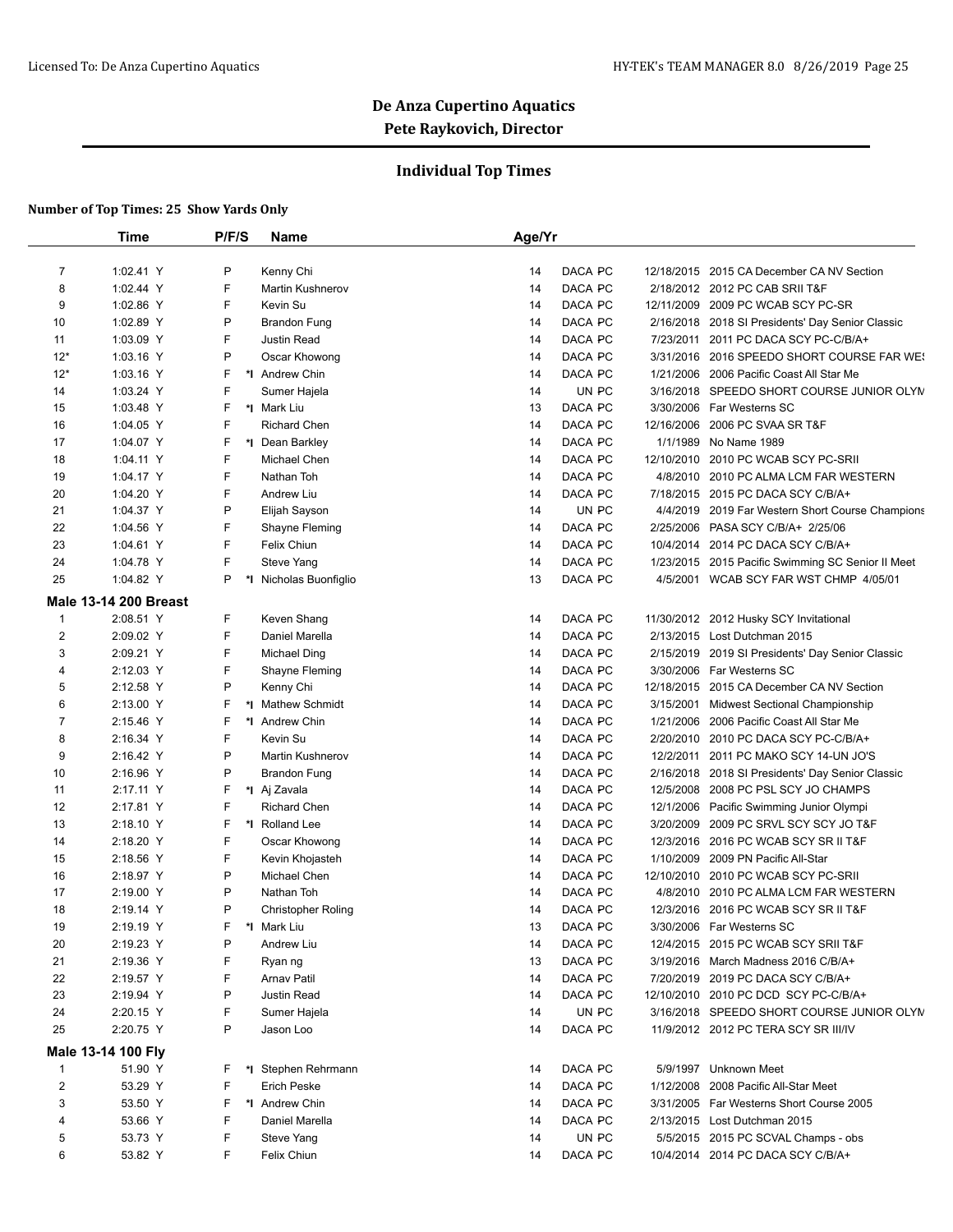## **Individual Top Times**

|                | <b>Time</b>        | P/F/S   | <b>Name</b>             | Age/Yr |         |                |                                                     |
|----------------|--------------------|---------|-------------------------|--------|---------|----------------|-----------------------------------------------------|
|                |                    |         |                         |        |         |                |                                                     |
| $\overline{7}$ | 53.98 Y            | P       | Justin Read             | 13     | DACA PC | 4/8/2010       | 2010 PC ALMA LCM FAR WESTERN                        |
| 8              | 54.12 Y            | F       | Shayne Fleming          | 14     | DACA PC |                | 3/30/2006 Far Westerns SC                           |
| 9              | 54.20 Y            | F       | Kevin Khojasteh         | 14     | DACA PC | 12/12/2008     | 2008 PC WCAB SCY SENR T&F                           |
| 10             | 54.58 Y            | F       | *I Nicholas Buonfiglio  | 14     | DACA PC |                | 1/31/2002 26th Annual Washington Open               |
| 11             | 54.63 Y            | P       | Connor Bengston         | 14     | DACA PC |                | 5/15/2009 2009 CCS Swimming & Diving Championsh     |
| 12             | 54.99 Y            | P       | Christopher Roling      | 14     | DACA PC | 12/3/2016      | 2016 PC WCAB SCY SR II T&F                          |
| 13             | 55.13 Y            | F       | *I Brian Atkins         | 14     | DACA PC | 2/10/1996 DACA |                                                     |
| 14             | 55.14 Y            | P       | *I Aj Zavala            | 14     | DACA PC |                | 12/5/2008 2008 PC PSL SCY JO CHAMPS                 |
| 15             | 55.59 Y            | F       | Nicholas Burry          | 13     | DACA PC |                | 11/15/2014 2014 PC DACA SCY C/B/A+                  |
| 16             | 55.61 Y            | F       | *I Geoff Cronin         | 13     | DACA PC |                | 1/1/1985 NO NAME 1985                               |
| 17             | 55.75 Y            | F       | Jarod Olay              | 14     | DACA PC |                | 2/11/2012 2012 PC DACA SCY PC-C/B/A+                |
| 18             | 55.94 Y            | F       | <b>Matthew Driscoll</b> | 14     | DACA PC |                | 1/14/2017 2017 Thunderbolt Round Robin Invitational |
| 19             | 56.06 Y            | F       | *1 Kevin Parizi         | 14     | DACA PC |                | 1/29/2005 Zone 1 North Short Course Championships   |
| 20             | 56.13 Y            | F       | Arjun Rao               | 14     | DACA PC |                | 11/18/2017 2017 PC TERA SCY SR                      |
| 21             | 56.35 Y            | F       | *I Rolland Lee          | 14     | DACA PC |                | 3/20/2009 2009 PC SRVL SCY SCY JO T&F               |
| 22             | 56.39 Y            | P       | Tommaso Morini Bianzino | 14     | DACA PC |                | 2/16/2018 2018 SI Presidents' Day Senior Classic    |
| 23             | 56.48 Y            | F       | Keven Shang             | 14     | DACA PC |                | 1/5/2013 2013 PC Pacific Coast All Stars            |
| 24             | 56.79 Y            | F       | Sumer Hajela            | 14     | DACA PC |                | 11/30/2017 2017 FAST Winter Lights                  |
| 25             | 56.88 Y            | P       | <b>Brandon Fung</b>     | 14     | DACA PC |                | 2/16/2018 2018 SI Presidents' Day Senior Classic    |
|                | Male 13-14 200 Fly |         |                         |        |         |                |                                                     |
| $\mathbf{1}$   | 1:58.08 Y          | F       | Daniel Marella          | 14     | DACA PC |                | 4/9/2015 2015 Speedo SC Far Western Championsh      |
| 2              | 1:59.20 Y          | F       | <b>Justin Read</b>      | 13     | DACA PC |                | 4/8/2010 2010 PC ALMA LCM FAR WESTERN               |
| 3              | 2:00.15 Y          | F       | <b>Erich Peske</b>      | 14     | DACA PC | 1/12/2008      | 2008 Pacific All-Star Meet                          |
| $\overline{4}$ | 2:00.66 Y          | F       | *I Andrew Chin          | 14     | DACA PC |                | 12/2/2005 2005 Junior Olympics Champions            |
| 5              | 2:00.85 Y          | F       | *I Nicholas Buonfiglio  | 14     | DACA PC |                | 3/14/2002 WCAB SCY FAR WST CHMP 3/14/02             |
| 6              | 2:02.18 Y          | F       | Felix Chiun             | 13     | DACA PC |                | 4/4/2013 2013 Speedo Far Western SC Championsh      |
| 7              | 2:03.39 Y          | P       | Jonathon Martinez       | 14     | DACA PC |                | 12/7/2007 WCAB SCY SENR T&F 12/07/07                |
| 8              | 2:03.47 Y          | F       | <b>Boris Strots</b>     | 14     | DACA PC |                | 2/15/2019 2019 SI Presidents' Day Senior Classic    |
| 9              | 2:04.01 Y          | P       | <b>Matthew Driscoll</b> | 14     | DACA PC |                | 3/10/2017 2017 PC TERA SCY SCY JO'S                 |
| 10             | 2:04.03 Y          | F       | Steve Yang              | 14     | DACA PC |                | 1/23/2015 2015 Pacific Swimming SC Senior II Meet   |
| 11             | 2:04.51 Y          | F       | Nicholas Burry          | 13     | DACA PC |                | 7/19/2014 2014 PC DACA SCY C/B/A+                   |
| 12             | 2:05.93 Y          | F       | Andrew Kim              | 14     | DACA PC |                | 11/18/2017 2017 PC TERA SCY SR                      |
| 13             | 2:05.97 Y          | F       | Anthony Zhu             | 14     | DACA PC |                | 11/12/2016 2016 PC DACA SCY C/B/A+                  |
| 14             | 2:06.16 Y          | F       | Michael Leung           | 14     | DACA PC |                | 11/15/2008 De Anza Cupertino Aquatics Inv           |
| 15             | 2:06.18 Y          | F       | Jarod Olay              | 14     | DACA PC |                | 2/11/2012 2012 PC DACA SCY PC-C/B/A+                |
| 16             | 2:06.80 Y          | F       | Arjun Rao               | 14     | DACA PC |                | 11/30/2017 2017 FAST Winter Lights                  |
| 17             | 2:07.02 Y          | F       | Elijah Sayson           | 14     | DACA PC |                | 7/20/2019 2019 PC DACA SCY C/B/A+                   |
| 18             | 2:07.62 Y          | F       | Jeffrey Lee             | 14     | DACA PC |                | 12/11/2009 2009 PC WCAB SCY PC-SR                   |
| 19             | 2:07.66 Y          | F       | Ryan Kirton             | 13     | DACA PC |                | 11/12/2016 2016 PC DACA SCY C/B/A+                  |
| 20             | 2:07.70 Y          | F       | Craig Neubieser         | 14     | DACA PC |                | 5/13/2012 2012 Pacfifc Swimming SCY & LCM WalkO     |
| 21             | 2:07.94 Y          | Ρ       | *I Rolland Lee          | 14     | DACA PC |                | 4/2/2009 2009 PC ALMA SCY FARW SC CHMP              |
| 22             | 2:08.58 Y          | F       | Leona Matsumoto         | 13     | DACA PC |                | 7/20/2019 2019 PC DACA SCY C/B/A+                   |
| 23             | 2:08.89 Y          | F       | Michael Ding            | 14     | DACA PC |                | 1/26/2019 Santa Clara Senior Open                   |
| 24             | 2:09.27 Y          | F       | *I Trent Larsen         | 14     | DACA PC | 1/30/1999      | No Name (Zone 1N?)                                  |
| 25             | 2:10.02 Y          | P       | Randy Tsai              | 14     | DACA PC |                | 12/2/2011 2011 PC MAKO SCY 14-UN JO'S               |
|                | Male 13-14 200 IM  |         |                         |        |         |                |                                                     |
| 1              | 1:54.65 Y          | Ρ       | Kevin Khojasteh         | 14     | DACA PC |                | 5/15/2009 2009 CCS Swimming & Diving Championsh     |
| $\overline{c}$ | 1:57.55 Y          | F       | Daniel Marella          | 13     | DACA PC |                | 4/3/2014 2014 PC MAKO SCY FAR WESTERN               |
| 3              | 1:59.84 Y          | F<br>*l | Nicholas Buonfiglio     | 14     | DACA PC |                | 1/31/2002 26th Annual Washington Open               |
| 4              | 2:00.07 Y          | F       | Ryan ng                 | 14     | DACA PC |                | 7/15/2017 2017 PC DACA SCY C/B/A+                   |
| 5              | 2:00.12 Y          | F       | Tommaso Morini Bianzino | 14     | DACA PC |                | 2/16/2018 2018 SI Presidents' Day Senior Classic    |
| 6              | 2:00.54 Y          | F       | <b>Erich Peske</b>      | 14     | DACA PC |                | 1/27/2008 DACA SCY ZN 1N CHAMP 1/27/08              |
|                |                    |         |                         |        |         |                |                                                     |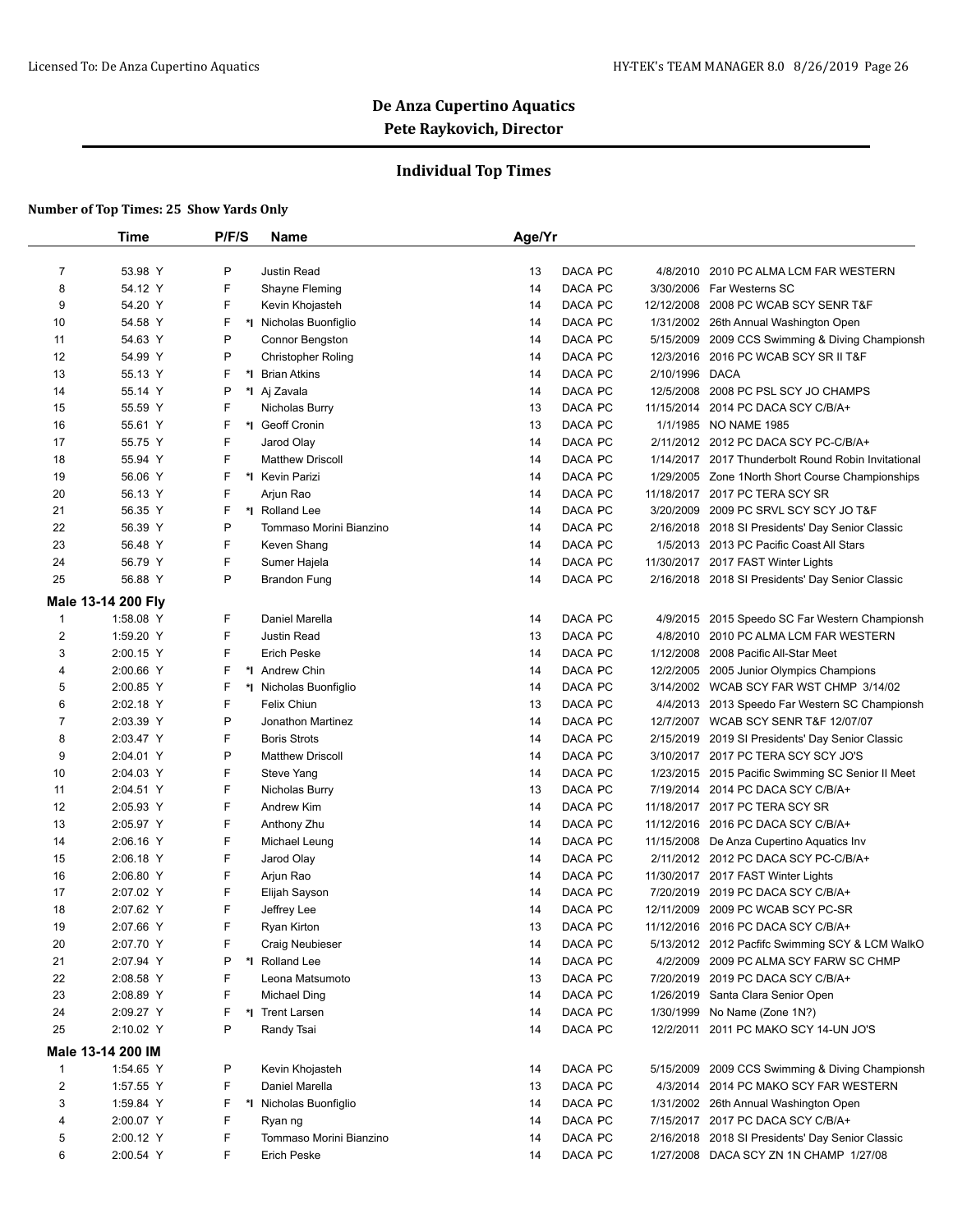## **Individual Top Times**

|                  | <b>Time</b>               | P/F/S | <b>Name</b>                           | Age/Yr         |                                                     |
|------------------|---------------------------|-------|---------------------------------------|----------------|-----------------------------------------------------|
| $\overline{7}$   | 2:00.64 Y                 | P     | Keven Shang                           | DACA PC<br>14  | 11/30/2012 2012 Husky SCY Invitational              |
| 8                | 2:00.73 Y                 | F     | *I Aj Zavala                          | DACA PC<br>14  | 12/5/2008 2008 PC PSL SCY JO CHAMPS                 |
| 9                | 2:00.80 Y                 | F     | *I Francis Tam                        | DACA PC<br>14  | 5/20/1994 Unknown Meet                              |
| 10               | 2:01.34 Y                 | F     | *1 Andrew Chin                        | DACA PC<br>14  | 1/21/2006 2006 Pacific Coast All Star Me            |
| 11               | 2:01.37 Y                 | P     | Justin Read                           | DACA PC<br>14  | 12/10/2010 2010 PC DCD SCY PC-C/B/A+                |
| 12               | 2:01.48 Y                 | F     | Steve Yang                            | DACA PC<br>14  | 5/17/2015 2015 Santa Clara SCY/LCM Walk On Meet     |
| 13               | 2:01.73 Y                 | F.    | *I Kevin Parizi                       | DACA PC<br>14  | 1/29/2005 Zone 1 North Short Course Championships   |
| 14               | 2:01.94 Y                 | F     | Nicholas Burry                        | DACA PC<br>13  | 12/5/2014 2014 PC MAKO SCY WINTER CHMPS             |
| 15               | 2:02.13 Y                 | P     | Oscar Khowong                         | DACA PC<br>14  | 11/4/2016 SHORT COURSE SENIOR CIRCUIT T/F           |
| 16               | 2:02.42 Y                 | F.    | *I Brian Atkins                       | DACA PC<br>14  | 2/10/1996 DACA                                      |
| 17               | 2:02.54 Y                 | F     | <b>Matthew Driscoll</b>               | DACA PC<br>14  | 3/10/2017 2017 PC TERA SCY SCY JO'S                 |
| 18               | 2:02.76 Y                 | F     | Ryan Kirton                           | 14<br>DACA PC  | 11/18/2017 2017 PC TERA SCY SR                      |
| 19               | 2:02.92 Y                 | F.    |                                       | DACA PC<br>14  | 2/27/1997 Unknown Meet                              |
| 20               | 2:03.00 Y                 | F     | *I Stephen Rehrmann<br>Shayne Fleming | DACA PC<br>14  | 1/28/2006 Zone 1-North Championships                |
| 21               | 2:03.69 Y                 | F     | Felix Chiun                           | DACA PC        | 10/4/2014 2014 PC DACA SCY C/B/A+                   |
| 22               |                           | P     |                                       | 14             |                                                     |
|                  | 2:03.74 Y                 | F     | <b>Brandon Fung</b>                   | DACA PC<br>14  | 2/16/2018 2018 SI Presidents' Day Senior Classic    |
| 23               | 2:04.10 Y                 |       | <b>Michael Ding</b>                   | UN PC<br>14    | 4/23/2019 2019 PC SCVAL Championships -             |
| 24               | 2:04.11 Y                 | F.    | *I Jeff Peters                        | 14<br>DACA PC  | 1/27/2008 DACA SCY ZN 1N CHAMP 1/27/08              |
| 25               | 2:04.21 Y                 | P     | Alex Kurotori                         | 14<br>DACA PC  | 3/31/2016 2016 SPEEDO SHORT COURSE FAR WE!          |
|                  | Male 13-14 400 IM         |       |                                       |                |                                                     |
| $\mathbf{1}$     | 4:07.92 Y                 | F.    | Shayne Fleming                        | DACA PC<br>14  | 3/30/2006 Far Westerns SC                           |
| $\overline{2}$   | 4:12.83 Y                 | F     | Daniel Marella                        | DACA PC<br>13  | 4/3/2014 2014 PC MAKO SCY FAR WESTERN               |
| 3                | 4:16.33 Y                 | F.    | *I Nicholas Buonfiglio                | 14<br>DACA PC  | 3/14/2002 WCAB SCY FAR WST CHMP 3/14/02             |
| 4                | 4:17.49 Y                 | F     | Justin Read                           | DACA PC<br>14  | 12/10/2010 2010 PC DCD SCY PC-C/B/A+                |
| 5                | 4:17.79 Y                 | P     | Steve Yang                            | DACA PC<br>14  | 11/8/2014 Junior+SCYNov14                           |
| 6                | 4:18.68 Y                 | P     | Kevin Khojasteh                       | DACA PC<br>14  | 2/25/2009 2009 Speedo CA-NV Spring Sectionals       |
| $\overline{7}$   | 4:20.40 Y                 | P     | <b>Matthew Driscoll</b>               | DACA PC<br>14  | 3/30/2017 2017 SPEEDO SHORT COURSE FAR WE!          |
| 8                | 4:20.53 Y                 | F     | Oscar Khowong                         | DACA PC<br>14  | 12/3/2016 2016 PC WCAB SCY SR II T&F                |
| 9                | 4:21.02 Y                 | F     | *I Jeff Peters                        | DACA PC<br>14  | 1/27/2008 DACA SCY ZN 1N CHAMP 1/27/08              |
| 10               | 4:21.61 Y                 | P     | Ryan Kirton                           | DACA PC<br>14  | 3/30/2017 2017 SPEEDO SHORT COURSE FAR WE!          |
| 11               | 4:22.12 Y                 | F.    | *I Aj Zavala                          | DACA PC<br>14  | 11/15/2008 De Anza Cupertino Aquatics Inv           |
| 12               | 4:23.57 Y                 | F     | <b>Erich Peske</b>                    | 14<br>DACA PC  | 12/7/2007 WCAB SCY SENR T&F 12/07/07                |
| 13               | 4:23.63 Y                 | F     | Nicholas Burry                        | DACA PC<br>13  | 12/5/2014 2014 PC MAKO SCY WINTER CHMPS             |
| 14               | 4:24.42 Y                 | F     | Ryan ng                               | DACA PC<br>14  | 12/2/2016 2016 PC MAKO SCY JO T&F                   |
| 15               | 4:24.48 Y                 | P     | Taesu Yim                             | DACA PC<br>14  | 4/5/2018 2018 Far Western Short Course Champions    |
| 16               | 4:24.61 Y                 | F     | <b>Michael Ding</b>                   | UN-PC PC<br>14 | 5/5/2019 2019 Santa Clara SCY Walk On Meet          |
| 17               | 4:24.95 Y                 | F.    | *I Francis Tam                        | DACA PC<br>14  | 3/24/1994 TERA                                      |
| 18               | 4:25.85 Y                 | P     | Felix Chiun                           | DACA PC<br>13  | 4/4/2013 2013 Speedo Far Western SC Championsh      |
| 19               | 4:26.18 Y                 | P     | Keven Shang                           | 14<br>DACA PC  | 11/30/2012 2012 PN AP Husky SCY Invitational        |
| 20               | 4:26.26 Y                 | P     | <b>Brandon Fung</b>                   | 14<br>DACA PC  | 2/16/2018 2018 SI Presidents' Day Senior Classic    |
| 21               | 4:26.28 Y                 | F     | Michael Leung                         | DACA PC<br>14  | 12/12/2008 2008 PC WCAB SCY SENR T&F                |
| 22               | 4:26.68 Y                 | P     | <b>Boris Strots</b>                   | DACA PC<br>14  | 2/15/2019 2019 SI Presidents' Day Senior Classic    |
| 23               | 4:27.68 Y                 | P     | *1 Rolland Lee                        | DACA PC<br>14  | 4/2/2009 2009 PC ALMA SCY FARW SC CHMP              |
| 24               | 4:29.39 Y                 | P     | Jonathon Martinez                     | DACA PC<br>14  | 11/30/2007 PSL SCY JO CHAMP 11/30/07                |
| 25               | 4:30.88 Y                 | F     | Alex Kurotori                         | DACA PC<br>14  | 1/18/2016 2016 Thunderbolt Round Robin Champions    |
|                  |                           |       |                                       |                |                                                     |
|                  | <b>Male 15-16 50 Free</b> |       |                                       |                |                                                     |
| $\mathbf{1}$     | 21.08 Y                   | F.    | Shayne Fleming                        | DACA PC<br>16  | 1/27/2008 DACA SCY ZN 1N CHAMP 1/27/08              |
| $\boldsymbol{2}$ | 21.13 Y                   | F     | Erich Peske                           | DACA PC<br>16  | 12/18/2009 2009 CA - Speedo CA-NV Winter Sectionals |
| 3                | 21.14 Y                   | F     | Felix Chiun                           | DACA PC<br>16  | 2/25/2016 2016 Juanita Allington Memoria            |
| 4                | 21.20 Y                   | F     | *1 Tony Barnes                        | DACA PC<br>16  | 1/1/1988 No Name 1988                               |
| 5                | 21.54 Y                   | P     | Anthony Casaccia                      | DACA PC<br>16  | 12/18/2015 2015 CA December CA NV Section           |
| $6*$             | 21.69 Y                   | P     | Joshua Chen                           | DACA PC<br>16  | 5/15/2009 2009 CCS Swimming & Diving Championsh     |
|                  |                           |       |                                       |                |                                                     |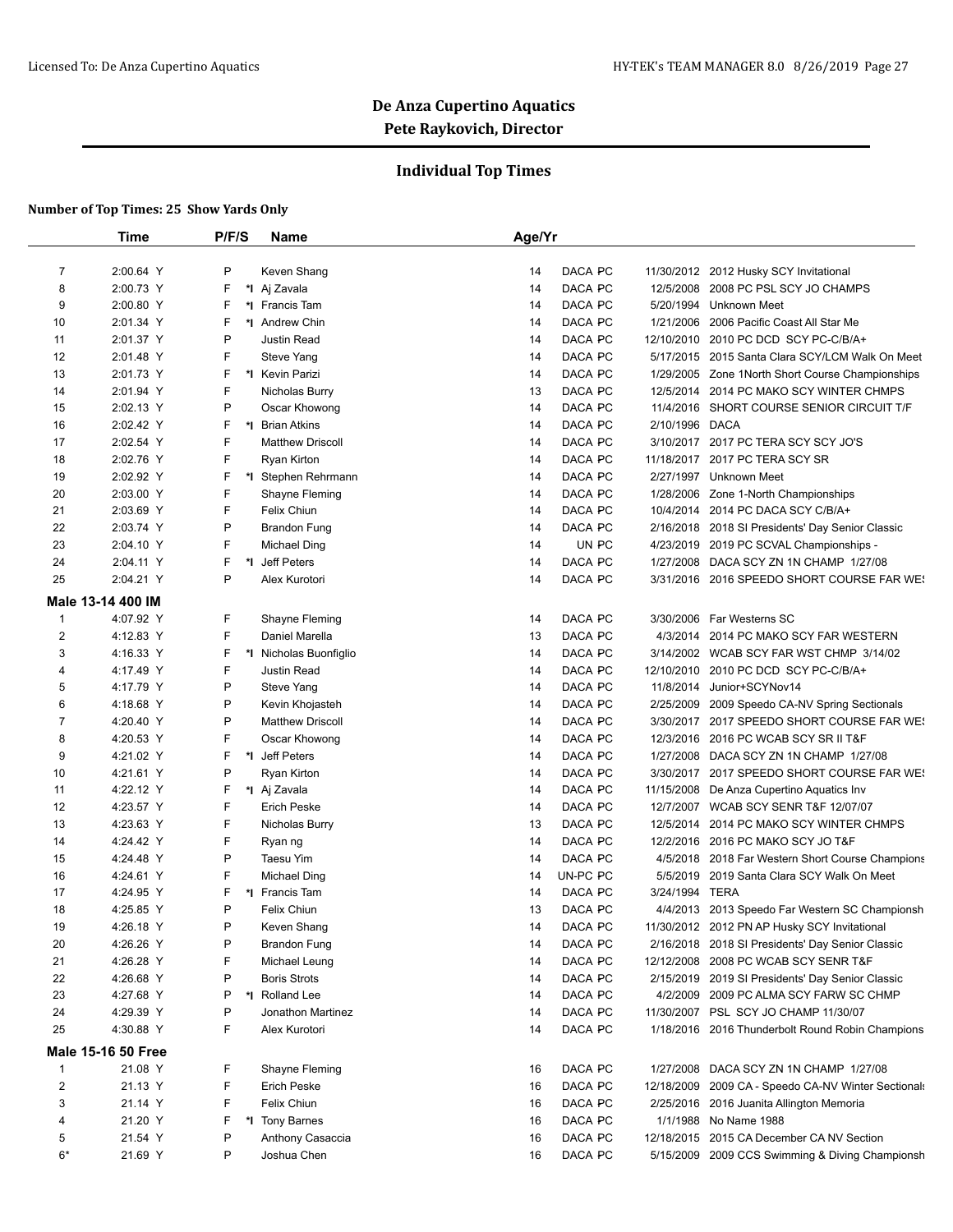## **Individual Top Times**

|                         | Time                                  | P/F/S | Name                    | Age/Yr |         |           |                                                     |
|-------------------------|---------------------------------------|-------|-------------------------|--------|---------|-----------|-----------------------------------------------------|
| $6*$                    | 21.69 Y                               | F     | <b>Martin Kushnerov</b> | 16     | DACA PC | 2/27/2014 | Juanita Allington Memorial Senior Meet              |
| 8                       | 21.74 Y                               | F     | *I Nicholas Buonfiglio  | 16     | DACA PC |           | 3/5/2004 2004 Juanita Allington Memoria             |
| 9                       | 21.77 Y                               | P     | <b>Patrick Shultz</b>   | 16     | DACA PC |           | 12/18/2009 2009 CA - Speedo CA-NV Winter Sectionals |
| 10                      | 21.80 Y                               | F     | Dylan Condensa          | 16     | UN PC   |           | 5/13/2018 2018 Santa Clara SCY Walk On Meet         |
| 11                      | 21.81 Y                               | P     | Ryan Kirton             | 16     | DACA PC |           | 2/15/2019 2019 SI Presidents' Day Senior Classic    |
| 12                      | 21.87 Y                               | F     | *I Francis Tam          | 16     | DACA PC |           | 2/1/1996 NO NAME MEET (1995 OR 1996)                |
| 13                      | 21.90 Y                               | F     | <b>Matthew Driscoll</b> | 16     | DACA PC |           | 1/26/2019 Santa Clara Senior Open                   |
| 14                      | 21.92 Y                               | F     | *I Stephen Rehrmann     | 16     | DACA PC |           | 2/4/1999 Washington State Open                      |
| $15*$                   | 21.94 Y                               | P     | Kevin Khojasteh         | 16     | DACA PC |           | 12/17/2010 2010 CA Winter CA NV Sectional Champior  |
| $15*$                   | 21.94 Y                               | F     | Kevin Su                | 16     | DACA PC |           | 12/2/2011 2011 Husky Invitational                   |
| $15*$                   | 21.94 Y                               | P     | Daryl Neubieser         | 16     | DACA PC |           | 12/17/2010 2010 CA Winter CA NV Sectional Champior  |
| 18                      | 21.95 Y                               | P     | lan Yuh                 | 16     | DACA PC |           | 12/17/2010 2010 CA Winter CA NV Sectional Champior  |
| 19                      | 22.00 Y                               | F     | Jarrett Hampel          | 16     | UN PC   |           | 4/25/2018 2018 PC BVAL-Mt. Hamilton Cham            |
| 20                      | 22.03 Y                               | P     | Kyle Shang              | 15     | UN PC   |           | 5/3/2019 2019 PC CCS Championships - ob             |
| 21                      | 22.07 Y L                             | F     | Arjun Rao               | 16     | DACA PC |           | 2/15/2019 2019 SI Presidents' Day Senior Classic    |
| 22                      | 22.11 Y                               | F     | Michael Leung           | 16     | DACA PC |           | 5/22/2011 SCSC Junior+ Walk-On Meet 2011            |
| 23                      | 22.12 Y                               | P     | Tommaso Morini Bianzino | 16     | UN PC   |           | 5/3/2019 2019 PC CCS Championships - ob             |
| 24                      | 22.22 Y L                             | F     | Alex Kurotori           | 16     | DACA PC |           | 2/16/2018 2018 SI Presidents' Day Senior Classic    |
| 25                      | 22.25 Y                               | P     | Michael Chen            | 16     | DACA PC |           | 11/30/2012 2012 Husky SCY Invitational              |
|                         |                                       |       |                         |        |         |           |                                                     |
|                         | <b>Male 15-16 100 Free</b><br>45.32 Y |       |                         |        | UN PC   |           |                                                     |
| $\mathbf{1}$            |                                       | F     | Felix Chiun             | 16     | UN PC   |           | 5/13/2016 2016 PC CCS Championships - ob            |
| 2                       | 46.04 Y                               | P     | <b>Matthew Driscoll</b> | 16     |         |           | 5/3/2019 2019 PC CCS Championships - ob             |
| 3                       | 46.30 Y                               | P     | Ryan Kirton             | 16     | UN PC   |           | 5/3/2019 2019 PC CCS Championships - ob             |
| 4                       | 46.42 Y                               | F     | <b>Erich Peske</b>      | 15     | DACA PC |           | 2/25/2009 2009 Speedo CA-NV Spring Sectionals       |
| 5                       | 47.04 Y                               | F     | *I Nicholas Buonfiglio  | 16     | DACA PC |           | 3/5/2004 2004 Juanita Allington Memoria             |
| 6                       | 47.10 Y                               | F     | *I Stephen Rehrmann     | 16     | DACA PC |           | 5/22/1999 1999 US Ccs                               |
| $\overline{7}$          | 47.11 Y                               | P     | Kevin Su                | 16     | DACA PC |           | 12/2/2011 2011 Husky Invitational                   |
| 8                       | 47.20 Y                               | P     | Joshua Chen             | 16     | DACA PC |           | 5/15/2009 2009 CCS Swimming & Diving Championsh     |
| 9                       | 47.23 Y                               | F     | Shayne Fleming          | 15     | DACA PC |           | 3/9/2007 2007 Juanita Allington Senior Championship |
| 10                      | 47.30 Y                               | P     | <b>Patrick Shultz</b>   | 16     | DACA PC |           | 12/18/2009 2009 CA - Speedo CA-NV Winter Sectionals |
| 11                      | 47.33 Y                               | F     | Tommaso Morini Bianzino | 16     | UN PC   |           | 5/3/2019 2019 PC CCS Championships - ob             |
| 12                      | 47.40 Y                               | P     | Daryl Neubieser         | 16     | DACA PC |           | 12/17/2010 2010 CA Winter CA NV Sectional Champior  |
| 13                      | 47.44 Y L                             | F     | Anthony Casaccia        | 16     | DACA PC |           | 12/18/2015 2015 CA December CA NV Section           |
| 14                      | 47.45 Y                               | F     | Michael Leung           | 16     | DACA PC |           | 12/17/2010 2010 CA Winter CA NV Sectional Champior  |
| 15                      | 47.61 Y                               | F     | Jarrett Hampel          | 16     | UN PC   |           | 4/25/2018 2018 PC BVAL-Mt. Hamilton Cham            |
| 16                      | 47.70 Y                               | F     | *I Tim Dietrich         | 16     | DACA PC |           | 1/1/1992 NO NAME MEET #2 1992                       |
| 17                      | 47.80 Y                               | F     | *I Francis Tam          | 16     | DACA PC |           | 2/1/1996 NO NAME MEET (1995 OR 1996)                |
| $18*$                   | 47.93 Y                               | P     | Derek Hanel             | 16     | UN PC   |           | 4/11/2019 2019 PC WCAL Championships - o            |
| $18*$                   | 47.93 Y                               | Ρ     | <b>Martin Kushnerov</b> | 16     | DACA PC |           | 2/27/2014 Juanita Allington Memorial Senior Meet    |
| 20                      | 48.02 Y                               | P     | Kevin Khojasteh         | 15     | DACA PC |           | 12/18/2009 2009 CA - Speedo CA-NV Winter Sectionals |
| 21                      | 48.07 Y                               | P     | lan Yuh                 | 16     | DACA PC |           | 12/17/2010 2010 CA Winter CA NV Sectional Champior  |
| 22                      | 48.09 Y                               | F     | Casey Fleming           | 16     | DACA PC |           | 5/23/2010 2010 PC MAV LCM PC-CBA+                   |
| 23                      | 48.11 Y                               | P     | Andrew Kim              | 16     | UN PC   |           | 5/3/2019 2019 PC CCS Championships - ob             |
| 24                      | 48.14 Y                               | S     | Kyle Shang              | 15     | DACA PC |           | 2/15/2019 2019 SI Presidents' Day Senior Classic    |
| 25                      | 48.17 Y                               | F     | Dylan Condensa          | 16     | UN PC   |           | 5/13/2018 2018 Santa Clara SCY Walk On Meet         |
|                         | <b>Male 15-16 200 Free</b>            |       |                         |        |         |           |                                                     |
| $\mathbf{1}$            | 1:38.28 Y                             | P     | <b>Matthew Driscoll</b> | 16     | DACA PC |           | 5/10/2019 2019 CIF SWIMMING AND DIVING CHAM         |
| $\overline{\mathbf{c}}$ | 1:38.76 Y                             | F     | Ryan Kirton             | 16     | UN PC   |           | 5/3/2019 2019 PC CCS Championships - ob             |
| 3                       | 1:40.49 Y                             | F     | *I Stephen Rehrmann     | 16     | DACA PC |           | 5/22/1999 1999 US Ccs                               |
| 4                       | 1:41.10 Y                             | F     | *I Brian Atkins         | 16     | DACA PC |           | 2/5/1998 Washington State Open                      |
| 5                       | 1:41.46 Y                             | P     | Shayne Fleming          | 16     | DACA PC |           | 12/7/2007 WCAB SCY SENR T&F 12/07/07                |
| 6                       | 1:41.72 Y                             | F     | Kevin Su                | 16     | DACA PC |           | 12/2/2011 2011 Husky Invitational                   |
|                         |                                       |       |                         |        |         |           |                                                     |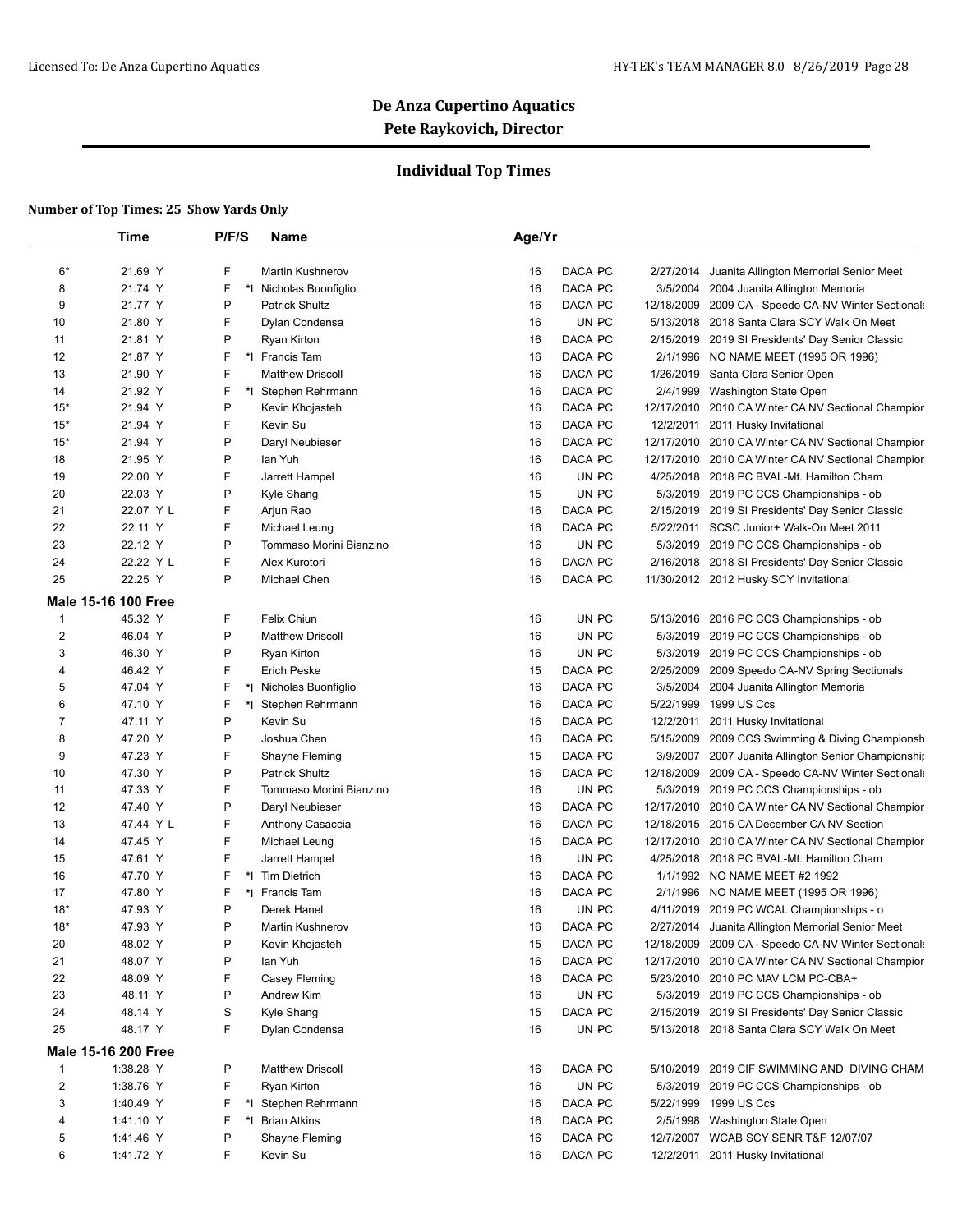## **Individual Top Times**

|              | Time                       | P/F/S    | Name                      | Age/Yr |         |                                                     |
|--------------|----------------------------|----------|---------------------------|--------|---------|-----------------------------------------------------|
|              |                            |          |                           |        |         |                                                     |
| 7            | 1:41.83 Y                  | P        | <b>Erich Peske</b>        | 16     | DACA PC | 12/18/2009 2009 CA - Speedo CA-NV Winter Sectionals |
| 8            | 1:42.31 Y                  | F        | Tommaso Morini Bianzino   | 16     | UN PC   | 5/3/2019 2019 PC CCS Championships - ob             |
| 9            | 1:42.82 Y                  | F        | Alex Kurotori             | 16     | UN PC   | 5/11/2018 2018 PC CCS Championships - ob            |
| 10           | 1:43.53 Y                  | P        | Felix Chiun               | 15     | DACA PC | 2/13/2015 Lost Dutchman 2015                        |
| 11           | 1:43.71 Y                  | F        | *I Francis Tam            | 16     | DACA PC | 2/1/1996 NO NAME MEET (1995 OR 1996)                |
| 12           | 1:43.72 Y                  | P        | Michael Leung             | 16     | DACA PC | 12/17/2010 2010 CA Winter CA NV Sectional Champior  |
| 13           | 1:43.74 Y                  | P        | <b>Bradley Chen</b>       | 16     | UN PC   | 5/15/2015 2015 PC CCS Champs - obs                  |
| 14           | 1:43.98 Y                  | P        | <b>Patrick Shultz</b>     | 16     | DACA PC | 12/18/2009 2009 CA - Speedo CA-NV Winter Sectionals |
| 15           | 1:44.48 Y                  | P        | <b>Bradley Newton</b>     | 16     | UN PC   | 5/15/2015 2015 PC CCS Champs - obs                  |
| 16           | 1:44.74 Y                  | F.       | *I Kevin Parizi           | 15     | DACA PC | 5/13/2005 2005 CCS Swimming & Diving Championsh     |
| 17           | 1:44.77 Y                  | P        | Andrew Kim                | 15     | UN PC   | 5/11/2018 2018 PC CCS Championships - ob            |
| 18           | 1:44.92 Y                  | P        | Daniel Marella            | 16     | DACA PC | 12/3/2016 2016 PC WCAB SCY SR II T&F                |
| 19           | 1:45.14 Y                  | P        | Daryl Neubieser           | 16     | DACA PC | 12/17/2010 2010 CA Winter CA NV Sectional Champior  |
| 20           | 1:45.29 Y                  | P        | <b>Christopher Roling</b> | 16     | DACA PC | 2/16/2018 2018 SI Presidents' Day Senior Classic    |
| 21           | 1:45.33 Y                  | F        | Joshua Chen               | 16     | DACA PC | 11/21/2009 2009 PC DACA SCY PC-C/B/A+               |
| 22           | 1:45.70 Y L                | F        | Caleb Apodaca             | 16     | DACA PC | 2/15/2019 2019 SI Presidents' Day Senior Classic    |
| 23           | 1:45.72 Y                  | F        | *I Tyler Landrith         | 16     | DACA PC | 3/5/2004 2004 Juanita Allington Memoria             |
| 24           | 1:46.20 Y                  | F        | *I Michael Wang           | 15     | DACA PC | 5/16/2003 2003 PC PACS SCY HI SCHOOL ## 5/16/(      |
| 25           | 1:46.21 Y                  | P        | <b>Michael Auld</b>       | 16     | UN PC   | 5/13/2016 2016 PC CCS Championships - ob            |
|              | <b>Male 15-16 500 Free</b> |          |                           |        |         |                                                     |
| $\mathbf{1}$ | 4:26.56 Y                  | F        | Ryan Kirton               | 16     | UN PC   | 5/3/2019 2019 PC CCS Championships - ob             |
| 2            | 4:30.10 Y                  | F.       | *I Eric Burton            | 16     | DACA PC | 1/6/1992 NO NAME MEET 1992                          |
| 3            | 4:31.88 Y                  | F        | <b>Matthew Driscoll</b>   | 16     | UN PC   | 4/23/2019 2019 PC SCVAL Championships -             |
| 4            | 4:33.91 Y                  | F.       | *1 Brian Atkins           | 16     | DACA PC | 2/5/1998 Washington State Open                      |
| 5            | 4:34.42 Y                  | P        | Daniel Marella            | 16     | DACA PC | 12/7/2016 2016 Winter Junior Championships West     |
| 6            | 4:36.40 Y                  | F        | Alex Kurotori             | 16     | UN PC   | 5/11/2018 2018 PC CCS Championships - ob            |
| 7            | 4:41.10 Y                  | F        | Caleb Apodaca             | 16     | UN PC   | 5/3/2019 2019 PC CCS Championships - ob             |
| 8            | 4:42.09 Y                  | P        | <b>Bradley Chen</b>       | 16     | DACA PC | 12/18/2015 2015 CA December CA NV Section           |
| 9            | 4:43.89 Y                  | P        | Michael Leung             | 16     | DACA PC | 12/17/2010 2010 CA Winter CA NV Sectional Champior  |
| 10           | 4:45.68 Y                  | P        | Andrew Kim                | 15     | UN PC   | 5/11/2018 2018 PC CCS Championships - ob            |
| 11           | 4:45.77 Y                  | P        | <b>Bradley Newton</b>     | 16     | UN PC   | 5/15/2015 2015 PC CCS Champs - obs                  |
| 12           | 4:46.73 Y                  | P        | <b>Taesu Yim</b>          | 15     | UN PC   | 4/23/2019 2019 PC SCVAL Championships -             |
| 13           | 4:47.12 Y                  | F        | <b>Michael Auld</b>       | 16     | UN PC   | 5/15/2016 2016 Santa Clara SCY/LCM Walk On Meet     |
| 14           | 4:47.58 Y                  | F        | *I Francis Tam            | 16     | DACA PC | 3/8/1996 Unknown Meet                               |
| 15           | 4:48.30 Y                  | P        | *I Aj Zavala              | 15     | DACA PC | 5/15/2009 2009 CCS Swimming & Diving Championsh     |
| 16           | 4:48.62 Y                  | P        | Sean Hoerger              | 16     | UN PC   | 5/15/2015 2015 PC CCS Champs - obs                  |
| 17           | 4:48.70 Y                  | P        | Daryl Neubieser           | 16     | DACA PC | 12/17/2010 2010 CA Winter CA NV Sectional Champior  |
| 18           | 4:49.98 Y                  | F.       | *I Michael Wang           | 15     | DACA PC | 1/30/2003 27th Annual Wahington Open                |
| 19           | 4:50.22 Y                  | P        | Hanno Rosner              | 16     | DACA PC | 2/13/2015 2015 SI Presidents' Day Senior Classic    |
| 20           | 4:50.55 Y                  | P        | <b>Trevor Perey</b>       | 16     | UN PC   | 5/13/2016 2016 PC CCS Championships - ob            |
|              |                            | F        |                           |        |         |                                                     |
| 21           | 4:51.45 Y                  |          | Sean Hyun Kim             | 16     | DACA PC | 1/26/2019 Santa Clara Senior Open                   |
| 22           | 4:52.23 Y                  | F.       | *I Tyler Landrith         | 16     | DACA PC | 3/5/2004 2004 Juanita Allington Memoria             |
| 23           | 4:52.30 Y                  | P        | Christopher Woodburn      | 15     | DACA PC | 12/6/2013 2013 Husky SCY Invitational               |
| 24           | 4:52.55 Y                  | F        | <b>Christopher Roling</b> | 15     | DACA PC | 11/30/2017 2017 FAST Winter Lights                  |
| 25           | 4:53.27 Y                  | F.<br>*l | Keith Yuen                | 15     | DACA PC | 5/23/2010 2010 PC SCSC SCY PC-JR+                   |
|              | Male 15-16 1000 Free       |          |                           |        |         |                                                     |
| $\mathbf{1}$ | 9:13.20 Y                  | F.<br>*l | Eric Burton               | 16     | DACA PC | 1/6/1992 NO NAME MEET 1992                          |
| 2            | 9:19.12 Y                  | F<br>*l  | <b>Brian Atkins</b>       | 16     | DACA PC | 2/5/1998 Washington State Open                      |
| 3            | 9:25.73 Y                  | F        | <b>Matthew Driscoll</b>   | 16     | DACA PC | 2/15/2019 2019 SI Presidents' Day Senior Classic    |
| 4            | 9:28.66 Y                  | F        | Ryan Kirton               | 16     | DACA PC | 2/15/2019 2019 SI Presidents' Day Senior Classic    |
| 5            | 9:47.87 Y                  | F        | Andrew Kim                | 16     | DACA PC | 2/15/2019 2019 SI Presidents' Day Senior Classic    |
| 6            | 9:58.55 Y                  | F        | Alex Kurotori             | 16     | DACA PC | 2/16/2018 2018 SI Presidents' Day Senior Classic    |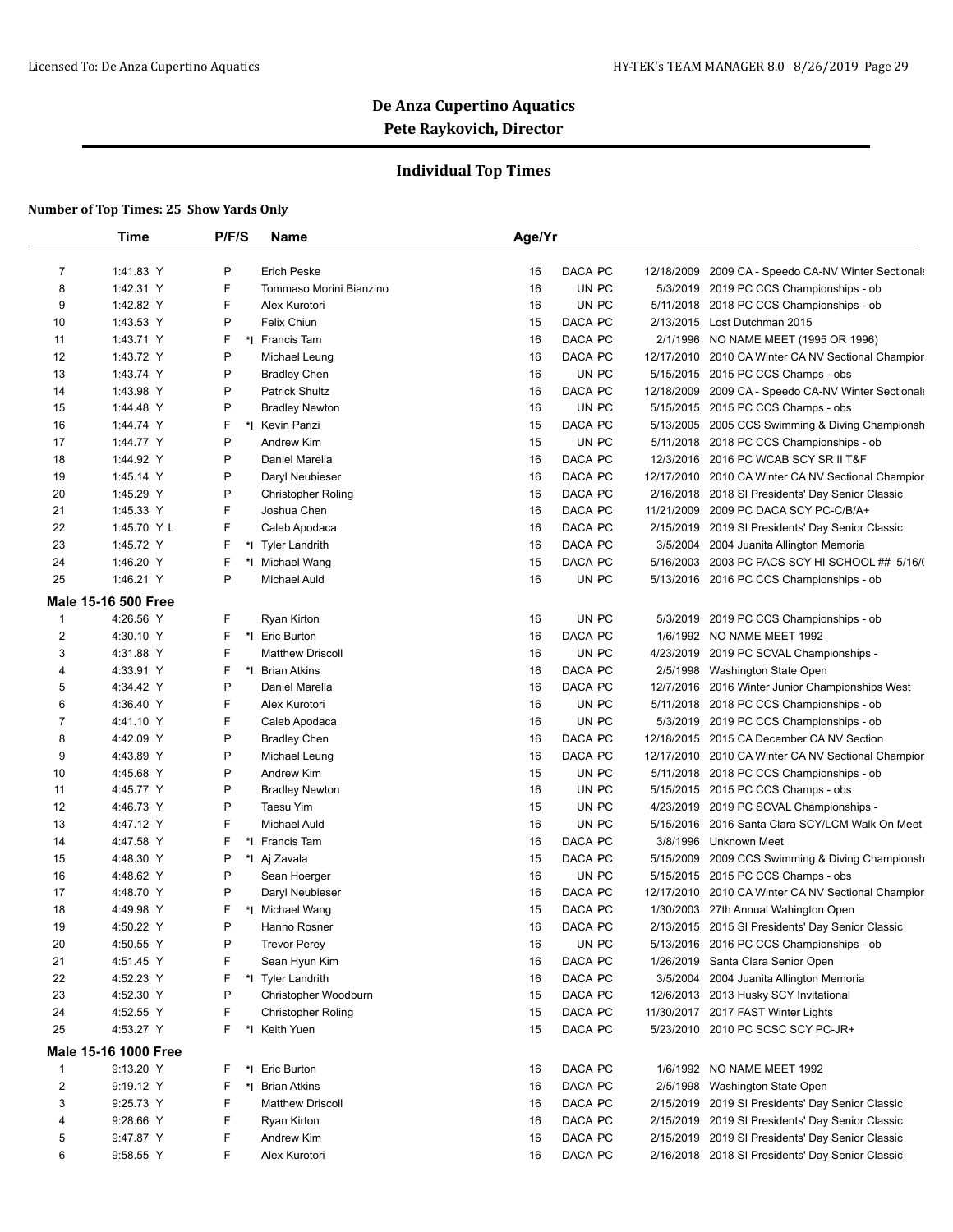## **Individual Top Times**

|                | <b>Time</b>                | P/F/S            | <b>Name</b>             | Age/Yr                      |                                                     |
|----------------|----------------------------|------------------|-------------------------|-----------------------------|-----------------------------------------------------|
|                |                            |                  |                         |                             |                                                     |
| $\overline{7}$ | 9:59.71 Y                  | F                | Hanno Rosner            | DACA PC<br>16<br>2/13/2015  | 2015 SI Presidents' Day Senior Classic              |
| 8              | 9:59.90 Y                  | F                | <b>Trevor Perey</b>     | DACA PC<br>16<br>11/7/2015  | Junior+SCYNov15                                     |
| 9              | 10:02.54 Y                 | F                | <b>Bradley Chen</b>     | DACA PC<br>16               | 2/25/2016 2016 Juanita Allington Memoria            |
| 10             | 10:03.35 Y                 | F                | <b>Bradley Newton</b>   | DACA PC<br>15<br>2/27/2014  | Juanita Allington Memorial Senior Meet              |
| 11             | 10:07.89 Y                 | F                | Harrison Hyde           | 16<br>DACA PC               | 12/17/2010 2010 CA Winter CA NV Sectional Champior  |
| 12             | 10:13.79 Y                 | F                | <b>Michael Auld</b>     | DACA PC<br>16               | 2/25/2016 2016 Juanita Allington Memoria            |
| 13             | 10:18.20 Y                 | F                | Sean Hoerger            | DACA PC<br>15<br>2/27/2014  | Juanita Allington Memorial Senior Meet              |
| 14             | 10:19.37 Y                 | F                | Christopher Woodburn    | DACA PC<br>15               | 2/27/2014 Juanita Allington Memorial Senior Meet    |
| 15             | 10:19.97 Y                 | F                | *I Ryan Hinshaw         | DACA PC<br>16<br>3/3/2006   | JuanitaAllington Memorial 2006                      |
| 16             | 10:22.37 Y                 | F<br>*l          | <b>Tyler Landrith</b>   | DACA PC<br>16<br>3/5/2004   | 2004 Juanita Allington Memoria                      |
| 17             | 10:35.42 Y                 | F                | *I Martin Chuang        | DACA PC<br>15               | 10/15/2005 Pacific Swimming Junior + Mee            |
| 18             | 10:44.30 Y                 | F                | Viraj Shitole           | DACA PC<br>15               | 2/25/2016 2016 Juanita Allington Memoria            |
| 19             | 10:50.55 Y                 | F                | Craig Neubieser         | DACA PC<br>15               | 10/14/2012 DAV AH DACA Tri-Meet                     |
| 20             | 11:02.72 Y                 | F                | *1 Alexander Collins    | DACA PC<br>16               | 2/2/2008 WCAB SCY JR+ 2/02/08                       |
| 21             | 11:14.28 Y                 | F                | Austin Lai              | 15<br>DACA PC               | 10/20/2012 2012 PC QSS SCY SENIOR II                |
| 22             | 11:16.26 Y                 | F                | *1 Austin Kao           | DACA PC<br>11/18/2006<br>15 | 2006 PC DACA                                        |
| 23             | 11:22.21 Y                 | F                | Mayuki Sasagawa         | DACA PC<br>15               | 10/20/2012 2012 PC QSS SCY SENIOR II                |
| 24             | 11:28.50 Y                 | F                | Koki Sasagawa           | 15<br>DACA PC<br>1/30/2010  | 2010 PC SCSC SCY PC-JR                              |
| 25             | 11:30.19 Y                 | F<br>*∣          | Conrad Wang             | 16<br>DACA PC               | 11/18/2006 PASA Invitational                        |
|                | Male 15-16 1650 Free       |                  |                         |                             |                                                     |
| $\mathbf{1}$   | 15:21.81 Y                 | F.<br>*∣         | Eric Burton             | 16<br>DACA PC               | 1/6/1992 NO NAME MEET 1992                          |
| $\overline{2}$ | 15:36.61 Y                 | F<br>*∣          | <b>Brian Atkins</b>     | 15<br>DACA PC<br>3/18/1997  | Jr West                                             |
| 3              | 16:48.68 Y                 | F                | Harrison Hyde           | DACA PC<br>16               | 12/17/2010 2010 CA Winter CA NV Sectional Champior  |
| 4              | 16:51.42 Y                 | F                | <b>Bradley Newton</b>   | DACA PC<br>15<br>2/27/2014  | Juanita Allington Memorial Senior Meet              |
| 5              | 16:51.70 Y                 | F                | Hanno Rosner            | 16<br>DACA PC               | 2/13/2015 2015 SI Presidents' Day Senior Classic    |
| 6              | 16:53.05 Y                 | F                | <b>Trevor Perey</b>     | DACA PC<br>16               | 10/16/2015 2015 PC WCAB SCY SR II                   |
| 7              | 16:54.42 Y                 | F                | Sean Hoerger            | DACA PC<br>15<br>5/18/2014  | 2014 PC SCSC SR Walk-On                             |
| 8              | 17:08.26 Y                 | F                | Christopher Woodburn    | 16<br>DACA PC               | 2/13/2015 Lost Dutchman 2015                        |
| 9              | 17:08.89 Y                 | F                | *I Ryan Hinshaw         | DACA PC<br>16<br>3/3/2006   | JuanitaAllington Memorial 2006                      |
| 10             | 17:28.32 Y                 | F<br>$^\star\!I$ | <b>Brad Murray</b>      | 15<br>DACA PC               | 12/16/2005 Pacific Swimming Senior Champi           |
| 11             | 17:57.83 Y                 | F                | *I Martin Chuang        | 15<br>DACA PC<br>3/3/2006   | JuanitaAllington Memorial 2006                      |
| 12             | 18:16.21 Y                 | F                | Viraj Shitole           | DACA PC<br>15               | 2/25/2016 2016 Juanita Allington Memoria            |
| 13             | 18:16.74 Y                 | F                | *1 Alexander Collins    | 15<br>DACA PC<br>3/9/2007   | 2007 Juanita Allington Senior Championship          |
| 14             | 18:48.24 Y                 | F                | *I Anthony Tam          | 15<br>DACA PC<br>3/10/1995  | DACA                                                |
| 15             | 18:51.72 Y                 | F                | Austin Lai              | 15<br>DACA PC               | 10/20/2012 2012 PC QSS SCY SENIOR II                |
| 16             | 19:17.67 Y                 | F                | Calvin Shih             | DACA PC<br>16               | 2/15/2014 2014 PC CAB SCY SRII T&F                  |
|                |                            |                  |                         |                             |                                                     |
|                | <b>Male 15-16 100 Back</b> |                  |                         |                             |                                                     |
| $\mathbf{1}$   | 49.08 Y                    | P                | <b>Matthew Driscoll</b> | UN PC<br>16                 | 5/3/2019 2019 PC CCS Championships - ob             |
| $\overline{c}$ | 51.06 Y                    | F                | Nikhil Kundu            | UN PC<br>16                 | 5/13/2016 2016 PC CCS Championships - ob            |
| 3              | 51.22 Y                    | F                | Erich Peske             | DACA PC<br>16               | 12/18/2009 2009 CA - Speedo CA-NV Winter Sectionals |
| $4^*$          | 51.80 Y                    | P                | Ryan Kirton             | 16<br>DACA PC               | 2/15/2019 2019 SI Presidents' Day Senior Classic    |
| $4^*$          | 51.80 Y                    | F                | Kevin Khojasteh         | DACA PC<br>16               | 5/22/2011 SCSC Junior+ Walk-On Meet 2011            |
| 6              | 51.92 Y                    | F                | Casey Fleming           | DACA PC<br>15               | 5/15/2009 2009 CCS Swimming & Diving Championsh     |
| $\overline{7}$ | 52.16 Y                    | P                | Michael Leung           | DACA PC<br>16<br>12/17/2010 | 2010 CA Winter CA NV Sectional Champior             |
| 8              | 52.31 Y L                  | F                | Daniel Marella          | DACA PC<br>16               | 12/7/2016 2016 Winter Junior Championships West     |
| 9              | 52.33 Y                    | F                | Felix Chiun             | DACA PC<br>16               | 2/25/2016 2016 Juanita Allington Memoria            |
| 10             | 52.36 Y                    | F                | Houfu Yan               | DACA PC<br>8/8/2014<br>16   | 2014 PC WCAB Summers End - Approved                 |
| 11             | 52.42 Y                    | F                | *I Francis Tam          | DACA PC<br>16               | 3/19/1996 JUNIOR NATIONALS                          |
| 12             | 52.88 Y                    | F                | Connor Bengston         | DACA PC<br>16               | 5/20/2011 2011 CCS Swimming & Diving Championsh     |
| 13             | 52.95 Y                    | F                | *1 Brian Atkins         | DACA PC<br>16               | 1/1/1998 UNKNOWN 1998 MEET                          |
| 14             | 53.29 Y                    | F                | *1 Kevin Parizi         | DACA PC<br>16               | 1/27/2007 Zone 1-North Championships                |
| 15             | 53.35 Y                    | F.               | *I Nicholas Buonfiglio  | DACA PC<br>16               | 3/5/2004 2004 Juanita Allington Memoria             |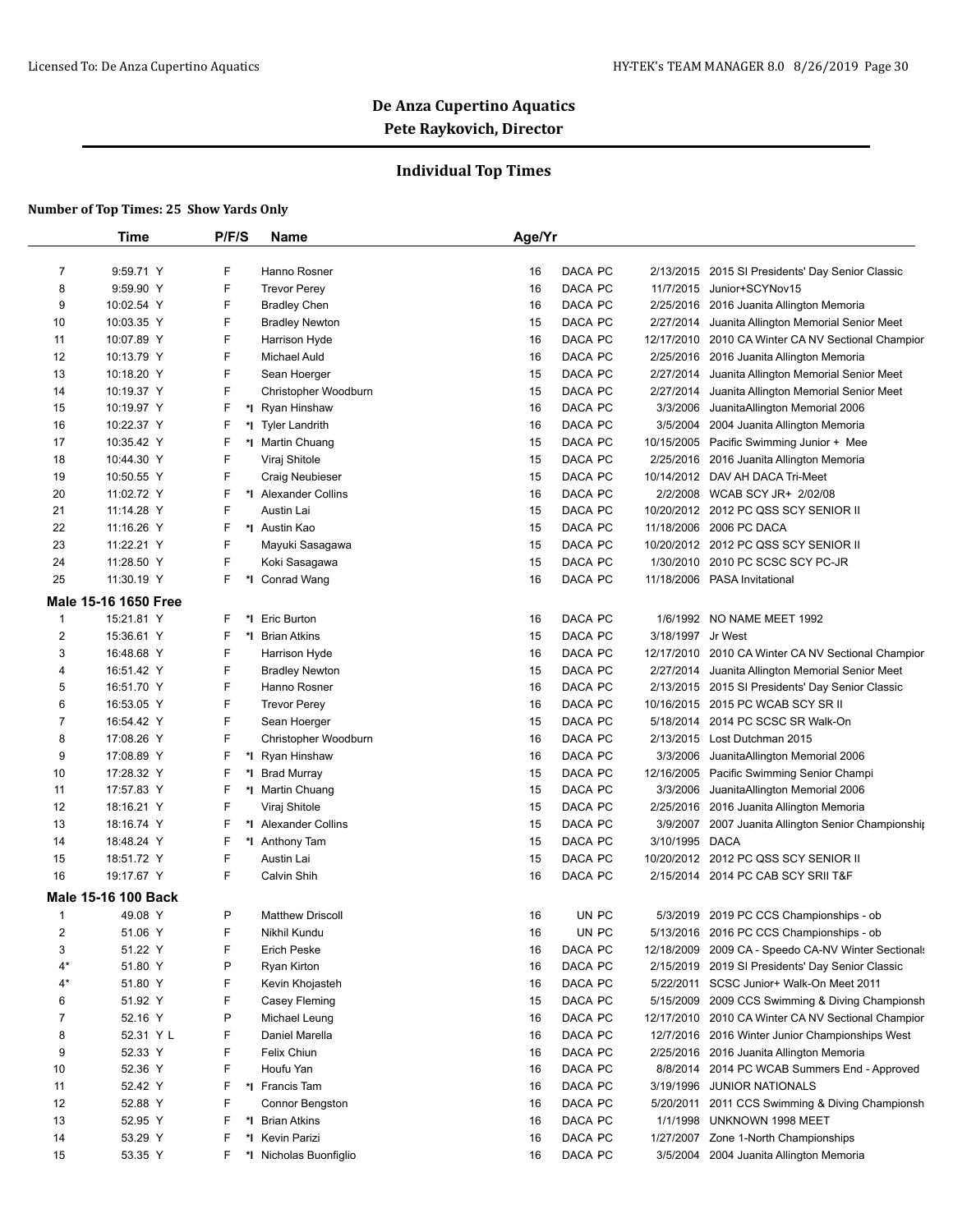## **Individual Top Times**

|              | <b>Time</b>                  | P/F/S  | Name                      | Age/Yr |          |            |                                                                                              |
|--------------|------------------------------|--------|---------------------------|--------|----------|------------|----------------------------------------------------------------------------------------------|
|              |                              |        |                           |        |          |            |                                                                                              |
| 16           | 53.48 Y                      | F<br>* | Justin Chung              | 16     | DACA PC  | 5/15/2009  | 2009 CCS Swimming & Diving Championsh                                                        |
| 17           | 53.69 Y                      | F      | Kyle Shang                | 15     | DACA PC  |            | 2/15/2019 2019 SI Presidents' Day Senior Classic                                             |
| 18           | 53.76 Y                      | F      | Ryan ng                   | 15     | UN PC    |            | 5/13/2018 2018 Santa Clara SCY Walk On Meet                                                  |
| 19           | 53.83 Y                      | F      | *I Trent Larsen           | 16     | DACA PC  | 2/1/2001   | 25th Annual Washington Open                                                                  |
| 20           | 53.89 Y                      | F      | Shayne Fleming            | 15     | DACA PC  |            | 3/9/2007 2007 Juanita Allington Senior Championship                                          |
| 21           | 54.30 Y                      | P      | Dominic Chua              | 15     | UN PC    |            | 5/13/2016 2016 PC CCS Championships - ob                                                     |
| 22           | 54.35 Y                      | P      | Alex Kurotori             | 16     | DACA PC  |            | 11/30/2017 2017 FAST Winter Lights                                                           |
| 23           | 54.75 Y                      | P      | Arjun Rao                 | 15     | UN PC    |            | 5/11/2018 2018 PC CCS Championships - ob                                                     |
| 24           | 55.09 Y                      | F      | Randy Tsai                | 16     | DACA PC  |            | 7/20/2013 2013 PC DACA SCY SCY                                                               |
| 25           | 55.11 Y                      | P      | Mitchel Lau               | 16     | UN PC    |            | 4/23/2019 2019 PC SCVAL Championships -                                                      |
|              | <b>Male 15-16 200 Back</b>   |        |                           |        |          |            |                                                                                              |
| 1            | 1:48.12 Y                    | F      | <b>Matthew Driscoll</b>   | 16     | UN-PC PC |            | 5/5/2019 2019 Santa Clara SCY Walk On Meet                                                   |
| 2            | 1:50.40 Y                    | Ρ      | Shayne Fleming            | 16     | DACA PC  |            | 12/7/2007 WCAB SCY SENR T&F 12/07/07                                                         |
| 3            | 1:51.39 Y                    | F      | *I Eric Burton            | 15     | DACA PC  | 1/1/1991   | No Name 1991                                                                                 |
| 4            | 1:51.44 Y                    | F      | Ryan Kirton               | 16     | DACA PC  |            | 2/15/2019 2019 SI Presidents' Day Senior Classic                                             |
| 5            | 1:52.66 Y                    | F      | Casey Fleming             | 16     | DACA PC  | 12/18/2009 | 2009 CA - Speedo CA-NV Winter Sectionals                                                     |
| 6            | 1:52.87 Y                    | F      | *I Francis Tam            | 16     | DACA PC  | 3/19/1996  | <b>JUNIOR NATIONALS</b>                                                                      |
| 7            | 1:53.27 Y                    | F      | *1 Brian Atkins           | 16     | DACA PC  | 2/5/1998   | Washington State Open                                                                        |
| 8            | 1:54.52 Y                    | F      | *I Trent Larsen           | 16     | DACA PC  | 2/1/2001   | 25th Annual Washington Open                                                                  |
| 9            | 1:54.75 Y                    | P      | <b>Christopher Roling</b> | 16     | DACA PC  |            | 2/16/2018 2018 SI Presidents' Day Senior Classic                                             |
| 10           | 1:54.84 Y                    | F      | *1 Kevin Parizi           | 16     | DACA PC  |            | 1/27/2007 Zone 1-North Championships                                                         |
| 11           | 1:55.22 Y                    | P      | Caleb Apodaca             | 16     | DACA PC  | 2/15/2019  | 2019 SI Presidents' Day Senior Classic                                                       |
| 12           | 1:55.23 Y                    | F      | Houfu Yan                 | 16     | DACA PC  | 2/27/2014  |                                                                                              |
| 13           | 1:55.44 Y                    | P      | Michael Leung             | 16     | DACA PC  |            | Juanita Allington Memorial Senior Meet<br>12/17/2010 2010 CA Winter CA NV Sectional Champior |
| 14           | 1:55.64 Y                    | F      | Robert Griswold           | 15     | UN-PC PC | 5/5/2019   | 2019 Santa Clara SCY Walk On Meet                                                            |
|              | 1:56.60 Y                    | F      |                           | 15     | DACA PC  | 1/26/2019  |                                                                                              |
| 15           | 1:57.32 Y                    | F      | Kyle Shang                |        |          |            | Santa Clara Senior Open                                                                      |
| 16           |                              | P      | Nikhil Kundu              | 16     | DACA PC  |            | 2/25/2016 2016 Juanita Allington Memoria                                                     |
| 17           | 1:57.33 Y                    | P      | Alex Kurotori             | 16     | DACA PC  |            | 2/16/2018 2018 SI Presidents' Day Senior Classic                                             |
| 18           | 1:57.86 Y                    | F      | Hanno Rosner              | 16     | DACA PC  |            | 2/13/2015 2015 SI Presidents' Day Senior Classic                                             |
| 19           | 1:58.07 Y                    | F      | *I Tyler Elliott          | 16     | DACA PC  |            | 1/31/2002 26th Annual Washington Open                                                        |
| 20           | 1:58.36 Y                    |        | Daniel Marella            | 15     | DACA PC  |            | 2/25/2016 2016 Juanita Allington Memoria                                                     |
| 21           | 1:59.09 Y                    | P      | Connor Bengston           | 16     | DACA PC  |            | 12/17/2010 2010 CA Winter CA NV Sectional Champior                                           |
| 22           | 1:59.24 Y                    | Ρ      | *I Nicholas Buonfiglio    | 16     | DACA PC  |            | 3/5/2004 2004 Juanita Allington Memoria                                                      |
| 23           | 1:59.40 Y                    | F      | Evan Li                   | 16     | DACA PC  | 12/9/2011  | 2011 PC WCAB SCY SR CHAMPS                                                                   |
| 24           | 1:59.42 Y                    | F      | *I Kyle Burke             | 16     | DACA PC  |            | 3/9/2007 2007 Juanita Allington Senior Championship                                          |
| 25           | 1:59.63 Y                    | F      | Randy Tsai                | 16     | DACA PC  |            | 7/20/2013 2013 PC DACA SCY SCY                                                               |
|              | <b>Male 15-16 100 Breast</b> |        |                           |        |          |            |                                                                                              |
| $\mathbf{1}$ | 57.16 Y                      | P      | Keven Shang               | 16     | DACA PC  |            | 12/10/2014 2014 Speedo Winter Junior Champs                                                  |
| 2            | 57.31 Y                      | F      | Kevin Khojasteh           | 15     | DACA PC  |            | 12/18/2009 2009 CA - Speedo CA-NV Winter Sectionals                                          |
| 3            | 57.75 Y                      | F      | <b>Arthur Moraes</b>      | 16     | DACA PC  |            | 2/15/2019 2019 SI Presidents' Day Senior Classic                                             |
| 4            | 57.97 Y                      | F      | Martin Kushnerov          | 16     | DACA PC  |            | 2/27/2014 Juanita Allington Memorial Senior Meet                                             |
| 5            | 58.25 Y                      | F      | *I Tony Barnes            | 16     | DACA PC  |            | 1/1/1988 No Name 1988                                                                        |
| 6            | 58.98 Y                      | Ρ      | Felix Chiun               | 16     | DACA PC  |            | 12/18/2015 2015 CA December CA NV Section                                                    |
| 7            | 59.05 Y                      | F      | Kevin Su                  | 16     | DACA PC  |            | 12/2/2011 2011 Husky Invitational                                                            |
| 8            | 59.06 Y                      | Ρ      | Michael Chen              | 16     | DACA PC  |            | 11/30/2012 2012 PN AP Husky SCY Invitational                                                 |
| 9            | 59.15 Y                      | F      | *I Nicholas Buonfiglio    | 16     | DACA PC  |            | 5/14/2004 2004 CCS-CIF High School Championship                                              |
| 10           | 59.32 Y                      | Ρ      | Daniel Marella            | 15     | DACA PC  |            | 12/18/2015 2015 CA December CA NV Section                                                    |
| 11           | 1:00.07 Y                    | F      | *I Mathew Schmidt         | 15     | DACA PC  |            | 5/17/2002 2002 CCS Swimming & Diving Championsh                                              |
| 12           | 1:00.09 Y                    | F      | *I Aj Zavala              | 15     | DACA PC  |            | 5/15/2009 2009 CCS Swimming & Diving Championsh                                              |
| 13           | 1:00.38 Y                    | P      | Nikhil Kundu              | 16     | DACA PC  |            | 12/18/2015 2015 CA December CA NV Section                                                    |
| 14           | 1:00.86 Y                    | Ρ      | lan Yuh                   | 16     | DACA PC  |            | 12/17/2010 2010 CA Winter CA NV Sectional Champior                                           |
| 15           | 1:01.13 Y                    | F      | *I Ethan Hu               | 15     | UN PC    |            | 5/14/2017 2017 Santa Clara SCY Walk On Meet                                                  |
|              |                              |        |                           |        |          |            |                                                                                              |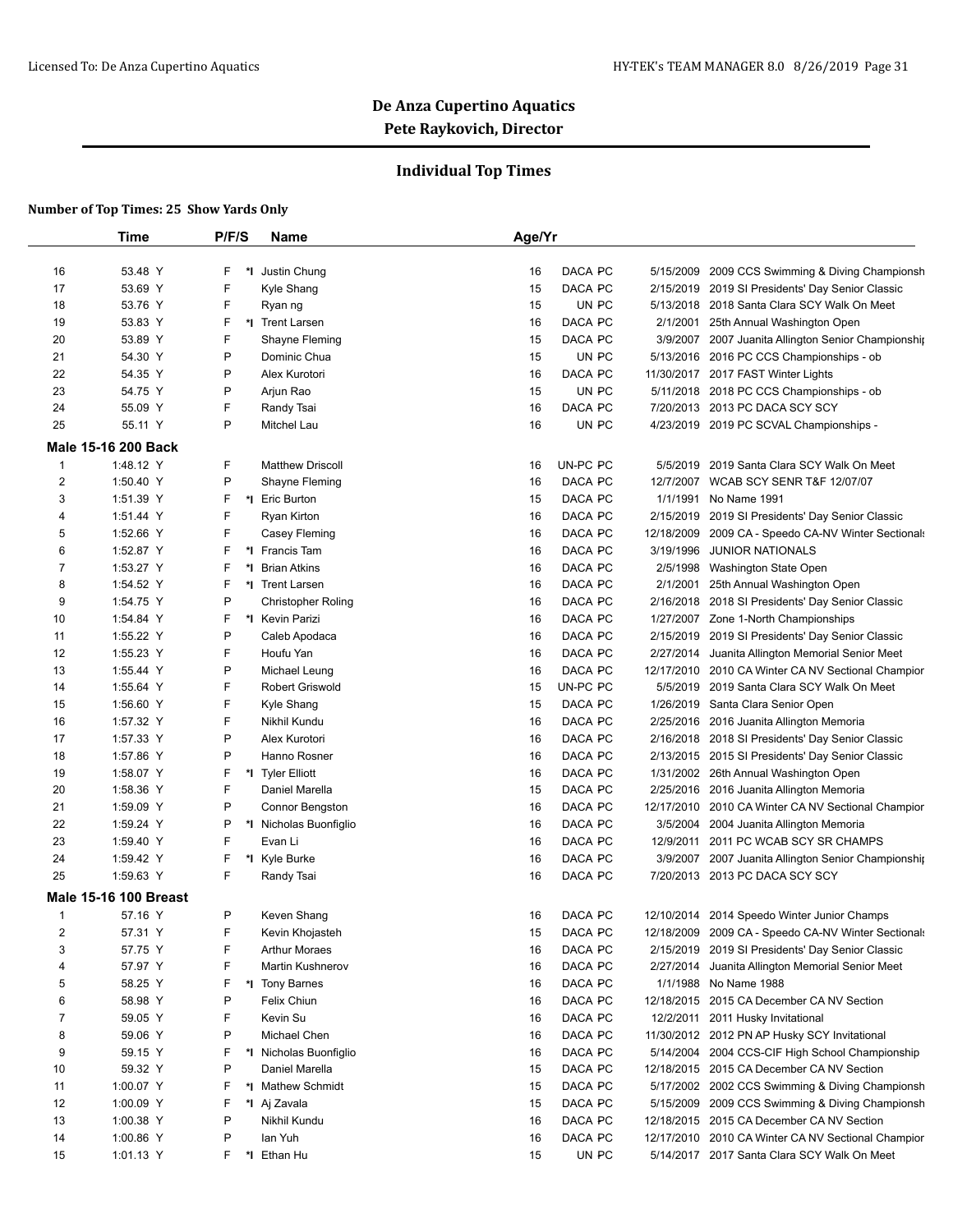## **Individual Top Times**

|                | <b>Time</b>                  | P/F/S   | Name                      | Age/Yr         |            |                                                     |
|----------------|------------------------------|---------|---------------------------|----------------|------------|-----------------------------------------------------|
|                |                              |         |                           |                |            |                                                     |
| 16             | 1:01.15 Y                    | F       | Connor Heale              | 16<br>UN PC    |            | 5/3/2018 2018 PC WCAL Championships - o             |
| 17             | 1:01.23 Y                    | F       | Sumer Hajela              | UN-PC PC<br>16 |            | 5/5/2019 2019 Santa Clara SCY Walk On Meet          |
| 18             | 1:01.38 Y                    | P       | Oscar Khowong             | UN PC<br>16    |            | 5/11/2018 2018 PC CCS Championships - ob            |
| 19             | 1:01.55 Y                    | F       | Kenny Chi                 | 15<br>UN PC    |            | 4/27/2016 2016 PC SCVAL-DA Championship             |
| 20             | 1:01.63 Y                    | F       | *I Andrew Chin            | 15<br>DACA PC  |            | 3/30/2006 Far Westerns SC                           |
| 21             | 1:01.64 Y                    | F       | Richard Chen              | 15<br>DACA PC  |            | 3/9/2007 2007 Juanita Allington Senior Championship |
| 22             | 1:01.71 Y                    | P       | <b>Brandon Fung</b>       | 16<br>UN PC    |            | 5/3/2019 2019 PC CCS Championships - ob             |
| 23             | 1:01.95 Y                    | F       | Shayne Fleming            | DACA PC<br>16  |            | 1/27/2008 DACA SCY ZN 1N CHAMP 1/27/08              |
| 24             | 1:01.96 Y                    | F       | Kasper Cheng              | DACA PC<br>16  |            | 11/12/2016 2016 PC DACA SCY C/B/A+                  |
| 25             | 1:02.02 Y                    | F       | Houfu Yan                 | DACA PC<br>16  |            | 5/18/2014 2014 PC SCSC SR Walk-On                   |
|                | <b>Male 15-16 200 Breast</b> |         |                           |                |            |                                                     |
| 1              | 2:04.04 Y                    | P       | Daniel Marella            | DACA PC<br>16  |            | 12/7/2016 2016 Winter Junior Championships West     |
| $\overline{c}$ | 2:04.88 Y                    | F       | <b>Martin Kushnerov</b>   | DACA PC<br>16  |            | 2/27/2014 Juanita Allington Memorial Senior Meet    |
| 3              | 2:05.12 Y                    | F       | Keven Shang               | DACA PC<br>16  | 2/27/2014  | Juanita Allington Memorial Senior Meet              |
| 4              | 2:06.98 Y                    | F       | *I Tony Barnes            | DACA PC<br>16  | 1/1/1988   | No Name 1988                                        |
| 5              | 2:07.11 Y                    | F       | Kevin Khojasteh           | 15<br>DACA PC  | 12/18/2009 | 2009 CA - Speedo CA-NV Winter Sectionals            |
| 6              | 2:07.96 Y                    | F       | Kevin Su                  | DACA PC<br>16  | 12/2/2011  | 2011 Husky Invitational                             |
| 7              | 2:08.64 Y                    | P       | Nikhil Kundu              | DACA PC<br>16  |            | 2/25/2016 2016 Juanita Allington Memoria            |
| 8              | 2:08.88 Y                    | F       | *I Mathew Schmidt         | DACA PC<br>16  |            | 2/27/2003 2003 Calif-Nev Spring Speedo C            |
| 9              | 2:09.24 Y                    | F       | <b>Arthur Moraes</b>      | DACA PC<br>16  |            | 2/15/2019 2019 SI Presidents' Day Senior Classic    |
| 10             | 2:10.48 Y                    | P       | Michael Chen              | DACA PC<br>16  |            | 11/30/2012 2012 PN AP Husky SCY Invitational        |
| 11             | 2:11.32 Y                    | F       | *I Ethan Hu               | 15<br>UN PC    |            | 5/14/2017 2017 Santa Clara SCY Walk On Meet         |
| 12             | 2:12.40 Y                    | P       | Zachary Hsieh             | DACA PC<br>16  |            | 12/18/2015 2015 CA December CA NV Section           |
| 13             | 2:12.57 Y                    | F       | <b>Matthew Driscoll</b>   | DACA PC<br>16  |            | 2/15/2019 2019 SI Presidents' Day Senior Classic    |
| 14             | 2:12.80 Y                    | F       | Ryan ng                   | DACA PC<br>16  |            | 2/15/2019 2019 SI Presidents' Day Senior Classic    |
| 15             | 2:12.99 Y                    | F       | Sean Hoerger              | DACA PC<br>16  |            | 5/17/2015 2015 Santa Clara SCY/LCM Walk On Meet     |
| 16             | 2:13.12 Y                    | F       | Kenny Chi                 | 15<br>UN PC    |            | 5/15/2016 2016 Santa Clara SCY/LCM Walk On Meet     |
| 17             | 2:13.85 Y                    | F       | <b>Bradley Newton</b>     | 16<br>DACA PC  |            | 5/17/2015 2015 Santa Clara SCY/LCM Walk On Meet     |
| 18             | 2:13.87 Y                    | F       | Brandon Fung              | DACA PC<br>15  | 10/20/2018 | 2018 PC OAPB SCY SR OPEN                            |
| $19*$          | 2:14.33 Y                    | F       | Shayne Fleming            | DACA PC<br>16  |            | 1/27/2008 DACA SCY ZN 1N CHAMP 1/27/08              |
| $19*$          | 2:14.33 Y                    | F       | <b>Richard Chen</b>       | DACA PC<br>15  |            | 3/9/2007 2007 Juanita Allington Senior Championship |
| 21             | 2:14.79 Y                    | F       | Jason Loo                 | DACA PC<br>16  | 5/18/2014  | 2014 PC SCSC SR Walk-On                             |
| 22             | 2:15.32 Y                    | F       | Caleb Apodaca             | DACA PC<br>16  | 1/26/2019  | Santa Clara Senior Open                             |
| 23             | 2:15.60 Y                    | F       | Koki Sasagawa             | 16<br>DACA PC  | 5/22/2011  | SCSC Junior+ Walk-On Meet 2011                      |
| 24             | 2:15.70 Y                    | P<br>*∣ | Kevin Luu                 | DACA PC<br>15  |            | 1/30/2003 27th Annual Wahington Open                |
| 25             | 2:16.00 Y                    | P<br>*I | Andrew Chin               | DACA PC<br>16  |            | 12/7/2007 WCAB SCY SENR T&F 12/07/07                |
|                | Male 15-16 100 Fly           |         |                           |                |            |                                                     |
| $\mathbf{1}$   | 49.33 Y                      | F       | <b>Erich Peske</b>        | DACA PC<br>16  |            | 5/15/2009 2009 CCS Swimming & Diving Championsh     |
| $\overline{c}$ | 49.53 Y                      | P       | Felix Chiun               | DACA PC<br>16  |            | 12/18/2015 2015 CA December CA NV Section           |
| 3              | 50.64 Y                      | F       | <b>Christopher Roling</b> | UN PC<br>16    |            | 5/13/2018 2018 Santa Clara SCY Walk On Meet         |
| 4              | 51.07 Y                      | P       | <b>Matthew Driscoll</b>   | DACA PC<br>16  | 2/15/2019  | 2019 SI Presidents' Day Senior Classic              |
| 5              | 51.40 Y                      | F       | Jarod Olay                | DACA PC<br>16  |            | 5/18/2014 2014 PC SCSC SR Walk-On                   |
| 6              | 51.44 Y                      | P       | *I Stephen Rehrmann       | DACA PC<br>16  | 3/16/1999  | <b>JUNIOR CHAMPIONSHIPS</b>                         |
| $7^*$          | 51.54 Y                      | P       | *I Nicholas Buonfiglio    | DACA PC<br>16  |            | 3/5/2004 2004 Juanita Allington Memoria             |
| $7^*$          | 51.54 Y                      | F       | Kevin Khojasteh           | DACA PC<br>16  | 5/22/2011  | SCSC Junior+ Walk-On Meet 2011                      |
| 9              | 51.70 Y                      | F       | Steve Yang                | UN PC<br>16    |            | 5/14/2017 2017 Santa Clara SCY Walk On Meet         |
| 10             | 51.71 Y                      | P       | *I Andrew Chin            | DACA PC<br>16  |            | 12/7/2007 WCAB SCY SENR T&F 12/07/07                |
| 11             | 51.72 Y                      | P       | Caleb Apodaca             | DACA PC<br>16  | 2/15/2019  | 2019 SI Presidents' Day Senior Classic              |
| 12             | 51.84 Y                      | F       | *I Tedder Stevenson       | DACA PC<br>16  | 1/1/1990   | <b>1990 NO NAME</b>                                 |
| 13             | 52.19 Y                      | F       | Connor Bengston           | DACA PC<br>16  | 5/20/2011  | 2011 CCS Swimming & Diving Championsh               |
| 14             | 52.52 Y                      | P       | Houfu Yan                 | DACA PC<br>16  | 2/27/2014  | Juanita Allington Memorial Senior Meet              |
| 15             | 52.60 Y                      | F       | Arjun Rao                 | UN-PC PC<br>16 |            | 5/5/2019 2019 Santa Clara SCY Walk On Meet          |
|                |                              |         |                           |                |            |                                                     |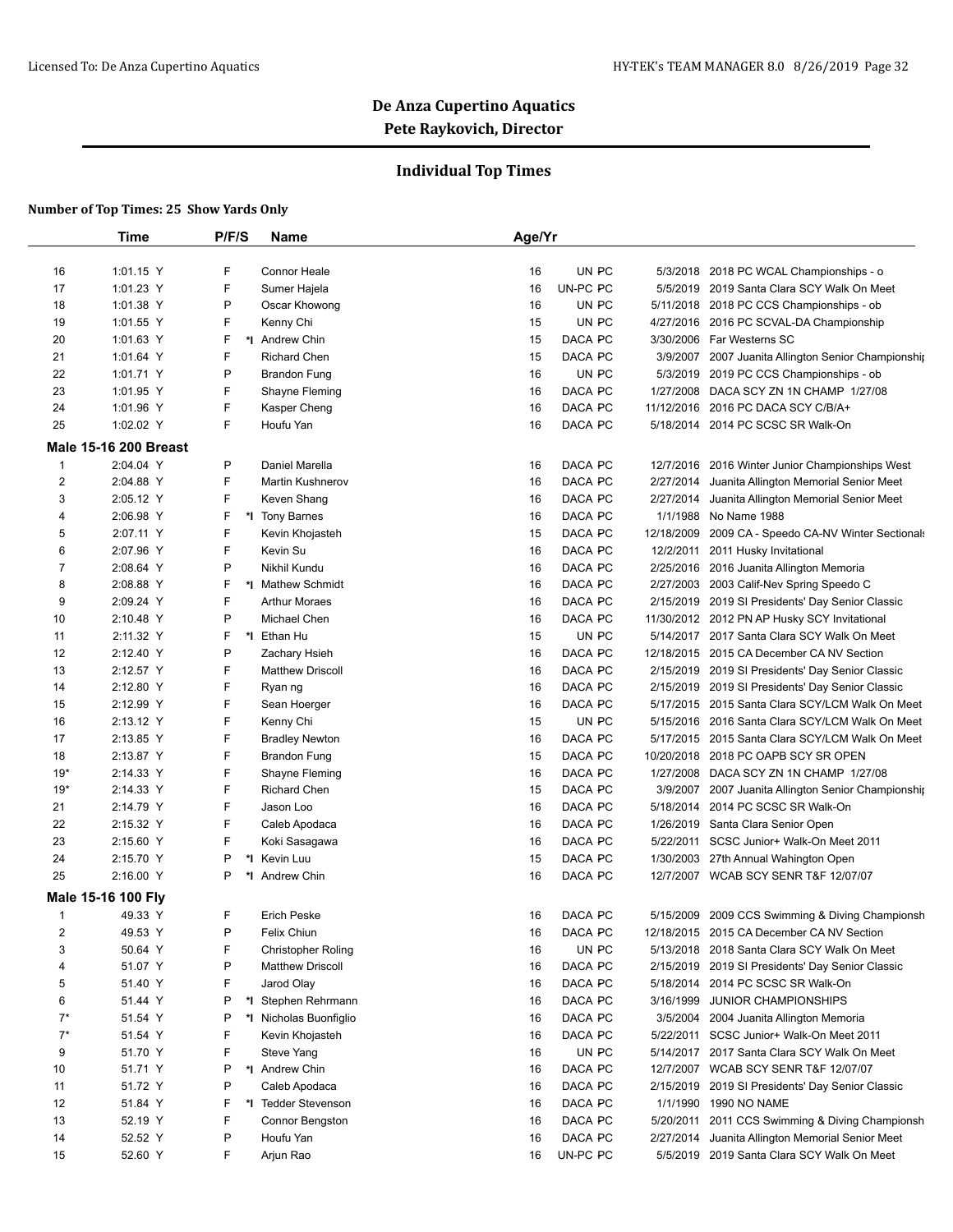## **Individual Top Times**

|                | <b>Time</b>        | P/F/S   | Name                           | Age/Yr |          |            |                                                     |
|----------------|--------------------|---------|--------------------------------|--------|----------|------------|-----------------------------------------------------|
| 16             | 52.78 Y            | F       | Daniel Marella                 | 15     | DACA PC  |            | 2/25/2016 2016 Juanita Allington Memoria            |
| 17             | 52.95 Y            | P       | Dylan Condensa                 | 16     | UN PC    |            | 5/11/2018 2018 PC CCS Championships - ob            |
| 18             | 52.97 Y            | F       | Nikhil Kundu                   | 16     | DACA PC  |            | 2/25/2016 2016 Juanita Allington Memoria            |
| 19             | 53.10 Y            | F       | Tommaso Morini Bianzino        | 16     | UN-PC PC |            | 5/5/2019 2019 Santa Clara SCY Walk On Meet          |
| 20             | 53.17 Y            | P       | Michael Chen                   | 16     | DACA PC  |            | 11/30/2012 2012 PN AP Husky SCY Invitational        |
| 21             | 53.20 Y            | P       | Ryan ng                        | 16     | DACA PC  |            | 2/15/2019 2019 SI Presidents' Day Senior Classic    |
| 22             | 53.36 Y            | P       | <b>Patrick Shultz</b>          | 16     | DACA PC  |            | 12/18/2009 2009 CA - Speedo CA-NV Winter Sectionals |
| 23             | 53.49 Y            | F       | <b>Justin Read</b>             | 16     | DACA PC  |            | 12/8/2012 2012 PC DCD SCY PC-C/B/A+                 |
| 24             | 53.70 Y            | F       | Michael Leung                  | 16     | DACA PC  |            | 5/22/2011 SCSC Junior+ Walk-On Meet 2011            |
| 25             | 53.93 Y            | F       | Keven Shang                    | 16     | DACA PC  |            | 5/18/2014 2014 PC SCSC SR Walk-On                   |
|                |                    |         |                                |        |          |            |                                                     |
|                | Male 15-16 200 Fly |         |                                |        |          |            |                                                     |
| $\mathbf{1}$   | 1:50.51 Y          | F       | <b>Erich Peske</b>             | 16     | DACA PC  |            | 12/18/2009 2009 CA - Speedo CA-NV Winter Sectionals |
| $\overline{2}$ | 1:52.27 Y          | F       | <b>Christopher Roling</b>      | 16     | UN PC    | 5/13/2018  | 2018 Santa Clara SCY Walk On Meet                   |
| 3              | 1:53.35 Y          | F       | Caleb Apodaca                  | 16     | UN-PC PC | 5/5/2019   | 2019 Santa Clara SCY Walk On Meet                   |
| 4              | 1:53.44 Y          | F       | *I Nicholas Buonfiglio         | 16     | DACA PC  | 3/5/2004   | 2004 Juanita Allington Memoria                      |
| 5              | 1:53.58 Y          | F<br>∗ı | <b>Tedder Stevenson</b>        | 16     | DACA PC  | 1/1/1990   | 1990 NO NAME                                        |
| 6              | 1:54.40 Y          | P       | <b>Matthew Driscoll</b>        | 16     | DACA PC  |            | 2/15/2019 2019 SI Presidents' Day Senior Classic    |
| 7              | 1:54.51 Y          | P       | Daniel Marella                 | 15     | DACA PC  |            | 2/25/2016 2016 Juanita Allington Memoria            |
| 8              | 1:55.13 Y          | F       | Steve Yang                     | 15     | DACA PC  |            | 2/25/2016 2016 Juanita Allington Memoria            |
| 9              | 1:55.62 Y          | P       | Felix Chiun                    | 15     | DACA PC  | 2/13/2015  | Lost Dutchman 2015                                  |
| 10             | 1:55.70 Y          | P       | Jarod Olay                     | 16     | DACA PC  | 2/27/2014  | Juanita Allington Memorial Senior Meet              |
| 11             | 1:55.78 Y          | F       | <b>Andrew Kim</b>              | 16     | UN-PC PC | 5/5/2019   | 2019 Santa Clara SCY Walk On Meet                   |
| 12             | 1:56.20 Y          | P       | Michael Leung                  | 16     | DACA PC  | 12/17/2010 | 2010 CA Winter CA NV Sectional Champior             |
| 13             | 1:57.03 Y          | F       | *I Trent Larsen                | 16     | DACA PC  |            | 3/15/2001 Midwest Sectional Championship            |
| 14             | 1:57.34 Y          | P       | Nikhil Kundu                   | 16     | DACA PC  |            | 2/25/2016 2016 Juanita Allington Memoria            |
| 15             | 1:57.53 Y          | P       | Ryan Kirton                    | 16     | DACA PC  |            | 2/15/2019 2019 SI Presidents' Day Senior Classic    |
| 16             | 1:57.56 Y          | P       | Connor Bengston                | 16     | DACA PC  |            | 12/17/2010 2010 CA Winter CA NV Sectional Champior  |
| 17             | 1:57.63 Y          | F       | Justin Read                    | 16     | DACA PC  |            | 12/8/2012 2012 PC DCD SCY PC-C/B/A+                 |
| 18             | 1:58.05 Y          | P       | *I Andrew Chin                 | 16     | DACA PC  | 12/7/2007  | <b>WCAB SCY SENR T&amp;F 12/07/07</b>               |
| 19             | 1:58.48 Y          | P       | <b>Patrick Shultz</b>          | 16     | DACA PC  | 12/18/2009 | 2009 CA - Speedo CA-NV Winter Sectionals            |
| 20             | 2:00.44 Y          | F       | <b>Martin Kushnerov</b>        | 16     | DACA PC  | 2/15/2014  | 2014 PC CAB SCY SRII T&F                            |
| 21             | 2:00.60 Y          | F       | Jonathon Martinez              | 16     | DACA PC  | 11/21/2009 | 2009 PC DACA SCY PC-C/B/A+                          |
| 22             | 2:00.64 Y          | F       | *I Michael Wang                | 16     | DACA PC  | 12/12/2003 | PACS SCY SR T&F CHMP 12/12/03                       |
|                |                    | F       |                                | 16     | DACA PC  | 5/18/2014  |                                                     |
| 23             | 2:00.91 Y          | F       | Craig Neubieser<br>Joshua Chen |        |          |            | 2014 PC SCSC SR Walk-On                             |
| 24             | 2:00.97 Y          | P       |                                | 16     | DACA PC  | 11/21/2009 | 2009 PC DACA SCY PC-C/B/A+                          |
| 25             | 2:01.39 Y          |         | Arjun Rao                      | 16     | DACA PC  |            | 2/15/2019 2019 SI Presidents' Day Senior Classic    |
|                | Male 15-16 200 IM  |         |                                |        |          |            |                                                     |
| $\mathbf{1}$   | 1:50.45 Y          | F       | *I Eric Burton                 | 16     | DACA PC  |            | 1/6/1992 NO NAME MEET 1992                          |
| 2              | 1:50.66 Y          | F       | <b>Erich Peske</b>             | 16     | DACA PC  |            | 5/15/2009 2009 CCS Swimming & Diving Championsh     |
| 3              | 1:52.28 Y          | P       | <b>Matthew Driscoll</b>        | 16     | DACA PC  |            | 2/15/2019 2019 SI Presidents' Day Senior Classic    |
| 4              | 1:52.80 Y          | P       | Daniel Marella                 | 16     | UN PC    |            | 5/20/2016 2016 CC CIF State Swimming & D            |
| 5              | 1:52.93 Y          | P       | Caleb Apodaca                  | 16     | DACA PC  |            | 5/10/2019 2019 CIF SWIMMING AND DIVING CHAM         |
| 6              | 1:53.46 Y          | P       | Kevin Khojasteh                | 16     | DACA PC  |            | 12/17/2010 2010 CA Winter CA NV Sectional Champior  |
| 7              | 1:54.09 Y          | F       | *I Francis Tam                 | 16     | DACA PC  |            | 5/18/1996 CCS Championships                         |
| 8              | 1:54.86 Y          | P       | *I Stephen Rehrmann            | 16     | DACA PC  |            | 3/16/1999 JUNIOR CHAMPIONSHIPS                      |
| 9              | 1:55.31 Y          | Ρ       | Ryan Kirton                    | 16     | DACA PC  |            | 2/15/2019 2019 SI Presidents' Day Senior Classic    |
| 10             | 1:56.03 Y          | F       | *I Nicholas Buonfiglio         | 16     | DACA PC  |            | 3/5/2004 2004 Juanita Allington Memoria             |
| 11             | 1:56.06 Y          | F       | <b>Christopher Roling</b>      | 16     | DACA PC  |            | 2/16/2018 2018 SI Presidents' Day Senior Classic    |
| 12             | 1:56.18 Y          | F       | Kevin Su                       | 16     | DACA PC  |            | 12/2/2011 2011 Husky Invitational                   |
| 13             | 1:56.39 Y          | F       | Shayne Fleming                 | 15     | DACA PC  | 3/9/2007   | 2007 Juanita Allington Senior Championship          |
| 14             | 1:56.43 Y          | F       | *I Brian Atkins                | 16     | DACA PC  |            | 2/5/1998 Washington State Open                      |
| 15             | 1:56.78 Y          | F       | Ryan ng                        | 16     | UN PC    |            | 5/3/2019 2019 PC CCS Championships - ob             |
|                |                    |         |                                |        |          |            |                                                     |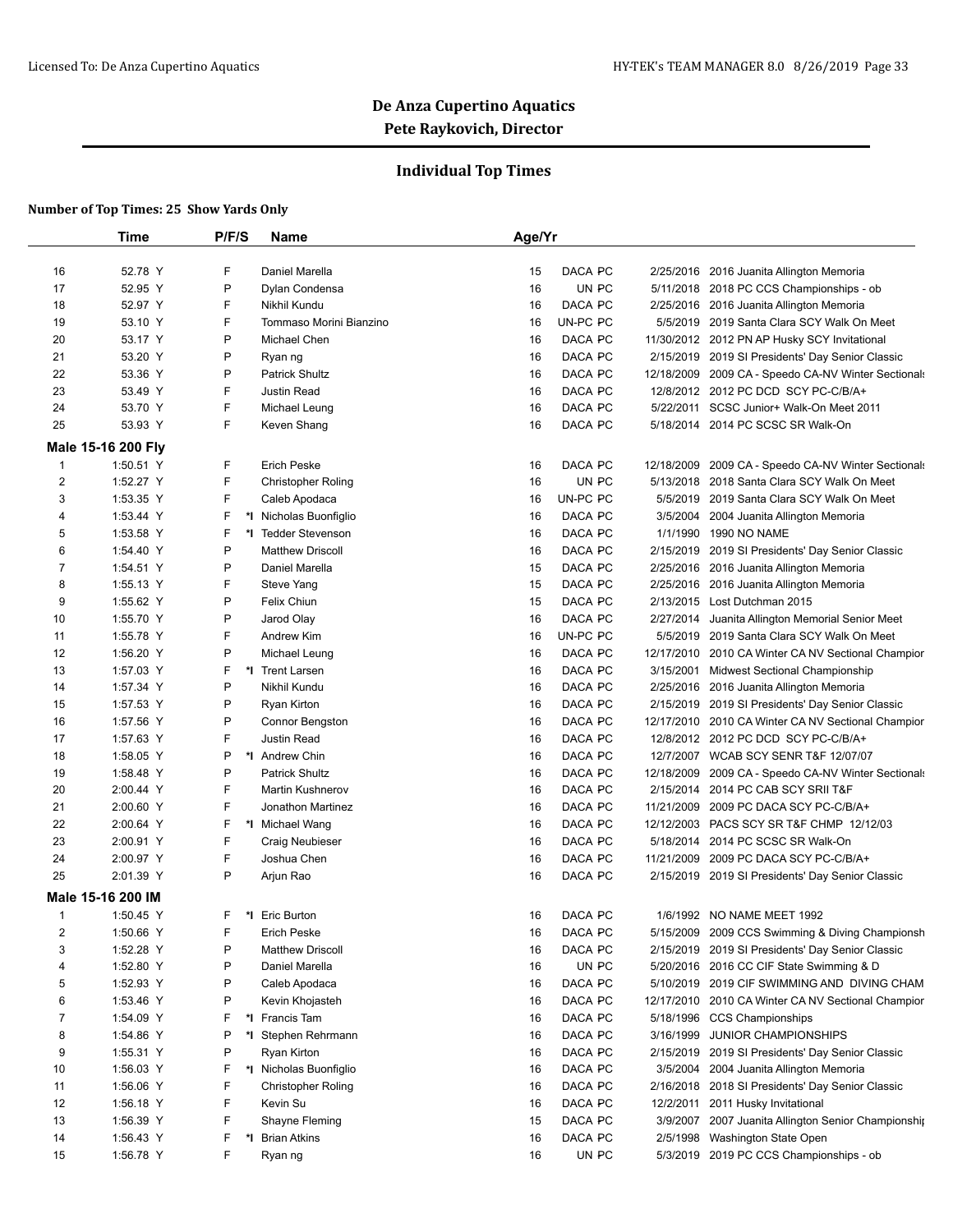## **Individual Top Times**

|                | <b>Time</b>               | P/F/S | Name                    | Age/Yr         |               |                                                     |
|----------------|---------------------------|-------|-------------------------|----------------|---------------|-----------------------------------------------------|
|                |                           |       |                         |                |               |                                                     |
| 16             | 1:56.85 Y                 | F     | Keven Shang             | DACA PC<br>16  | 2/27/2014     | Juanita Allington Memorial Senior Meet              |
| 17             | 1:57.21 Y                 | F     | *1 Trent Larsen         | DACA PC<br>16  | 2/1/2001      | 25th Annual Washington Open                         |
| 18             | 1:57.24 Y                 | F     | <b>Martin Kushnerov</b> | DACA PC<br>16  | 2/27/2014     | Juanita Allington Memorial Senior Meet              |
| 19             | 1:57.59 Y                 | F     | *1 Kevin Parizi         | DACA PC<br>16  |               | 1/27/2007 Zone 1-North Championships                |
| 20             | 1:57.79 Y                 | P     | Zachary Hsieh           | DACA PC<br>16  |               | 12/18/2015 2015 CA December CA NV Section           |
| 21             | 1:58.00 Y                 | F     | Alex Kurotori           | DACA PC<br>16  |               | 4/5/2018 2018 Far Western Short Course Champions    |
| 22             | 1:58.09 Y                 | P     | Oscar Khowong           | UN PC<br>16    |               | 5/11/2018 2018 PC CCS Championships - ob            |
| 23             | 1:58.10 Y                 | P     | Michael Leung           | DACA PC<br>16  |               | 12/17/2010 2010 CA Winter CA NV Sectional Champior  |
| 24             | 1:58.66 Y                 | F     | Steve Yang              | DACA PC<br>15  |               | 12/4/2015 2015 PC WCAB SCY SRII T&F                 |
| 25             | 1:58.72 Y                 | P     | Michael Chen            | DACA PC<br>16  |               | 11/30/2012 2012 PN AP Husky SCY Invitational        |
|                | Male 15-16 400 IM         |       |                         |                |               |                                                     |
| $\mathbf{1}$   | 3:56.21 Y                 | F.    | *1 Eric Burton          | DACA PC<br>16  |               | 1/1/1992 NO NAME MEET #2 1992                       |
| $\overline{2}$ | 3:59.69 Y                 | P     | Daniel Marella          | DACA PC<br>16  |               | 12/7/2016 2016 Winter Junior Championships West     |
| 3              | 4:02.33 Y                 | F     | Kevin Khojasteh         | DACA PC<br>16  |               | 12/17/2010 2010 CA Winter CA NV Sectional Champior  |
| 4              | 4:02.34 Y                 | F     | Caleb Apodaca           | DACA PC<br>16  |               | 2/15/2019 2019 SI Presidents' Day Senior Classic    |
| 5              | 4:05.04 Y                 | F     | Ryan Kirton             | DACA PC<br>16  |               | 2/15/2019 2019 SI Presidents' Day Senior Classic    |
| 6              | 4:05.17 Y                 | P     | <b>Matthew Driscoll</b> | DACA PC<br>16  |               | 2/15/2019 2019 SI Presidents' Day Senior Classic    |
| 7              | 4:08.98 Y                 | F     | <b>Martin Kushnerov</b> | DACA PC<br>16  |               | 2/27/2014 Juanita Allington Memorial Senior Meet    |
| 8              | 4:09.08 Y                 | F     | *1 Trent Larsen         | DACA PC<br>16  |               | 2/1/2001 25th Annual Washington Open                |
| 9              | 4:09.86 Y                 | P     | Christopher Roling      | DACA PC<br>16  |               | 2/16/2018 2018 SI Presidents' Day Senior Classic    |
| 10             | 4:10.41 Y                 | P     | Zachary Hsieh           | DACA PC<br>16  |               | 12/18/2015 2015 CA December CA NV Section           |
| 11             | 4:10.76 Y                 | F     | Shayne Fleming          | DACA PC<br>16  | 1/27/2008     | DACA SCY ZN 1N CHAMP 1/27/08                        |
| 12             | 4:12.09 Y                 | P     | Keven Shang             | DACA PC<br>16  | 2/27/2014     | Juanita Allington Memorial Senior Meet              |
| 13             | 4:12.44 Y                 | F     | *I Mathew Schmidt       | DACA PC<br>16  | 2/27/2003     | 2003 Calif-Nev Spring Speedo C                      |
| 14             | 4:12.80 Y                 | F     | *1 Brian Atkins         | DACA PC<br>16  | 1/1/1998      | UNKNOWN 1998 MEET                                   |
| 15             | 4:13.05 Y                 | P     | Alex Kurotori           | DACA PC<br>16  |               | 2/16/2018 2018 SI Presidents' Day Senior Classic    |
| 16             | 4:13.48 Y                 | F     | Andrew Kim              | DACA PC<br>16  |               | 2/15/2019 2019 SI Presidents' Day Senior Classic    |
| 17             | 4:13.68 Y                 | Ρ     | *I Nicholas Buonfiglio  | DACA PC<br>15  | 2/27/2003     | 2003 Calif-Nev Spring Speedo C                      |
| 18             | 4:15.16 Y                 | P     | Connor Bengston         | DACA PC<br>16  |               | 12/17/2010 2010 CA Winter CA NV Sectional Champior  |
| 19             | 4:15.71 Y                 | F     | Taesu Yim               | UN-PC PC<br>15 |               | 5/5/2019 2019 Santa Clara SCY Walk On Meet          |
| 20             | 4:15.83 Y                 | F     | Ryan ng                 | 16<br>DACA PC  | 1/26/2019     | Santa Clara Senior Open                             |
| 21             | 4:17.55 Y                 | F     | Jason Loo               | DACA PC<br>16  | 2/27/2014     | Juanita Allington Memorial Senior Meet              |
| 22             | 4:18.18 Y                 | F     | Steve Yang              | DACA PC<br>15  |               | 2/25/2016 2016 Juanita Allington Memoria            |
| 23             | 4:18.80 Y                 | F     | Casey Fleming           | 15<br>DACA PC  | 12/12/2008    | 2008 PC WCAB SCY SENR T&F                           |
| 24             | 4:19.27 Y                 | F     | <b>Brandon Fung</b>     | 15<br>DACA PC  |               | 2/15/2019 2019 SI Presidents' Day Senior Classic    |
| 25             | 4:20.18 Y                 | P     | Sean Hoerger            | DACA PC<br>16  |               | 2/13/2015 Lost Dutchman 2015                        |
|                | <b>Male 17-18 50 Free</b> |       |                         |                |               |                                                     |
| 1              | 19.89 Y                   | F.    | Shayne Fleming          | DACA PC<br>17  |               | 5/15/2009 2009 CCS Swimming & Diving Championsh     |
| 2              | 20.15 Y                   | F     | *I Brandon Schindler    | DACA PC<br>18  | 5/1/1998 MINN |                                                     |
| 3              | 20.42 Y                   | F     | Erich Peske             | DACA PC<br>18  |               | 3/1/2012 2012 ST TXLA American Short Co             |
| 4              | 20.84 Y                   | F     | *I Tony Barnes          | DACA PC<br>17  |               | 1/1/1989 No Name 1989                               |
| 5              | 21.08 Y                   | F     | Nathaniel Lee           | UN PC<br>18    |               | 5/11/2018 2018 PC CCS Championships - ob            |
| 6              | 21.11 Y                   | P     | Anthony Casaccia        | 17<br>DACA PC  |               | 12/7/2016 2016 Winter Junior Championships West     |
| 7              | 21.19 Y S                 | S     | Kevin Su                | DACA PC<br>17  |               | 11/30/2012 2012 Husky SCY Invitational              |
| 8              | 21.35 Y                   | P     | Darren Chan Chin Wah    | DACA PC<br>17  |               | 11/8/2013 2013 PC TERA SCY SR IV T&F                |
| 9              | 21.45 Y                   | F     | *I Stephen Rehrmann     | DACA PC<br>18  |               | 3/15/2001 Midwest Sectional Championship            |
| 10             | 21.57 Y                   | P     | Daryl Neubieser         | DACA PC<br>17  |               | 12/2/2011 2011 Husky Invitational                   |
| 11             | 21.58 Y                   | P     | Felix Chiun             | DACA PC<br>17  |               | 12/7/2016 2016 Winter Junior Championships West     |
| $12*$          | 21.63 Y                   | P     | Joshua Chen             | DACA PC<br>17  |               | 12/18/2009 2009 CA - Speedo CA-NV Winter Sectionals |
| $12*$          | 21.63 Y                   | F     | *I Francis Tam          | DACA PC<br>18  |               | 2/20/1997 California State Championships            |
| 14             | 21.65 Y                   | P     | <b>Patrick Shultz</b>   | DACA PC<br>17  |               | 12/17/2010 2010 CA Winter CA NV Sectional Champior  |
| 15             | 21.66 Y                   | P     | Dylan Condensa          | UN PC<br>17    |               | 5/3/2019 2019 PC CCS Championships - ob             |
|                |                           |       |                         |                |               |                                                     |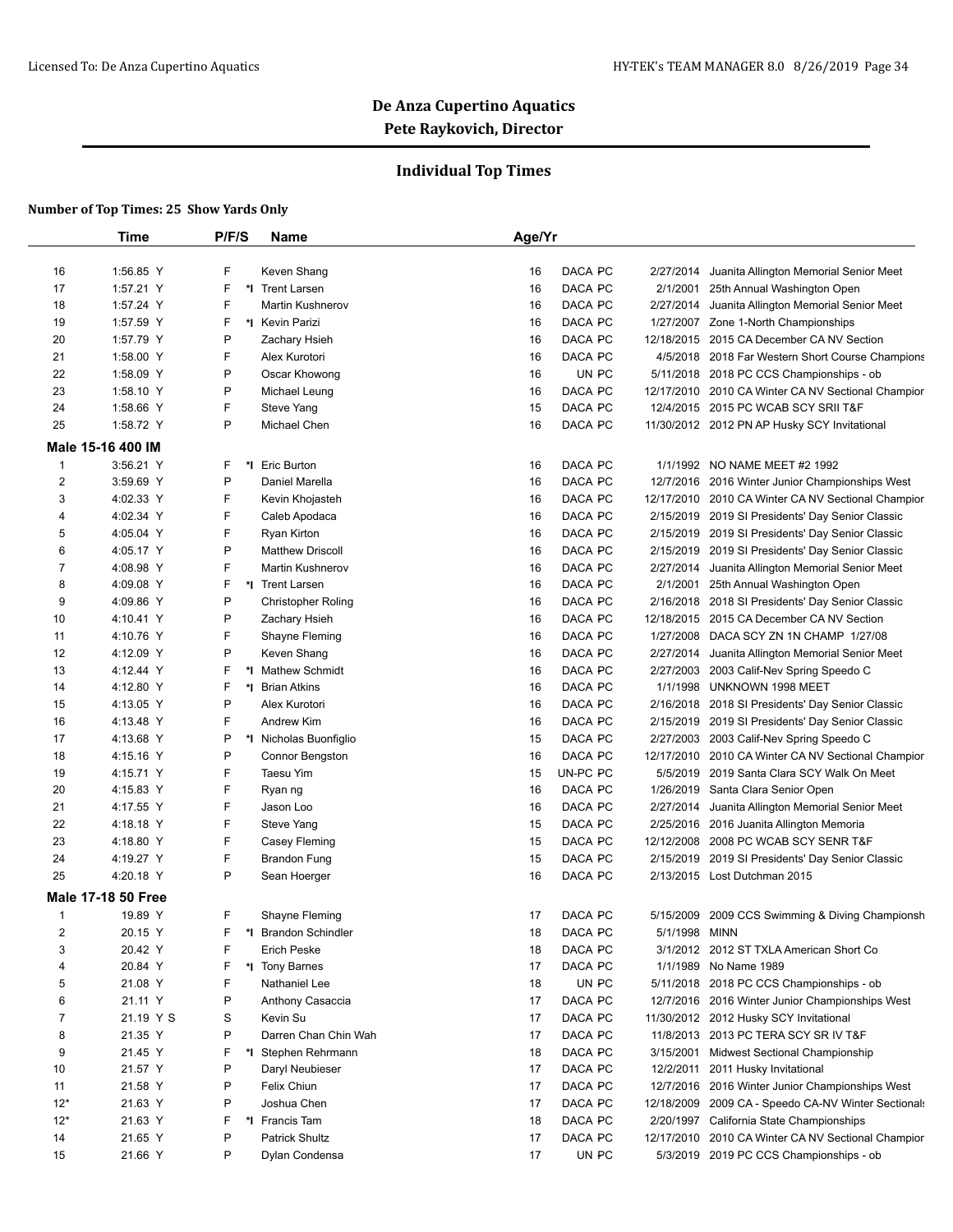## **Individual Top Times**

|              | <b>Time</b>                | P/F/S   | Name                    | Age/Yr |                  |            |                                                     |
|--------------|----------------------------|---------|-------------------------|--------|------------------|------------|-----------------------------------------------------|
|              |                            |         |                         |        |                  |            |                                                     |
| 16           | 21.71 Y                    | P       | Parker Bovenberg        | 18     | DACA PC          | 12/17/2010 | 2010 CA Winter CA NV Sectional Champior             |
| 17           | 21.76 Y L                  | P       | Michael Chen            | 17     | DACA PC          |            | 12/12/2013 2013 Speedo Winter Junior National Champ |
| 18           | 21.85 Y                    | P       | Zachary Newton          | 18     | UN PC            |            | 5/3/2019 2019 PC CCS Championships - ob             |
| 19           | 21.92 Y                    | F       | Jarrett Hampel          | 17     | DACA PC          |            | 1/26/2019 Santa Clara Senior Open                   |
| 20           | 21.93 Y                    | F       | Hanno Rosner            | 17     | UN PC            |            | 5/13/2016 2016 PC CCS Championships - ob            |
| 21           | 22.10 Y L                  | F<br>*l | <b>Kevin Parizi</b>     | 17     | DACA PC          | 2/10/2007  | DACA/PASA/TERA Closed Tri-Meet                      |
| 22           | 22.15 Y                    | F       | *I Nicholas Buonfiglio  | 17     | DACA PC          |            | 1/29/2005 Zone 1 North Short Course Championships   |
| 23           | 22.18 Y                    | P       | Houfu Yan               | 18     | DACA PC          |            | 2/25/2016 2016 Juanita Allington Memoria            |
| 24           | 22.24 Y L                  | F       | Michael Leung           | 17     | DACA PC          | 12/2/2011  | 2011 Husky Invitational                             |
| 25           | 22.26 Y                    | P       | Martin Kushnerov        | 18     | DACA PC          |            | 12/18/2015 2015 CA December CA NV Section           |
|              | <b>Male 17-18 100 Free</b> |         |                         |        |                  |            |                                                     |
| $\mathbf{1}$ | 43.71 Y                    | F       | Shayne Fleming          | 17     | DACA PC          |            | 5/15/2009 2009 CCS Swimming & Diving Championsh     |
| 2            | 45.20 Y                    | F       | *I Tony Barnes          | 17     | DACA PC          | 1/1/1989   | No Name 1989                                        |
| 3            | 45.70 Y                    | F       | <b>Erich Peske</b>      | 17     | DACA PC          |            | 5/23/2010 2010 PC MAV LCM PC-CBA+                   |
| 4            | 45.94 Y                    | P       | Anthony Casaccia        | 17     | DACA PC          |            | 12/7/2016 2016 Winter Junior Championships West     |
| 5            | 46.01 Y                    | P       | Nathaniel Lee           | 18     | UN PC            |            | 5/11/2018 2018 PC CCS Championships - ob            |
| 6            | 46.16 Y                    | F<br>*∣ | Stephen Rehrmann        | 18     | DACA PC          | 3/15/2001  | Midwest Sectional Championship                      |
| 7            | 46.30 Y                    | F       | Daryl Neubieser         | 17     | DACA PC          | 12/2/2011  | 2011 Husky Invitational                             |
| 8            | 46.40 Y                    | P       | Felix Chiun             | 17     | DACA PC          |            | 12/7/2016 2016 Winter Junior Championships West     |
| 9            | 46.47 Y                    | F       | Kevin Su                | 17     | DACA PC          |            | 11/30/2012 2012 PN AP Husky SCY Invitational        |
| 10           | 46.50 Y                    | P       | Parker Bovenberg        | 18     | DACA PC          |            | 12/17/2010 2010 CA Winter CA NV Sectional Champior  |
| 11           | 46.67 Y                    | F       | *1 Francis Tam          | 17     | DACA PC          |            | 5/17/1997 1997 CCS                                  |
| 12           | 46.84 Y                    | F       | Jarrett Hampel          | 17     | UN PC            | 4/16/2019  | 2019 PC BVAL-Mt. Hamilton Cham                      |
| 13           | 47.03 Y                    | P       | Hanno Rosner            | 17     | UN PC            |            | 5/13/2016 2016 PC CCS Championships - ob            |
| $14*$        | 47.05 Y                    | F       | Darren Chan Chin Wah    | 18     | DACA PC          |            | 12/12/2013 2013 Speedo Winter Junior National Champ |
| $14*$        | 47.05 Y                    | P       | <b>Patrick Shultz</b>   | 17     | DACA PC          |            | 12/17/2010 2010 CA Winter CA NV Sectional Champior  |
| 16           | 47.30 Y L                  | F       | Michael Leung           | 17     | DACA PC          |            | 12/2/2011 2011 Husky Invitational                   |
| 17           | 47.37 Y                    | P       | Alex Kurotori           | 17     | UN PC            | 5/3/2019   | 2019 PC CCS Championships - ob                      |
| 18           | 47.47 Y                    | P       | *I Kevin Parizi         | 17     | DACA PC          | 12/7/2007  | <b>WCAB SCY SENR T&amp;F 12/07/07</b>               |
| 19           | 47.56 Y                    | P       | Joshua Chen             | 17     | DACA PC          |            | 12/18/2009 2009 CA - Speedo CA-NV Winter Sectionals |
| 20           | 47.76 Y                    | P       | *I Nicholas Buonfiglio  | 17     | DACA PC          |            | 3/3/2005 2005 American Short Course Championship    |
| 21           | 48.09 Y                    | F       | *I Brian Atkins         | 17     | DACA PC          | 1/30/1999  | No Name (Zone 1N?)                                  |
| 22           | 48.12 Y                    | F       | Michael Chen            | 17     | DACA PC          |            | 10/5/2013 2013 PC DACA SCY SCY                      |
| 23           | 48.24 Y                    | P       | Daniel Marella          | 17     | DACA PC          |            | 2/16/2018 2018 SI Presidents' Day Senior Classic    |
| $24*$        | 48.53 Y                    | P       | *I Tyler Landrith       | 17     | DACA PC          |            | 3/3/2005 2005 American Short Course Championship    |
| $24*$        | 48.53 Y                    | P       | <b>Martin Kushnerov</b> | 17     | DACA PC          |            | 2/13/2015 Lost Dutchman 2015                        |
|              | <b>Male 17-18 200 Free</b> |         |                         |        |                  |            |                                                     |
| $\mathbf{1}$ | 1:37.33 Y                  | F       | Shayne Fleming          | 17     | DACA PC          |            | 5/17/2009 2009 PC SCSC SCY JR+ WALK ON              |
| 2            | 1:38.25 Y                  | F       | *I Franz Mortenson      | 18     | DACA PC          |            | 1/1/1983 1983 NO NAME                               |
| 3            | 1:38.33 Y                  | F       | *I Brian Atkins         | 18     | DACA PC          | 5/22/1999  | 1999 US Ccs                                         |
| 4            | 1:39.30 Y                  | F       | *1 Cary Romero          | 18     | DACA PC          | 1/1/1990   | <b>1990 NO NAME</b>                                 |
| 5            | 1:40.21 Y                  | F       | Kevin Su                | 17     | DACA PC          |            | 11/30/2012 2012 Husky SCY Invitational              |
| 6            | 1:40.24 Y                  | F       | *I Stephen Rehrmann     | 18     | DACA PC          |            | 3/15/2001 Midwest Sectional Championship            |
| 7            | 1:40.95 Y                  | P       | Erich Peske             | 17     |                  |            | 12/17/2010 2010 CA Winter CA NV Sectional Champior  |
| 8            | 1:41.62 Y                  | P       | Alex Kurotori           | 17     | DACA PC<br>UN PC |            | 5/3/2019 2019 PC CCS Championships - ob             |
| 9            | 1:41.73 Y                  | P       | Felix Chiun             | 17     | DACA PC          |            | 11/4/2016 SHORT COURSE SENIOR CIRCUIT T/F           |
|              |                            |         | Daniel Marella          |        |                  |            |                                                     |
| 10           | 1:41.93 Y L                | F<br>P  |                         | 17     | DACA PC          |            | 2/16/2018 2018 SI Presidents' Day Senior Classic    |
| 11           | 1:42.33 Y                  | P       | Michael Leung           | 17     | DACA PC          |            | 12/2/2011 2011 Husky Invitational                   |
| 12           | 1:42.68 Y                  |         | Patrick Shultz          | 17     | DACA PC          |            | 12/17/2010 2010 CA Winter CA NV Sectional Champior  |
| 13           | 1:42.76 Y                  | F       | *I Francis Tam          | 18     | DACA PC          |            | 2/20/1997 California State Championships            |
| 14           | 1:42.85 Y                  | P       | Joshua Chen             | 17     | DACA PC          |            | 12/18/2009 2009 CA - Speedo CA-NV Winter Sectionals |
| 15           | 1:42.96 Y                  | P       | <b>Bradley Chen</b>     | 17     | UN PC            |            | 5/13/2016 2016 PC CCS Championships - ob            |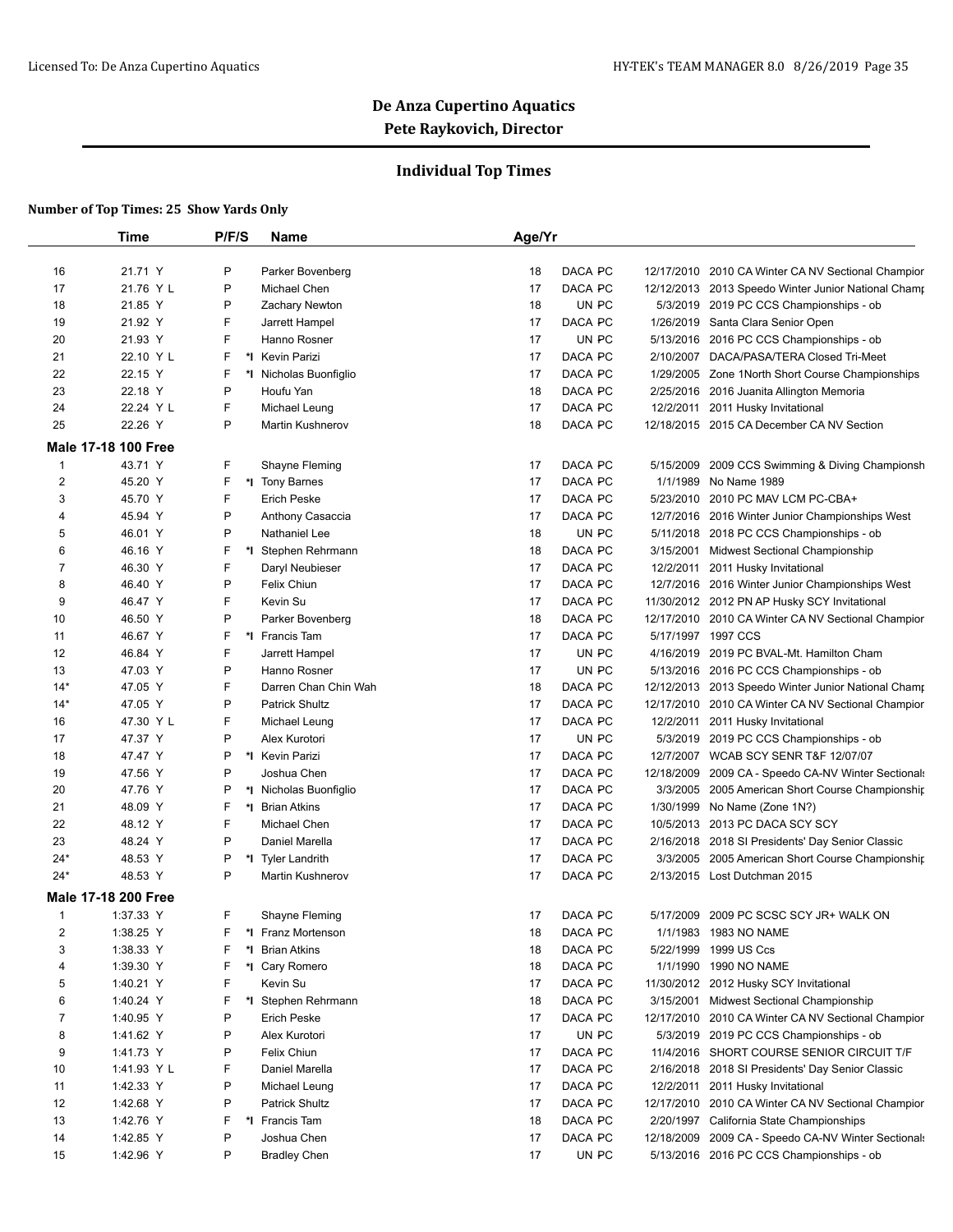## **Individual Top Times**

|                         | <b>Time</b>                        | P/F/S | Name                               | Age/Yr |         |            |                                                                                      |
|-------------------------|------------------------------------|-------|------------------------------------|--------|---------|------------|--------------------------------------------------------------------------------------|
| 16                      | 1:43.27 Y                          | F     | *I Jeffrey Ida                     | 18     | DACA PC | 3/21/2000  | Speedo Junior Championships                                                          |
| 17                      | 1:43.99 Y                          | P     | *1 Kevin Parizi                    | 17     | DACA PC |            | 12/7/2007 WCAB SCY SENR T&F 12/07/07                                                 |
| 18                      | 1:44.19 Y                          | P     | Jarrett Hampel                     | 17     | UN PC   |            | 5/3/2019 2019 PC CCS Championships - ob                                              |
| 19                      | 1:44.76 Y                          | P     | Parker Bovenberg                   | 18     | DACA PC |            | 12/17/2010 2010 CA Winter CA NV Sectional Champior                                   |
| 20                      | 1:44.82 Y                          | F     | *I Tyler Landrith                  | 17     | DACA PC |            | 5/13/2005 2005 CCS Swimming & Diving Championsh                                      |
| 21                      | 1:44.94 Y                          | F     | *I Arthur Lam                      | 17     | DACA PC |            | 3/9/2007 2007 Juanita Allington Senior Championship                                  |
| 22                      | 1:45.28 Y                          | P     | Jason Loo                          | 18     | UN PC   |            |                                                                                      |
| 23                      | 1:45.33 Y                          | F     | Anthony Casaccia                   | 17     | DACA PC |            | 5/13/2016 2016 PC CCS Championships - ob<br>2/25/2016 2016 Juanita Allington Memoria |
|                         | 1:45.36 Y                          | F     |                                    | 18     | UN PC   |            | 5/15/2016 2016 Santa Clara SCY/LCM Walk On Meet                                      |
| 24                      | 1:45.48 Y                          | F     | Jarod Olay<br><b>Nathaniel Lee</b> | 17     | DACA PC |            | 11/18/2017 2017 PC TERA SCY SR                                                       |
| 25                      |                                    |       |                                    |        |         |            |                                                                                      |
|                         | <b>Male 17-18 500 Free</b>         |       |                                    |        |         |            |                                                                                      |
| $\mathbf{1}$            | 4:25.37 Y                          | F     | *1 Brian Atkins                    | 18     | DACA PC |            | 5/22/1999 1999 US Ccs                                                                |
| 2                       | 4:27.85 Y                          | F     | *I Franz Mortenson                 | 18     | DACA PC |            | 1/1/1983 1983 NO NAME                                                                |
| 3                       | 4:31.26 Y                          | F     | Daniel Marella                     | 18     | UN PC   |            | 5/11/2018 2018 PC CCS Championships - ob                                             |
| 4                       | 4:34.41 Y                          | F     | Alex Kurotori                      | 17     | DACA PC |            | 5/10/2019 2019 CIF SWIMMING AND DIVING CHAM                                          |
| 5                       | 4:36.53 Y                          | P     | <b>Bradley Chen</b>                | 17     | UN PC   |            | 5/20/2016 2016 CC CIF State Swimming & D                                             |
| 6                       | 4:40.17 Y                          | P     | Michael Leung                      | 17     | DACA PC |            | 12/2/2011 2011 Husky Invitational                                                    |
| 7                       | 4:43.96 Y                          | P     | Kevin Su                           | 17     | DACA PC |            | 2/16/2013 2013 PC CAB SCY SENIOR II                                                  |
| 8                       | 4:44.57 Y                          | F     | Sean Hoerger                       | 17     | UN PC   |            | 5/13/2016 2016 PC CCS Championships - ob                                             |
| 9                       | 4:44.99 Y                          | F     | Jason Loo                          | 18     | UN PC   |            | 4/27/2016 2016 PC SCVAL-DA Championship                                              |
| 10                      | 4:46.08 Y                          | F     | *I Arthur Lam                      | 17     | DACA PC |            | 3/9/2007 2007 Juanita Allington Senior Championship                                  |
| 11                      | 4:48.49 Y                          | F     | Viraj Shitole                      | 18     | DACA PC |            | 2/15/2019 2019 SI Presidents' Day Senior Classic                                     |
| 12                      | 4:49.36 Y                          | F     | Hanno Rosner                       | 17     | DACA PC |            | 11/7/2015 Junior+SCYNov15                                                            |
| 13                      | 4:50.50 Y                          | P     | Darren Chan Chin Wah               | 17     | DACA PC |            | 11/8/2013 2013 PC TERA SCY SR IV T&F                                                 |
| 14                      | 4:50.77 Y                          | P     | Christopher Woodburn               | 17     | UN PC   |            | 5/15/2015 2015 PC CCS Champs - obs                                                   |
| 15                      | 4:50.85 Y                          | P     | Jonathon Martinez                  | 18     | DACA PC |            | 12/17/2010 2010 CA Winter CA NV Sectional Champior                                   |
| 16                      | 4:52.15 Y                          | P     | *I Tyler Landrith                  | 17     | DACA PC |            | 12/17/2004 SOVA SCY SR. T&F 12/17/04                                                 |
| 17                      | 4:52.43 Y                          | P     | Sean Hyun Kim                      | 17     | DACA PC |            | 2/15/2019 2019 SI Presidents' Day Senior Classic                                     |
| 18                      | 4:53.13 Y                          | F     | Houfu Yan                          | 17     | DACA PC |            | 1/23/2015 2015 Pacific Swimming SC Senior II Meet                                    |
| 19                      | 4:53.56 Y                          | F     | <b>Trevor Perey</b>                | 17     | DACA PC |            | 7/15/2017 2017 PC DACA SCY C/B/A+                                                    |
| 20                      | 4:55.65 Y                          | F     | *I Anthony Tam                     | 17     | DACA PC |            | 2/27/1997 Unknown Meet                                                               |
| 21                      | 4:55.85 Y                          | F     | *I Steven Nguyen                   | 17     | DACA PC |            | 3/9/2007 2007 Juanita Allington Senior Championship                                  |
| 22                      | 4:57.36 Y                          | P     | <b>Bradley Newton</b>              | 17     | DACA PC | 12/18/2015 | 2015 CA December CA NV Section                                                       |
| 23                      | 4:58.48 Y                          | P     | Craig Neubieser                    | 17     | DACA PC |            | 2/13/2015 Lost Dutchman 2015                                                         |
| 24                      | 4:58.67 Y                          | P     | Michael Lee                        | 17     | DACA PC |            | 12/7/2012 2012 PC WCAB SCY SR CHAMP                                                  |
| 25                      | 5:00.52 Y                          | P     | <b>Trevor Stanbury</b>             | 17     | DACA PC |            | 12/18/2009 2009 CA - Speedo CA-NV Winter Sectionals                                  |
|                         | Male 17-18 1000 Free               |       |                                    |        |         |            |                                                                                      |
| $\mathbf{1}$            | 9:41.82 Y                          | F     | Hanno Rosner                       | 17     | DACA PC |            | 12/18/2015 2015 CA December CA NV Section                                            |
| 2                       | 9:41.88 Y                          | F     | Alex Kurotori                      | 17     | DACA PC |            | 2/15/2019 2019 SI Presidents' Day Senior Classic                                     |
| 3                       | 9:54.28 Y                          | F     | Sean Hoerger                       | 17     | DACA PC |            | 12/18/2015 2015 CA December CA NV Section                                            |
| 4                       | 10:14.54 Y                         | F     | Houfu Yan                          | 17     | DACA PC |            | 1/23/2015 2015 Pacific Swimming SC Senior II Meet                                    |
| 5                       | 10:27.67 Y                         | F     | Viraj Shitole                      | 17     | DACA PC |            | 2/16/2018 2018 SI Presidents' Day Senior Classic                                     |
| 6                       | 10:38.74 Y                         | F     | *I Tyler Landrith                  | 17     | DACA PC |            | 11/20/2004 DACA Invite                                                               |
| $\overline{7}$          | 11:35.38 Y                         | F     | *I Neal Goggans                    | 18     | DACA PC |            | 1/18/2003 Zone 1 North Senior Championships                                          |
|                         |                                    |       |                                    |        |         |            |                                                                                      |
| $\mathbf{1}$            | Male 17-18 1650 Free<br>15:47.55 Y | F     | *I Brian Atkins                    | 17     | DACA PC |            | 2/4/1999 Washington State Open                                                       |
| $\overline{c}$          |                                    | F     | Alex Kurotori                      | 17     | DACA PC |            |                                                                                      |
|                         | 16:31.82 Y                         | F     |                                    |        |         |            | 1/26/2019 Santa Clara Senior Open                                                    |
| 3                       | 16:32.49 Y                         |       | Sean Hoerger                       | 17     | DACA PC |            | 12/18/2015 2015 CA December CA NV Section                                            |
|                         | Male 17-18 100 Back                |       |                                    |        |         |            |                                                                                      |
| 1                       | 50.14 Y                            | F     | *I Eric Burton                     | 17     | DACA PC |            | 1/1/1993 1993 No Name                                                                |
| $\overline{\mathbf{c}}$ | 51.32 Y                            | Ρ     | *1 Kevin Parizi                    | 17     | DACA PC |            | 12/7/2007 WCAB SCY SENR T&F 12/07/07                                                 |
|                         |                                    |       |                                    |        |         |            |                                                                                      |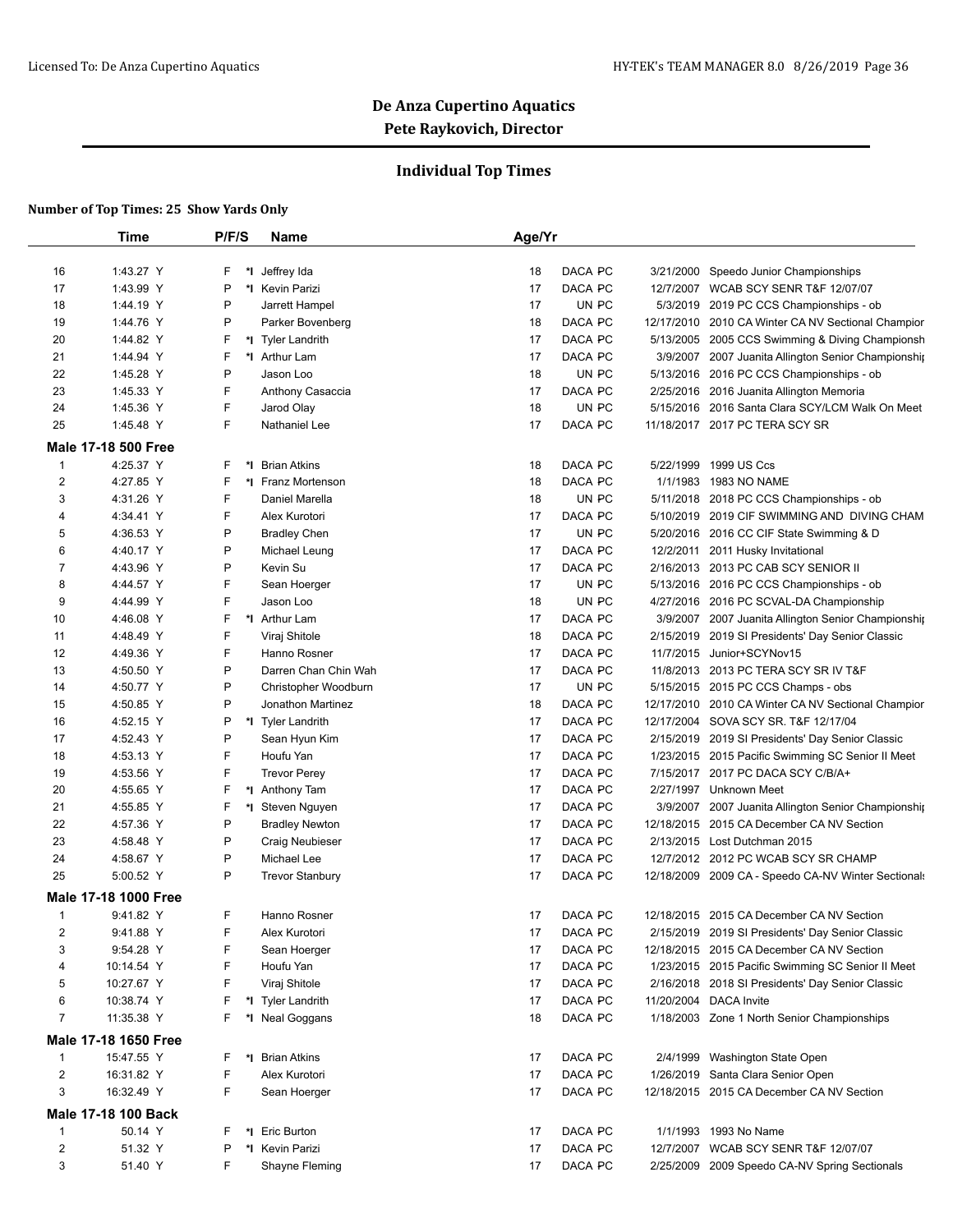## **Individual Top Times**

|                | Time                         | P/F/S    | Name                                | Age/Yr                      |                                                     |
|----------------|------------------------------|----------|-------------------------------------|-----------------------------|-----------------------------------------------------|
|                |                              |          |                                     |                             |                                                     |
| 4              | 51.65 Y                      | F        | <b>Erich Peske</b>                  | DACA PC<br>17               | 5/23/2010 2010 PC MAV LCM PC-CBA+                   |
| 5              | 52.02 Y L                    | F        | Houfu Yan                           | 17<br>DACA PC               | 2/13/2015 Lost Dutchman 2015                        |
| 6              | 52.30 Y                      | P        | Nikhil Kundu                        | DACA PC<br>17<br>11/4/2016  | SHORT COURSE SENIOR CIRCUIT T/F                     |
| 7              | 52.57 Y                      | F        | *I Brian Atkins                     | DACA PC<br>17<br>2/4/1999   | Washington State Open                               |
| 8              | 52.73 Y                      | F        | Michael Leung                       | 17<br>DACA PC<br>12/2/2011  | 2011 Husky Invitational                             |
| 9              | 52.79 Y                      | F        | *I Francis Tam                      | DACA PC<br>18<br>2/20/1997  | California State Championships                      |
| 10             | 52.84 Y                      | P        | Daniel Marella                      | DACA PC<br>17<br>2/16/2018  | 2018 SI Presidents' Day Senior Classic              |
| 11             | 52.94 Y                      | P        | Alex Kurotori                       | DACA PC<br>17               | 2/15/2019 2019 SI Presidents' Day Senior Classic    |
| 12             | 53.08 Y                      | F        | *I Colin Hong                       | 18<br>DACA PC<br>2/27/2014  | Juanita Allington Memorial Senior Meet              |
| 13             | 53.18 Y                      | F        | Hanno Rosner                        | UN PC<br>17<br>5/15/2016    | 2016 Santa Clara SCY/LCM Walk On Meet               |
| 14             | 53.35 Y                      | F        | *I Trent Larsen                     | 17<br>DACA PC               | 1/31/2002 26th Annual Washington Open               |
| 15             | 53.36 Y                      | F<br>*l  | Stephen Rehrmann                    | DACA PC<br>17<br>12/10/1999 | ARIZONA INVITATIONAL                                |
| 16             | 53.44 Y                      | F<br>*I  | Nicholas Buonfiglio                 | DACA PC<br>17               | 3/3/2005<br>2005 American Short Course Championshir |
| 17             | 53.85 Y                      | F        | Jarod Olay                          | DACA PC<br>18               | 2/25/2016 2016 Juanita Allington Memoria            |
| 18             | 53.91 Y                      | P        | Felix Chiun                         | DACA PC<br>17               | 12/3/2016 2016 PC WCAB SCY SR II T&F                |
| 19             | 53.96 Y                      | P        | Jarrett Hampel                      | DACA PC<br>17<br>2/15/2019  | 2019 SI Presidents' Day Senior Classic              |
| 20             | 54.39 Y                      | P        | Nathaniel Lee                       | DACA PC<br>18<br>2/16/2018  | 2018 SI Presidents' Day Senior Classic              |
| 21             | 54.94 Y                      | F        | Zachary Hsieh                       | 17<br>UN PC<br>5/15/2016    | 2016 Santa Clara SCY/LCM Walk On Meet               |
| 22             | 55.19 Y                      | P        | Jordan Vega                         | UN PC<br>18                 | 5/15/2015 2015 PC CCS Champs - obs                  |
| 23             | 55.36 Y                      | F        | *I Kyle Burke                       | DACA PC<br>17               | 12/7/2007 WCAB SCY SENR T&F 12/07/07                |
| 24             | 55.45 Y                      | P        | Evan Zhang                          | UN PC<br>18                 | 5/13/2016 2016 PC CCS Championships - ob            |
| 25             | 55.50 Y                      | F<br>*l  | <b>Brandon Pon</b>                  | DACA PC<br>17               | 7/19/2014 2014 PC DACA SCY C/B/A+                   |
|                | Male 17-18 200 Back          |          |                                     |                             |                                                     |
| $\mathbf{1}$   | 1:47.92 Y                    | F<br>*l  | <b>Brian Atkins</b>                 | DACA PC<br>18               | 12/4/1999 Ut Inv                                    |
| $\overline{2}$ | 1:49.10 Y                    | F        | *I Eric Burton                      | DACA PC<br>17               | 1993 No Name<br>1/1/1993                            |
| 3              | 1:49.85 Y                    | F        | Shayne Fleming                      | DACA PC<br>17<br>2/25/2009  | 2009 Speedo CA-NV Spring Sectionals                 |
| 4              | 1:50.16 Y                    | F        | *1 Francis Tam                      | 17<br>DACA PC<br>3/18/1997  | Jr West                                             |
| 5              | 1:50.70 Y                    | F<br>*l  | <b>Kevin Parizi</b>                 | 17<br>DACA PC               | 12/7/2007 WCAB SCY SENR T&F 12/07/07                |
| 6              | 1:51.70 Y                    | F<br>*l  | Stephen Rehrmann                    | DACA PC<br>18<br>3/15/2001  | <b>Midwest Sectional Championship</b>               |
| 7              | 1:52.17 Y                    | F        | Houfu Yan                           | DACA PC<br>17               | 2/13/2015 Lost Dutchman 2015                        |
| 8              | 1:54.65 Y                    | P        | Alex Kurotori                       | DACA PC<br>17<br>2/15/2019  | 2019 SI Presidents' Day Senior Classic              |
| 9              | 1:55.15 Y                    | F        | Hanno Rosner                        | UN PC<br>17<br>5/15/2016    | 2016 Santa Clara SCY/LCM Walk On Meet               |
| 10             | 1:55.81 Y                    | F        | *1 Trent Larsen                     | 17<br>DACA PC<br>1/31/2002  | 26th Annual Washington Open                         |
| 11             | 1:55.98 Y                    | P        | Michael Leung                       | 17<br>DACA PC<br>12/2/2011  | 2011 Husky Invitational                             |
| 12             | 1:57.00 Y                    | P        | Nikhil Kundu                        | 17<br>DACA PC<br>12/3/2016  | 2016 PC WCAB SCY SR II T&F                          |
| 13             | 1:58.06 Y                    | P        | <b>Erich Peske</b>                  | 17<br>DACA PC               | 11/12/2010 2010 PC TERA SCY SR & SR T&F             |
| 14             | 1:58.90 Y                    | F        | Zachary Hsieh                       | DACA PC<br>17<br>11/4/2016  | SHORT COURSE SENIOR CIRCUIT T/F                     |
| 15             | 1:59.18 Y                    | P        | *I Nicholas Buonfiglio              | DACA PC<br>17               | 12/17/2004 SOVA SCY SR. T&F 12/17/04                |
| 16             | 1:59.25 Y                    | F        | Daniel Marella                      | 17<br>DACA PC               | 11/18/2017 2017 PC TERA SCY SR                      |
| 17             | 1:59.28 Y                    | P        | *I Tobias COFFIN                    | 17<br>DACA PC               | 12/18/2009 2009 CA - Speedo CA-NV Winter Sectionals |
| 18             | 2:01.12 Y                    | P        | Nathaniel Lee                       | DACA PC<br>18               | 2/16/2018 2018 SI Presidents' Day Senior Classic    |
| 19             | 2:01.60 Y                    | F        | *I Arthur Lam                       | DACA PC<br>17               |                                                     |
|                |                              |          |                                     |                             | 3/9/2007 2007 Juanita Allington Senior Championship |
| 20             | 2:02.19 Y                    | F<br>P   | *I Anthony Tam                      | DACA PC<br>17               | 12/4/1997 Arizona Holiday Festival                  |
| 21             | 2:02.48 Y                    |          | Alexander Samoilov<br>*I Colin Hong | DACA PC<br>17               | 2/27/2014 Juanita Allington Memorial Senior Meet    |
| 22             | 2:02.53 Y                    | P        |                                     | DACA PC<br>17               | 2/16/2013 2013 PC CAB SCY SENIOR II                 |
| 23             | 2:04.51 Y                    | F        | Steve Yang                          | DACA PC<br>17               | 11/11/2017 2017 PC DACA SCY C/B/A+                  |
| 24             | 2:04.64 Y                    | F        | Jarrett Hampel                      | DACA PC<br>17               | 1/26/2019 Santa Clara Senior Open                   |
| 25             | 2:05.05 Y                    | F.<br>*I | Derek Wang                          | DACA PC<br>17               | 5/14/2017 2017 Santa Clara SCY Walk On Meet         |
|                | <b>Male 17-18 100 Breast</b> |          |                                     |                             |                                                     |
| $\mathbf{1}$   | 56.69 Y                      | F        | Darren Chan Chin Wah                | DACA PC<br>18               | 12/6/2013 2013 PN AP Husky Invitational             |
| $\overline{c}$ | 57.03 Y                      | P        | Keven Shang                         | UN PC<br>18                 | 5/13/2016 2016 PC CCS Championships - ob            |
| 3              | 57.08 Y                      | P        | <b>Arthur Moraes</b>                | 17<br>UN PC                 | 5/3/2019 2019 PC CCS Championships - ob             |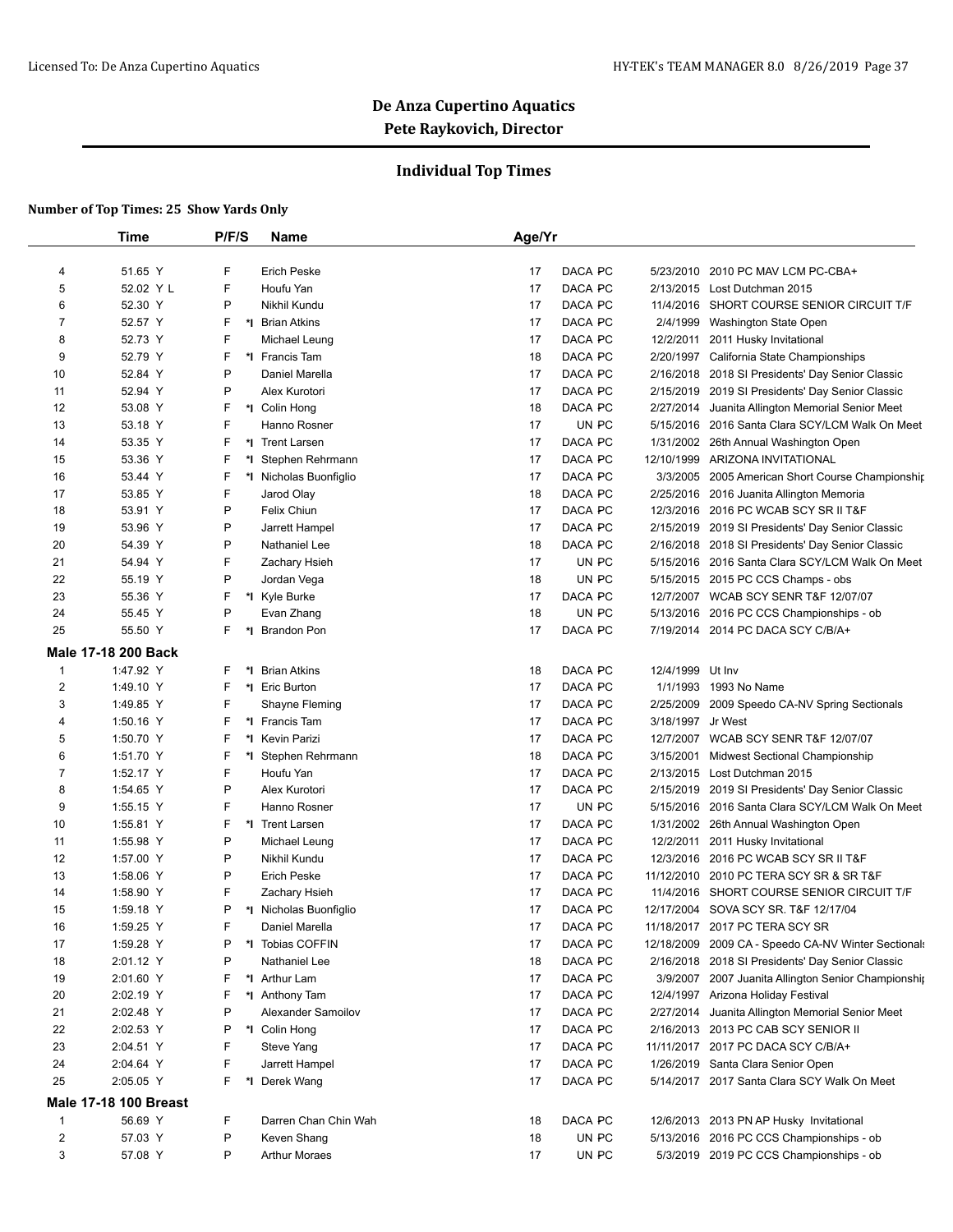## **Individual Top Times**

|                | <b>Time</b>           | P/F/S   | Name                    | Age/Yr   |                  |            |                                                                                       |
|----------------|-----------------------|---------|-------------------------|----------|------------------|------------|---------------------------------------------------------------------------------------|
| 4              | 57.12 Y               | F<br>*l | <b>Steve Williams</b>   | 18       | DACA PC          | 1/1/1984   | 1984 SHORT COURSE NO NAME                                                             |
| 5              | 57.38 Y               | P       | <b>Martin Kushnerov</b> | 17       | DACA PC          |            | 2/13/2015 Lost Dutchman 2015                                                          |
| 6              | 57.93 Y               | F       | Daniel Marella          | 17       | DACA PC          |            | 2/16/2018 2018 SI Presidents' Day Senior Classic                                      |
| 7              | 58.15 Y               | F       | *I Came Simoes-Correia  | 18       | DACA PC          | 1/1/1998   | UNKNOWN 1998 MEET                                                                     |
| 8              | 58.95 Y               | т       | Michael Chen            | 17       | DACA PC          |            | 12/12/2013 2013 Speedo Winter Junior National Champ                                   |
| 9              | 59.01 Y               | F       | Felix Chiun             | 17       | DACA PC          | 11/4/2016  | SHORT COURSE SENIOR CIRCUIT T/F                                                       |
| 10             | 59.11 Y               | F       | *I Francis Tam          | 17       | DACA PC          | 12/20/1996 | <b>UNLV</b>                                                                           |
| 11             | 59.13 Y               | F       | *I Nicholas Buonfiglio  | 17       | DACA PC          |            | 5/13/2005 2005 CCS Swimming & Diving Championsh                                       |
| 12             | 59.34 Y               | P       | Sean Hoerger            | 18       | DACA PC          |            | 12/7/2016 2016 Winter Junior Championships West                                       |
| 13             | 59.38 Y               | F       | *1 Kevin Luu            | 18       | DACA PC          |            | 3/3/2005 2005 American Short Course Championship                                      |
| $14*$          | 59.47 Y               | F       | *1 Patrick Xu           | 17       | UN PC            |            | 5/3/2019 2019 PC CCS Championships - ob                                               |
| $14*$          |                       | F       |                         |          |                  |            |                                                                                       |
|                | 59.47 Y<br>59.49 Y    | F       | Shayne Fleming          | 17<br>17 | DACA PC<br>UN PC |            | 5/17/2009 2009 PC SCSC SCY JR+ WALK ON<br>5/14/2017 2017 Santa Clara SCY Walk On Meet |
| 16             |                       |         | Nikhil Kundu            |          |                  |            |                                                                                       |
| 17             | 59.97 Y               | P       | Oscar Khowong           | 17       | UN PC            |            | 4/23/2019 2019 PC SCVAL Championships -                                               |
| 18             | 59.99 Y               | F       | <b>Richard Chen</b>     | 17       | DACA PC          |            | 5/15/2009 2009 CCS Swimming & Diving Championsh                                       |
| 19             | 1:00.01 Y             | P       | Zachary Hsieh           | 17       | UN PC            |            | 5/13/2016 2016 PC CCS Championships - ob                                              |
| 20             | 1:00.10 Y             | P       | Kevin Su                | 17       | DACA PC          |            | 11/30/2012 2012 PN AP Husky SCY Invitational                                          |
| 21             | 1:00.24 Y             | F       | *I Kevin Parizi         | 17       | DACA PC          |            | 12/7/2007 WCAB SCY SENR T&F 12/07/07                                                  |
| 22             | 1:00.92 Y             | F       | Steve Yang              | 17       | DACA PC          | 2/16/2018  | 2018 SI Presidents' Day Senior Classic                                                |
| 23             | 1:01.18 Y             | P       | Justin Mo               | 18       | UN PC            |            | 5/13/2016 2016 PC CCS Championships - ob                                              |
| 24             | 1:01.30 Y             | F       | Michael Lee             | 18       | DACA PC          |            | 5/12/2013 2013 Pacfifc Swimming SCY & LCM WalkO                                       |
| 25             | 1:01.60 Y             | P       | <b>Erich Peske</b>      | 17       | DACA PC          |            | 11/12/2010 2010 PC TERA SCY SR & SR T&F                                               |
|                | Male 17-18 200 Breast |         |                         |          |                  |            |                                                                                       |
| 1              | 2:01.74 Y             | F       | Darren Chan Chin Wah    | 18       | DACA PC          | 2/27/2014  | Juanita Allington Memorial Senior Meet                                                |
| $\overline{2}$ | 2:04.21 Y             | F       | *I Steve Williams       | 18       | DACA PC          | 1/1/1984   | 1984 SHORT COURSE NO NAME                                                             |
| 3              | 2:04.46 Y             | P       | <b>Martin Kushnerov</b> | 17       | DACA PC          |            | 12/10/2014 2014 Speedo Winter Junior Champs                                           |
| 4              | 2:04.92 Y             | F       | Daniel Marella          | 17       | DACA PC          | 2/16/2018  | 2018 SI Presidents' Day Senior Classic                                                |
| 5              | 2:06.38 Y             | F<br>*∣ | Came Simoes-Correia     | 18       | DACA PC          | 1/1/1998   | UNKNOWN 1998 MEET                                                                     |
| 6              | 2:07.04 Y             | F       | Keven Shang             | 17       | DACA PC          |            | 2/13/2015 Lost Dutchman 2015                                                          |
| 7              | 2:07.35 Y             | P       | Sean Hoerger            | 18       | DACA PC          | 12/7/2016  | 2016 Winter Junior Championships West                                                 |
| 8              | 2:09.68 Y             | F       | Michael Chen            | 18       | DACA PC          | 2/27/2014  | Juanita Allington Memorial Senior Meet                                                |
|                | 2:09.70 Y             | P       | <b>Richard Chen</b>     |          |                  |            |                                                                                       |
| 9              |                       | F       |                         | 17       | DACA PC          | 12/18/2009 | 2009 CA - Speedo CA-NV Winter Sectionals                                              |
| 10             | 2:10.27 Y             |         | Zachary Hsieh           | 18       | UN PC            |            | 5/14/2017 2017 Santa Clara SCY Walk On Meet                                           |
| 11             | 2:11.70 Y             | F<br>*∣ | Kevin Luu               | 18       | DACA PC          |            | 3/3/2005 2005 American Short Course Championship                                      |
| 12             | 2:13.29 Y             | P       | Kevin Su                | 17       | DACA PC          | 2/16/2013  | 2013 PC CAB SCY SENIOR II                                                             |
| 13             | 2:13.37 Y             | F       | *I Joe Rehrmann         | 18       | DACA PC          | 1/1/1998   | UNKNOWN 1998 MEET                                                                     |
| 14             | 2:13.65 Y             | P       | Nikhil Kundu            | 17       | DACA PC          |            | 11/4/2016 SHORT COURSE SENIOR CIRCUIT T/F                                             |
| 15             | 2:14.38 Y             | F       | Michael Lee             | 18       | DACA PC          |            | 5/12/2013 2013 Pacfifc Swimming SCY & LCM WalkO                                       |
| 16             | 2:15.09 Y             |         | Shayne Fleming          | 17       | DACA PC          | 12/12/2008 | 2008 PC WCAB SCY SENR T&F                                                             |
| 17             | 2:15.65 Y             | F       | *I Nicholas Buonfiglio  | 17       | DACA PC          |            | 1/29/2005 Zone 1 North Short Course Championships                                     |
| 18             | 2:15.91 Y             | F<br>*l | Neal Goggans            | 18       | DACA PC          | 1/30/2003  | 27th Annual Wahington Open                                                            |
| 19             | 2:16.25 Y             | P       | Jason Loo               | 18       | DACA PC          |            | 2/25/2016 2016 Juanita Allington Memoria                                              |
| 20             | 2:16.55 Y             | F       | Steve Yang              | 17       | DACA PC          |            | 11/30/2017 2017 FAST Winter Lights                                                    |
| 21             | 2:17.71 Y             | F       | *I Arthur Lam           | 18       | DACA PC          | 1/27/2008  | DACA SCY ZN 1N CHAMP 1/27/08                                                          |
| 22             | 2:17.89 Y             | F       | Viraj Shitole           | 18       | DACA PC          | 2/15/2019  | 2019 SI Presidents' Day Senior Classic                                                |
| 23             | 2:18.42 Y             | F       | Michael Chen            | 17       | DACA PC          | 3/5/2009   | Juanita Allington Senior Qualifier 2008                                               |
| 24             | 2:19.51 Y             | F       | Matthew Ngo             | 17       | DACA PC          | 5/18/2014  | 2014 PC SCSC SR Walk-On                                                               |
| 25             | 2:19.75 Y             | P       | Koki Sasagawa           | 18       | DACA PC          |            | 11/30/2012 2012 PN AP Husky SCY Invitational                                          |
|                | Male 17-18 100 Fly    |         |                         |          |                  |            |                                                                                       |
| $\mathbf{1}$   | 46.50 Y               | F       | Daryl Neubieser         | 17       | DACA PC          |            | 5/20/2011 2011 CCS Swimming & Diving Championsh                                       |
| $\overline{2}$ | 47.12 Y               | F       | <b>Erich Peske</b>      | 18       | DACA PC          |            | 3/1/2012 2012 ST TXLA American Short Co                                               |
|                |                       | Ρ       |                         |          |                  |            |                                                                                       |
| 3              | 49.87 Y               |         | Felix Chiun             | 17       | DACA PC          |            | 12/7/2016 2016 Winter Junior Championships West                                       |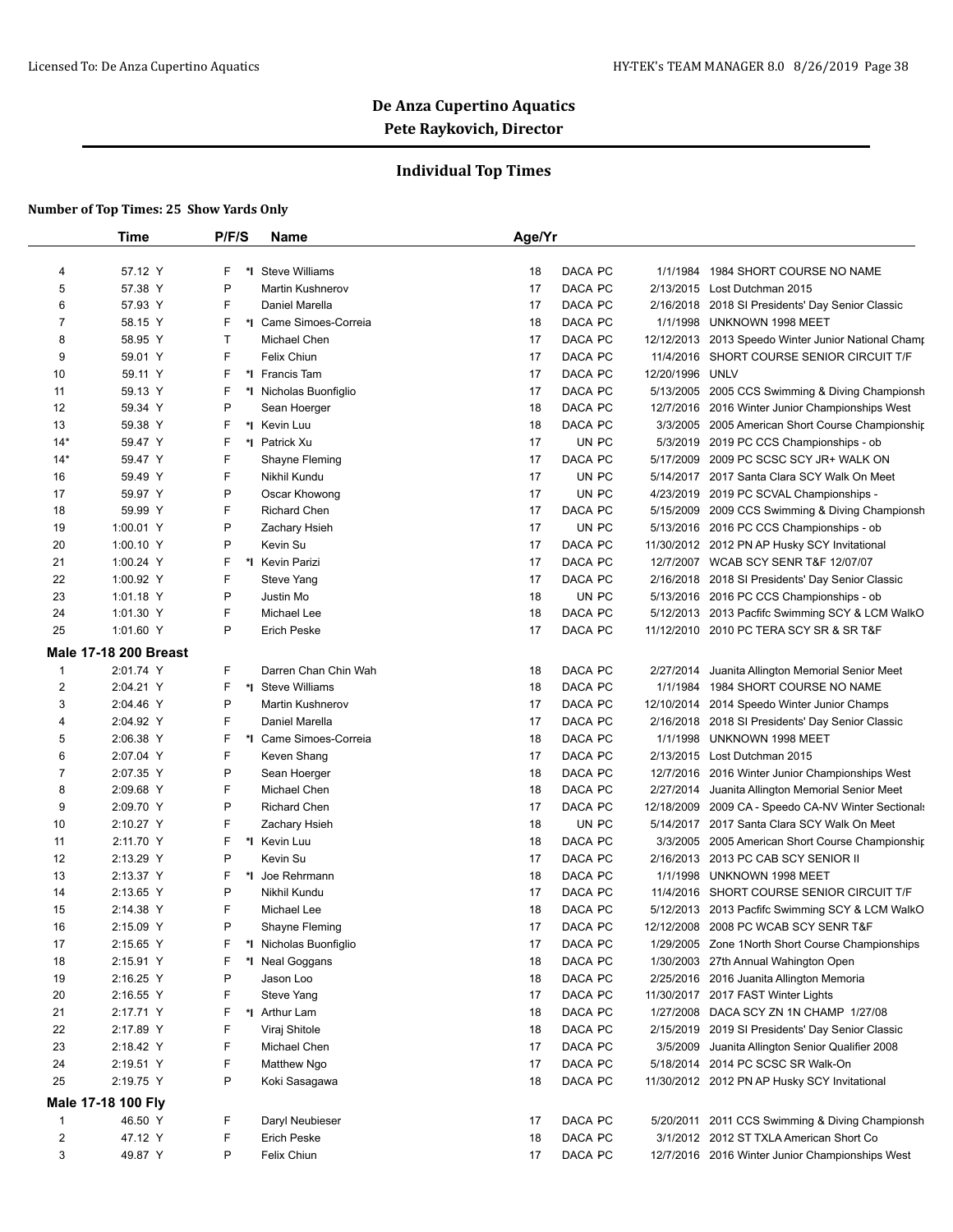## **Individual Top Times**

|                         | <b>Time</b>        | P/F/S    | Name                        | Age/Yr                       |           |                                                                                                        |
|-------------------------|--------------------|----------|-----------------------------|------------------------------|-----------|--------------------------------------------------------------------------------------------------------|
|                         |                    |          |                             |                              |           |                                                                                                        |
| 4                       | 49.89 Y            | F.<br>*∣ | Stephen Rehrmann            | 17<br>DACA PC                | 5/19/2000 | 2000 US Cif-ccs Champs                                                                                 |
| 5                       | 50.12 Y            | F        | *I Tedder Stevenson         | 17<br>DACA PC                |           | 1/1/1991 No Name 1991                                                                                  |
| 6                       | 50.38 Y            | P        | Parker Bovenberg            | DACA PC<br>18                |           | 12/17/2010 2010 CA Winter CA NV Sectional Champior                                                     |
| 7                       | 50.63 Y            | F.       | Jarod Olay                  | DACA PC<br>18                |           | 2/25/2016 2016 Juanita Allington Memoria                                                               |
| 8                       | 51.16 Y            | F        | *I Nicholas Buonfiglio      | 17<br>DACA PC                |           | 3/3/2005 2005 American Short Course Championship                                                       |
| 9                       | 51.34 Y            | F        | *I Andrew Chin              | DACA PC<br>17                |           | 12/12/2008 2008 PC SSF SCY C/B/A+                                                                      |
| 10                      | 51.97 Y            | P<br>P   | Steve Yang                  | 17<br>DACA PC<br>DACA PC     |           | 2/16/2018 2018 SI Presidents' Day Senior Classic<br>12/17/2010 2010 CA Winter CA NV Sectional Champior |
| 11                      | 52.00 Y            | P        | <b>Patrick Shultz</b>       | 17                           |           |                                                                                                        |
| 12<br>13                | 52.10 Y            | P        | Joshua Chen                 | DACA PC<br>17<br>17          |           | 12/18/2009 2009 CA - Speedo CA-NV Winter Sectionals                                                    |
| 14                      | 52.29 Y<br>52.34 Y | F        | Jarrett Hampel<br>Houfu Yan | DACA PC<br>17<br>DACA PC     |           | 2/15/2019 2019 SI Presidents' Day Senior Classic<br>2/13/2015 Lost Dutchman 2015                       |
|                         | 52.39 Y            | F        |                             |                              |           |                                                                                                        |
| 15                      |                    | P        | Nathaniel Lee               | 18<br>DACA PC<br>17<br>UN PC |           | 2/16/2018 2018 SI Presidents' Day Senior Classic                                                       |
| 16                      | 52.41 Y            | P        | Dylan Condensa              | 18                           |           | 5/3/2019 2019 PC CCS Championships - ob                                                                |
| 17                      | 52.78 Y            | F        | *I Michael Dellamano        | DACA PC                      |           | 2/1/2001 25th Annual Washington Open                                                                   |
| 18                      | 52.79 Y            |          | Daniel Marella              | 17<br>DACA PC                |           | 11/30/2017 2017 FAST Winter Lights                                                                     |
| 19                      | 53.28 Y            | S<br>P   | Michael Chen                | 17<br>DACA PC                |           | 11/8/2013 2013 PC TERA SCY SR IV T&F                                                                   |
| 20                      | 53.35 Y            |          | Keven Shang                 | 17<br>DACA PC                |           | 12/18/2015 2015 CA December CA NV Section                                                              |
| 21                      | 53.36 Y            | F<br>F   | Michael Leung               | DACA PC<br>17                |           | 2/11/2012 2012 PC DACA SCY PC-C/B/A+                                                                   |
| 22                      | 53.37 Y            | F        | Nikhil Kundu                | 17<br>UN PC                  |           | 5/14/2017 2017 Santa Clara SCY Walk On Meet                                                            |
| 23                      | 53.66 Y            |          | Darren Chan Chin Wah        | 17<br>DACA PC                |           | 10/5/2013 2013 PC DACA SCY SCY                                                                         |
| $24*$                   | 53.74 Y            | F        | *I Trent Larsen             | 17<br>DACA PC                |           | 1/31/2002 26th Annual Washington Open                                                                  |
| $24*$                   | 53.74 Y            | F        | *I Brian Atkins             | 17<br>DACA PC                |           | 1/30/1999 No Name (Zone 1N?)                                                                           |
|                         | Male 17-18 200 Fly |          |                             |                              |           |                                                                                                        |
| $\mathbf{1}$            | 1:46.91 Y          | F        | <b>Erich Peske</b>          | 17<br>DACA PC                |           | 12/17/2010 2010 CA Winter CA NV Sectional Champior                                                     |
| 2                       | 1:49.70 Y          | F        | *I Tedder Stevenson         | 17<br>DACA PC                |           | 1/1/1991 No Name 1991                                                                                  |
| 3                       | 1:49.79 Y          | F        | *I Stephen Rehrmann         | DACA PC<br>17                |           | 3/21/2000 Speedo Junior Championships                                                                  |
| 4                       | 1:51.79 Y          | F        | Jarod Olay                  | UN PC<br>18                  |           | 5/15/2016 2016 Santa Clara SCY/LCM Walk On Meet                                                        |
| 5                       | 1:53.79 Y          | F        | Steve Yang                  | 17<br>DACA PC                |           | 2/16/2018 2018 SI Presidents' Day Senior Classic                                                       |
| 6                       | 1:54.06 Y          | P        | *I Andrew Chin              | DACA PC<br>17                |           | 12/12/2008 2008 PC SSF SCY C/B/A+                                                                      |
| 7                       | 1:54.55 Y          | F        | Houfu Yan                   | 18<br>UN PC                  |           | 5/15/2016 2016 Santa Clara SCY/LCM Walk On Meet                                                        |
| 8                       | 1:55.26 Y          | F        | *I Michael Dellamano        | DACA PC<br>18                |           | 3/15/2001 Midwest Sectional Championship                                                               |
| 9                       | 1:55.29 Y          | P        | Daniel Marella              | 17<br>DACA PC                |           | 2/16/2018 2018 SI Presidents' Day Senior Classic                                                       |
| 10                      | 1:55.46 Y          | P        | Keven Shang                 | 18<br>DACA PC                |           | 2/25/2016 2016 Juanita Allington Memoria                                                               |
| 11                      | 1:56.46 Y          | F        | Michael Leung               | 17<br>DACA PC                |           | 2/11/2012 2012 PC DACA SCY PC-C/B/A+                                                                   |
| 12                      | 1:56.53 Y          | P        | Jonathon Martinez           | 18<br>DACA PC                |           | 12/2/2011 2011 Husky Invitational                                                                      |
| 13                      | 1:56.80 Y          | F        | *I Trent Larsen             | 17<br>DACA PC                |           | 1/31/2002 26th Annual Washington Open                                                                  |
| 14                      | 1:57.05 Y          | P        | *I Nicholas Buonfiglio      | 17<br>DACA PC                |           | 1/15/2005 Cal Inviational 2005                                                                         |
| 15                      | 2:00.85 Y          | P        | Joshua Chen                 | 17<br>DACA PC                |           | 12/18/2009 2009 CA - Speedo CA-NV Winter Sectionals                                                    |
| 16                      | 2:01.19 Y          | P        | Nikhil Kundu                | 17<br>DACA PC                |           | 11/4/2016 SHORT COURSE SENIOR CIRCUIT T/F                                                              |
| 17                      | 2:02.77 Y          | P        | Koki Sasagawa               | 18<br>DACA PC                |           | 11/9/2012 2012 PC TERA SCY SR III/IV                                                                   |
| 18                      | 2:03.98 Y          | F        | <b>Craig Neubieser</b>      | DACA PC<br>17                |           | 2/13/2015 Lost Dutchman 2015                                                                           |
| 19                      | 2:04.00 Y          | P        | Zachary Hsieh               | 17<br>DACA PC                |           | 12/3/2016 2016 PC WCAB SCY SR II T&F                                                                   |
| 20                      | 2:04.25 Y          | F        | Derek Wang                  | 17<br>DACA PC                |           | 11/12/2016 2016 PC DACA SCY C/B/A+                                                                     |
| 21                      | 2:05.47 Y          | P        | Sean Hoerger                | DACA PC<br>17                |           | 2/25/2016 2016 Juanita Allington Memoria                                                               |
| 22                      | 2:05.93 Y          | F        | Yannick Bohbot-Dridi        | UN PC<br>17                  |           | 5/14/2017 2017 Santa Clara SCY Walk On Meet                                                            |
| 23                      | 2:07.29 Y          | F        | Jackson Clarno              | 17<br>DACA PC                |           | 11/30/2017 2017 FAST Winter Lights                                                                     |
| 24                      | 2:07.49 Y          | F.       | *I Martin Chuang            | DACA PC<br>17                |           | 10/13/2007 WCAB SCY JR/SR+ 10/13/07                                                                    |
| 25                      | 2:08.42 Y          | F        | *I George Tsai              | DACA PC<br>17                |           | 2/24/2007 Dual Meet with Sierra Marlins                                                                |
|                         | Male 17-18 200 IM  |          |                             |                              |           |                                                                                                        |
| $\mathbf{1}$            | 1:49.70 Y          | F.       | *I Eric Burton              | DACA PC<br>17                |           | 1/1/1993 1993 No Name                                                                                  |
| $\overline{\mathbf{c}}$ | 1:50.42 Y          | P        | Daniel Marella              | UN PC<br>18                  |           | 5/11/2018 2018 PC CCS Championships - ob                                                               |
| 3                       | 1:50.55 Y          | F.       | *I Francis Tam              | DACA PC<br>17                |           | 5/16/1997 1997 US Ccs Champ                                                                            |
|                         |                    |          |                             |                              |           |                                                                                                        |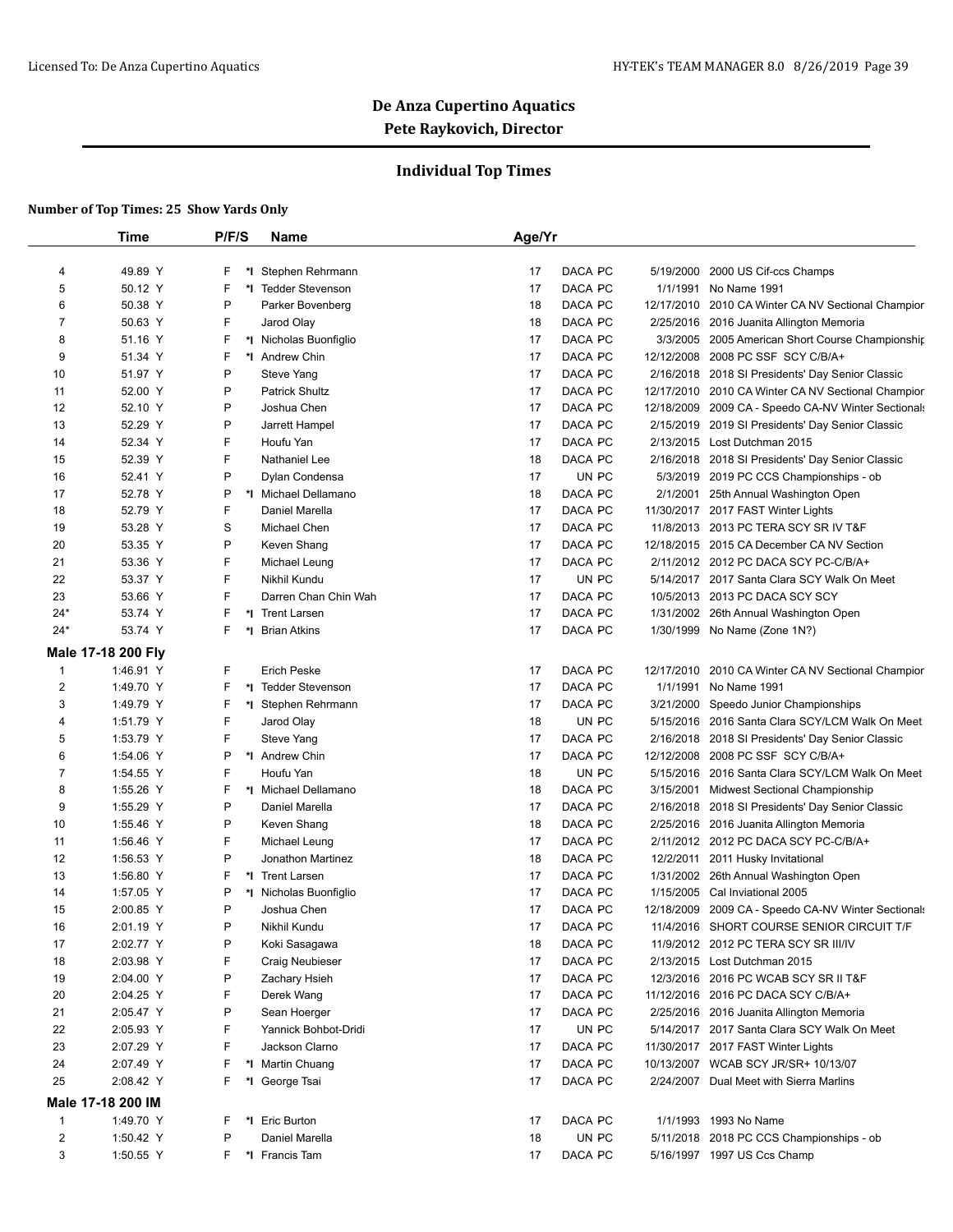## **Individual Top Times**

|                | Time                   | P/F/S    | Name                                    | Age/Yr   |                    |            |                                                                                                     |
|----------------|------------------------|----------|-----------------------------------------|----------|--------------------|------------|-----------------------------------------------------------------------------------------------------|
| 4              | 1:50.65 Y              | F        | <b>Erich Peske</b>                      | 17       | DACA PC            |            | 12/17/2010 2010 CA Winter CA NV Sectional Champior                                                  |
| 5              | 1:51.07 Y              | F        | *I Stephen Rehrmann                     | 18       | DACA PC            |            | 3/15/2001 Midwest Sectional Championship                                                            |
| 6              | 1:52.67 Y              | F        | *I Nicholas Buonfiglio                  | 17       | DACA PC            |            |                                                                                                     |
| 7              | 1:53.46 Y              | Ρ        | *I Kevin Parizi                         | 17       | DACA PC            |            | 5/13/2005 2005 CCS Swimming & Diving Championsh<br>12/7/2007 WCAB SCY SENR T&F 12/07/07             |
| 8              | 1:53.72 Y              | F        | Kevin Su                                | 17       | DACA PC            |            | 11/30/2012 2012 Husky SCY Invitational                                                              |
| 9              |                        | F        |                                         |          |                    | 12/18/2009 |                                                                                                     |
|                | 1:53.92 Y              | F        | Shayne Fleming                          | 18       | DACA PC            |            | 2009 CA - Speedo CA-NV Winter Sectionals                                                            |
| 10<br>11       | 1:55.31 Y<br>1:55.55 Y | P        | Keven Shang<br>Alex Kurotori            | 18<br>17 | UN PC<br>DACA PC   |            | 5/13/2016 2016 PC CCS Championships - ob                                                            |
| 12             |                        | P        |                                         |          |                    |            | 2/15/2019 2019 SI Presidents' Day Senior Classic<br>5/13/2005 2005 CCS Swimming & Diving Championsh |
| 13             | 1:55.88 Y<br>1:55.98 Y | F<br>*∣  | *I Onur Erbilgin<br><b>Brian Atkins</b> | 17<br>17 | DACA PC<br>DACA PC |            | 1/30/1999 No Name (Zone 1N?)                                                                        |
| 14             | 1:56.28 Y              | P<br>*∣  | <b>Trent Larsen</b>                     | 17       | DACA PC            |            | 1/31/2002 26th Annual Washington Open                                                               |
| 15             |                        | F        |                                         | 17       |                    |            |                                                                                                     |
|                | 1:56.32 Y              | P        | *I Patrick Xu<br>Houfu Yan              |          | UN PC              | 5/3/2019   | 2019 PC CCS Championships - ob<br>2/25/2016 2016 Juanita Allington Memoria                          |
| 16             | 1:56.66 Y              | F        |                                         | 18       | DACA PC            |            |                                                                                                     |
| 17             | 1:56.87 Y              |          | Michael Leung                           | 17       | DACA PC            |            | 2/11/2012 2012 PC DACA SCY PC-C/B/A+                                                                |
| 18             | 1:57.15 Y              | F        | Jason Loo                               | 18       | UN PC              |            | 4/27/2016 2016 PC SCVAL-DA Championship                                                             |
| 19             | 1:57.29 Y              | F        | Zachary Hsieh                           | 17       | UN PC              |            | 5/13/2016 2016 PC CCS Championships - ob                                                            |
| 20             | 1:57.34 Y              | F        | *I Joe Rehrmann                         | 18       | DACA PC            |            | 5/8/1998 CIF Central Coast Sections                                                                 |
| 21             | 1:57.54 Y              | P        | Oscar Khowong                           | 17       | UN PC              | 4/23/2019  | 2019 PC SCVAL Championships -                                                                       |
| 22             | 1:57.59 Y              | F        | Michael Chen                            | 17       | DACA PC            |            | 10/5/2013 2013 PC DACA SCY SCY                                                                      |
| 23             | 1:57.97 Y              | F        | Nathaniel Lee                           | 18       | DACA PC            |            | 2/16/2018 2018 SI Presidents' Day Senior Classic                                                    |
| 24             | 1:57.99 Y              | P        | Darren Chan Chin Wah                    | 18       | DACA PC            | 2/27/2014  | Juanita Allington Memorial Senior Meet                                                              |
| 25             | 1:58.30 Y              | P        | <b>Martin Kushnerov</b>                 | 18       | DACA PC            |            | 12/18/2015 2015 CA December CA NV Section                                                           |
|                | Male 17-18 400 IM      |          |                                         |          |                    |            |                                                                                                     |
| $\mathbf{1}$   | 3:58.43 Y              | F        | Daniel Marella                          | 17       | DACA PC            |            | 2/16/2018 2018 SI Presidents' Day Senior Classic                                                    |
| $\overline{c}$ | 4:05.98 Y              | F        | *I Kevin Parizi                         | 17       | DACA PC            |            | 12/7/2007 WCAB SCY SENR T&F 12/07/07                                                                |
| 3              | 4:07.78 Y              | F        | Shayne Fleming                          | 17       | DACA PC            |            | 12/12/2008 2008 PC WCAB SCY SENR T&F                                                                |
| 4              | 4:09.89 Y              | P        | Jason Loo                               | 18       | DACA PC            |            | 12/18/2015 2015 CA December CA NV Section                                                           |
| 5              | 4:11.00 Y              | P        | Alex Kurotori                           | 17       | DACA PC            |            | 2/15/2019 2019 SI Presidents' Day Senior Classic                                                    |
| 6              | 4:12.83 Y              | P        | Keven Shang                             | 17       | DACA PC            |            | 12/18/2015 2015 CA December CA NV Section                                                           |
| 7              | 4:13.12 Y              | F        | Steve Yang                              | 17       | DACA PC            |            | 1/27/2018 Santa Clara Senior Open                                                                   |
| 8              | 4:15.17 Y              | P        | <b>Martin Kushnerov</b>                 | 17       | DACA PC            |            | 11/7/2014 2014 CA Kevin B. Perry Senior Invite                                                      |
| 9              | 4:15.75 Y              | P        | Sean Hoerger                            | 17       | DACA PC            |            | 12/18/2015 2015 CA December CA NV Section                                                           |
| 10             | 4:15.97 Y              | F        | *I Arthur Lam                           | 17       | DACA PC            |            | 3/9/2007 2007 Juanita Allington Senior Championship                                                 |
| 11             | 4:16.04 Y              | F        | Zachary Hsieh                           | 17       | DACA PC            |            | 12/3/2016 2016 PC WCAB SCY SR II T&F                                                                |
| 12             | 4:16.47 Y              | F        | Michael Leung                           | 17       | DACA PC            |            | 11/11/2011 2011 PC TERA SCY SR III & IV                                                             |
| 13             | 4:18.81 Y              | F        | Jackson Clarno                          | 17       | DACA PC            |            | 5/14/2017 2017 Santa Clara SCY Walk On Meet                                                         |
| 14             | 4:19.04 Y              | F        | Viraj Shitole                           | 18       | DACA PC            |            | 2/15/2019 2019 SI Presidents' Day Senior Classic                                                    |
| 15             | 4:21.23 Y              | P        | *I Tobias COFFIN                        | 17       | DACA PC            |            | 12/18/2009 2009 CA - Speedo CA-NV Winter Sectionals                                                 |
| 16             | 4:21.46 Y              | F.       | *I Kevin Luu                            | 17       | DACA PC            |            | 12/17/2004 SOVA SCY SR. T&F 12/17/04                                                                |
| 17             | 4:22.77 Y              | P        | Jonathon Martinez                       | 18       | DACA PC            |            | 12/17/2010 2010 CA Winter CA NV Sectional Champior                                                  |
| 18             | 4:25.21 Y              | F        | Michael Lee                             | 17       | DACA PC            |            | 1/26/2013 2013 PC SCSC Senior 1                                                                     |
| 19             | 4:28.51 Y              | Ρ        | *I Steven Nguyen                        | 17       | DACA PC            |            | 12/16/2006 2006 PC SVAA SR T&F                                                                      |
| 20             | 4:32.89 Y              | F        | Michael Chen                            | 17       | DACA PC            |            | 12/11/2009 2009 PC WCAB SCY PC-SR                                                                   |
| 21             | 4:33.07 Y              | P        | Sean Hyun Kim                           | 17       | DACA PC            |            | 2/15/2019 2019 SI Presidents' Day Senior Classic                                                    |
| 22             | 4:35.39 Y              | F        | Craig Neubieser                         | 17       | DACA PC            |            | 1/23/2015 2015 Pacific Swimming SC Senior II Meet                                                   |
| 23             | 4:37.46 Y              | F        | *I Tyler Landrith                       | 17       | DACA PC            |            | 1/29/2005 Zone 1North Short Course Championships                                                    |
| 24             | 4:38.64 Y              | F        | *I Martin Chuang                        | 17       | DACA PC            |            | 10/13/2007 WCAB SCY JR/SR+ 10/13/07                                                                 |
| 25             | 4:42.91 Y              | F.<br>*∣ | Justin Laforge                          | 18       | DACA PC            |            | 3/14/2008 SRVL SCY JR OLYM T&F 3/14/08                                                              |
|                | Male 19 & Over 50 Free |          |                                         |          |                    |            |                                                                                                     |
|                |                        |          |                                         |          |                    |            |                                                                                                     |
| 1              | 19.73 Y                | F        | Shayne Fleming                          | 24       | DACA PC            |            | 12/18/2015 2015 CA December CA NV Section                                                           |
| $\overline{c}$ | 20.58 Y                | F        | Casey Fleming                           | 22       | DACA PC            |            | 12/18/2015 2015 CA December CA NV Section                                                           |
| 3              | 21.14 Y                | F.       | *I Francis Tam                          | 21       | DACA PC            |            | 2/1/2001 25th Annual Washington Open                                                                |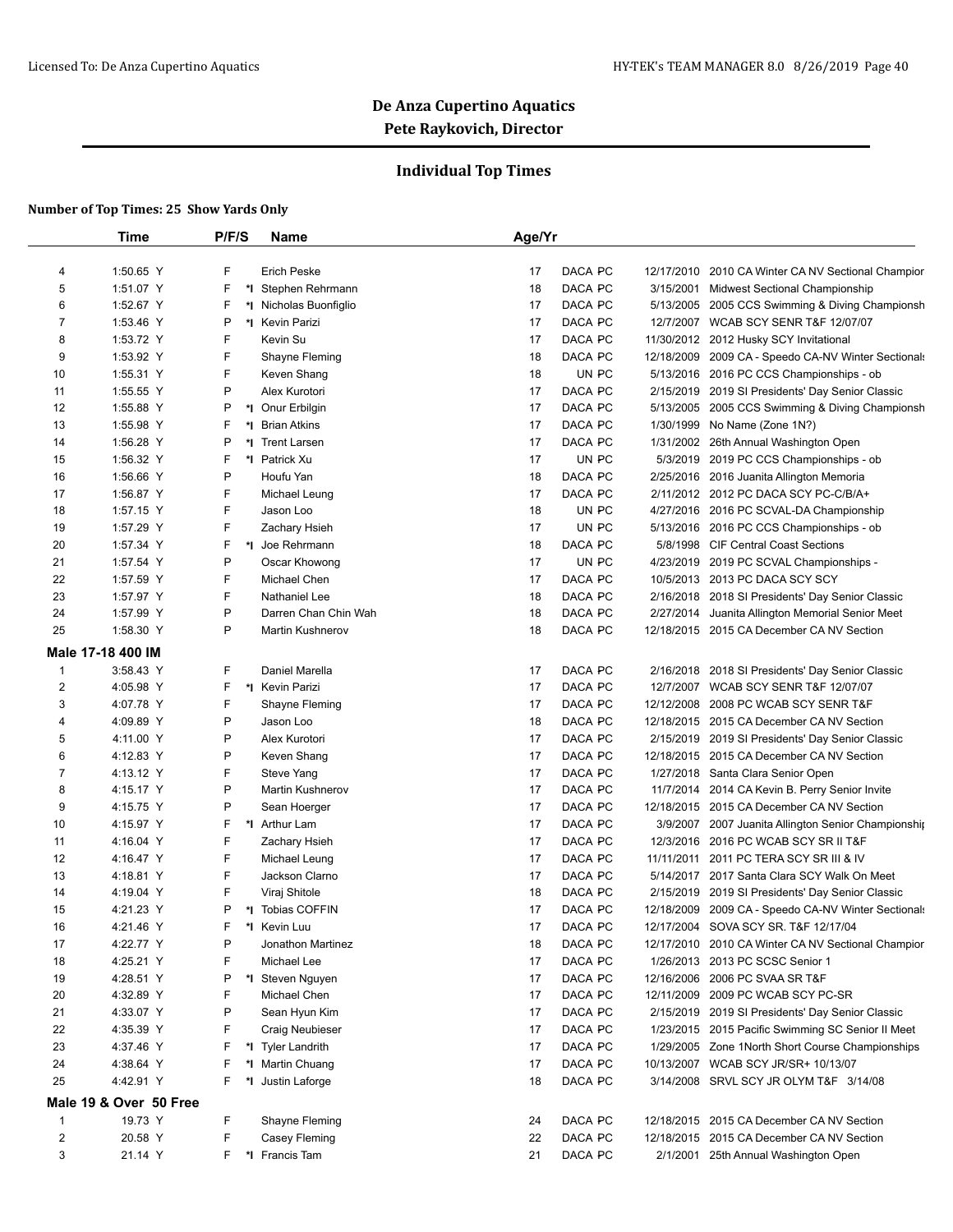## **Individual Top Times**

|                         | Time                    | P/F/S   | Name                      | Age/Yr                                  |                                                  |
|-------------------------|-------------------------|---------|---------------------------|-----------------------------------------|--------------------------------------------------|
|                         |                         |         |                           |                                         |                                                  |
| 4                       | 21.26 Y                 | P<br>*l | Stephen Rehrmann          | DACA PC<br>20                           | 1/30/2003 27th Annual Wahington Open             |
| 5                       | 21.42 Y                 | F       | Danh Bui                  | DACA PC<br>20                           | 11/30/2012 2012 Husky SCY Invitational           |
| 6                       | 21.44 Y                 | P       | Darren Chan Chin Wah      | 20<br>DACA PC                           | 12/18/2015 2015 CA December CA NV Section        |
| 7                       | 21.73 Y                 | т       | Nathaniel Lee             | UN PC<br>19                             | 2/17/2019 2019 SI Senior Classic Time Trials     |
| 8                       | 22.18 Y                 | F       | Kegan Hampel              | DACA PC<br>19                           | 5/14/2017 2017 Santa Clara SCY Walk On Meet      |
| 9                       | 22.60 Y                 | F       | *I Andrei Soen            | 22<br>DACA PC<br>2/2/2008               | WCAB SCY JR+ 2/02/08                             |
| 10                      | 22.65 Y                 | P       | Jarod Olay                | 19<br>DACA PC                           | 11/4/2016 SHORT COURSE SENIOR CIRCUIT T/F        |
| 11                      | 22.88 Y                 | F       | <b>Christopher Tracey</b> | DACA PC<br>19                           | 10/31/2015 SUNN C/B/A+ Fall Classic              |
| 12                      | 23.12 Y                 | F       | Ryan Fu                   | DACA PC<br>20                           | 7/16/2016 2016 PC DACA SCY C/B/A+                |
| 13                      | 23.53 Y                 | P       | Jonathon Martinez         | 19<br>DACA PC                           | 11/9/2012 2012 PC TERA SCY SR III/IV             |
| 14                      | 23.64 Y                 | F       | *I Stephen Ridder         | DACA PC<br>20                           | 10/4/2008 Pleasanton Seahawks Junior+            |
| 15                      | 23.76 Y                 | F<br>*l | Jaison Carter             | 21<br>DACA PC                           | 11/18/2000 DeAnza Senior Invitational            |
| 16                      | 23.96 Y                 | F       | <b>Trevor Stanbury</b>    | 19<br>DACA PC                           | 10/8/2011 2011 PC DACA SCY C/B/A+                |
| $17*$                   | 24.05 Y                 | F       | *I Neal Goggans           | 20<br>DACA PC                           | 12/17/2004 SOVA SCY SR. T&F 12/17/04             |
| $17*$                   | 24.05 Y                 | F       | Alvis Lee                 | 19<br>DACA PC                           | 7/25/2010 2010 PC DACA SCY PC-C/B/A+             |
| $17*$                   | 24.05 Y                 | F       | Daryl Neubieser           | 20<br>DACA PC                           | 7/19/2014 2014 PC DACA SCY C/B/A+                |
| 20                      | 24.07 Y                 | F<br>*I | Spencer Hammaker          | 19<br>DACA PC                           | 11/18/2006 De Anza Cupertino Aquatics Inv        |
| 21                      | 24.43 Y                 | F       | *I Filip Nowak            | 19<br>DACA PC<br>11/19/2005 DACA Invite |                                                  |
| 22                      | 24.58 Y                 | F       | Nicholas Cirone           | DACA PC<br>23<br>7/23/2011              | 2011 PC DACA SCY PC-C/B/A+                       |
| 23                      | 24.60 Y                 | P       | *1 Daniel Erwin           | DACA PC<br>19                           | 12/12/2003 PACS SCY SR T&F CHMP 12/12/03         |
| 24                      | 25.25 Y                 | F       | *I Brian Trinh            | 19<br>DACA PC<br>11/13/2004             | 2004 PC CARS 11-13-04                            |
| 25                      | 25.26 Y                 | P       | <b>Tommy Truong</b>       | 19<br>DACA PC                           | 2/19/2011 2011 PC CAB LCM SR II T&F              |
|                         | Male 19 & Over 100 Free |         |                           |                                         |                                                  |
| 1                       | 44.30 Y                 | F.      | Shayne Fleming            | DACA PC<br>24                           | 2/25/2016 2016 Juanita Allington Memoria         |
| 2                       | 45.53 Y                 | P       | Casey Fleming             | DACA PC<br>22                           | 12/18/2015 2015 CA December CA NV Section        |
| 3                       | 45.82 Y                 | F       | *I Stephen Rehrmann       | 20<br>DACA PC                           | 1/30/2003 27th Annual Wahington Open             |
| 4                       | 46.60 Y                 | P       | Darren Chan Chin Wah      | 20<br>DACA PC                           | 12/18/2015 2015 CA December CA NV Section        |
| 5                       | 47.44 Y                 | P       | Danh Bui                  | DACA PC<br>20                           | 11/30/2012 2012 Husky SCY Invitational           |
| 6                       | 48.18 Y                 | F       | Kegan Hampel              | 19<br>DACA PC                           | 5/14/2017 2017 Santa Clara SCY Walk On Meet      |
| 7                       | 48.21 Y                 | F       | Daryl Neubieser           | 20<br>DACA PC                           | 7/19/2014 2014 PC DACA SCY C/B/A+                |
| 8                       | 48.33 Y                 | F<br>*∣ | Jaison Carter             | 22<br>DACA PC<br>2/1/2001               | 25th Annual Washington Open                      |
| 9                       | 48.85 Y                 | F<br>*l | Anthony Girardi           | 19<br>DACA PC<br>2/4/1999               | Washington State Open                            |
| 10                      | 49.11 Y                 | F<br>*I | Andrei Soen               | 22<br>DACA PC<br>2/2/2008               | WCAB SCY JR+ 2/02/08                             |
| 11                      | 49.13 Y                 | P       | Jarod Olay                | 19<br>DACA PC                           | 11/4/2016 SHORT COURSE SENIOR CIRCUIT T/F        |
| 12                      | 49.66 Y                 | P       | Jonathon Martinez         | DACA PC<br>19                           | 11/30/2012 2012 Husky SCY Invitational           |
| 13                      | 50.05 Y                 | F       | <b>Christopher Tracey</b> | DACA PC<br>19                           | 10/31/2015 SUNN C/B/A+ Fall Classic              |
| 14                      | 51.10 Y                 | P       | *I Neal Goggans           | 20<br>DACA PC                           | 3/3/2005 2005 American Short Course Championship |
| 15                      | 51.20 Y                 | P       | *I Daniel Erwin           | 19<br>DACA PC                           | 3/5/2004 2004 Juanita Allington Memoria          |
| 16                      | 51.33 Y                 |         | Adam Jones                | 19<br>DACA PC                           | 7/16/2016 2016 PC DACA SCY C/B/A+                |
| 17                      | 51.91 Y                 | F       | *I Spencer Hammaker       | 19<br>DACA PC                           | 11/18/2006 De Anza Cupertino Aquatics Inv        |
| 18                      | 52.55 Y                 | F       | *I Filip Nowak            | DACA PC<br>11/19/2005 DACA Invite<br>19 |                                                  |
| 19                      | 52.69 Y                 | F       | Trevor Stanbury           | DACA PC<br>19                           | 10/8/2011 2011 PC DACA SCY C/B/A+                |
| 20                      | x52.95 Y                | F       | *I Stephen Ridder         | 20<br>DACA PC                           | 11/21/2008 2008 CA MISSION VIEJO TURKEY B        |
| 21                      | 53.13 Y                 | F       | Nicholas Cirone           | DACA PC<br>23                           | 7/23/2011 2011 PC DACA SCY PC-C/B/A+             |
| 22                      | 53.39 Y                 | F       | Alvis Lee                 | DACA PC<br>19                           | 7/25/2010 2010 PC DACA SCY PC-C/B/A+             |
| 23                      | 54.64 Y                 | F.      | *I Brian Trinh            | DACA PC<br>19                           | 10/16/2004 Pacific Swimming Junior + Mee         |
| 24                      | 55.90 Y                 | F       | *I John Brown             | 20<br>DACA PC                           | 12/12/2008 2008 PC SSF SCY C/B/A+                |
| 25                      | 56.41 Y                 | F       | Kevin Ham                 | 20<br>DACA PC                           | 12/12/2015 2015 PC DCD SCY C/B/A+                |
|                         |                         |         |                           |                                         |                                                  |
|                         | Male 19 & Over 200 Free |         |                           |                                         |                                                  |
| $\mathbf{1}$            | 1:39.42 Y L             | F       | Shayne Fleming            | DACA PC<br>24                           | 12/18/2015 2015 CA December CA NV Section        |
| $\overline{\mathbf{c}}$ | 1:39.87 Y               | F       | *I Stephen Rehrmann       | DACA PC<br>21                           | 12/4/2003 Holiday Fest 2003                      |
| 3                       | 1:43.86 Y               | Ρ       | Danh Bui                  | DACA PC<br>20                           | 11/30/2012 2012 Husky SCY Invitational           |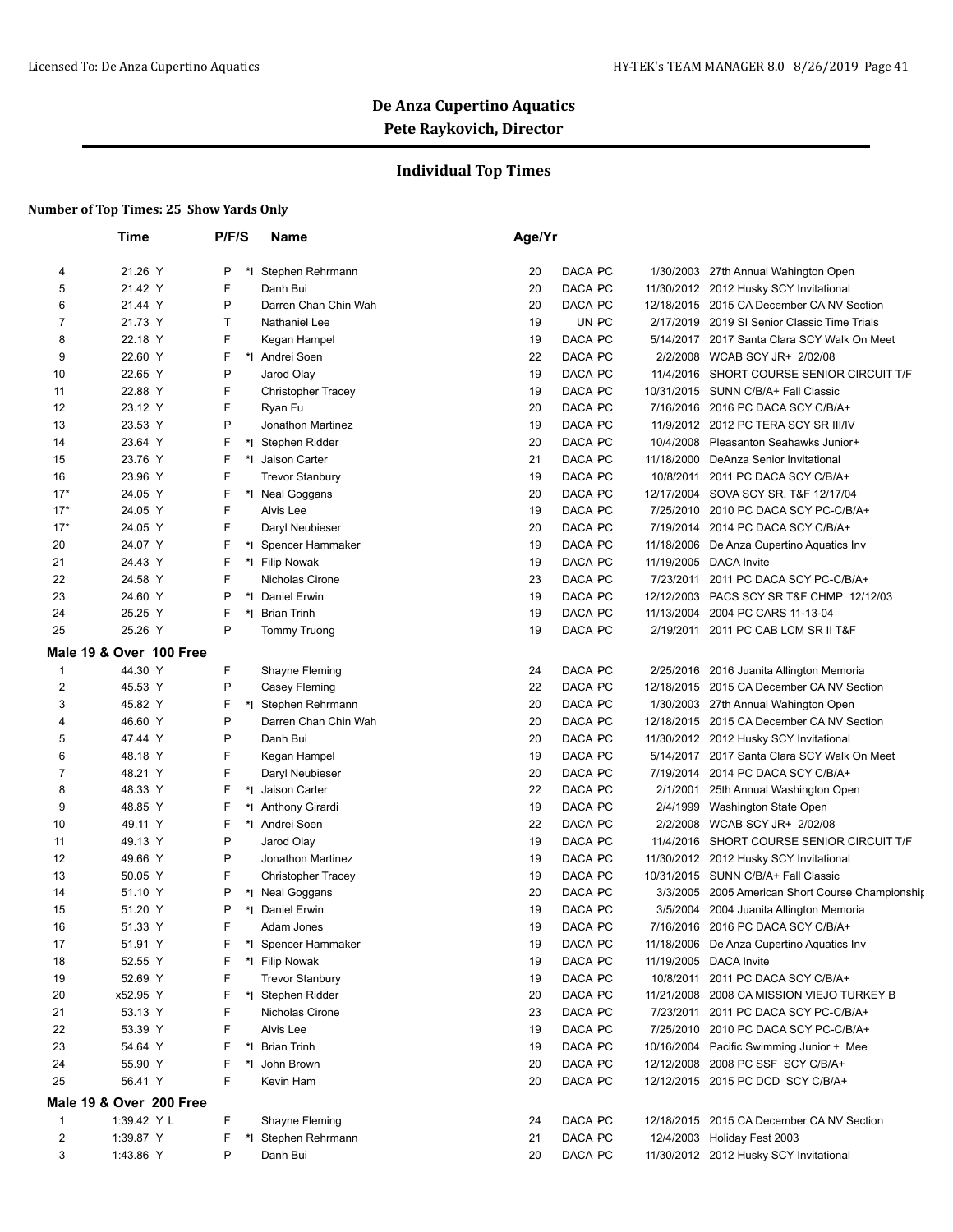## **Individual Top Times**

|              | Time                     | P/F/S   | Name                                      | Age/Yr   |                    |           |                                                                      |
|--------------|--------------------------|---------|-------------------------------------------|----------|--------------------|-----------|----------------------------------------------------------------------|
|              |                          |         |                                           |          |                    |           |                                                                      |
| 4            | 1:44.65 Y                | F<br>*l | Jaison Carter                             | 22       | DACA PC            |           | 2/1/2001 25th Annual Washington Open                                 |
| 5            | 1:45.04 Y                | P       | Darren Chan Chin Wah                      | 19       | DACA PC            |           | 11/6/2015 SHORT COURSE SENIOR CIRCUIT MEET                           |
| 6            | 1:46.57 Y                | P       | Jonathon Martinez                         | 19       | DACA PC            |           | 11/30/2012 2012 Husky SCY Invitational                               |
| 7            | 1:48.78 Y                | F       | *1 Andrei Soen                            | 22       | DACA PC            |           | 2/2/2008 WCAB SCY JR+ 2/02/08                                        |
| 8            | 1:50.80 Y                | F       | Kegan Hampel                              | 19       | DACA PC            |           | 5/14/2017 2017 Santa Clara SCY Walk On Meet                          |
| 9            | 1:51.07 Y                | P       | *I Daniel Erwin                           | 19       | DACA PC            | 3/5/2004  | 2004 Juanita Allington Memoria                                       |
| 10<br>11     | 1:53.92 Y                | F<br>F  | <b>Christopher Tracey</b>                 | 19<br>20 | DACA PC<br>DACA PC |           | 11/14/2015 2015 PC DACA SCY C/B/A+<br>1/15/2005 Cal Inviational 2005 |
| 12           | 1:56.06 Y L<br>1:57.34 Y | F       | *I Neal Goggans<br><b>Trevor Stanbury</b> | 19       | DACA PC            |           | 10/8/2011 2011 PC DACA SCY C/B/A+                                    |
| 13           | 1:59.75 Y                | F       | Nicholas Cirone                           | 23       | DACA PC            |           | 7/23/2011 2011 PC DACA SCY PC-C/B/A+                                 |
| 14           | 2:00.96 Y                | F       | *I John Brown                             | 19       | DACA PC            |           | 11/16/2007 MISSION VIEJO TURKEY AB - 2007                            |
| 15           | 2:01.52 Y                | F       | Alvis Lee                                 | 19       | DACA PC            |           | 7/25/2010 2010 PC DACA SCY PC-C/B/A+                                 |
| 16           | 2:05.43 Y                | F       | Kevin Ham                                 | 20       | DACA PC            |           | 10/29/2016 SUNN C/B/A+ Fall Classic                                  |
| 17           | 2:08.93 Y                | F       | Adrian Rodriguez-Martinez                 | 24       | DACA PC            |           | 1/27/2018 Santa Clara Senior Open                                    |
|              |                          |         |                                           |          |                    |           |                                                                      |
|              | Male 19 & Over 500 Free  |         |                                           |          |                    |           |                                                                      |
| $\mathbf{1}$ | 4:41.53 Y                | F       | *1 Jaison Carter                          | 22       | DACA PC            |           | 3/15/2001 Midwest Sectional Championship                             |
| 2            | 4:41.94 Y                | F       | *I Stephen Rehrmann                       | 20       | DACA PC            |           | 12/5/2002 Holiday Fest 2002                                          |
| 3            | 4:45.67 Y                | F       | *I Michael Dellamano                      | 20       | DACA PC            |           | 2/20/2003 2003 US Big East                                           |
| 4            | 4:52.19 Y                | P       | Jonathon Martinez                         | 19       | DACA PC            |           | 11/30/2012 2012 PN AP Husky SCY Invitational                         |
| 5            | 5:04.10 Y                | F       | *I Daniel Erwin                           | 19       | DACA PC            |           | 12/12/2003 PACS SCY SR T&F CHMP 12/12/03                             |
| 6            | 5:09.02 Y                | F       | *I Neal Goggans                           | 20       | DACA PC            |           | 3/18/2005 2005 Juanita Allington Memoria                             |
| 7            | 5:09.26 Y                | F       | Christopher Tracey                        | 19       | DACA PC            |           | 10/31/2015 SUNN C/B/A+ Fall Classic                                  |
| 8            | 5:13.91 Y                | F       | Jonathan Doron-Peters                     | 25       | DACA PC            |           | 7/25/2010 2010 PC DACA SCY PC-C/B/A+                                 |
| 9            | 5:26.41 Y                | F       | *I John Brown                             | 19       | DACA PC            |           | 11/16/2007 MISSION VIEJO TURKEY AB - 2007                            |
| 10           | 5:32.77 Y                | F       | Nicholas Cirone                           | 23       | DACA PC            | 7/23/2011 | 2011 PC DACA SCY PC-C/B/A+                                           |
| 11           | 5:41.47 Y                | F       | *I Brian Trinh                            | 19       | DACA PC            |           | 11/13/2004 2004 PC CARS 11-13-04                                     |
| 12           | 6:00.73 Y                | F       | Adrian Rodriguez-Martinez                 | 24       | DACA PC            |           | 1/27/2018 Santa Clara Senior Open                                    |
|              | Male 19 & Over 1000 Free |         |                                           |          |                    |           |                                                                      |
| $\mathbf{1}$ | 11:31.20 Y               | F       | *I John Brown                             | 19       | DACA PC            |           | 2/2/2008 WCAB SCY JR+ 2/02/08                                        |
| 2            | 12:14.27 Y               | F       | Nicholas Cirone                           | 25       | DACA PC            |           | 12/6/2013 2013 PC WCAB SR II T&F                                     |
|              | Male 19 & Over 1650 Free |         |                                           |          |                    |           |                                                                      |
| $\mathbf{1}$ | 15:46.89 Y               | F       | *1 Eric Koch                              | 22       | DACA PC            |           | 3/4/2004 2004 ST American SC Champs                                  |
| 2            | 16:32.99 Y               | F       | *I Michael Dellamano                      | 20       | DACA PC            |           | 2/20/2003 2003 US Big East                                           |
| 3            | 20:23.68 Y               | F       | Nicholas Cirone                           | 23       | DACA PC            |           | 2/25/2012 BAC Distance Meet                                          |
|              | Male 19 & Over 100 Back  |         |                                           |          |                    |           |                                                                      |
| $\mathbf{1}$ | 49.25 Y                  | F       | Shayne Fleming                            | 24       | DACA PC            |           | 12/18/2015 2015 CA December CA NV Section                            |
| 2            | 50.10 Y                  | F       | *1 Geoff Cronin                           | 23       | DACA PC            |           | 2/5/1995 WASHINGTON STATE OPEN                                       |
| 3            | 50.13 Y L                | F       | Casey Fleming                             | 22       | DACA PC            |           | 12/18/2015 2015 CA December CA NV Section                            |
| 4            | 51.26 Y                  | F       | *I Stephen Rehrmann                       | 20       | DACA PC            |           | 1/30/2003 27th Annual Wahington Open                                 |
| 5            | 55.38 Y                  | F       | *I Andrei Soen                            | 22       | DACA PC            |           | 2/2/2008 WCAB SCY JR+ 2/02/08                                        |
| 6            | 55.71 Y                  | F       | *I Daniel Erwin                           | 19       | DACA PC            |           | 3/5/2004 2004 Juanita Allington Memoria                              |
| 7            | 57.65 Y                  | F       | *I Spencer Hammaker                       | 19       | DACA PC            |           | 11/18/2006 De Anza Cupertino Aquatics Inv                            |
| 8            | 58.01 Y                  | F       | Danh Bui                                  | 19       | DACA PC            |           | 2/11/2012 2012 PC DACA SCY PC-C/B/A+                                 |
| 9            | 59.47 Y                  | F       | Adam Jones                                | 19       | DACA PC            |           | 7/16/2016 2016 PC DACA SCY C/B/A+                                    |
| 10           | 59.59 Y                  | P       | *I Jaison Carter                          | 21       | DACA PC            |           | 12/7/2000 2000 Holiday Swim Festival                                 |
| 11           | 59.73 Y                  | F       | Jonathon Martinez                         | 20       | DACA PC            |           | 10/5/2013 2013 PC DACA SCY SCY                                       |
| 12           | 1:00.06 Y                | F       | <b>Trevor Stanbury</b>                    | 19       | DACA PC            |           | 10/22/2011 2011 SN Davis vs. AH vs DACA                              |
| 13           | 1:01.05 Y                | F       | Daryl Neubieser                           | 20       | DACA PC            |           | 7/19/2014 2014 PC DACA SCY C/B/A+                                    |
| 14           | 1:01.26 Y                | F       | <b>Christopher Tracey</b>                 | 19       | DACA PC            |           | 11/14/2015 2015 PC DACA SCY C/B/A+                                   |
| 15           | 1:03.00 Y                | F       | *I Neal Goggans                           | 19       | DACA PC            |           | 11/22/2003 2003 DACA Invitational Meet                               |
| 16           | 1:07.97 Y                | F<br>*l | John Brown                                | 20       | DACA PC            |           | 12/12/2008 2008 PC SSF SCY C/B/A+                                    |
| 17           | 1:08.01 Y                | F       | Adrian Rodriguez-Martinez                 | 22       | DACA PC            |           | 7/16/2016 2016 PC DACA SCY C/B/A+                                    |
|              |                          |         |                                           |          |                    |           |                                                                      |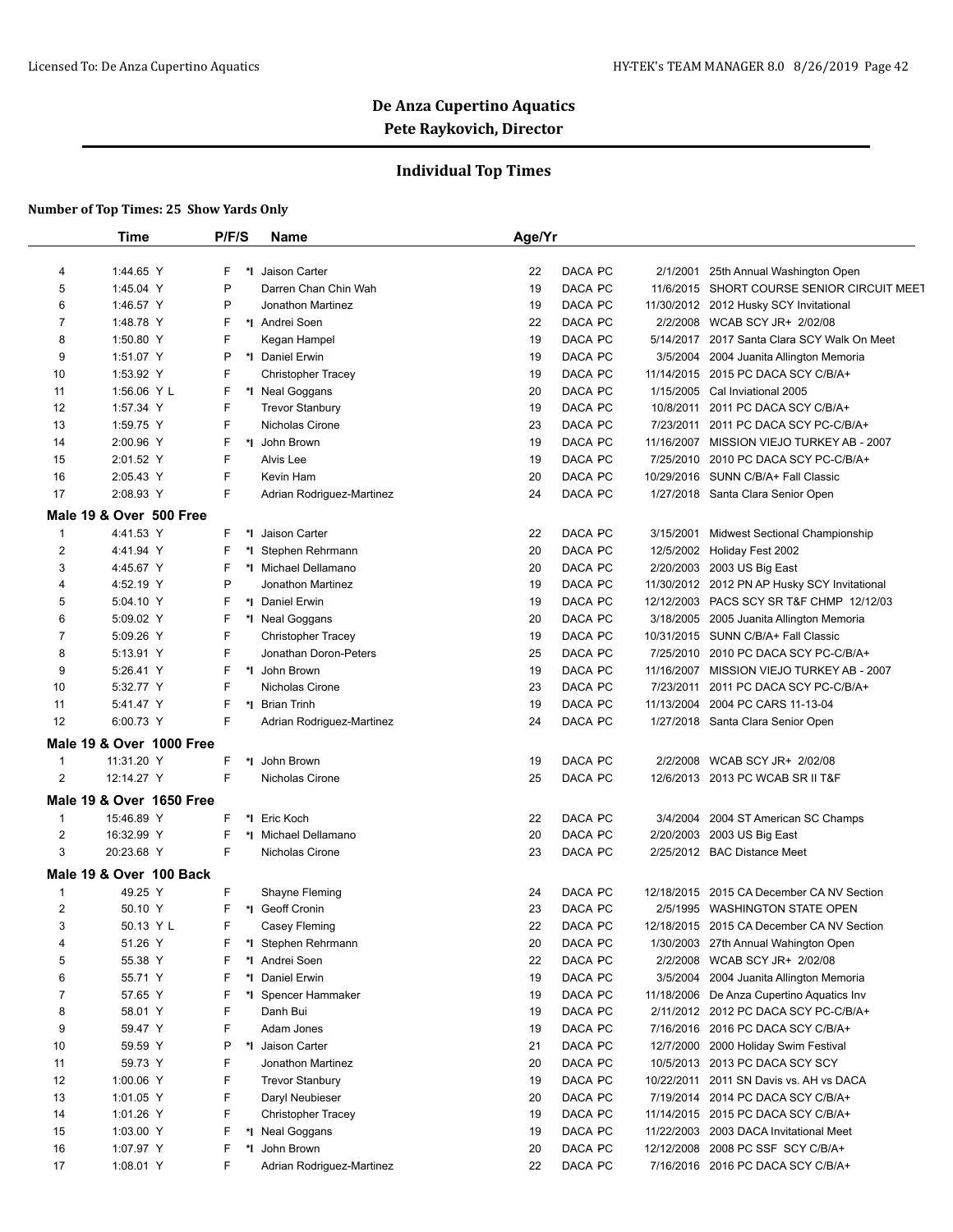## **Individual Top Times**

|                | Time                      | P/F/S   | <b>Name</b>               | Age/Yr |         |                 |                                                   |
|----------------|---------------------------|---------|---------------------------|--------|---------|-----------------|---------------------------------------------------|
| 18             | 1:08.60 Y                 | F       | Nicholas Cirone           | 23     | DACA PC |                 | 7/23/2011 2011 PC DACA SCY PC-C/B/A+              |
|                | Male 19 & Over 200 Back   |         |                           |        |         |                 |                                                   |
| $\mathbf{1}$   | 1:47.55 Y                 | F       | *I Francis Tam            | 21     | DACA PC | 3/2/2001 Pac 10 |                                                   |
| 2              | 1:47.69 Y                 | F       | *1 Eric Burton            | 20     | DACA PC | 2/1/1996        | NO NAME MEET (1995 OR 1996)                       |
| 3              | 1:49.46 Y                 | F       | *I Stephen Rehrmann       | 20     | DACA PC |                 | 1/30/2003 27th Annual Wahington Open              |
| 4              | 1:50.23 Y                 | F       | Shayne Fleming            | 24     | DACA PC |                 | 11/6/2015 SHORT COURSE SENIOR CIRCUIT MEET        |
| 5              | 1:58.88 Y                 | F       | *1 Daniel Erwin           | 19     | DACA PC |                 | 3/5/2004 2004 Juanita Allington Memoria           |
| 6              | 2:05.54 Y                 | F       | Adam Jones                | 19     | DACA PC |                 | 7/16/2016 2016 PC DACA SCY C/B/A+                 |
| 7              | 2:10.99 Y                 | F       | <b>Trevor Stanbury</b>    | 19     | DACA PC | 10/22/2011      | 2011 SN Davis vs. AH vs DACA                      |
| 8              | 2:14.98 Y                 | F       | *1 Brian Trinh            | 19     | DACA PC |                 | 11/20/2004 DACA Invite                            |
| 9              | 2:15.92 Y                 | F       | *I Neal Goggans           | 19     | DACA PC |                 | 11/22/2003 2003 DACA Invitational Meet            |
| 10             | 2:22.04 Y                 | F       | Adrian Rodriguez-Martinez | 22     | DACA PC |                 | 10/15/2016 SC Senior Open                         |
| 11             | 2:26.01 Y                 | F       | *I John Brown             | 20     | DACA PC |                 | 10/4/2008 Pleasanton Seahawks Junior+             |
| 12             | 2:31.72 Y                 | F       | Nicholas Cirone           | 23     | DACA PC |                 | 7/23/2011 2011 PC DACA SCY PC-C/B/A+              |
|                |                           |         |                           |        |         |                 |                                                   |
|                | Male 19 & Over 100 Breast |         |                           |        |         |                 |                                                   |
| $\mathbf{1}$   | 55.16 Y                   | F       | *I Francis Tam            | 21     | DACA PC |                 | 11/30/2000 2000 US Husky Invite                   |
| $\overline{2}$ | 55.69 Y                   | F       | Shayne Fleming            | 24     | DACA PC |                 | 12/18/2015 2015 CA December CA NV Section         |
| 3              | 55.72 Y                   | F       | Darren Chan Chin Wah      | 20     | DACA PC |                 | 12/18/2015 2015 CA December CA NV Section         |
| 4              | 56.11 Y                   | F       | *I Steve Williams         | 23     | DACA PC | 1/1/1989        | No Name 1989                                      |
| 5              | 57.78 Y                   | F       | *I Philip Yoshida         | 23     | DACA PC |                 | 1/31/2002 26th Annual Washington Open             |
| 6              | 59.69 Y                   | F       | *I Neal Goggans           | 20     | DACA PC |                 | 3/18/2005 2005 Juanita Allington Memoria          |
| 7              | 1:01.56 Y                 | F       | Jaison Carter             | 22     | DACA PC |                 | 2/1/2001 25th Annual Washington Open              |
| 8              | 1:05.97 Y                 | F       | *1 Brian Trinh            | 19     | DACA PC |                 | 11/13/2004 2004 PC CARS 11-13-04                  |
| 9              | 1:06.13 Y                 | F       | Daryl Neubieser           | 20     | DACA PC |                 | 7/19/2014 2014 PC DACA SCY C/B/A+                 |
| 10             | 1:06.95 Y                 | P       | Kegan Hampel              | 19     | DACA PC |                 | 11/4/2016 SHORT COURSE SENIOR CIRCUIT T/F         |
| 11             | 1:07.08 Y                 | F       | Jonathon Martinez         | 21     | DACA PC | 7/19/2014       | 2014 PC DACA SCY C/B/A+                           |
| 12             | 1:08.81 Y                 | F       | Ryan Fu                   | 20     | DACA PC |                 | 7/16/2016 2016 PC DACA SCY C/B/A+                 |
| 13             | 1:09.23 Y                 | F       | Alvis Lee                 | 19     | DACA PC |                 | 7/25/2010 2010 PC DACA SCY PC-C/B/A+              |
| 14             | 1:09.32 Y                 | P       | <b>Tommy Truong</b>       | 19     | DACA PC |                 | 2/19/2011 2011 PC CAB LCM SR II T&F               |
| 15             | 1:09.62 Y                 | F       | *I Filip Nowak            | 19     | DACA PC |                 | 11/19/2005 DACA Invite                            |
| 16             | 1:10.32 Y                 | F       | *I Stephen Ridder         | 20     | DACA PC |                 | 10/4/2008 Pleasanton Seahawks Junior+             |
| 17             | 1:11.64 Y                 | F       | <b>Christopher Tracey</b> | 19     | DACA PC |                 | 11/14/2015 2015 PC DACA SCY C/B/A+                |
| 18             | 1:17.04 Y                 | F       | Nicholas Cirone           | 23     | DACA PC |                 | 1/28/2012 Zone 1 North Short Course Championships |
| 19             | x1:19.51 Y                | F       | John Brown                | 19     | DACA PC |                 | 11/16/2007 MISSION VIEJO TURKEY AB - 2007         |
|                | Male 19 & Over 200 Breast |         |                           |        |         |                 |                                                   |
| $\mathbf{1}$   | 2:00.77 Y                 | F       | *I Justin Nicholas        | 29     | DACA PC | 2/20/1997       | California State Championships                    |
| 2              | 2:01.25 Y                 | F       | *1 Francis Tam            | 20     | DACA PC | 12/3/1999       | 1999 US Ut Invitati                               |
| 3              | 2:01.55 Y                 | F       | Darren Chan Chin Wah      | 20     | DACA PC |                 | 12/18/2015 2015 CA December CA NV Section         |
| 4              | 2:06.11 Y                 | F<br>*۱ | Philip Yoshida            | 23     | DACA PC |                 | 1/31/2002 26th Annual Washington Open             |
| 5              | 2:11.28 Y                 | *l      | Neal Goggans              | 19     | DACA PC | 3/5/2004        | 2004 Juanita Allington Memoria                    |
| 6              | 2:13.10 Y                 | F       | *I Jaison Carter          | 21     | DACA PC | 12/7/2000       | 2000 Holiday Swim Festival                        |
| 7              | 2:21.84 Y                 | F       | <b>Brian Trinh</b>        | 19     | DACA PC |                 | 10/16/2004 Pacific Swimming Junior + Mee          |
| 8              | 2:31.04 Y                 | F       | *I Filip Nowak            | 19     | DACA PC |                 | 11/19/2005 DACA Invite                            |
| 9              |                           | P       | <b>Tommy Truong</b>       | 19     | DACA PC | 2/19/2011       |                                                   |
|                | 2:31.64 Y                 |         |                           |        |         |                 | 2011 PC CAB LCM SR II T&F                         |
| 10             | 2:33.55 Y                 | F       | Alvis Lee                 | 19     | DACA PC | 7/25/2010       | 2010 PC DACA SCY PC-C/B/A+                        |
| 11             | x2:51.21 Y                | F       | *I John Brown             | 19     | DACA PC | 11/16/2007      | MISSION VIEJO TURKEY AB - 2007                    |
| 12             | 3:17.08 Y                 | F       | Nicholas Cirone           | 22     | DACA PC |                 | 1/15/2011 2011 PC SSF SCY PC-C/B/A+               |
|                | Male 19 & Over 100 Fly    |         |                           |        |         |                 |                                                   |
| 1              | 49.69 Y                   | F       | *I Eric Burton            | 21     | DACA PC |                 | 2/20/1997 California State Championships          |
| $\overline{2}$ | 50.15 Y                   | F<br>*l | Francis Tam               | 21     | DACA PC | 2/1/2001        | 25th Annual Washington Open                       |
| 3              | 50.44 Y                   | F       | *I Stephen Rehrmann       | 20     | DACA PC |                 | 2/27/2003 2003 Calif-Nev Spring Speedo C          |
| 4              | 50.62 Y                   | P       | Danh Bui                  | 20     | DACA PC |                 | 11/30/2012 2012 Husky SCY Invitational            |
|                |                           |         |                           |        |         |                 |                                                   |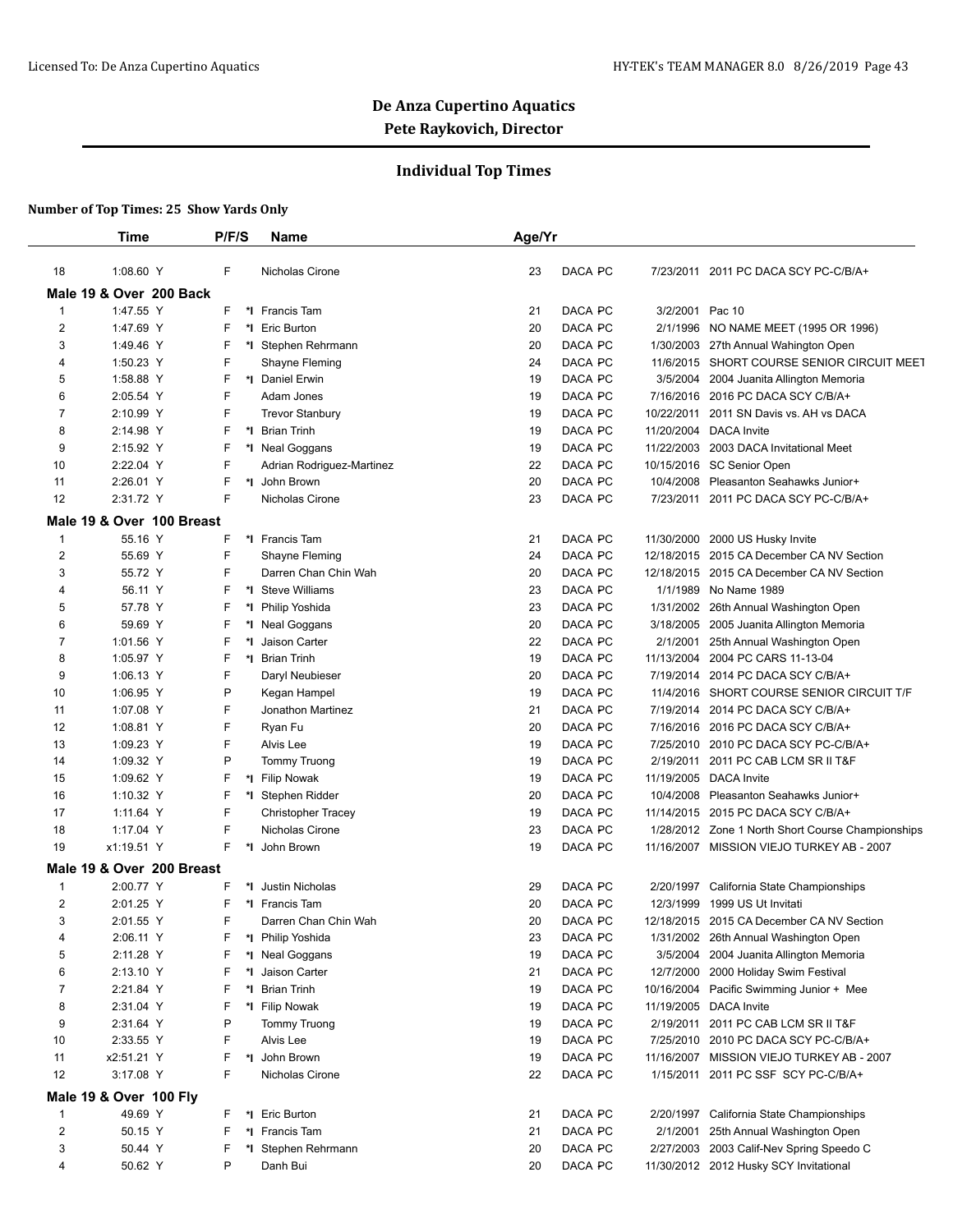## **Individual Top Times**

|                                | <b>Time</b>                        | P/F/S  | Name                             | Age/Yr                         |            |                                                                                |
|--------------------------------|------------------------------------|--------|----------------------------------|--------------------------------|------------|--------------------------------------------------------------------------------|
|                                |                                    |        |                                  |                                |            |                                                                                |
| 5                              | 51.29 Y                            | F      | Jarod Olay                       | DACA PC<br>19                  | 11/4/2016  | SHORT COURSE SENIOR CIRCUIT T/F                                                |
| 6                              | 54.14 Y                            | F      | *I Philip Yoshida                | 23<br>DACA PC                  |            | 1/31/2002 26th Annual Washington Open                                          |
| 7                              | 54.37 Y                            | P      | <b>Jonathon Martinez</b>         | 19<br>DACA PC                  |            | 11/30/2012 2012 PN AP Husky SCY Invitational                                   |
| 8                              | 54.42 Y                            | P      | Kegan Hampel                     | 19<br>DACA PC                  |            | 11/4/2016 SHORT COURSE SENIOR CIRCUIT T/F                                      |
| 9                              | 54.51 Y                            | F      | Sean Hoerger                     | 19                             | UN PC      | 5/13/2018 2018 Santa Clara SCY Walk On Meet                                    |
| 10                             | 56.10 Y                            | F      | Koki Sasagawa                    | 22<br>DACA PC                  | 7/15/2017  | 2017 PC DACA SCY C/B/A+                                                        |
| 11                             | 57.48 Y                            | P      | *1 Jaison Carter                 | 21<br>DACA PC                  | 12/7/2000  | 2000 Holiday Swim Festival                                                     |
| 12                             | 57.61 Y                            | F      | *I Spencer Hammaker              | DACA PC<br>19                  |            | 11/18/2006 De Anza Cupertino Aquatics Inv                                      |
| 13                             | 57.91 Y                            | P      | <b>Tommy Truong</b>              | 19<br>DACA PC                  |            | 2/19/2011 2011 PC CAB LCM SR II T&F                                            |
| 14                             | 59.57 Y                            | P      | *1 Daniel Erwin                  | 19<br>DACA PC                  |            | 12/12/2003 PACS SCY SR T&F CHMP 12/12/03                                       |
| 15                             | 1:00.03 Y                          | F      | Ryan Fu                          | DACA PC<br>20                  |            | 7/16/2016 2016 PC DACA SCY C/B/A+                                              |
| 16                             | 1:00.15 Y                          | F      | Adrian Rodriguez-Martinez        | DACA PC<br>22                  |            | 10/22/2016 2016 PC OAPB SCY SR OPEN                                            |
| 17                             | 1:00.25 Y                          | F      | *1 Brian Trinh                   | 19<br>DACA PC                  | 10/16/2004 | Pacific Swimming Junior + Mee                                                  |
| 18                             | 1:00.79 Y                          | F      | Kevin Ham                        | 20<br>DACA PC                  |            | 10/29/2016 SUNN C/B/A+ Fall Classic                                            |
| 19                             | 1:02.04 Y                          | F      | <b>Trevor Stanbury</b>           | 19<br>DACA PC                  |            | 11/11/2011 2011 PC TERA SCY SR III & IV                                        |
| 20                             | 1:02.55 Y                          | F      | John Brown                       | 20<br>DACA PC                  | 12/12/2008 | 2008 PC SSF SCY C/B/A+                                                         |
| 21                             | 1:02.60 Y                          | F      | *I Neal Goggans                  | 19<br>DACA PC                  |            | 1/31/2004 DACA SCY Z1N CHAMP 1/31/04                                           |
| 22                             | 1:04.20 Y                          | F      | Nicholas Cirone                  | DACA PC<br>23                  |            | 7/23/2011 2011 PC DACA SCY PC-C/B/A+                                           |
|                                | Male 19 & Over 200 Fly             |        |                                  |                                |            |                                                                                |
| $\mathbf{1}$<br>$\overline{2}$ | 1:49.52 Y<br>1:51.92 Y             | F<br>F | *I Stephen Rehrmann<br>Danh Bui  | DACA PC<br>19<br>20<br>DACA PC |            | 3/7/2002 2002 Pac-10 Champs<br>11/30/2012 2012 Husky SCY Invitational          |
|                                |                                    |        |                                  |                                |            |                                                                                |
| 3                              | 1:52.30 Y                          | F<br>P | *1 Francis Tam                   | 21<br>DACA PC                  | 2/1/2001   | 25th Annual Washington Open<br>11/4/2016 SHORT COURSE SENIOR CIRCUIT T/F       |
| 4                              | 1:53.85 Y                          | P      | Jarod Olay                       | 19<br>DACA PC                  |            |                                                                                |
| 5                              | 1:57.91 Y                          |        | Jonathon Martinez                | DACA PC<br>19                  |            | 11/30/2012 2012 Husky SCY Invitational                                         |
| 6                              | 1:58.81 Y                          | P      | *I Philip Yoshida                | 23<br>DACA PC                  |            | 1/31/2002 26th Annual Washington Open                                          |
| $\overline{7}$<br>8            | 2:16.78 Y                          | F<br>F | Adrian Rodriguez-Martinez        | 22<br>DACA PC                  |            | 10/15/2016 SC Senior Open<br>11/16/2007 MISSION VIEJO TURKEY AB - 2007         |
|                                | x2:30.92 Y                         |        | *I John Brown                    | 19<br>DACA PC                  |            |                                                                                |
|                                | Male 19 & Over 200 IM<br>1:49.47 Y | F      | *1 Francis Tam                   | DACA PC                        | 3/2/2001   | Pac 10                                                                         |
| $\mathbf 1$<br>$\overline{2}$  |                                    |        | *I Stephen Rehrmann              | 21<br>21<br>DACA PC            |            |                                                                                |
| 3                              | 1:49.57 Y<br>1:51.92 Y             | F<br>P |                                  | 20<br>DACA PC                  |            | 12/4/2003 Holiday Fest 2003<br>12/18/2015 2015 CA December CA NV Section       |
|                                |                                    | P      | Darren Chan Chin Wah<br>Danh Bui | 20<br>DACA PC                  | 11/30/2012 |                                                                                |
| 4<br>5*                        | 1:56.57 Y<br>1:58.29 Y             | P      | *I Joe Rehrmann                  | 19<br>DACA PC                  | 3/16/1999  | 2012 Husky SCY Invitational<br><b>JUNIOR CHAMPIONSHIPS</b>                     |
| $5*$                           | 1:58.29 Y                          | F      | *I Philip Yoshida                | 23<br>DACA PC                  |            |                                                                                |
| 7                              | 2:00.52 Y                          | F      | *1 Daniel Erwin                  | 19<br>DACA PC                  | 3/5/2004   | 1/31/2002 26th Annual Washington Open<br>2004 Juanita Allington Memoria        |
| 8                              | 2:00.96 Y                          | P      | Jonathon Martinez                | 19<br>DACA PC                  |            | 11/30/2012 2012 PN AP Husky SCY Invitational                                   |
| 9                              | 2:01.33 Y                          | F      | *I Jaison Carter                 | DACA PC<br>21                  | 12/7/2000  |                                                                                |
| 10                             | 2:04.02 Y                          | F      | *I Neal Goggans                  | 20<br>DACA PC                  |            | 2000 Holiday Swim Festival<br>3/3/2005 2005 American Short Course Championship |
| 11                             | 2:06.89 Y                          | F      | *I Spencer Hammaker              | DACA PC<br>19                  |            | 11/18/2006 De Anza Cupertino Aquatics Inv                                      |
| 12                             | 2:10.09 Y                          | F      | *I Brian Trinh                   | DACA PC<br>19                  |            | 11/20/2004 DACA Invite                                                         |
| 13                             | 2:10.96 Y                          | F      | <b>Christopher Tracey</b>        | 19<br>DACA PC                  |            | 10/31/2015 SUNN C/B/A+ Fall Classic                                            |
| 14                             | 2:12.79 Y                          | F      | *I Filip Nowak                   | DACA PC<br>19                  |            | 11/19/2005 DACA Invite                                                         |
| 15                             |                                    | P      | <b>Tommy Truong</b>              | DACA PC<br>19                  |            | 2/19/2011 2011 PC CAB LCM SR II T&F                                            |
| 16                             | 2:13.48 Y<br>2:15.58 Y             | F      | <b>Trevor Stanbury</b>           | 19<br>DACA PC                  |            | 10/22/2011 2011 SN Davis vs. AH vs DACA                                        |
| 17                             | 2:19.72 Y                          | F      | Alvis Lee                        | DACA PC<br>19                  |            | 7/25/2010 2010 PC DACA SCY PC-C/B/A+                                           |
| 18                             | 2:24.65 Y                          | F      | *I John Brown                    | DACA PC<br>19                  |            | 1/27/2008 DACA SCY ZN 1N CHAMP 1/27/08                                         |
| 19                             | 2:27.29 Y                          | F      | Nicholas Cirone                  | 23<br>DACA PC                  |            | 7/14/2012 2012 PC DACA SCY PC-C/B/A+                                           |
| 20                             | 2:27.94 Y                          | F      | Kevin Ham                        | DACA PC<br>20                  |            | 11/12/2016 2016 PC DACA SCY C/B/A+                                             |
| 21                             | 2:30.58 Y                          | F      | Adrian Rodriguez-Martinez        | DACA PC<br>24                  |            | 1/27/2018 Santa Clara Senior Open                                              |
|                                |                                    |        |                                  |                                |            |                                                                                |
|                                | Male 19 & Over 400 IM              |        |                                  |                                |            |                                                                                |
| $\mathbf{1}$                   | 3:53.52 Y                          | F      | *I Eric Burton                   | DACA PC<br>20                  |            | 2/1/1996 NO NAME MEET (1995 OR 1996)                                           |
| $\overline{2}$                 | 4:18.85 Y                          | P      | Danh Bui                         | DACA PC<br>20                  |            | 2/16/2013 2013 PC CAB SCY SENIOR II                                            |